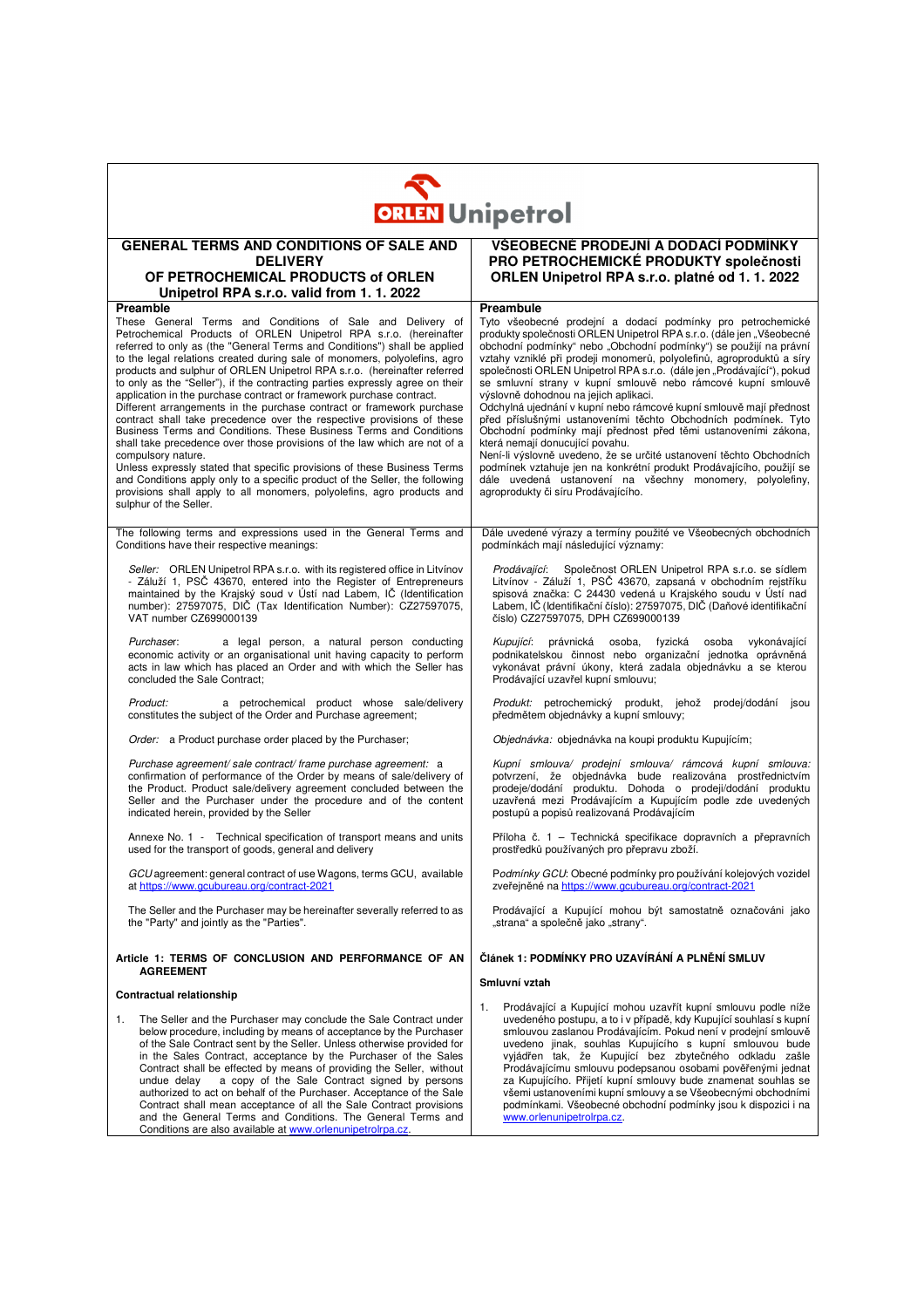#### **Orders**

- 2. The Purchaser shall place Order for sale of the Product in a written form. The Purchaser declares that the person/people placing the Order and accepting the Sales Contract is/are authorized to act on behalf of the Purchaser. The Seller declares that the person providing the Sales Contract is authorized to act on behalf of the Seller.
- 3. The Buyer's order is valid for the Seller only (i) after delivery of written confirmation of the order by the Seller to the Buyer in documentary format, whereby a purchase contract is concluded, or (ii) after coming into effect of the corresponding purchase contract, if the purchase contract is concluded with deferred effectiveness. The purchase contract may also be concluded implicitly, by delivery of the goods in the quality, quantity and deadline specified in the Buyer's order. The order must contain the following requirements: type of goods, delivery terms.
- 4. If (i) the Buyer orders the delivery of goods in the order with a delivery deadline of less than one month, or orders the repeated delivery of goods for a period of less than one month, and simultaneously (ii) the order is a reaction to a price offer for goods delivered via e-mail by the Seller to the Buyer, the purchase contract may be concluded electronically in the following manner:
- 4.1 If the Seller and Buyer have concluded a written framework purchase contract or similar contract in documentary format: the order must be sent by the Buyer to the Seller, and the purchase contract shall be concluded at the moment of delivery of email confirmation of the order by the Seller to the Buyer. In this case, the sending of the order via email with no electronic signature will suffice.
- 4.2. If the Seller and Buyer have not concluded a framework purchase contract or similar contract in documentary format: the Order can be sent by the Buyer via e-mail with a certified electronic signature, which is recommended, and the purchase contract shall be concluded at the moment of delivery of e-mail confirmation of the order by the Seller to the Buyer.
- 5. The sale of the Product shall be made according to the prices agreed between the Seller and Purchaser.
- 6. The sale of the Product may be performed as a single sale/delivery or on a partial basis. Notwithstanding the manner of sale/delivery, the Parties shall establish a schedule of sale/delivery of the Product. In the event of partial sale/delivery, each release of the Product shall be settled like a separate, single sale/delivery. In the event of a few sales/deliveries of the same Product, performed within one day, it shall be permissible to issue a collective invoice for the sale/delivery of the
- same Product made within the day. 7. The Purchaser shall provide the Seller, in writing or by e-mail, with all and any required instructions related to the sale/delivery in compliance with the principles described in Articles 2 and 3 hereof, respectively, depending on the delivery terms. All and any additional costs, charges or expenses, incurred by the Seller as a result of a failure to provide, defective provision or change of the instructions provided earlier by the Purchaser shall be borne by the Purchaser.The Purchaser shall provide the Seller with all and any documents and information required for proper preparation and completion of transport documents and fulfilment by the Seller of its obligations under the provisions of the tax law and provisions on statistical data.
- 8. A change of the date of sale/delivery shall require for its validity a consent of the Purchaser, expressed directly in writing or by e-mail. Notwithstanding the aforegoing, the Seller reserves its right to change the time and date of the delivery, in the event of occurrence of circumstances being beyond the Seller's control, such as limitations in road traffic, limitations in rail traffic, roadblocks or blocked railway lines, logistic difficulties or reduction in carriers' capacity. The Seller shall immediately notify the Purchaser of any situation that might affect the timeliness of sale/delivery.
- 9. Timely release of the Product shall be understood as the release of the Product on the date agreed in the delivery schedule (i.e. between 00.00 and 24.00 hrs.). The Product release date shall be each time indicated in the Delivery Note or the shipment advice. This article is valid only for delivery FCA parity.
- 10. The performance of sale/delivery shall be effected with the tolerance of +/-10% of the Product quantities indicated in the Sale Contract.
- 11. The performance of sale/delivery shall be effected in compliance with the delivery bases indicated in the Sale Contract, with the use of the means of transport indicated therein, appropriate for transportation of a given Product. The Party responsible for the provision of means of transport shall provide them in a due technical condition and provide for clean tanks. The Seller reserves its right to refuse to do the loading in the event of finding any irregularities in this scope.
- 12. A failure to collect the Product within a given period or time limits for reasons for which the Purchaser is responsible shall not transfer the

- **Objednávky**<br>2. Kupující zadá objednávku na nákup produktu písemně. Kupující prohlašuje, že osoba/osoby zadávající objednávku a schvalující kupní smlouvu jsou pověřeny jednat za Kupujícího. Prodávající prohlašuje, že osoba předkládající prodejní smlouvu je oprávněna jednat za Prodávajícího.
- 3. Objednávka Kupujícího je pro Prodávajícího závazná až (i) po doručení písemného potvrzení objednávky Prodávajícím Kupujícímu v listinné podobě, kterým je uzavřena kupní smlouva, nebo (ii) po nabytí účinnosti odpovídající kupní smlouvy, je-li kupní smlouva uzavřena s odloženou účinností. Kupní smlouva může být též uzavřena konkludentně, a to dodáním zboží v jakosti, množství a termínu uvedeném v objednávce Kupujícího. Objednávka musí obsahovat následující náležitosti: druh zboží, dodací podmínky.
- 4. V případě, že (i) Kupující objednávkou objednává dodání zboží s dodací lhůtou kratší než jeden měsíc nebo objednává opakované dodávky zboží na období kratší než jeden měsíc, a současně (ii) objednávka je reakcí na cenovou nabídku zboží doručenou emailem Prodávajícím Kupujícímu, může být kupní smlouva uzavřena elektronicky následujícím způsobem:
- 4.1 Je-li mezi Prodávajícím a Kupujícím v listinné podobě uzavřena písemná rámcová kupní smlouva nebo smlouva obdobná, objednávka musí být Kupujícím odeslána Prodávajícímu a kupní smlouva vznikne v okamžiku doručení e-mailového potvrzení objednávky ze strany Prodávajícího Kupujícímu. V tomto případě postačí zaslání objednávky Kupujícím bez elektronického podpisu.
- 4.2 Není-li mezi Prodávajícím a Kupujícím uzavřena v listinné podobě písemná rámcová kupní smlouva nebo smlouva obdobná:<br>Objednávka může být Kupujícím odeslána e-mailem se být Kupujícím odeslána e-mailem se zaručeným elektronickým podpisem, který je doporučen a kupní smlouva vznikne v okamžiku doručení e-mailového potvrzení objednávky ze strany Prodávajícího Kupujícímu.
- Prodej produktu se uskuteční za cenových podmínek sjednaných mezi Kupujícím a Prodávajícím.
- 6. Prodej produktu se může uskutečnit jako jednorázový prodej/dodání nebo jako částečná dodávka. Bez ohledu na způsob prodeje/dodání se strany dohodnou na harmonogramu prodeje/dodání produktu. V případě částečného prodeje/dodání, bude každá dodávka produktu uhrazena jako samostatná jednorázová dodávka/prodej. V případě několika prodejů/dodávek stejného produktu ve stejný den bude možné vystavit souhrnnou fakturu za prodej/dodávku stejného produktu uskutečněnou v jeden den.
- 7. Kupující zašle Prodávajícímu dopisem nebo e-mailem všechny pokyny týkající se prodeje/dodání produktu v souladu se zásadami popsanými v Přílohách 2 a 3 tohoto dokumentu v závislosti na dodacích podmínkách. Veškeré dodatečné náklady, poplatky nebo výdaje, které Prodávajícímu vzniknou v důsledku nevydání pokynů, vadného ustanovení nebo změny v pokynech vydaných dříve Kupujícím, uhradí Kupující. Kupující Prodávajícímu předá všechny dokumenty a informace požadované pro řádnou přípravu a vyplnění přepravních dokumentů a splnění povinností Prodávajícího podle zákona o dani a ustanovení týkajících se statistických údajů.
- 8. Aby byla změna data prodeje/dodání platná, je třeba, aby s ní Prodávající výslovně písemně nebo e-mailem souhlasil ohledu na výše uvedené si Prodávající vyhrazuje právo změnit čas a datum dodání v případě okolností, které sám nemůže ovlivnit, například omezení v silniční dopravě, omezení v železniční dopravě, překážky na silnici nebo železnici, logistické obtíže nebo snížení kapacity přepravců. Prodávající bude Kupujícího neprodleně informovat o jakékoli situaci, která by mohla ovlivnit včasné zajištění prodeje/dodávky.
- 9. Včasným uvolněním produktu se rozumí uvolnění produktu k datu uvedenému v harmonogramu dodávky (tj. mezi 00.00 a 24.00 hodinou). Datum uvolnění produktu bude vždy uvedeno v dodacím listu nebo v avízu o přepravě. Tento odstavec je platný jen pro dodávky na paritě FCA.
- 10. Zajištění prodeje/dodávky bude realizováno s tolerancí +/- 10 % množství produktu uvedeného v prodejní smlouvě.
- Zajištění prodeje/dodávky bude realizováno v souladu s dodacími podmínkami uvedenými v prodejní smlouvě za použití zde uvedených způsobů přepravy vhodných pro přepravu daného produktu. Strana odpovídající za zajištění dopravního prostředku tento dopravní prostředek přistaví v řádném technickém stavu a zajistí, aby byly cisterny čisté. Prodávající si vyhrazuje právo odmítnout nakládku, pokud výše uvedené nebude jakkoli splněno.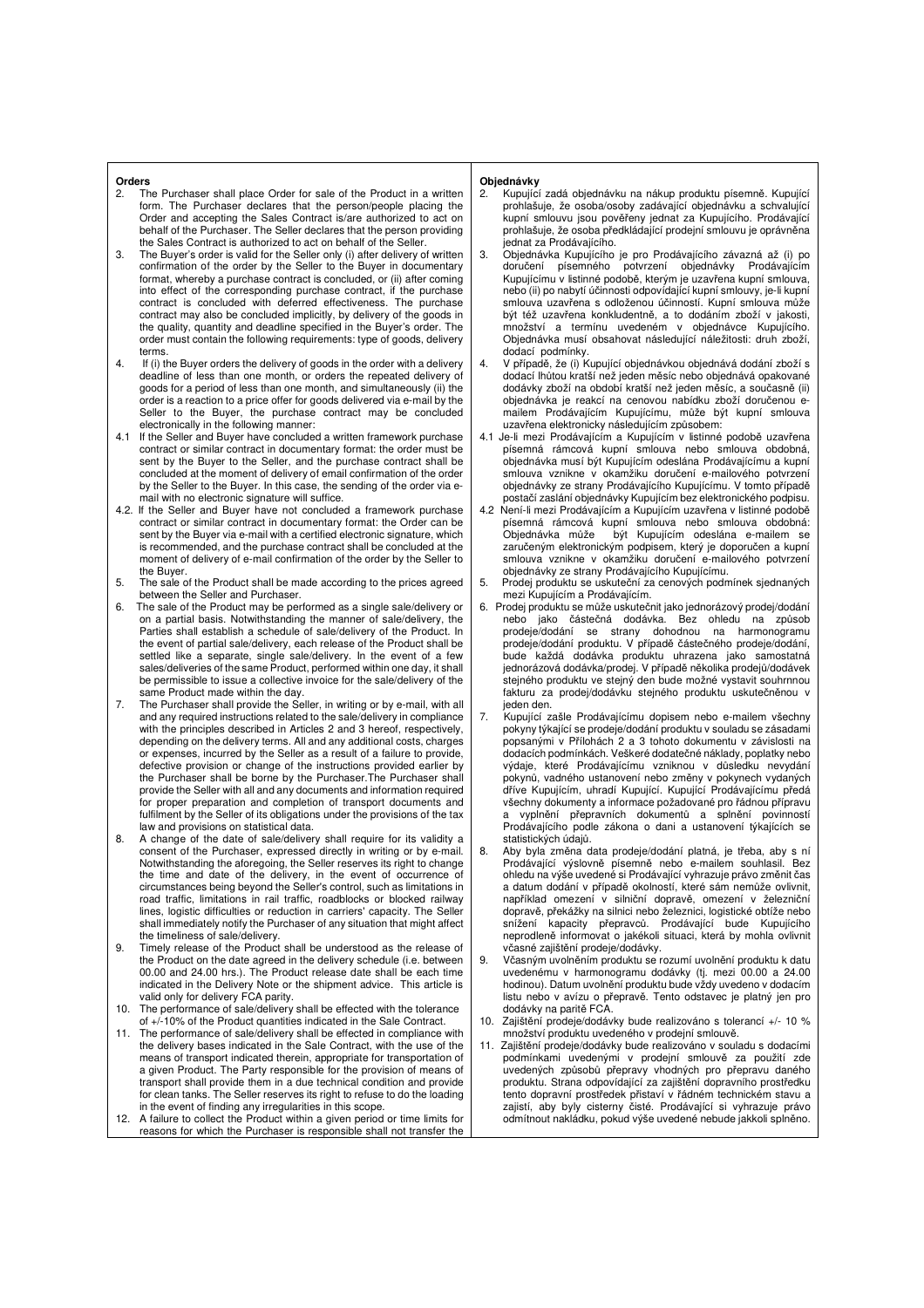Seller's obligations to further periods or dates, unless otherwise agreed by the Parties in writing. 13. At the time of each release of the Product relevant from the following

- documents shall be enclosed (apart from the documents for the purpose of settlements between the Parties, to be sent by the Seller/Supplier by post or via electronic infoicing portal):
	- 1. Delivery note
	- 2. Inspection certificate<br>3. Contract Purchasin 3. Contract - Purchasing order<br>4. Weight note
	-
	- 4. Weight note 5. CMR<br>6. Custo
	- Customs invoice
	- 7. CIM<br>8. Load
	- 8. Loading list<br>9. Packing list
	- Packing list
	- 10. Certificate of origin 11. EUR 1 (non-EU certificate of origin)
	- 11. Earth (not Educationally of origin)
	- 13. Confirmation of fumigation (Turkey + all overseas countries)
	- 14. Collection letter
	- 15. Manufacturer certificate 16. Bill of Lading / Waybill
	- 17. VDD export declaration
	-
	- 18. SAD<br>19 a g a quality certificate defining qualitative parameters of the supplied Product
- and any other documents, if applicable
- 14. Each contracting party shall inform the other contracting party without unnecessary delay about any changes of responsible persons. changes of the delivery address, as well as of the business name, registered address, company registration number, tax registration number, VAT registration number or of a change of the legal form and shall do so in writing or by an email sent to the address specified in the purchase contract. As of the proper delivery of this notice, the changes of the relevant data shall be considered effective without the necessity of concluding a written supplement to this Contract.
- 15. If case of a legislature change, the Seller is authorized to unilaterally change these Business Terms and Conditions in their full scope. The Buyer shall be informed about this change of the Business Terms and Conditions at least 30 days before the change of the Business Terms and Conditions enters into effect. The new version of the Business Terms and Conditions shall be sent to the Buyer using the contact information specified in the contract with the Seller and shall also be available at www.orlenunipetrolrpa.cz. The Buyer is authorized not to<br>accept these changes and may, following a unilateral change of the Business Terms and Conditions, unilaterally withdraw from the contract concluded between the Buyer and Seller to which these Business Terms and Conditions apply, at the latest within 15 days after the delivery of the notification of the change of the Business Terms and Conditions. In such case the contract shall be terminated as of the delivery of the termination notice to the Seller.

#### **Article 2: PRINCIPLES OF PERFORMANCE OF DELIVERY UNDER THE TERMS OF FCA LITVÍNOV/FCA ANY OTHER ORLEN Unipetrol RPA s.r.o. PLANT**

- 1. In the event of sale/delivery performed in rail means of transport of the Purchaser under the terms of FCA collection point (the place of recorded release of the shipment to the carrier indicated by the Purchaser) of ORLEN Unipetrol RPA s.r.o. Plant in Litvínov/ORLEN Unipetrol RPA s.r.o. Plant located in any other place.
- 1.1 The Purchaser shall meet the Product sale/delivery schedule agreed by the Parties only in rail means of transport meeting the technical requirements defined in Annexe No. 2 hereto. Rail means of transport (rail tankers) set out in the previous sentence should be marked in compliance with applicable legal provisions in force and have shipment documentation that arouses no doubts as regards the Product that may be transported with the use thereof and the data of the Purchaser to which the Product shall be released.
- 1.2. In the event of a failure by the Purchaser to meet the conditions set out in Section 1.1. hereof, the Seller reserves its right to refuse to accept the rail means of transport in the collection point of ORLEN Unipetrol RPA s.r.o. Plant in Litvínov or any other place.
- 1.3. The Purchaser shall provide the Seller by e-mail, with the proposed schedule of sale/delivery of the Product with rail means of transport from the Seller's Plant not later than 7 (seven) business days prior to the date of the planned sale/delivery of the Product. The Seller shall confirm or propose a new schedule to the Purchaser by e-mail within 3 (three) business days of the receipt of the schedule proposed by the
- 12. Neodebrání produktu v daném období nebo lhůtách z důvodů na straně Kupujícího nepřevádí povinnosti Prodávajícího na pozdější období či datum, pokud se na tom strany nedohodnou písemně.
- 13. Při uvolnění produktu budou přiloženy relevantní z následujících dokumentů (kromě dokumentů pro zajištění vyrovnání mezi stranami, tyto zašle Prodávající/dodavatel poštou nebo přes portál elektronické fakturace):
	- 1. Dodací list<br>2. Atest
	- 2. Atest<br>3. Kupn
	- 3. Kupní smlouva Potvrzení nákupní objednávky
	- 4. Váženka
	- 5. Přepravní doklad CMR (silnice)<br>6. Celní faktura
	- 6. Celní faktura<br>7. Přepravní do
	- 7. Přepravní doklad CIM (železnice)<br>8. Nákladní list
	- 8. Nákladní list<br>9. Balicí list o
	- 9. Balicí list obalový materiál<br>10. Potvrzení o původu zboží
	- 10. Potvrzení o původu zboží 11. Potvrzení o původu zboží
	- 12. Potvrzení o původu zboží
	- 13. Potvrzení o ošetření palet<br>14. Collection letter
	- Collection letter
	- 15. Manufacturer certificate 16. Bill of Lading / Waybill
	-
	- 17. Doprovodný vývozní doklad 18. SAD
	- 19. osvědčení o kvalitě stanovující kvantitativní parametry dodávaného produktu
- a (v) případně všechny další dokumenty.
- 14. Každá Smluvní strana oznámí bez zbytečného odkladu druhé Smluvní straně jakékoliv změny svých odpovědných osob a jakoukoliv změnu své doručovací adresy jakož i obchodního jména, sídla, IČ, DIČ, DIČ k DPH či změnu právní formy podnikání písemnou formou nebo emailem na uvedenou adresu v kupní smlouvě. Řádným doručením tohoto oznámení dojde ke změně uvedených údajů bez nutnosti uzavření písemného dodatku k této Smlouvě.
- 15. Pokud dojde k legislativní změně, má Prodávající možnost jednostranně změnit tyto Obchodní podmínky v celém rozsahu. O takovéto změně Obchodních podmínek bude Kupující informován, a to nejméně 30 dní před nabytím účinnosti změny Obchodních podmínek. Nové znění Obchodních podmínek bude Kupujícímu zasláno na kontaktní údaje uvedené ve smlouvě s Prodávajícím a rovněž bude uvedeno na stránkách <mark>www.orlenunipetrolrpa.cz</mark>. Kupující má právo tyto změny<br>odmítnout a z důvodu jednostranné změny Obchodních podmínek vypovědět smlouvu uzavřenou mezi jím a Prodávajícím, na kterou se Obchodní podmínky vztahují, a to nejpozději do 15 dní ode dne doručení oznámení o změně Obchodních podmínek. Smlouva bude v tomto případě ukončena dnem doručenívýpovědi Prodávajícímu.

# **Článek 2: PRINCIPY ZAJIŠTĚNÍ DODÁVKY PODLE DODACÍCH PODMÍNEK FCA/Litvínov nebo JINÉHO VÝROBNÍHO ZAŘÍZENÍ ORLEN Unipetrol RPA s.r.o.**

- 1. V případě prodeje/dodání prostřednictvím železniční přepravy zajišťované kKpujícím podle podmínek FCA na místě převzetí (místo zaznamenaného uvolnění dodávky přepravci určenému Kupujícím) ve výrobním závodě ORLEN Unipetrol RPA s.r.o. v Litvínově/výrobním závodě ORLEN Unipetrol RPA s.r.o. na jiném místě.
- 1.1 V případě železniční přepravy Kupující dodrží harmonogram pro prodej/dodání produktu, na kterém se strany dohodly, pouze budou-li vagóny splňovat všechny technické požadavky stanovené v Příloze č. 2 tohoto dokumentu. Železniční přeprava (železniční cisterny) uvedené v předchozím ustanovení by měly být označeny tak, aby bylo zřejmé, že splňují platné zákonné požadavky, a mít přepravní dokumentaci, která nebude vzbuzovat žádné pochybnosti, pokud jde o produkt, který se má takto přepravovat, a údaje o Kupujícím, kterému bude produkt uvolněn.
- Pokud Kupující nesplní podmínky stanovené v ustanovení 1.1 výše, vyhrazuje si Prodávající právo odmítnout převzít železniční vagóny na místě nakládky v závodě ORLEN Unipetrol RPA s.r.o. v Litvínově nebo na jiném místě.
- 1.3. Kupující zašle e-mailem Prodávajícímu navrhovaný harmonogram prodeje/dodání produktu prostřednictvím železniční přepravy z výrobního zařízení Prodávajícího nejpozději 7 (sedm) pracovních dnů před datem plánovaného prodeje/dodání produktu. Prodávající potvrdí Kupujícímu nový harmonogram e-mailem do 3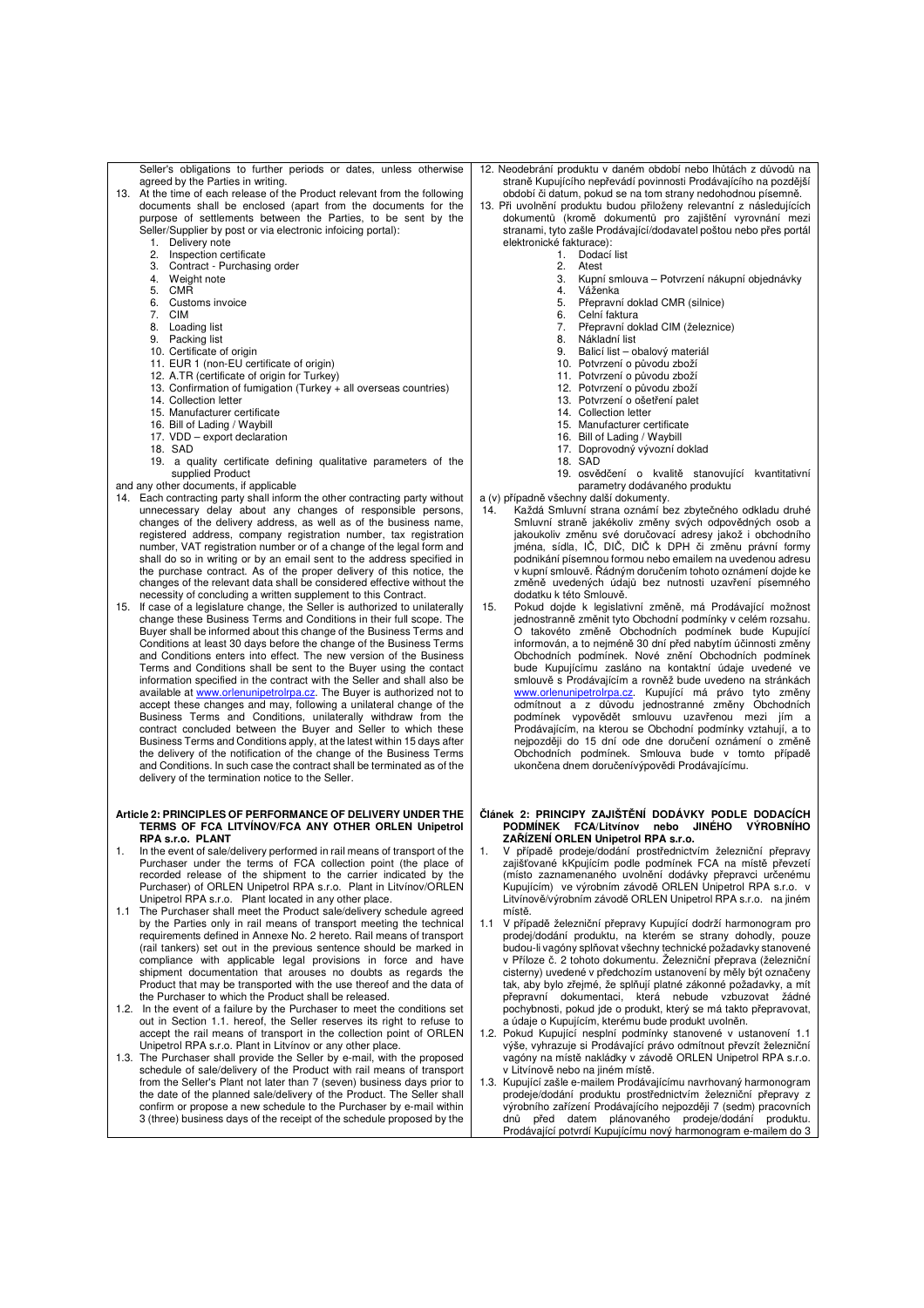Purchaser. All and any changes to the agreed schedule shall require a consent of both Parties, given by e-mail.

- 1.4 Each provision by the Purchaser of an empty rail means of transport for the purpose of loading the Product shall require arrival notification by the Purchaser including: numerical specification of rail means of transport, time of arrival at the collection point of ORLEN Unipetrol RPA s.r.o. Plant in Litvínov or any other place, name of the carrier indicated by the Purchaser for the purpose of carriage of the Product. The afore-mentioned information shall be provided by e-mail. to theresponsible person of the Seller.. The Purchaser shall provide the said information on the date of sending by the Purchaser of rail means of transport to the collection point of ORLEN Unipetrol RPA s.r.o.
- 1.5 The Purchaser shall provide rail means of transport for loading the Product at the collection point of ORLEN Unipetrol RPA s.r.o. Plant in Litvínov not sooner than 3 (three) calendar days and not later than 3 calendar days prior to the date of the planned release of the Product, unless otherwise agreed by the Parties in writing.
- 1.6 In the event of a failure by the Purchaser to meet the time limits set out in Section 1.5 hereof, the Seller shall be entitled not to accept the rail means of transport from the carrier indicated by the Purchaser.
- 1.7 In the event of acceptance of the rail means of transport from the carrier despite a failure by the Purchaser to meet the time limits set out in Section 1.5 hereof, the Seller shall charge the Purchaser with a fee for occupation of railway siding tracks (service of prolonged loading), unless otherwise agreed by the Parties in writing. A fee shall be calculated for each begun day exceeding the time limit defined in Section 1.5 hereof, and the amount of the fee is defined in Annexe No. 2 hereto.
- 1.8 In the event of meeting the time limits set out in Section 1.5 hereof, the Seller shall load the Product onto the rail means of transport provided by the Purchaser and hand them over to the carrier indicated by the Purchaser in compliance with the agreed schedule. In the event of a failure to meet the time limits set out in Section 1.5 hereof, the Seller reserves its right to load the Product onto the rail means of transport provided by the Purchaser and release the Product to the carrier indicated by the Purchaser in compliance with the new schedule, agreed by e-mail between the Seller and the Purchaser.
- 1.9 The Seller shall each time notify the Purchaser a day in advance of the date and time of release of the Product at the collection point of ORLEN Unipetrol RPA s.r.o. plant in Litvínov or any other place . The said notification shall be made in writing and delivered to the e-mail address indicated by the Purchaser. The time of release shall be approximate and the Seller shall bear no liability for a failure to meet it. Timely release of the Product shall mean release of the Product on the date resulting from the schedule. The Product release date shall be provided in the shipment advice.
- 1.10 On the notification date the Purchaser shall confirm by e-mail, to the e-mail address indicated by the Seller, the readiness of its carrier to collect the shipment on the date set by the Seller.
- 1.11 In the event of a failure to collect the Product by the Purchaser or the carrier indicated by it on the date agreed between the Seller and the Purchaser, the Seller shall charge the Purchaser with a fee for occupation of railway siding tracks for each begun day, counted from the date of the release of the Product, confirmed between the Parties, at the collection point of ORLEN Unipetrol RPA s.r.o. Plant in Litvínov or any other place (prolonged loading service), in the amount defined in Annexe No. 2 hereto. Furthermore, in the event a necessity arises for the Seller to perform any additional works at the railway siding, the Seller shall charge the Purchaser with a fee corresponding to the hourly rate, for each hour of works performed at the railway siding (manoeuvring works), whose amount is indicated in Annexe No. 2 hereto.
- 1.12 The fee set out in Sections 1.7 and 1.11 hereof shall be paid on the basis of an invoice issued by the Seller. An invoice shall be issued within not more than 7 (seven) days of the last day/hour of the event entitling the Seller to charge the said fee (the time of service performance). Payment term of invoice is 14 calendar days from the date of invoice. The amount of the fee, increased with goods and servicesby value added tax (VAT) according to the applicable rate, shall be payable.
- 2. In the event of deliveries performed in road means of transport of the Purchaser under the terms of FCA collection point (the place of recorded release of the shipment to the carrier indicated by the Purchaser) of ORLEN Unipetrol RPA s.r.o. Plant in Litvínov/ ORLEN Unipetrol RPA s.r.o. Plant located in any other place. 2.1 The Purchaser shall perform the Product sale/delivery schedule
- agreed by the Parties only in means of transport (vehicles and road tankers) meeting the technical requirements defined in Annexe No. 2 hereto. Road means of transport set out in the previous sentence should be marked in compliance with applicable legal provisions in

(tří) pracovních dnů poté, co mu byl tento harmonogram navržený Kupujícím doručen. Veškeré změny v dohodnutém harmonogramu budou vyžadovat souhlas obou stran, který bude zaslán e-mailem.

- 1.4 Bude-li Kupující zasílat své prázdné železniční vagóny za účelem nakládky produktu, bude vždy nutné, aby Kupující zaslal informaci o příjezdu vagónů, ve které bude uvedeno následující: číselná specifikace železničních vagónů, čas příjezdu na místo dodání v závodě ORLEN Unipetrol RPA s.r.o. v Litvínově nebo na jiné místo, název přepravce, kterého Kupující pověřil přepravou produktu. Výše uvedené informace budou zaslány e-mailem Prodávajícímu. Kupující uvedené informace poskytne k datu, kdy odešle železniční vagóny na místo nakládky v závodě ORLEN Unipetrol RPA s.r.o.
- 1.5 Kupující přistaví železniční vagóny pro nakládku produktu na místo nakládky v závodě ORLEN Unipetrol RPA s.r.o. v Litvínově nejdříve 3 (tři) kalendářní dny a nejpozději 3 kalendářní dny před datem plánovaného uvolnění produktu, pokud se strany písemně nedohodnou jinak.
- 1.6 V případě, že Kupující nesplní lhůty uvedené v ustanovení 1.5 výše, Prodávající bude oprávněn nepřijmout od přepravce železniční vagóny označené Kupujícím.
- 1.7 Budou-li vagóny pro železniční přepravu přijaty, přestože Kupující nesplnil lhůty uvedené v ustanovení 1.5 výše, bude Prodávající Kupujícímu účtovat poplatek za obsazení vlečky (služba prodloužení doby nakládky), pokud se ovšem strany nedohodnou písemně jinak. Poplatek bude vypočítán za každý započatý den překračující lhůtu uvedenou v ustanovení 1.5, výše poplatku je stanovena v Příloze č. 2 k tomuto dokumentu.
- 1.8 Budou-li lhůty uvedené v ustanovení 1.5 řádně splněny, Prodávající naloží produkt na vagóny pro železniční přepravu přistavené Kupujícím a předá je v souladu s dohodnutým<br>harmonogramem přepravci, kterého určil Kupující. Prodávající si v případě nedodržení lhůty uvedené v ustanovení 1.5 výše vyhrazuje právo na naložení produktu na vagóny pro železniční přepravu přistavené Kupujícím a na uvolnění produktu přepravci, kterého určil Kupující, podle nového harmonogramu, na kterém se Prodávající dohodne s Kupujícím e-mailem.
- 1.9 Prodávající bude Kupujícího o datu uvolnění produktu na místě nakládky ve výrobním zařízení ORLEN Unipetrol RPA s.r.o. v Litvínově nebo na jiném místě informovat vždy jeden den předem. Uvedené oznámení bude zasláno písemně na e-mailovou adresu uvedenou Kupujícím. Čas uvolnění bude přibližný a Kupující nenese žádnou odpovědnost za jeho případné nedodržení. Produkt bude uvolněn včas, pokud bude uvolněn k datu vyplývajícímu z harmonogramu. Uvolnění produktu bude uvedeno
- v avízu přepravy. 1.10 Kupující k datu přijetí oznámení potvrdí e-mailem na e-mailovou adresu uvedenou Prodávajícím, že je jeho přepravce připraven dodávku vyzvednout k datu stanovenému Prodávajícím.
- 1.11 Pokud Kupující nebo přepravce uvedený Kupujícím produkt nevyzvedne k datu dohodnutému mezi Prodávajícím a Kupujícím, bude Prodávající Kupujícímu účtovat poplatek za obsazení vlečky za každý započatý den od data stranami potvrzeného uvolnění produktu v místě nakládky ve výrobním zařízení ORLEN Unipetrol RPA s.r.o. v Litvínově nebo na jiném místě (služba prodloužení doby nakládky), výše poplatku je stanovena v Příloze č. 2 tohoto dokumentu. Bude-li Prodávající nucen provést na vlečce jakékoli dodatečné práce, bude Kupujícímu účtovat poplatek odpovídající hodinové sazbě za každou hodinu prací provedených na vlečce (manipulační práce), výše poplatku je stanovena v Příloze č. 2 tohoto dokumentu.
- 1.12 Poplatek uvedený v ustanoveních 1.7 až 1.11 výše bude uhrazen oproti faktuře vystavené Prodávajícím. Faktura bude vystavena nejpozději do 7 (sedmi) dnů od posledního dne/hodiny trvání události opravňující Prodávajícího účtovat uvedený poplatek (doba poskytování služby). Doba splatnosti faktury bude 14 dní od data vystavení. Výše poplatku bude splatná včetně daně z přidané hodnoty (DPH) v platné výši.
- 2. V případě dodávek prostřednictvím silniční přepravy zajišťované Kupujícím podle podmínek FCA na místě nakládky (místo zaznamenaného uvolnění dodávky přepravci určenému Kupujícím) ve výrobním závodě ORLEN Unipetrol RPA s.r.o. v Litvínově/ výrobním závodě ORLEN Unipetrol RPA s.r.o. na jiném místě.
- 2.1 Kupující splní harmonogram prodeje/dodání, na kterém se strany dohodly, pouze pokud dopravní prostředky (vozidla a silniční cisterny) budou splňovat technické požadavky stanovené v Příloze č. 2 tohoto dokumentu. Dopravní prostředky pro přepravu po silnici uvedené v předchozím ustanovení by měly být označeny v souladu s platnou legislativou a měla by k nim být přiložena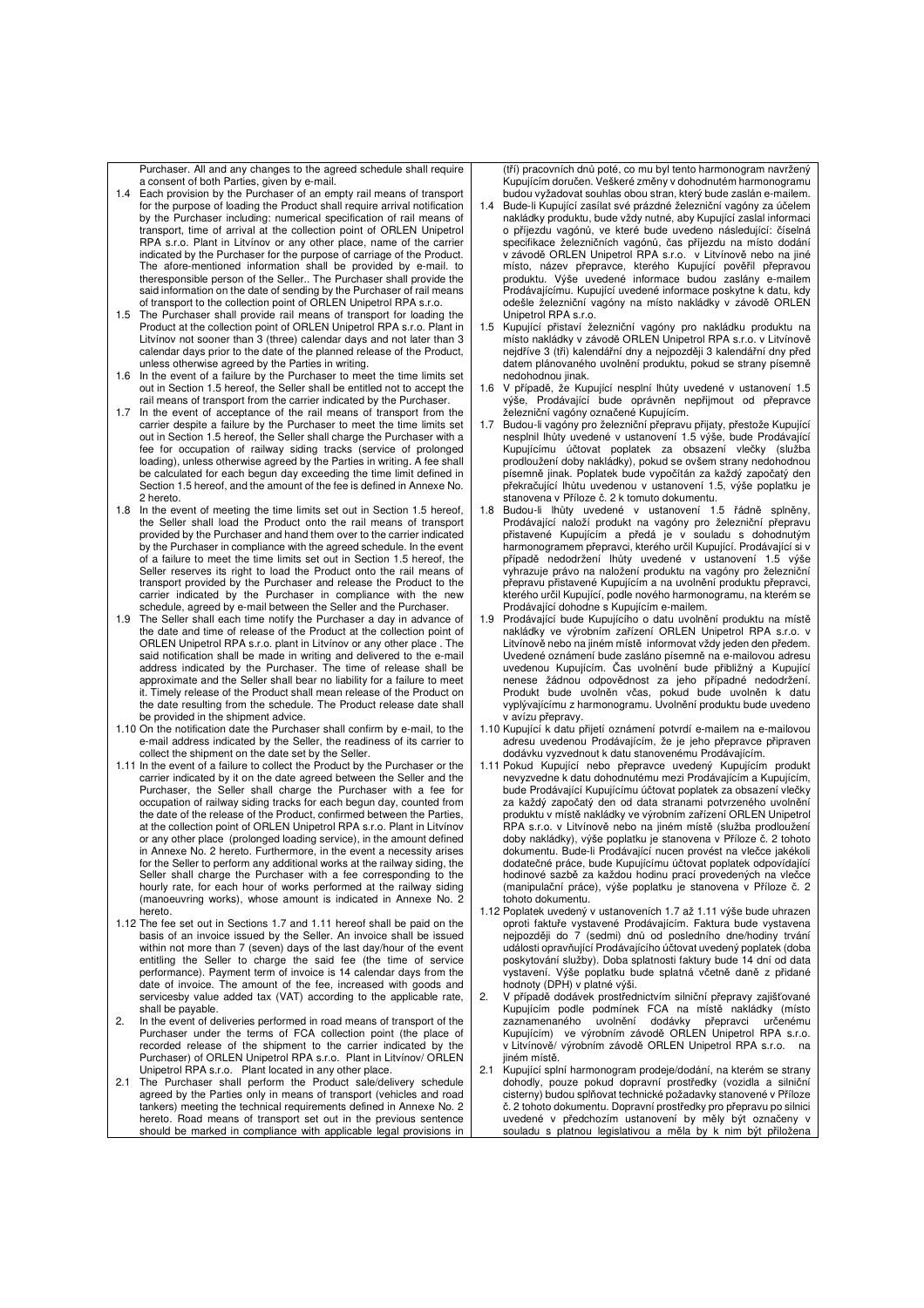force and have shipment documentation that arouses no doubts as

- regards the Product that may be transported by them. 2.2. In the event of a failure by the Purchaser to meet the conditions set out in Section 2.1. hereof, the Seller reserves its right to refuse to accept the road means of transport at the collection point of ORLEN Unipetrol RPA s.r.o. Plant in Litvínov/ORLEN Unipetrol RPA s.r.o. Plant located in any other place.
- 2.3 Each sending by the Purchaser of an empty road means of transport for the purpose of loading the Product shall require provision by the Purchaser of the Product sale/delivery schedule, including: car license plate, time of arrival at the collection point of ORLEN Unipetrol RPA s.r.o. Plant in Litvínov , name of the carrier indicated by the Purchaser for the purpose of carriage of the Product, the quantity, name of the Product, the Contract number and SAP Order number. The said information shall be provided by e-mail to responsible person of the Seller at least 4 (four) business days prior to the date of planned arrival of road means of transport at the collection point of ORLEN Unipetrol RPA s.r.o. Plant in Litvínov/ORLEN Unipetrol RPA s.r.o. Plant located in any other place. Each time the Seller shall notify the Purchaser by e-mail, within 1 (one) business day of the receipt from the Purchaser of a proposal of the sale/delivery schedule, of the acceptance of the received schedule or, in the event the schedule proposed by the Purchaser may not be accepted, the Seller shall put forward its own proposal of the schedule. Timely release of the Product shall mean release of the Product on the date indicated in the Delivery Note.
- 2.4 The Seller shall load the Product onto the road means of transport provided by the Purchaser, provided that the terms and conditions defined in Section 2.3 hereof are met. In the event of a failure to meet the terms and conditions set out in Section 2.3 hereof, the Seller reserves its right to load the Product onto the road means of transport provided by the Purchaser and release the Product to the carrier indicated by the Purchaser in compliance with the new schedule, agreed by e-mail by the Seller and the Purchaser.
- 3. The Purchaser shall provide the Seller with all and any information required for proper preparation and completion of the transport document: CMR (in the event of road means of transport) and railway bill (in the event of rail means of transport), including without limitations data related to the consignor's name and address; save that the consignor shall be understood as the entity that has concluded with the carrier an agreement regarding carriage of the Product from the collection point of ORLEN Unipetrol RPA s.r.o. Plant to the place of destination. The Purchaser shall authorise ORLEN Unipetrol RPA s.r.o. to complete, on behalf of the Purchaser, the following information on the CMR or railwaybill: place of shipment, date of shipment, hour of shipment, numbers of loaded means of transport, tare weight of the mean of transport, tare weight of the supply, net weight of the mean of transport, net weight of the supply, gross weight of the mean of transport, gross weight of the supply. The other columns of the CMR or railwaybill (other than the ones listed above) shall be completed in compliance with the template provided by the Purchaser. The consignor of the Product to be indicated on the CMR or railwaybill shall be the Purchaser or any other entity indicated by it. In the event of a failure to provide data necessary for proper preparation of the railwaybill, the Seller shall only hand over the Delivery Note.

#### **Article 3: PRINCIPLES OF PERFORMANCE OF DELIVERY UNDER THE TERMS OF CPT OR DAP, CIP, DPU, DAP, DDP**

- 1. In the event of deliveries by rail means of transport to the Purchaser's or indicated by the Purchaser Recipient's Plant (understood as the place of destination), the Seller shall provide a relevant quantity of rail means of transport suitable for carriage of the Product, providing for delivery of the Product under the terms and on the dates agreed between the Parties, and it shall provide a proper technical condition and cleanliness of tanks of the said rail means of transport. The minimum delivery to be performed under the terms of CPT and DAP with the use of rail means of transport of the Seller shall be agreed between the Parties and defined in Annexe No. 2 hereto.
- 2. In the event of CPT, the property right in the Product and the risk connected with it (including the risk of loss or deterioration of quality) shall pass from the Seller to the Purchaser at the time of release of the Product, i.e. hand-over of the loaded rail means of transport to the carrier at Litvínov railway station number 54533794 according to the Specification of Tariff Distances (understood as the place of release).
- 3. In the event of DAP, the property right in the Product and the risk connected with it (including the risk of loss or deterioration of quality) shall pass from the Seller to the Purchaser at the time of placing the Product at the Purchaser's disposal on the arriving rail means of

přepravní dokumentace, která nebude vzbuzovat žádné pochybnosti o tom, že jsou vhodné pro přepravu produktu.

- 2.2. Pokud Kupující nesplní podmínky stanovené v ustanovení 2.1 výše, vyhrazuje si Prodávající právo odmítnout převzetí dopravních prostředků pro přepravu po silnici na místě nakládky v závodě ORLEN Unipetrol RPA s.r.o. v Litvínově/ výrobním závodě ORLEN Unipetrol RPA s.r.o. na jiném místě.
- 2.3 Pokud Kupující přistaví dopravní prostředky pro silniční přepravu za účelem nakládky produktu, bude vždy nutné, aby Kupující zaslal také informaci o harmonogramu prodeje/dodání produktu, ve kterém bude uvedeno následující: registrační značka, čas příjezdu na místo dodání v závodě ORLEN Unipetrol RPA s.r.o. v Litvínově, název přepravce, kterého Kupující pověřil přepravou produktu, množství název produktu a číslo smlouvy. Výše uvedené informace budou zaslány e-mailem odpovědné osobě Prodávajícího nejméně 4 (čtyři) pracovní dny před datem plánovaného přistavení dopravních prostředků určených pro silniční přepravu do místa nakládky ve výrobním závodě ORLEN Unipetrol RPA s.r.o. v Litvínově/ výrobním závodě ORLEN Unipetrol RPA s.r.o. na jiném místě. Prodávající bude Kupujícího pokaždé e-mailem do 1 (jednoho) pracovního dne informovat o doručení návrhu harmonogramu prodeje/dodání, přijetí doručeného harmonogramu nebo nebude-li možné harmonogram navrhovaný Kupujícím přijmout, Prodávající navrhne vlastní harmonogram. Produkt bude uvolněn včas, pokud bude uvolněn k datu uvedenému na dodacím listu.
- 2.4 Prodávající naloží produkt na dopravní prostředky pro silniční přepravu přistavené Kupujícím, budou-li splněny podmínky stanovené v ustanovení 2.3 výše. Prodávající si v případě nedodržení podmínek uvedených v ustanovení 2.3 výše vyhrazuje právo na naložení produktu na dopravní prostředky pro silniční přepravu přistavené Kupujícím a na uvolnění produktu přepravci, kterého určil Kupující, podle nového harmonogramu, na kterém se Prodávající dohodne s Kupujícím e-mailem.
- 3. Kupující poskytne Prodávajícímu veškeré informace potřebné pro řádnou přípravu a vyplnění přepravních dokumentů: Nákladní list CMR (v případě silniční přepravy) a železniční nákladní list (pro přepravu po železnici) budou kromě jiného obsahovat údaje, jako je název a adresa odesilatele; s výjimkou případů, kdy se bude mít za to, že je odesilatel subjektem, který uzavřel s přepravcem dohodu o přepravě produktu z místa nakládky v ORLEN Unipetrol RPA s.r.o. do místa určení. Kupující poskytne společnosti ORLEN Unipetrol RPA s.r.o. oprávnění k tomu, aby za něj vyplnila na nákladním listu CMR nebo železničním nákladním listu následující informace: místo nakládky, místo nakládky, počet naložených dopravních prostředků, hmotnost prázdných dopravních prostředků, hmotnost nákladu, čistá hmotnost přepravního prostředku, čistá hmotnost nákladu, hrubá hmotnost přepravního prostředku, hrubá hmotnost nákladu. Další sloupečky nákladního listu CMR nebo železničního nákladního listu (kromě výše uvedených) budou vyplněny podle vzoru předloženého Kupujícím. Odesilatelem produktu uvedeným na nákladním listu CMR nebo železničním nákladním listu bude Kupující nebo jiný jím označený subjekt. Nebudou-li dodány údaje potřebné pro řádné vyplnění železničního nákladního listu, poskytne Prodávající pouze dodací list.

#### **Článek 3: ZÁSADY PRO ZAJIŠŤOVÁNÍ DODÁVEK PODLE PODMÍNEK CPT nebo DAP CIP, DPU, DAP, DDP**

- 1. V případě přepravy dodávek po železnici do výrobního závodu Kupujícího nebo výrobního závodu příjemce označeného Kupujícím (tj. místa destinace) přistaví Prodávající dostatečný počet železničních dopravních prostředků vhodných pro přepravu produktu, aby zajistil dodání produktů za podmínek a v termínech, na kterých se strany dohodly a zajistí, aby cisterny na dopravních prostředcích byly v řádném technickém stavu a byly čisté. Smluvní strany se dohodnou na minimální dodávce, která bude zajištěna CPT (přeprava placena) a DAP (s dodáním na místo) s využitím železniční přepravy Prodávajícího a určena v Příloze č. 2 k tomuto dokumentu.
- 2. V případě dodání CPT přechází vlastnické právo a s ním související riziko (včetně rizika ztráty nebo zhoršení kvality produktu) z Prodávajícího na Kupujícího okamžikem uvolnění produktu, tj. předáním naložených dopravních prostředků vhodných pro přepravu na železnici přepravci na železniční stanici Litvínov číslo 54533794 v souladu s Určením tarifních vzdáleností (tj. místa uvolnění).<br>V nřínost<sup>x</sup>
- 3. V případě dodání DAP přechází vlastnické právo a s ním související riziko (včetně rizika ztráty nebo zhoršení kvality produktu) z Prodávajícího na Kupujícího okamžikem předání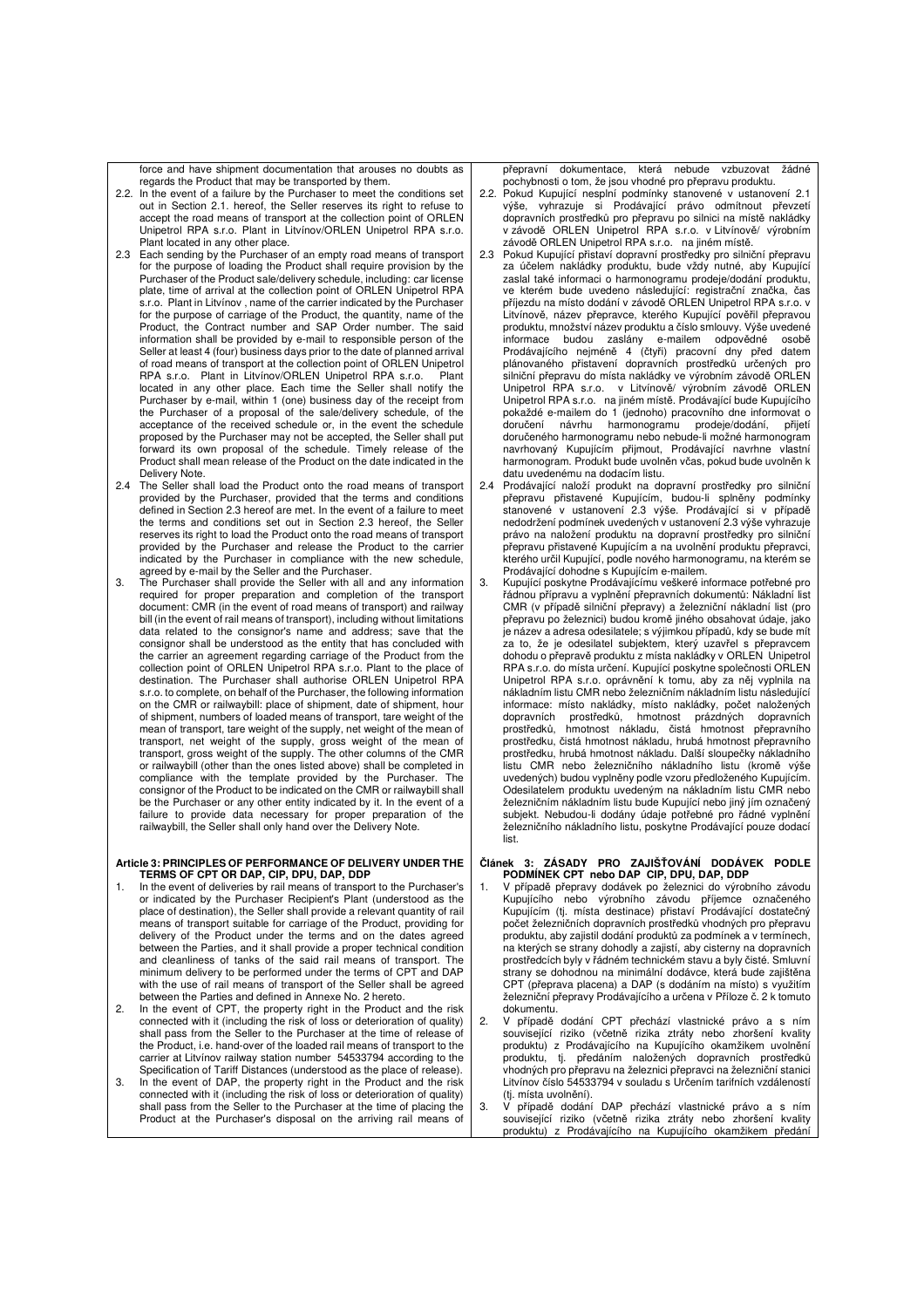transport, ready for unloading at the railway station indicated by the

- Purchaser (understood as the place of release). 4. The Purchaser shall provide the Seller, by e-mail, with the proposed schedule of delivery of the Product with the use of rail means of transport to the Purchaser's Plant not later than the 25th (twenty-fifth) day of the calendar month preceding the month of the planned delivery. The Seller shall confirm or propose a new schedule to the Purchaser by e-mail within 5 (five) business days of the receipt of the schedule proposed by the Purchaser. In the event that the Purchaser places an Order and accepts the Sale Contract provided by the Seller after the 25th day of the calendar month preceding the month of the planned delivery, the Purchaser shall provide the Seller with a proposition of the Product delivery schedule within 3 (three) business days of the acceptance of the Sale Contract. The Seller shall confirm or propose a new schedule to the Purchaser by e-mail within 3 (three) business days of the receipt of the schedule proposed by the Purchaser. The schedule provided by the Seller shall be final and binding to both Parties. All and any changes to the agreed schedule shall require a consent of both Parties, given in writing or by e-mail.
- 5. The Purchaser should check the technical condition of rail means of transport at the time of the collection thereof from the carrier. In the event of finding any damage or a lack of a part of the rail means of transport, the Purchaser or the carrier/railway siding operator employed by the Purchaser shall immediately make a relevant entry on the delivery-handover documents, notify the Seller thereof and provide the Seller with the original waybill and original delivery-handover documents or true copies thereof, for the purpose of documentation that the damage took place during transport. In the event of any omission in the above scope, preventing the Seller from filing a complaint to the carrier, all and any financial consequences thereof shall be borne by the Purchaser (i.e. it shall be implied that the Purchaser is liable for the damage or lack of a part of the rail means of transport).
- 6. In the event of any damage to the rail means of transport being under care of the Purchaser or the carrier/railway siding operator employed by the Purchaser, as a result of which the rail means of transport is qualified for scrapping, the Purchaser shall provide the Seller, at its own option, with an equivalent replacement rail means of transport or pay to the bank account indicated by the Seller pecuniary indemnity in the amount constituting the equivalent value of the rail means of transport of the same technical and operational parameters as the damaged means of transport, in compliance with the provisions of the GCU agreement. The indemnity shall be paid within 14 (fourteen) calendar days of the receipt of a debit note from the Seller.
- 7. In the event of any other damage of the rail means of transport being under care of the Purchaser or the carrier/railway siding operator employed by the Purchaser than indicated in Section 6 hereof, the Purchaser shall bear the costs of repair of the found damage of the rail means of transport. The Purchaser or the carrier/railway siding operator employed by the Purchaser may not have the rail means of transport repaired without a consent of the Seller. The provisions of the GCU agreement shall apply to repairs of rail means of transport.
- 8. Directing by the Purchaser of an empty rail means of transport to any other address than provided in the railwaybill issued by the Seller or the use of the rail means of transport for any other purpose shall each time require a written authorisation (directions) issued by the Seller.
- 9. In the event of obtainment of a written authorisation (directions) from the Seller to redirect the rail means of transport to any other address than the address provided on the railwaybill issued by the Seller, the Purchaser shall bear the charges for making available the rail means of transport according to the current daily contractual rates, defined in Annexe No. 2 hereto, counted from the date of provision of the rail means of transport for unloading in the Purchaser's Plant, taking into account the free time for unloading to which the Purchaser is entitled (i.e. the time necessary for the Purchaser to perform unloading activities) to the date of shipment to the place initially indicated in the railwaybill issued by the Seller, i.e. to ORLEN Unipetrol RPA s.r.o. Plant in Litvínov or any other place
- 10. In the event of return of rail means of transport directly from the place to which the Purchaser redirected rail means of transport (other than the Purchaser's Plant) on the basis of the obtained authorisation, the costs of transport to the place indicated in the railwaybill issued by the Seller, i.e. to ORLEN Unipetrol RPA s.r.o. Plant in Litvínov or any other place , shall be borne by the Purchaser. The Purchaser shall provide the Seller with delivery-handover documents within 3 (three) business days of the date of redirecting rail means of transport to any other place than indicated in the initial railwaybill issued by the Seller, i.e. not to ORLEN Unipetrol RPA s.r.o. Plant in Litvínov or any other place. In the event of a lack of the said delivery-handover documents, the Purchaser shall pay a charge for making available a rail means of

produktu Kupujícímu naloženého na přijíždějící dopravní prostředky vhodné pro přepravu po železnici, které budou připraveny k vykládce na železniční stanici určené Kupujícím (tj. místa uvolnění).

- 4. Kupující zašle Prodávajícímu e-mailem navrhovaný harmonogram na dodávku produktu s využitím dopravních prostředků vhodných pro přepravu po železnici do výrobního zařízení Kupujícího, a to nejpozději do 25. (dvacátého pátého) dne kalendářního měsíce předcházejícímu měsíci plánované dodávky. Prodávající potvrdí nebo navrhne Kupujícímu nový harmonogram e-mailem do 5 (pěti) pracovních dnů od doručení harmonogramu navrženého Kupujícím. Pokud Kupující zadá objednávku a bude souhlasit s kupní smlouvou Prodávajícího až po 25. kalendářním dnu před měsícem, ve kterém má dojít k plánované dodávce, zašle Prodávajícímu návrh harmonogramu na dodávku produktu do 3 (tří) dnů od podepsání kupní smlouvy. Prodávající potvrdí Kupujícímu nový harmonogram e-mailem do 3 (tří) pracovních dnů poté, co mu byl tento harmonogram navržený Kupujícím doručen. Harmonogram předložený Prodávajícím bude konečný a závazný pro obě strany. Veškeré změny v dohodnutém harmonogramu budou vyžadovat písemný nebo e-mailem zaslaný souhlas obou stran.
- 5. Kupující by si měl zkontrolovat technický stav dopravních prostředků pro přepravu pro železnici v okamžiku jejich převzetí od přepravce. Bude-li u dopravních prostředků pro přepravu pro železnici zjištěno poškození nebo chybějící vybavení, Kupující nebo přepravce/provozovatel vlečky pověřený Kupujícím neprodleně provede příslušný záznam v přejímacích dokumentech k dodávce, bude informovat Prodávajícího a předá Prodávajícímu originál nákladního listu a originál přejímacích dokumentů k dodávce nebo jejich přesné kopie za účelem zdokumentování škody vzniklé při přepravě. V případě opomenutí výše uvedeného, kdy tak Prodávající nebude schopen svou stížnost uplatnit u přepravce, ponese všechny související finanční důsledky Kupující (čj. bude se mít za to, že za poškození nebo chybějící vybavení nese odpovědnost Kupující).
- V případě, že k poškození dopravních prostředků pro přepravu pro<br>železnici bojde při používání Kupujícím nebo Kupujícím nebo přepravcem/provozovatelem vlečky pověřeným Kupujícím a dopravní prostředek pro přepravu pro železnici bude muset být sešrotován, poskytne Kupující Prodávajícímu dle jeho volby v souladu s dohodou o podmínkách GCU rovnocenný náhradní dopravní prostředek pro přepravu pro železnici nebo na bankovní účet určený Prodávajícím poukáže finanční odškodnění ve výši představující odpovídající hodnotu dopravního prostředku pro přepravu pro železnici se stejnými technickými a provozními parametry jako poškozené kolejové vozidlo. Odškodnění bude uhrazeno do 14 (čtrnácti) kalendářních dnů od data doručení vrubopisu zaslaného Prodávajícím.
- 7. V případě jakéhokoli jiného poškození kolejového vozidla v péči Kupujícího nebo přepravce/provozovatele vlečky pověřeného Kupujícím, než je uvedeno v ustanovení 6 výše, ponese Kupující náklady na opravu zjištěného poškození kolejového vozidla. Kupující nebo přepravce/provozovatel vlečky pověřený Kupujícím nesmí nechat kolejové vozidlo opravit bez souhlasu Prodávajícího. Na opravy kolejových vozidel se budou vztahovat ustanovení
- podmínek dohody GCU. 8. Zaslání prázdného kolejového vozidla do jiné destinace, než je uvedena na nákladním listu vystaveném Prodávajícím nebo použití kolejových vozidel za jiným účelem bude vždy vyžadovat písemný souhlas (pokyny) vydaný Kupujícím.
- 9. Pokud Kupující získá od Prodávajícího písemné pověření (pokyny), aby byla kolejová vozidla přepravena do jiné destinace, než je destinace uvedená na nákladním listu vystaveném Prodávajícím, Kupující ponese náklady na zpřístupnění kolejového vozidla podle aktuálních denních smluvních sazeb stanovených v Příloze č. 2 tohoto dokumentu, dny se budou počítat od data přistavení kolejových vozidel k vykládce v zařízení Kupujícího s přihlédnutím k času určenému pro vyložení, na který má Kupující nárok (tj. čas, který Kupující potřebuje pro činnosti související s vykládkou), do data odeslání kolejového vozidla do místa, které bylo původně uvedeno Prodávajícím v nákladním listu, tj. do závodu ORLEN Unipetrol RPA s.r.o. v Litvínově nebo na jiné místo .
- 10. Budou-li se kolejová vozidla vracet přímo z místa, na které je Kupující po získání souhlasu přesměroval (mimo zařízení Kupujícího), uhradí náklady na přepravu do místa uvedeného v nákladním listu vystaveném Prodávajícím, tj. do závodu ORLEN Unipetrol RPA s.r.o. v Litvínově nebo na jiné místo Kupující. Kupující předá Prodávajícímu dokumenty k přejímce dodávky do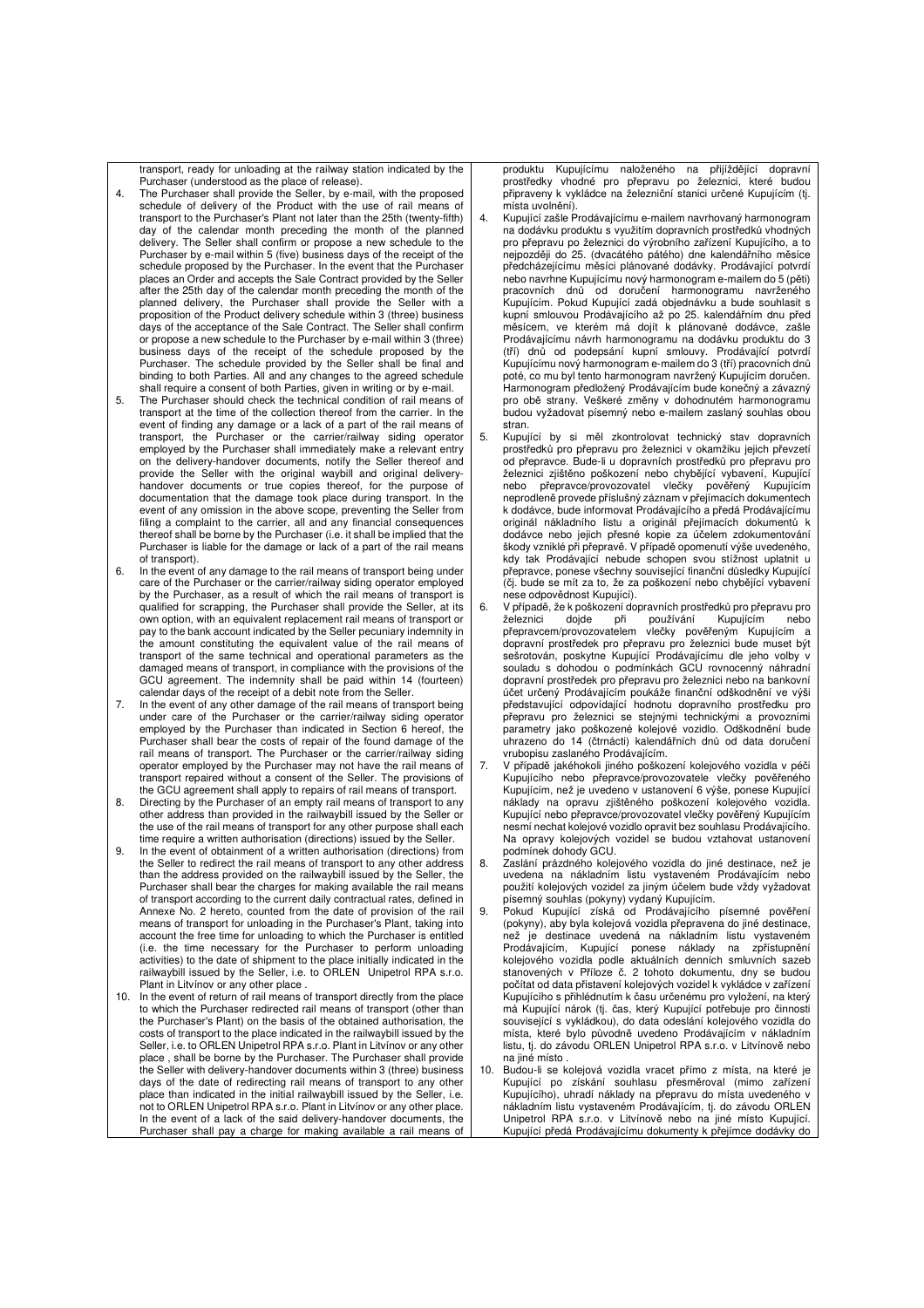transport according to daily contractual rates, defined in Annexe No. 2 hereto, calculated from the date of shipment of the loaded rail means of transport from the loading point at ORLEN Unipetrol RPA s.r.o. Plant in Litvínov or any other place , i.e. from the time of hand-over of the loaded rail means of transport to the carrier to the time of handover by the carrier of an empty rail means of transport in the place indicated in the initial railwaybill issued by the Seller, i.e. to the to

- Seller's Plant in Litvínov or any other place. 11. In the event of redirecting a rail means of transport to any other address than the address indicated in the initial railwaybill, issued by the Seller (i.e. any other place than the Seller's Plant in: Litvínov or any other place), without a written authorisation from the Seller, the Purchaser shall pay a contractual penalty in the amount corresponding to three times of the contractual value of the daily rate for making available a rail means of transport, defined in Annexe No. 2 hereto, for the period from the date of provision of the loaded rail means of transport from the loading point of ORLEN Unipetrol RPA s.r.o. Plant in Litvínov or any other place i.e. from the time of hand-over of the loaded rail means of transport to the carrier to the time of hand-over by the carrier of an empty rail means of transport in the place indicated in the initial railwaybill issued by the Seller, i.e. to ORLEN Unipetrol
- RPA s.r.o. Plant in Litvínov or any other place . 12. Each charge as set out in Sections 9, 10 and 11 hereof shall be effected on the basis of a relevant invoice/debit note, issued within 7 (seven) calendar days of the date of occurrence of an event resulting in the obligation to charge the said fee. The amount of the fee indicated on the VAT invoice, increased with goods and servicesby value added tax (VAT) according to the applicable rate, shall be payable. In the event of contractual penalties set out above, the amount payable shall be defined on the basis of a debit note. The invoice/debit note shall be
- paid within 14 (fourteen) calendar days of the date of issuance thereof. 13. The Purchaser shall completely unload the rail means of transport. A completely unloaded means of transport shall be deemed a means of transport in which remains do not exceed 2% of the theoretical tare weight of a given rail means of transport.
- 14. In the event of unjustified leaving the Product in a rail means of transport in the quantity exceeding 2% of the theoretical tare weight of a given rail means of transport, resulting in a necessity to clean it, the Purchaser shall cover the costs of cleaning thereof. For the part of the Product that has been left without justification in the rail means of transport the Seller shall not adjust the amount of its due from the Purchaser on account of the delivery.
- 15. The Purchaser shall cause the carrier to enter the dates and hours of arrival and departure of rail means of transport in compliance with delivery-handover documents. In the event of any complaints, the Purchaser shall enclose originals of the said documents or true copies thereof.
- 16. In the event of loss of an empty rail means of transport returned after unloading or as a result of redirecting it by the Purchaser, the Purchaser shall, at a request of the Seller, provide the original waybill from the last run of the rail means of transport and any other documents, if any, connected with the loss thereof within 3 (three) months of the confirmation of the loss thereof. In the event of causing limitation of claims of the Seller against the carrier due to a lack of the documents listed herein, the Purchaser shall provide the Seller, at its own option, with an equivalent replacement rail means of transport or pay to the bank account indicated by the Seller pecuniary indemnity in the amount constituting the equivalent value of the rail means of transport of the same technical and operational parameters as the lost means of transport, in compliance with the provisions of the GCU agreement. The indemnity shall be paid within 14 (fourteen) calendar days of the receipt of a debit note from the Seller.
- 17. Relevant provisions of the GCU agreement shall apply to all other issues related to liability for rail means of transport, not provided for herein.
- 18. In the event of finding broken seals on the rail means of transport, for the purpose of filing a complaint, the Purchaser shall provide: (i) a protocol of inspection of the rail means of transport, carried out in the presence of a commission; (ii) a protocol on weighing the rail means of transport, carried out in the presence of a commission, with documented quantity of shortage, (iii) a scales legalisation/calibration certificate.
- 19. The commission to be appointed for the purpose of considering the complaint indicated in Section 18 hereof should be composed of a representative of the Purchaser, a representative of the carrier and a representative of the Seller.
- In the event of finding any excessive shortage and no broken seals on a rail means of transport, the Purchaser shall notify the Seller thereof not later than within 2 (two) business days of the date the Product reached the railway station provided by the Purchaser and indicated

3 (tří) pracovních dnů od data přesměrování přepravy do jiného místa, než je místo uvedené v původním nákladním listu vystaveném Prodávajícím, tj. na jiné místo než je závod ORLEN Unipetrol RPA s.r.o. v Litvínově nebo na jiné místo. Nebudou-li uvedené dokumenty k přejímce dodávky přiloženy, uhradí Kupující poplatek za poskytnutí kolejového vozidla v souladu s denními sazbami uvedenými v Příloze č. 2 tohoto dokumentu, výpočet bude proveden od data odeslání naložených kolejových vozidel z místa nakládky v závodě ORLEN Unipetrol RPA s.r.o. v Litvínově nebo z jiného místa, tj. od okamžiku předání naložených kolejových vozidel přepravci do okamžiku předání prázdných kolejových vozidel přepravcem na místě uvedeném v původním nákladním listu vystaveném Prodávajícím, tj. v zařízení Prodávajícího v Litvínově nebo na jiném místě.

- 11. V případě přesměrování kolejových vozidel na jinou adresu, než je adresa uvedená v původním nákladním listu vystaveném Prodávajícím (tj. na jiné místo než je výrobní zařízení Prodávajícího v Litvínově nebo jinde), bez písemného souhlasu Prodávajícího uhradí Kupující smluvní pokutu ve výši rovnající se trojnásobku smluvní hodnoty denní sazby za poskytnutí kolejových vozidel stanovené v Příloze č. 2 tohoto dokumentu, a to za období od poskytnutí naložených kolejových vozidel na místě nakládky ve výrobním zařízení ORLEN Unipetrol RPA s.r.o. v Litvínově nebo na jiném místě, tj. od okamžiku předání naložených kolejových vozidel přepravci do okamžiku předání prázdných kolejových vozidel přepravcem na místě uvedeném v původním nákladním listu vystaveném Prodávajícím, tj. ve výrobním zařízení ORLEN Unipetrol RPA s.r.o. zařízení v Litvínově nebo na jiném místě .
- 12. Veškeré poplatky sjednané v ustanoveních 9, 10 a 11 tohoto dokumentu budou uhrazeny oproti příslušné faktuře/vrubopisu, vystavenému do 7 (sedmi) kalendářních dnů od data události, jež dala vzniknout povinnosti uhradit daný poplatek. Výše poplatku k uhrazení uvedená na daňovém dokladu - faktuře bude navýšena o daň z přidané hodnoty (DPH) v platné výši. V případě výše uvedených smluvních pokut bude splatná částka stanovena na základě vrubopisu. Splatnost faktury/vrubopisu bude 14 (čtrnáct) kalendářních dnů od data vystavení.
- 13. Kupující vyloží z kolejového vozidla celý náklad. Za kompletně vyložené kolejové vozidlo bude považováno takové, ve kterém zbytky produktu nepřevýší 2 % teoretické hmotnosti daného
- prázdného kolejového vozidla. 14. Bude-li v kolejovém vozidle bez odůvodnění ponecháno více než 2 % teoretické hmotnosti prázdného kolejového vozidla a vznikne tak nutnost jeho čištění, uhradí náklady na čistění Kupující. Pokud jde o část produktu, která bude bez odůvodnění ponechána v kolejovém vozidle, Kupující neupraví u dodávky od Kupujícího tuto část jako nedodanou.
- 15. Kupující zajistí, aby přepravce zadal datum a hodinu příjezdu a dojezdu přepravních kolejových vozidel v souladu s dokumenty k přejímce dodávky. V případě reklamace přiloží Kupující originály uvedených dokumentů nebo jejich přesné kopie.
- 16. V případě ztráty prázdného kolejového vozidla při návratu po vykládce nebo při jeho přesměrování Kupujícím předá Kupující Prodávajícímu na vyžádání původní nákladní list z poslední cesty kolejového vozidla a případně všechny další dokumenty související se ztrátou kolejového vozidla do tří (tří) měsíců od potvrzení jeho ztráty. Budou-li nároky Prodávajícího vůči přepravci omezeny, protože výše uvedené dokumenty nebudou k dispozici, poskytne Kupující Prodávajícímu dle jeho volby v souladu s dohodou o podmínkách GCU rovnocenný náhradní dopravní prostředek pro přepravu pro železnici, nebo na bankovní účet určený Prodávajícím poukáže finanční odškodnění ve výši představující odpovídající hodnotu dopravního prostředku pro přepravu pro železnici se stejnými technickými a provozními parametry jako poškozené kolejové vozidlo Odškodnění bude uhrazeno do 14 (čtrnácti) kalendářních dnů od data doručení vrubopisu zaslaného Prodávajícím.
- Všechny ostatní případy související s odpovědností za kolejová vozidla, které zde nejsou uvedeny, budou řešeny v souladu s dohodou GCU.
- 18. Bude-li zjištěno, že na kolejových vozidlech došlo k porušení plomb, Kupující pak za účelem podání reklamace předloží: (i) protokol o inspekci kolejového vozidla provedené v přítomnosti kontrolní komise; (ii) protokol o zvážení kolejového vozidla provedeného v přítomnosti kontrolní komise s informací o chybějícím množství, (iii) osvědčení o schválení/kalibraci váhy.
- Za účelem prošetření reklamace uvedené v ustanovení 18 tohoto dokumentu bude jmenována kontrolní komise, ve které by měl být zástupce Kupujícího, zástupce přepravce a zástupce Prodávajícího.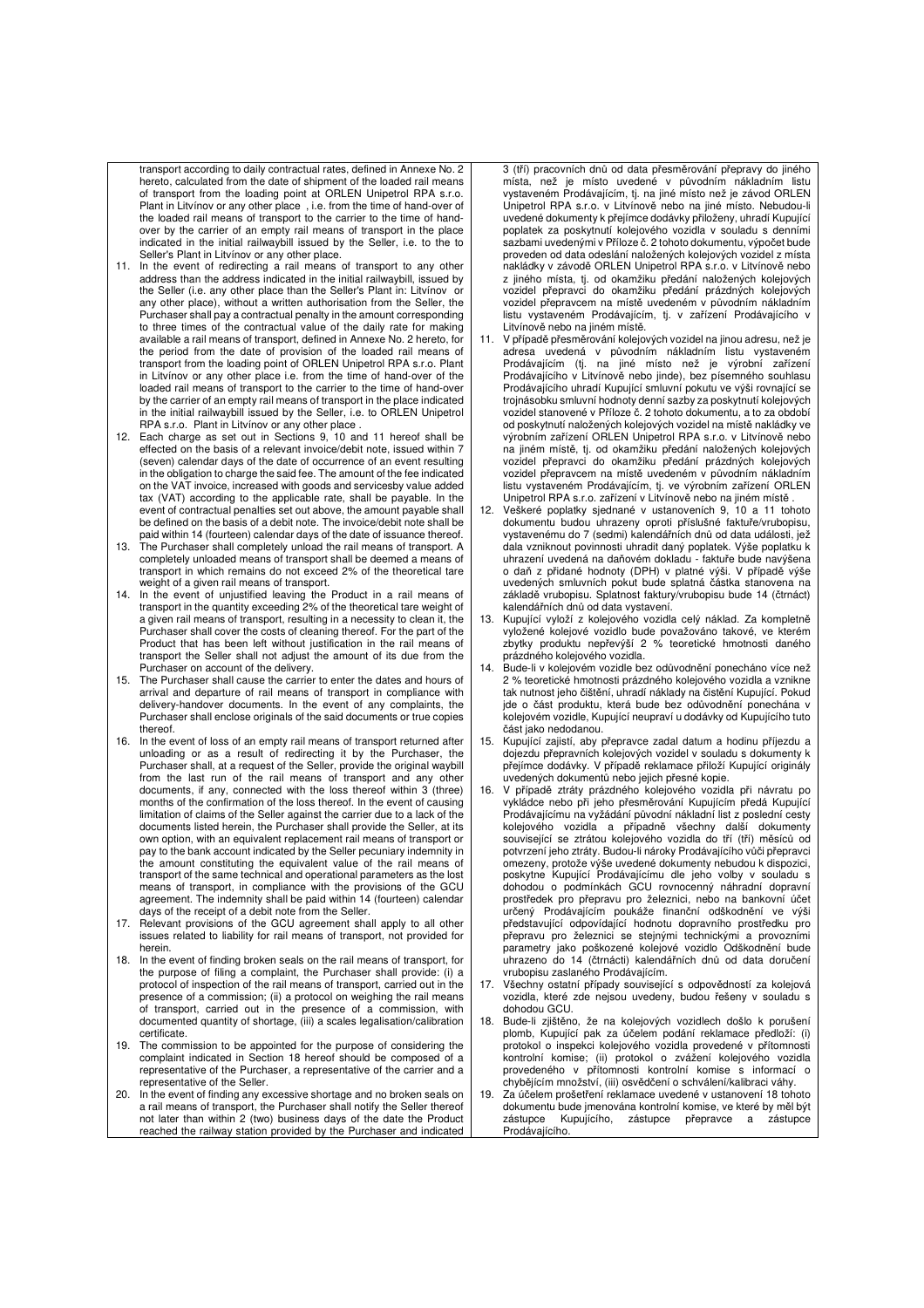on the waybill. Until the reply of the Seller, the shipment shall remain at the disposal of the Seller and the running of the free time for unloading activities (i.e. the time necessary for the Purchaser to

- perform unloading activities) shall be suspended. 21. The Seller shall charge the Purchaser for stay of rail means of transport on the railway siding of the Purchaser in connection with unloading activities on the basis of the initial railwaybills, issued by the Seller (service consisting in making available rail means of transport). 22. The free time for unloading activities of rail means of transport is
- defined in Annexe No. 2 hereto in hours counted from the date and hour of provision of rail means of transport by the carrier to the railway station indicated by the Purchaser, in compliance with the entry in the waybill and delivery-handover documents.
- 23. In the event of exceeding the free time for unloading, the Seller shall charge a contractual fee, for each begun day, for the service consisting in making available rail means of transport for each day/rail means of transport in the amount indicated in Annexe No. 2 hereto .
- 24. The contractual fee for the service consisting in making available rail means of transport shall be charged from the time of exceeding the free time for unloading to the time of provision of the rail means of transport to the carrier after unloading in the Purchaser's Plant. The basis for charging the fee shall be the dates of provision and taking the rail means of transport by the carrier according to deliveryhandover specifications prepared at the Purchaser's railway station. Each time the fee set out in Sections 21- 24 hereof shall be charged on the basis of a relevant invoice, issued within 7 (seven) days of the end of an event justifying charging the said fee (the time of service performance). 25. The amount of the fee, increased by value added with goods and
- services tax (VAT) according to the applicable rate, shall be payable.
- 26. In the event of delayed collection of the shipment because of exclusive fault on part of the Seller, the settlement shall be based on the date of notification of the readiness for collection, provided by the Purchaser.
- 27. After unloading the Purchaser shall return rail means of transport to the address indicated in the enclosed initial waybill, issued by the Seller, i.e. to ORLEN Unipetrol RPA s.r.o. Plant in Litvínov or any other place.

#### **Article 4: LOADING, UNLOADING AND STORAGE CONDITIONS**

- If the Seller and Buyer agree on delivery via road transport, deliveries must take place in suitable vehicles – trailers, silo trucks, auto cisterns or IBC containers on undercarriages. Transport of the shipment is secured by the Seller or Buyer depending on the specific selected delivery parity (INCOTERMS 2020) pursuant to the purchase contract or similar contract. If the Buyer performs the transport of goods using its carrier, it is obliged to inform the Seller sufficiently in advance (at least two business days before the planned loading) of the planned time of loading the vehicle, along with identification (code) of the loading. The Buyer is obliged to disclose the vehicle registration number to the Seller at least 2 hours before the planned time of loading. The Seller shall retroactively confirm the loading date to the Buyer, or propose a different date subject to confirmation by the Buyer. The mutually agreed date is binding for both parties. The Buyer is obliged to maintain it; otherwise the Buyer is obliged to compensate all damages arising from failure to fulfil the deadline bythe carrier, including non-pecuniary losses. The Buyer and Seller shall inform each other immediately of any changes concerning the planned time of loading (cancelation, change of time, etc.) and shall agree on a substitute date that suits both parties. The Buyer is obliged to familiarise its contractual carrier with the rules and obligations specified in these Business Terms and Conditions. The Buyer is liable for the fulfilment of these rules and obligations by its contractual carrier and the Buyer obliged to compensate any losses incurred in consequence of their violation by the carrier, including potential nonpecuniary losses.
- 2. During sale of ethylene, the Seller notifies the Buyer, respectively its carrier that the transport of ethylene constitutes the transport of a highrisk dangerous substance. Cistern containers/cisterns must be suitable for transporting this dangerous substance and must meet all the requirements of legal regulations valid in all the countries of transit. For ground transport in the Czech Republic, it must meet in particular the Ministry of Foreign Affairs Decree of 26 May 1987, on the European Agreement concerning the International Carriage of
- 20. V případě zjištění významného množství chybějícího produktu, aniž by byly na kolejovém vozidle porušeny plomby, bude Kupující informovat Prodávajícího o tomto zjištění nejpozději do 2 (dvou) pracovních dnů od data, kdy byl produkt dopraven do železniční stanice určené Kupujícím a uvedené na nákladním listu. Dokud Kupující na tuto informaci nezareaguje, zůstane dodávka k dispozici Prodávajícímu a bude pozastavena bezplatná doba pro vykládku (tj. doba, kterou Kupující potřebuje, aby zajistil činnosti související s vykládkou).
- 21. Prodávající bude Kupujícímu účtovat poplatek za stání kolejových vozidel na vlečce Kupujícího za účelem vykládky v souladu s původními nákladovými listy vystavenými Prodávajícím (služba spočívající v poskytnutí kolejových vozidel pro přepravu).
- 22. Neúčtovaná doba pro činnosti související s vykládkou kolejových vozidel je stanovena v Příloze č. 2 tohoto dokumentu, je stanovena v hodinách, které se počítají od data a hodiny dodání kolejového vozidla přepravcem do železniční stanice určené Kupujícím podle záznamu v nákladním listu a dokumentech k přejímce dodávky.
- 23. V případě, že bude neúčtovaná doba pro činnosti související s vykládkou překročena, bude Prodávající účtovat smluvní pokutu za poskytnutí kolejového vozidla pro přepravu, a to za každý započatý den - za každý den/každé kolejové vozidlo - ve výši stanovené v Příloze č. 2 výše.
- 24. Smluvní poplatek za službu poskytnutí kolejového vozidla bude účtován od okamžiku, kdy dojde k překročení neúčtované doby pro činnosti související s vykládkou, do okamžiku předání kolejového vozidla přepravci po vykládce v závodě Kupujícího. Tento poplatek bude vyúčtován na základě data přistavení a převzetí kolejového vozidla přepravcem podle dokumentů o přejímce dodávky vyhotovenými v železniční stanici Kupujícího. Poplatek sjednaný v ustanoveních 21-24 bude vždy splatný oproti příslušné faktuře vystavené do 7 (sedmi) dnů od konce události opravňující k naúčtování uvedeného poplatku (doba poskytování služby).
- 25. Výše poplatku bude splatná včetně daně z přidané hodnoty (DPH) v platné výši.
- 26. V případě opožděného převzetí dodávky z důvodu výlučného pochybení na straně Prodávajícího bude vyrovnání provedeno k datu, kdy Kupující oznámil, že je připraven ji vyzvednout.
- 27. Po vykládce vrátí Kupující kolejová vozidla na adresu uvedenou v přiloženém originálním nákladovém listu vystaveném Kupujícím, tj. do výrobního závodu ORLEN Unipetrol RPA s.r.o. v Litvínově nebo na jiném místě.

#### **Článek 4. PODMÍNKY NAKLÁDKY, VYKLÁDKY A SKLADOVÁNÍ**

- 1. V případě, že se Prodávající a Kupující dohodnou na dodávkách zboží silniční přepravou, musí dodávky probíhat ve vhodných vozech – návěsech, autosilech, autocisternách nebo v IBC kontejnerech na podvozcích. Přeprava zásilky je zajišťována Prodávajícím nebo Kupujícím v návaznosti na konkrétní zvolenou dodací paritu (INCOTERMS 2020) dle kupní smlouvy či smlouvy obdobné. V případě, že Kupující provádí přepravu zboží pomocí svého dopravce, je povinen s dostatečným předstihem (nejméně dva pracovní dny před plánovanou nakládkou) informovat Prodávajícího o plánované době nakládky vozidla spolu s identifikací (kódem) nakládky. Registrační značku vozidla je Kupující povinen sdělit Prodávajícímu nejpozději 2 hodiny před plánovaným časem nakládky. Prodávající zpětně potvrdí Kupujícímu termín nakládky, případně navrhne jiný termín, který podléhá potvrzení Kupujícího. Oboustranně odsouhlasený termín je pro obě strany závazný, Kupující je povinen ho dodržet, v opačném případě je Kupující povinen nahradit veškerou újmu, která vznikne v důsledku nedodržení termínu dopravcem, a to včetně případné újmy nemajetkové. Kupující a Prodávající se budou navzájem neprodleně informovat o jakékoli změně týkající se plánovaného času nakládky (zrušení, změna času apod.) a dohodnou náhradní termín vyhovující oběma stranám. Kupující je povinen seznámit svého smluvního dopravce s pravidly a povinnostmi uvedenými v těchto Obchodních podmínkách. Kupující je odpovědný za dodržování těchto pravidel a povinností svým smluvním dopravcem a Kupující je povinen nahradit veškerou újmu, která vznikne v důsledku jejich porušení dopravcem, a to včetně případné újmy nemajetkové.
- 2. Při prodeji etylenu Prodávající upozorňuje Kupujícího, respektive jeho dopravce, že přeprava etylenu je přepravou vysoce rizikové nebezpečné věci. Cisternové kontejnery/cisterny musí být pro přepravu této nebezpečné věci vhodné a splňovat veškeré náležitosti dle právních předpisů platných ve všech státech přepravy. V ČR v silniční přepravě zejména musí splňovat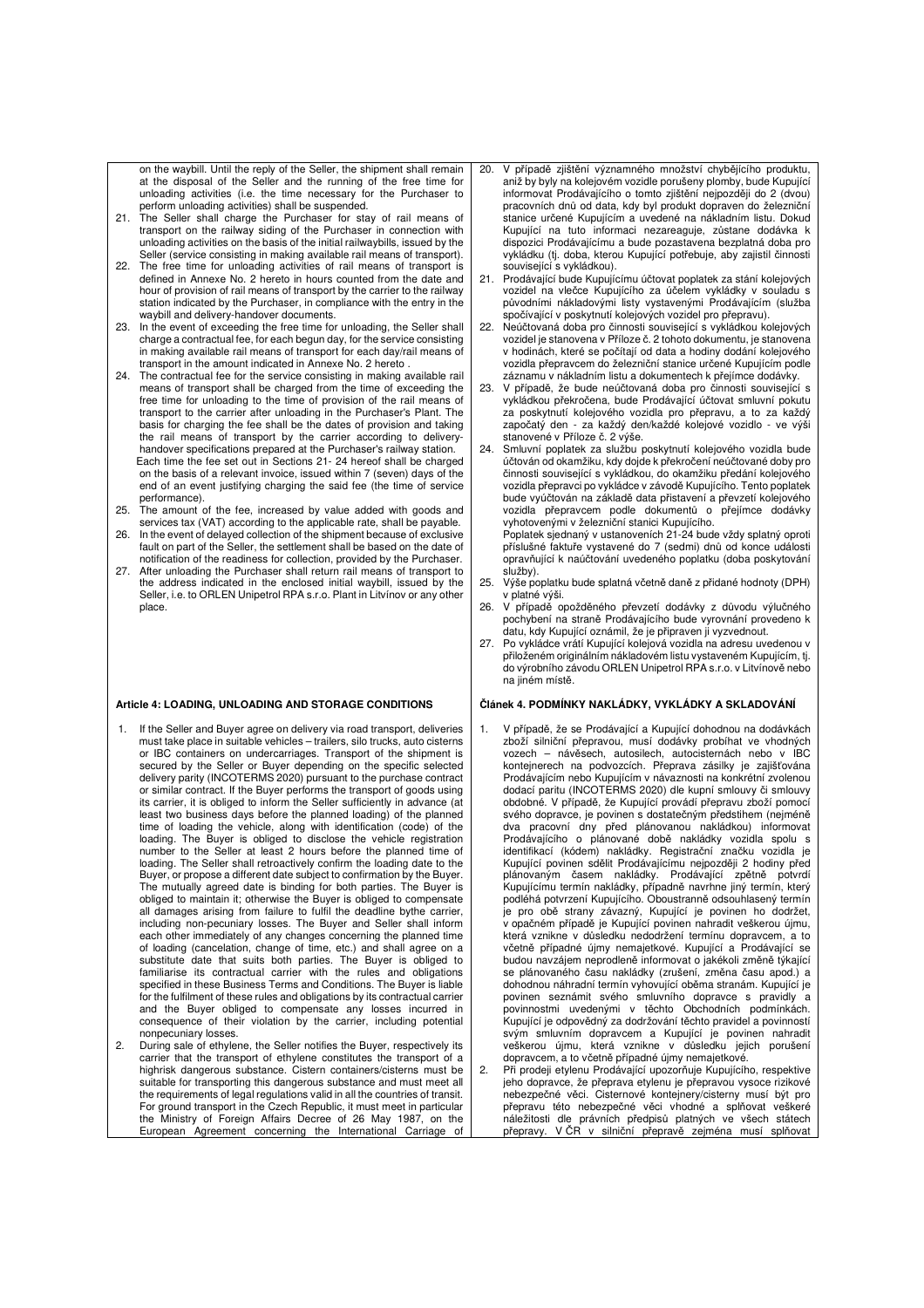Dangerous Goods (hereinafter referred to only as the "ADR"), for transport of fluid ethylene and marked with the code RxBN, RxCN or RxDN, where x is greater than or equal to three. The Buyer is obliged to bind its chosen carrier to equip the transport or carriage units in the scope specified in the ADR and respective instructions in case of an accident, valid certification of approval of the cistern container /cistern for transport of ethylene, certification of approval of the cistern/ towing vehicle type "FL" and the original valid certification of training of the chosen carrier's driver about ADR regulations for class 2, as well as fulfilment of the obligations stipulated by legal regulations for the specific type of transport. The Buyer is obliged to give the carrier instructions for the case of an accident to train the crew of the vehicle before commencing transport. The permitted content of nitrogen in the empty container/cistern before filling is less than 0.2%. The Buyer is obliged to inform the Seller in advance of a 4 higher content of nitrogen. The container / cistern with a nitrogen content of up to 1% inclusive will be loaded with release on a field burner. The Buyer is obliged to pay associated extra costs to the Seller. If the nitrogen content is higher than 1%, the container / cistern will not be filled. The Buyer is obliged to bind its carrier to the obligation to inform the Seller immediately (via any adequate means) and subsequently also in writing of any accident during the transport or unloading of ethylene which has impacted individuals, the environment or property. During the transport of more than 3 m3 of ethylene per transport or carriage unit, the Buyer is obliged to bind its carrier to compile a Safety Plan for high-risk dangerous goods in the meaning of the requirement in Art. 1.10.3.2. of Annex A to the ADR.

3. Technical equipment for articulated vehicles to prevent contamination of the material being transported by foreign material (from the previous carriage), water (for washing, rainwater and condensed water), oil (from the compressor) and airborne dust, to prevent changes in the guaranteed quality characteristics of the material being transported, to prevent loss of part of the material during transportation and to prevent creation of injury to warehouse staff on the Seller's premises and in external warehouses, as well as requirements for minimum technical equipment of articulated vehicles for the carriage of the polymer materials Liten and Mosten and Chezacarb soot, are defined in the directive document entitled ORLEN Unipetrol Standard, which is available on the Seller's website at https://www.peliten.cz/getattachment/Product/Liten/S797.docx.aspx https://www.pp-

mosten.cz/getattachment/Product/Mosten/S797.docx.aspx or

https://chezacarbcarbonblack.cz/getattachment/Products/CHEZACA RB-AC/S797.docx.aspx and is also an integral part of the contract on provision of services (i.e. contract of carriage framework contract of carriage or transportation order, or from the Seller's dispatch department (Transport Section). The Buyer undertakes to demonstrably familiarise the carrier with the content of the ORLEN Unipetrol Standard guideline before the carrier's articulated vehicle is sent to transport goods for the Buyer.

- 4. The carrier may conduct transport of the packaged goods, usually using tarp trailers with a loading surface length of 13.6 m; or a silo truck with a load bearing capacity of min. 25 tonnes for loosely loaded polyolefins. The technical of the tarp trailer during loading and unloading must allow the entry of a forklift onto its loading surface (from the side or rear of the trailer). The vehicles must be empty, ready for immediate loading. The vehicles must be clean, free of odour and without damage in the loading area of the vehicle.
- 5. Drivers will register at least one hour before the planned loading time with the Shipping desk of the Seller at the catchment "PETROCHEMISTRY PARKING LOT in block 69", or at the Seller's external warehouse locations. Each driver will submit a copy of the order or number of delivery, valid passport or valid ID card and certificate of vehicle registration. If any inaccuracy, ambiguity, error or other deficiency is found in any of the documents specified in the previous sentence, caused by the Buyer or carrier, the driver will be rejected and the vehicle will not be loaded. The next loading date after removal of the deficiencies will be specified by the Seller's TransportSection.
- 6. During registration, the driver will take over the map and use it to depart to the relevant warehouse in the Seller's compound. When driving through the Seller's compound, the driver must observe the maximum speed limit and other rules valid in the Seller's compound. In the event of a vehicle breakdown, accident or other unforeseen event, the carrier is obliged to inform the Seller's Transport Section immediately at<br>https://www.orlenunipetrolrpa.cz/CS/NabidkaProduktu/petrochemick

eprodukty/EnergetickeProdukty/Documents/S402%20Bezpečnost.do c

požadavky vyplývající z vyhlášky Ministra zahraničních věcí ze dne 26. května 1987, o Evropské dohodě o mezinárodní silniční přepravě nebezpečných věcí (dále jen "ADR"), k přepravě kapalného etylenu a označeny kódem RxBN, RxCN nebo RxDN, kde x je větší nebo rovno třem. Kupující je povinen zavázat zvoleného dopravce k vybavení přepravní nebo dopravní jednotky v rozsahu uvedeném v ADR a v příslušných pokynech pro případ nehody, platným osvědčením o schválení cisternového kontejneru/cisterny pro přepravu etylenu, osvědčením o schválení cisternového/tažného vozidla typu "FL" a originálem platného osvědčení o školení řidiče zvoleného dopravce z předpisů ADR pro třídu 2, stejně jako k dodržování všech povinností stanovených platnými právními předpisy pro konkrétní přepravu. Kupující je povinen předat předem dopravci pokyny pro případ nehody k proškolení posádky vozidla před zahájením přepravy. Přípustný obsah dusíku v prázdném kontejneru/cisterně před plněním je méně než 0,2 %. Na vyšší obsah dusíku je Kupující povinen Prodávajícího před plněním upozornit. Kontejner/cisterna s obsahem dusíku do 1 % včetně bude ložen s odpuštěním na polní hořák. Vícenáklady s tím spojené je Kupující povinen uhradit Prodávajícímu. Bude-li obsah dusíku vyšší než 1 %, kontejner/cisterna nebude naplněna. Kupující je povinen zavázat svého dopravce k povinnosti bezodkladně (jakýmkoli vhodným způsobem) a následně i písemně hlásit Prodávajícímu případnou nehodu při přepravě nebo vykládce etylenu, která postihla osoby, životní prostředí nebo majetek. Při přepravě etylenu v objemu větším než 3 m3 na dopravní nebo přepravní jednotku je Kupující povinen zavázat svého dopravce ke zpracování Bezpečnostního plánu pro vysoce rizikové nebezpečné věci ve smyslu požadavku čl. 1.10.3.2. Přílohy A v ADR.

3. Technické vybavení jízdních souprav k zabránění kontaminace přepravovaného materiálu cizorodým materiálem (z předchozí přepravy), vodou (mycí, dešťovou a zkondenzovanou), olejem (z kompresoru) a polétavým prachem, k zabránění změn garantovaných jakostních znaků přepravovaného materiálu, k zabránění ztráty části materiálu během přepravy a k zabránění vzniku úrazu personálu skladů v areálu Prodávajícího a externích skladů stejně jako požadavky na minimální technické vybavení silničních jízdních souprav pro přepravu polymerních materiálů Liten, Mosten a sazí Chezacarb, jsou definovány ve směrnici ORLEN Unipetrol Standard, která je dostupná na webových<br>stránkách Prodávajícího https://www.pestránkách **Prodávajícího** https://www.peliten.cz/getattachment/Product/Liten/S797.docx.aspx nebo

https://www.ppmosten.cz/getattachment/Product/Mosten/S797.docx.aspx nebo https://chezacarbcarbonblack.cz/getattachment/Products/CHEZA<br>CARB-AC/S797.docx.aspx a je taktéž nedílnou součástí smlouvy o poskytování služeb (tj. smlouvy o přepravě), rámcovou přepravní smlouvou nebo objednávkou přepravy, či na expedici (Sekce dopravy) Prodávajícího. Kupující se zavazuje prokazatelně seznámit dopravce s obsahem směrnice ORLEN Unipetrol Standard před tím, než bude jízdní souprava dopravce vyslána k přepravě zboží pro Kupujícího.

4. Dopravce může uskutečnit přepravu baleného zboží zpravidla plachtovými návěsy o délce ložné plochy 13,6 m. V případě volněložených polyolefinů pak autosilem o užitné nosnosti minimálně 25 t. Technický stav plachtového návěsu musí při nakládce a vykládce umožnit nájezd vysokozdvižného vozíku na jeho ložnou plochu (z boku nebo zezadu návěsu). Vozidla musí být prázdná, připravená k okamžité nakládce. Vozidla musí být čistá, bez zápachu a bez poškozeného ložného prostoru vozidla.

- 5. Řidiči se registrují nejpozději jednu hodinu před plánovanou nakládkou na Expedici Prodávajícího na záchytném "PARKOVIŠTI PETROCHEMIE v bloku 69", případně v lokalitách<br>externích skladů Prodávajícího. Každý řidič předloží kopii objednávky nebo číslo dodávky, platný pas nebo platný občanský průkaz a osvědčení o registraci vozidla. Bude-li v dokumentech uvedených v předchozí větě zjištěna jakákoliv nepřesnost, nejasnost, chyba nebo jakýkoliv jiný nedostatek, jehož příčina je na straně Kupujícího nebo dopravce, bude řidič odmítnut a vozidlo nebude naloženo. Další termín nakládky po odstranění nedostatků bude upřesněn Sekcí dopravy společnosti Prodávajícího.
- 6. Při registraci řidič převezme mapku a podle ní odjede do příslušného skladu v areálu Prodávajícího. Při jízdě v areálu Prodávajícího musí dodržovat max. povolenou rychlost a ostatní pravidla platná v areálu Prodávajícího. V případě poruchy vozidla, havárie nebo jiné nepředvídané události je dopravce povinen neprodleně informovat Sekci dopravy společnosti Prodávajícího na

 $\cdot$ ://www.orlenunipetrolrpa.cz/CS/NabidkaProduktu/petroche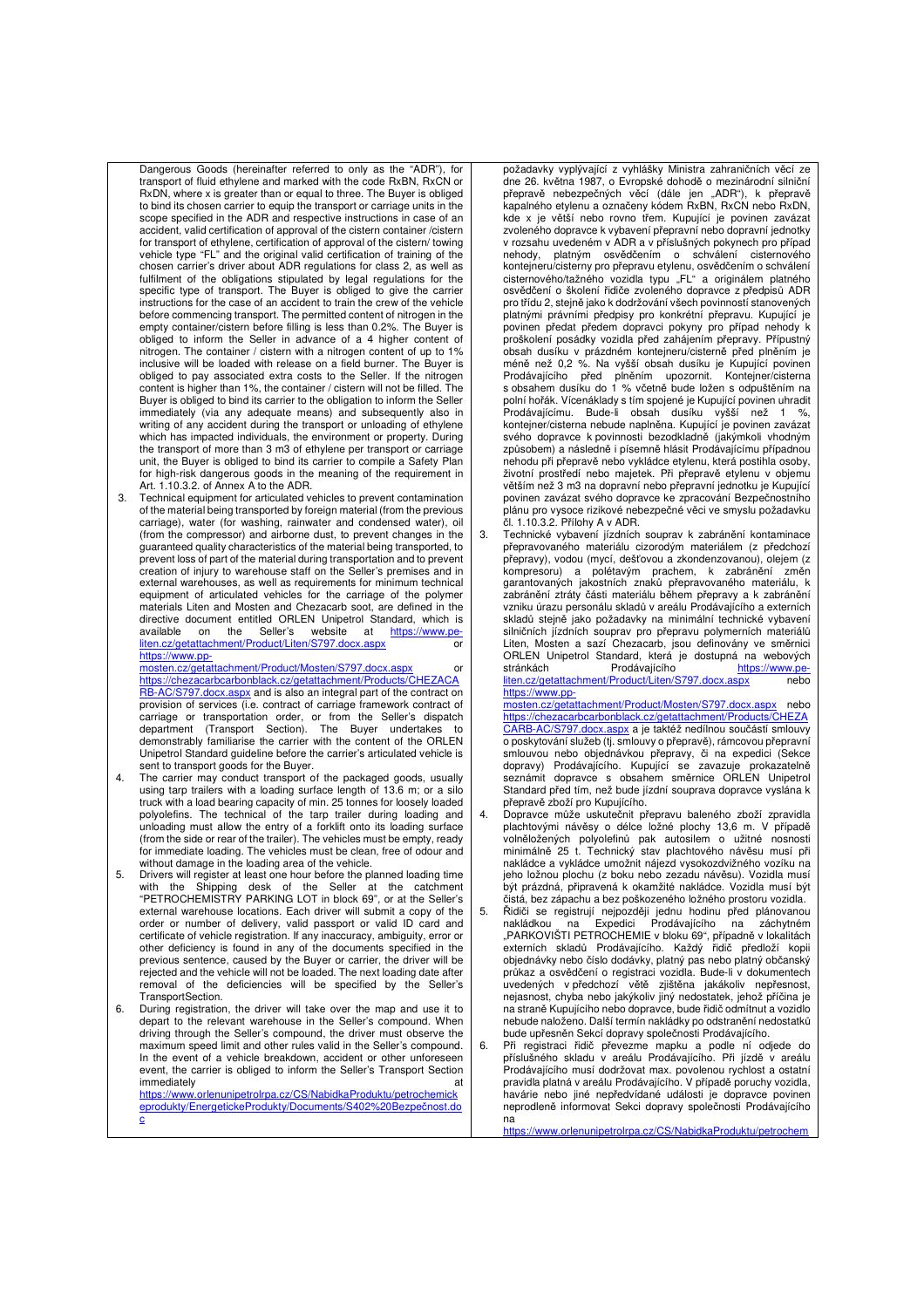- 7. The carrier must always deliver a clean, generally tarp trailer, container, auto cistern or clean silo cistern of cleaned silo truck for loading of goods, based on the requirements for transport of the given. The carrier is liable for any contamination of the transported goods throughout the entire period of loading, transport and unloading. Before loading the silo truck, silo cistern, FCL or IBC container, the driver will submit to the Seller's representative a document certificate of cleaning the cargo area of the vehicle, including allaccessories and equipment for loading and unloading the goods. It will also specify the facts about cleaning and the last transportedmaterial in the Seller's checklist. The provided data are binding forthe carrier and it is fully liable for their completeness and accuracy.
- 8. During loading and unloading, the driver must check the obvious integrity of handling / storage units and their quantity, must immediately note any deficiencies or damage in the bill of lading and have this record confirmed by the Seller's representative. The driver will be allowed to participate in loading only if they are equipped with personal protective work equipment valid for the Seller. If the prescribed personal protective work equipment is not used, the driver shall be ordered out of the loading premises and returned to the loading gate.
- 9. The movement of trailers, silo trucks or auto cisterns on the Seller's compound before loading, during and after loading will be carried out only with closed filling inlet lids.
- 10. Unloading of the silo truck when transporting polyolefins must be carried out pursuant to the ORLEN Unipetrol Standard, in particular: - temperature of outlet air on the micro filter casing max. 60° C,
	- pressure of outlet air on the micro filter casing max. 1.2 bar,
	- with a fitted micro filter with guaranteed filtration of particles larger than 5 μm,
	- using reinforced hoses DN 80 / DN 100 with undamaged white internal lining, or hoses made of stainless steel with a flat inner wall. - for unloading the goods, the carrier must use only those transport hoses whose cleaning has been proven by means of a certificate or record of cleaning.
- 11. Before commencing activities in the Seller's compound, the carrier shall ensure:
- due familiarisation of all its employees and subcontractors with the binding standards valid in the Seller's compound, in particular those specified on the Seller's website at www.orlenunipetrolrpa.cz, and control their fulfilment,
- due familiarisation of all its employees and subcontractors with the potential risks to the lives and health of persons moving about the Seller's compound in accordance with the safety instructions for presence and driving in the Seller's specific compound, available on the Seller's website at <u>https://www.orlenunipetrolrpa.cz/CS/sluzby-</u><br>areal/chempark-zaluzi/Stranky/default.aspx (the document is alsoavailable via the following link: https://www.orlenunipetrolrpa.cz/CS/sluzby-

areal/chemparkzaluzi/Documents/Bezpecnostni\_pokyny.pdf) observance of the stipulated measures to minimise these risks. The same rules apply to loading of sulphur in the Kralupy site.

- 12. In order to avoid losses to the value of the transported goods (quantity and quality) with the aid of auto silo type articulated vehicles, all fundamental parts of the auto silo are fitted with a lead seal. A list of these and their identification numbers are listed on the second page of the delivery note. The Buyer shall be obliged to check the integrity and authenticity of the lead seals before commencing unloading of the goods. The Buyer is also obliged to inform the driver of the place of unloading by entering the unique identification of the storage silo in the highlighted box on the second page of the delivery note. Any failings or reservations it may have regarding the lead seals must be recorded by the Buyer on the delivery note and confirmed by the driver. 13. The Driver shall be obliged during unloading to comply with the
- prescribed unloading parameters defined in the ORLEN Unipetrol Standard, Framework contract of carriage or in the Transportation order. If the Buyer requires any specific parameters for unloading, it must agree on these with the Seller's customer service department before dispatch of the goods. During unloading, the Buyer shall be obliged to perform a random check on compliance with unloading parameters. The Buyer must record any failings or reservations regarding the method of unloading or its parameters on the delivery note. The driver shall be obliged to provide his cooperation during checks on unloading and in the event of any reservations regarding such checks, these must be stated on the second page of the delivery note.
- 14. The Buyer shall always confirm takeover of the goods in the delivery note and in the CMR document confirmed by the driver in the case of international carriage (signature, date and potential stamp) and in

ickeprodukty/EnergetickeProdukty/Documents/S402%20Bezpečn ost.doc

- 7. Dopravce musí k nakládce zboží vždy přistavit čistý, zpravidla plachtový návěs, kontejner, autocisternu či vyčištěné autosilo dle požadavků na přepravu konkrétního zboží. Dopravce je zodpovědný za neznečištění přepravovaného zboží po celou dobu nakládky, přepravy a vykládky. Řidič před nakládkou autocisterny, autosila, FCL či IBC kontejneru předloží zástupci Prodávajícího dokument/certifikát o vyčištění nákladového prostoru vozidla včetně veškerého příslušenství a zařízení pro vykládku a nakládku zboží. Dále upřesní skutečnosti o čištění a o posledním přepravovaném materiálu do tzv. check listu Prodávajícího. Uvedené údaje jsou pro dopravce závazné a plně odpovídá za jejich úplnost správnost.
- 8. Řidiči musí při nakládce a vykládce kontrolovat zjevnou neporušenost manipulačních/ložných kusů a jejich počet, případné nedostatky nebo poškození musí neprodleně zapsat do dodacího listu a nechat potvrdit tento zápis zástupcem Prodávajícího. Řidiči bude umožněno účastnit se nakládky pouze v případě, že bude vybaven osobními ochrannými pomůckami platnými pro Prodávajícího. V případě nepoužití předepsaných osobních ochranných pomůcek bude řidič vykázán z místa nakládky a odeslán zpět na nákladní bránu.
- 9. Přesun návěsů, autosil či autocisteren v areálu Prodávajícího před nakládkou, během ní a po jejím skončení bude uskutečněn pouze s uzavřenými víky plnících otvorů.
- 10. Vykládka autosila musí u přepravy polyolefinů proběhnout dle směrnice ORLEN Unipetrol Standard, zejména:
	- teplota výstupního vzduchu na pouzdru mikrofiltru max. 60° C,
	- tlak výstupního vzduchu za pouzdrem mikrofiltru max. 1,2 bar,
	-
	- mikrofiltr s garancí filtrace částic nad 5 μm, použití zesílených hadic DN 80 / DN 100 s nepoškozenou bílou vnitřní výstelkou, nebo hadic z nerezové oceli s rovnou vnitřní stěnou,
	- dopravce musí pro vykládku zboží použít pouze ty dopravní hadice, jejichž vyčištění prokázal platným certifikátem nebo záznamem o vyčistění.
- 11. Dopravce zajistí před zahájením činnosti v areálu Prodávajícího:
- řádné seznámení všech svých zaměstnanců a subdodavatelů se závaznými normami platnými v areálu Prodávajícího, zejména uvedenými na webové stránce Prodávajícího<br><u>www.orlenunipetrolrpa.cz</u> a kontrolu jejich dodržování, řádné seznámení všech svých zaměstnanců a subdodavatelů s riziky možného ohrožení života a zdraví všech osob pohybujících se v areálu Prodávajícího v souladu s bezpečnostními pokyny pro pobyt a jízdu v konkrétním areálu Prodávajícího dostupných na webové stránce Prodávajícího, konkrétně: https://www.orlenunipetrolrpa.cz/CS/sluzby-areal/chem

zaluzi/Stranky/default.aspx (dokument je takédostupný přímo přes následující odkaz: https://www.orlenunipetrolrpa.cz/CS/sluzby-

areal/chemparkzaluzi/Documents/Bezpecnostni\_pokyny.pdf)

 – dodržování stanovených opatření k jejich minimalizaci. Stejná pravidla platí i pro nakládku síry v areálu v Kralupech.

- 12 Za účelem zamezení ztrát na hodnotě přepravovaného zboží (množství, kvalita) pomocí jízdních souprav typu autosilo jsou veškeré podstatné části autosila opatřeny plombou. Jejich seznam a Kupující je povinen provést kontrolu neporušenosti a pravosti plomb před zahájením vykládky zboží. Kupující je současně povinen určit řidiči místo vyložení zboží zapsáním jednoznačného označení skladovacího sila do zvýrazněného pole na druhé straně dodacího listu. Případné nedostatky či výhrady vůči plombování musí Kupující zaznamenat v dodacím listu a nechat potvrdit řidičem.
- 13 Řidič je povinen během vykládky dodržovat předepsané parametry vykládky definované v ORLEN Unipetrol Standard, Rámcové přepravní smlouvě anebo v Objednávce přepravy. V případě, že Kupující vyžaduje specifické parametry pro vykládku, musí je dohodnout se zákaznickým servisem Prodávajícího ještě před expedicí zboží. Během vykládky je Kupující povinen provádět namátkovou kontrolu dodržování parametrů vykládky. Případné nedostatky či výhrady vůči způsobu vykládky či jejím parametrům musí Kupující zaznamenat v dodacím listu. Řidič je povinen poskytnout součinnost při kontrole vykládky a v případě výhrad ke
- kontrole je uvést na druhou stranu dodacího listu. 14 Kupující potvrdí převzetí zboží vždy na dodacím listu a v mezinárodní přepravě i na nákladním listu CMR potvrzeným řidičem (podpis, datum a event. razítko) a takto potvrzené dokumenty odešle v případě parity FCA obratem zpět na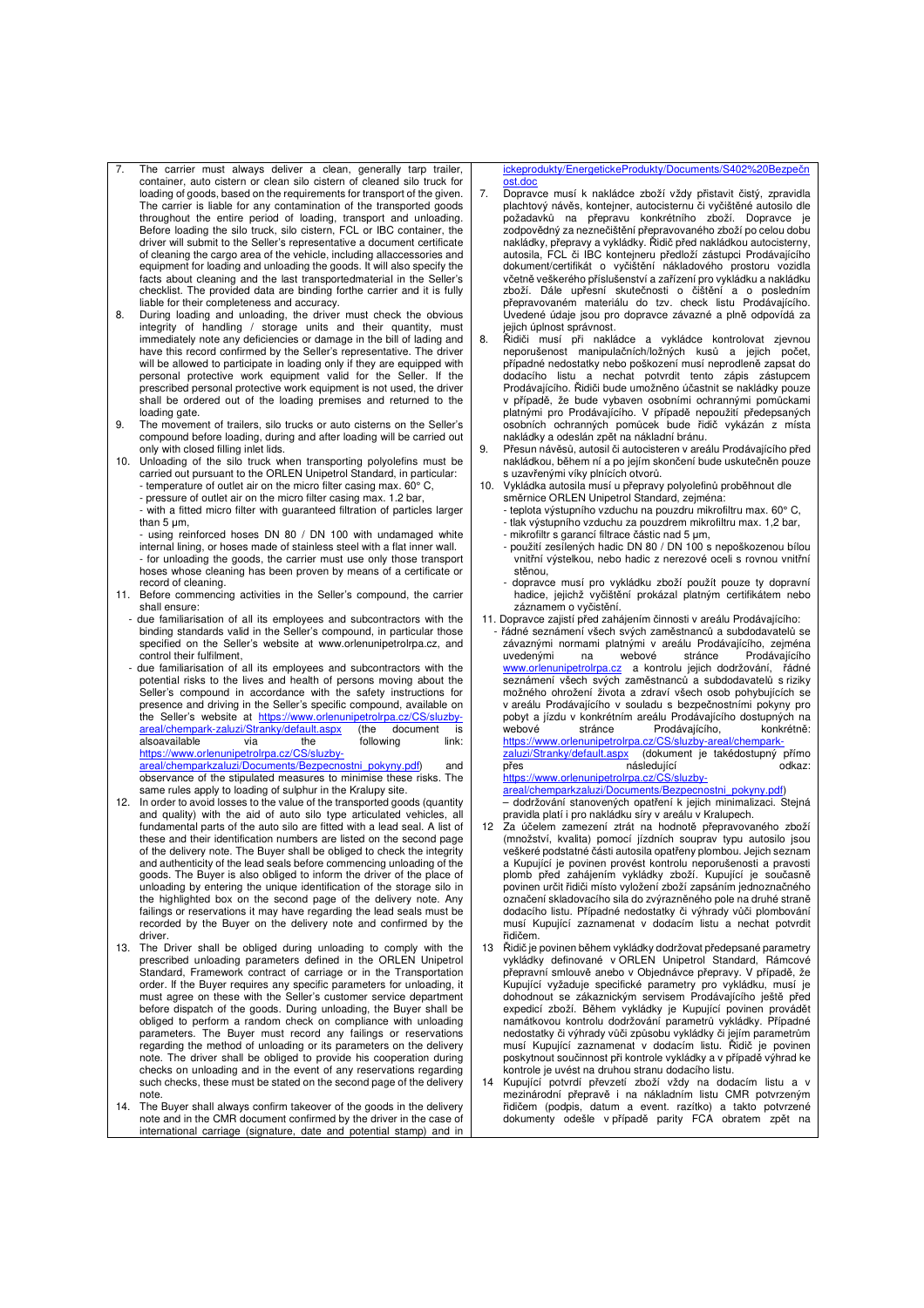case of FCA parity send the documents thus confirmed to the Seller's customer service department. In case of CPT parity, confirmed documets goes back with the driver.

- 15. The Buyer shall store the purchase bagged polyolefins and Chezacarb soot on pallets in a dry, ventilated and roofed warehouse, so that the material is not exposed to direct sunlight, rain, snow and other climatic effects and so that the pallet packaging cannot be contaminated by water, mud or other impurities.
- 15.1 For storing polyolefins, it applies that: The prescribed temperature in the warehouse is –20 to +50 degrees C. Pallets can be stacked in maximally two layers. At temperatures of below zero, it is necessary to exercise care during handling of the pallets, and it is also necessary to take into account the possible condensation of steam and water in the bags if they are heated up quickly. Pallets must be stored at a distance of minimally 1 m from heat sources. Pallets must be stored so as to prevent damage to the packaging during storage or offtake.
- 15.2 For storing Chezacarb soot it applies that: For safe loading and storage, it is necessary to observe all the fire prevention measures (smoking ban, ban on work with open flame, removal of all potential sources of ignition) and to ensure that there is no contact with the product (use personal protective equipment). The product must be stored in a dry and well-ventilated place with effective suction and away from sources of heat. We recommend storage in covered spaced protected from the direct effects of sunlight, and avoiding storage 5 together with oils, other flammable substances or oxidising agents. The product may be stored in undamaged packaging for the lifetime of the packaging, if the outside temperature does not exceed 63°C. In a dry environment, the product may be stored without packaging for 12 months, if the temperature does not exceed 50°C. The product must be protected from contact with water, oils or oxidising agents and it is recommended to process it with priority, so as to avoid initiation when storing large quantities. Pallets must not be stacked. If the Buyer stores the polyolefins and Chezacarb soot otherwise than described above, the Buyer is not authorised to claim their contamination by humidity and impurities, contamination of the packaging by steam and water, impurities, or damage to the packaging. The storage of chemicals is governed by European Parliament and Council Regulation (EC) No. 1907/2006, (REACH), as amended, the current version of which is available at  $\frac{http://www.mno.cz/dokument26065.html}{http://www.mno.cz/dokument26065.html}$  or http://www.mpo.cz/dokument26065.html or at www.orlenunipetrolrpa.cz for the individual products.
- 16. In cases of potential exemption of deliveries of the Buyer's goods from VAT with a claim to VAT deduction in the meaning of Section 64 of Act No. 235/2004 Coll., on Value Added Tax, as amended, the Buyer is obliged to return the confirmed delivery note (confirmed with the signature and potential stamp from the place of delivery in the relevant EU member state other than the Czech Republic) no later than the 10th day of the month following delivery. If goods are delivered with parity EXW, FCA or DAP/DAF border (territory of CR), the Buyer shall confirm on the delivery note that the goods which are the subject of the contract (purchase order) are transported by it or by a carrier authorised by it, not by a customer of the Buyer or carrier authorised by it. If the Buyer fails to do so, the goods are considered as though they had remained in the Czech Republic. The Seller shall invite the Buyer to submit the confirmed delivery note,and if the Buyer fails to deliver the confirmed delivery note immediately even then, the Buyer shall be billed VAT and the Seller shall pay the tax authority this VAT in full. Furthermore, the Buyer shall be obliged to pay the Seller any potential sanctions imposed bythe tax authority (including the potential assessed penalty). The Buyer is obliged to make the payments pursuant to the previous sentence always within 30 days from receiving the relevant tax document. For EXW, FCA or DAT, DAF/DAT (CZ/EU border), the Seller requires returning of the confirmed and signed CMR/CIM bill of lading (in international carriage) for the relevant delivery, as per Section 64(5) of Act No. 235/2004 Coll., on Value Added Tax, as amended. This confirmed document is to be submitted to the Seller at the latest within 2 months after the delivery. Otherwise the Seller shall additionally charge the Buyer the legal VAT. Furthermore, the Buyer shall be obliged to pay the Seller any potential sanctions imposed by the tax authority (including the potential assessed penalty). The Buyer is obliged to make the payments pursuant to the previous sentence always within 30 days from receiving the relevant tax document.

#### **Article 5: CONDITIONS FOR DELIVERIES IN RAIL CISTERNS (RC)**

If the Seller and Buyer agree on the shipping of goods in rail cisterns,deliveries will take place in these rail wagons leased by the Seller and in rail wagons owned or leased by the Buyer. If the Buyer provides rail wagons leased or owned by it (upon prior agreement with

zákaznický servis Prodávajícího. V případě CPT parity jdou potvrzené dokumenty zpět prostřednictvím řidiče.

- 15 Kupující uskladní zakoupené pytlované polyolefiny a saze Chezacarb, uložené na paletách v suchém, větraném a zastřešeném skladě tak, že materiál není vystaven přímému slunečnímu záření, dešti, sněhu či jiným klimatickým vlivům a nemůže docházet ke kontaminaci obalů palet vodou, blátem nebo jinými nečistotami.
- 15.1 Pro skladování polyolefinů platí: Předepsaná teplota ve skladu je –20 až +50 st. C. Palety mohou být stohovány maximálně do dvou vrstev. Při teplotách pod bodem mrazu je nutno dbát zvýšené opatrnosti při manipulaci s paletami a dále je nutno brát zřetel na možnou kondenzaci par a vody uvnitř pytlů při jejich rychlém zahřátí. Palety musí být uloženy ve vzdálenosti nejméně 1 m od zdroje tepla. Palety je nutno ukládat tak, aby nedošlo k poškození obalů jak při ukládání, tak při odebírání.
- 15.2 Pro skladování sazí Chezacarb platí: Pro bezpečné nakládání a skladování je třeba dodržovat veškerá protipožární opatření (zákaz kouření, zákaz práce s otevřeným plamenem, odstranění všech možných zdrojů vznícení) a dbát, aby nedošlo ke kontaktu s produktem (používat osobní ochranné prostředky). Produkt je třeba skladovat na suchém a dobře větraném místě s účinným odsáváním a z dosahu zdrojů tepla. Doporučujeme skladovat v zastřešených prostorách chráněných před přímými účinky slunečního záření a neskladovat společně s oleji, jinými hořlavými látkami nebo oxidačními činidly. V neporušeném obalu může být produkt skladován po dobu životnosti obalu, pokud teplota okolí nepřekročí 63°C. V suchém prostředí může být bez obalu skladován po dobu 12 měsíců, pokud teplota nepřekročí 50°C, produkt je nutno chránit před stykem s vodou, oleji nebo oxidačními prostředky a doporučuje se ho zpracovat přednostně, aby při uskladnění velkého množství nedošlo k iniciaci. Palety nemohou být stohovány. Pokud Kupující uloží polyolefiny a saze Chezacarb jinak, než je výše popsáno, není Kupující oprávněn reklamovat jejich kontaminaci vlhkostí a nečistotami, kontaminaci obalů parami a vodou, nečistotami nebo poškození obalů. Skladování chemických látek se řídí nařízením Evropského parlamentu a Rady (ES) č. 1907/2006, (REACH), ve znění pozdějších předpisů, aktuální znění je dostupné na webové<br>stránce: http://www.mpo.cz/dokument26065.html případně i na stránce: http://www.mpo.cz/dokument. www.orlenunipetrolrpa.cz u jednotlivých produktů.<br>16. V případech možného osvobození dodávky zboží Kupujícího od
- DPH s nárokem na odpočet DPH ve smyslu § 64 zákona č. 235/2004 Sb., o dani z přidané hodnoty, ve znění pozdějších předpisů, je Kupující povinen vrátit potvrzený dodací list neprodleně (stvrzený podpisem, event. razítkem z místa doručení v příslušném členském státě EU odlišném od České republiky), a to nejpozději do 10. dne následujícího měsíce od dodání zboží. Jeli zboží dodáváno s paritou EXW, FCA nebo DAP/DAF hranice (území ČR) Kupující na dodacím listu potvrdí, že zboží, které je předmětem smlouvy (objednávky), je přepraveno jím nebo jím zmocněným dopravcem, nikoliv zákazníkem Kupujícího nebo jím zmocněným dopravcem. Pokud tak Kupující neučiní, hledí se na zboží, jako by zůstalo v České republice. Prodávající Kupujícího vyzve k předložení potvrzeného dodacího listu, a pokud ani potom Kupující obratem potvrzený dodací list nedodá, bude Kupujícímu doúčtováno, a Prodávajícím správci daně odvedeno DPH v plné výši. Současně bude Kupující povinen uhradit Prodávajícímu případnou sankci uloženou od správce daně (včetně případně vyměřeného penále). Kupující je povinen platby dle předchozí věty uhradit vždy do 30 dní od obdržení příslušného daňového dokladu. U parit EXW, FCA nebo DAT, DAF / DAP hranice ČR/EU Prodávající požaduje ve smyslu §64 odst. 5 zákona č. 235/2004 Sb., o dani z přidané hodnoty, ve znění pozdějších předpisů, navrácení potvrzeného a podepsaného nákladního listu CMR/CIM (v. mezinárodní přepravě), vztahujícího se k příslušné dodávce. Tento potvrzený doklad požaduje Prodávající k předložení nejpozději do 30 dnů od data uskutečnění dodávky. V opačném případě Prodávající dodatečně vyúčtuje Kupujícímu zákonem stanovené DPH. Současně bude Kupující povinen uhradit Prodávajícímu případnou sankci uloženou od správce daně (včetně případně vyměřeného penále). Kupující je povinen platby dle předchozí věty uhradit vždy do 30 dní od obdržení příslušného daňového dokladu.

#### **Článek 5: PODMÍNKY DODÁVEK V ŽELEZNIČNÍCH CISTERNOVÝCH VOZECH (ŽC)**

1. V případě, že se Prodávající a Kupující dohodnou na expedici zboží v železničních cisternových vozech, probíhají dodávky v těchto železničních vozech v nájmu Prodávajícího a dále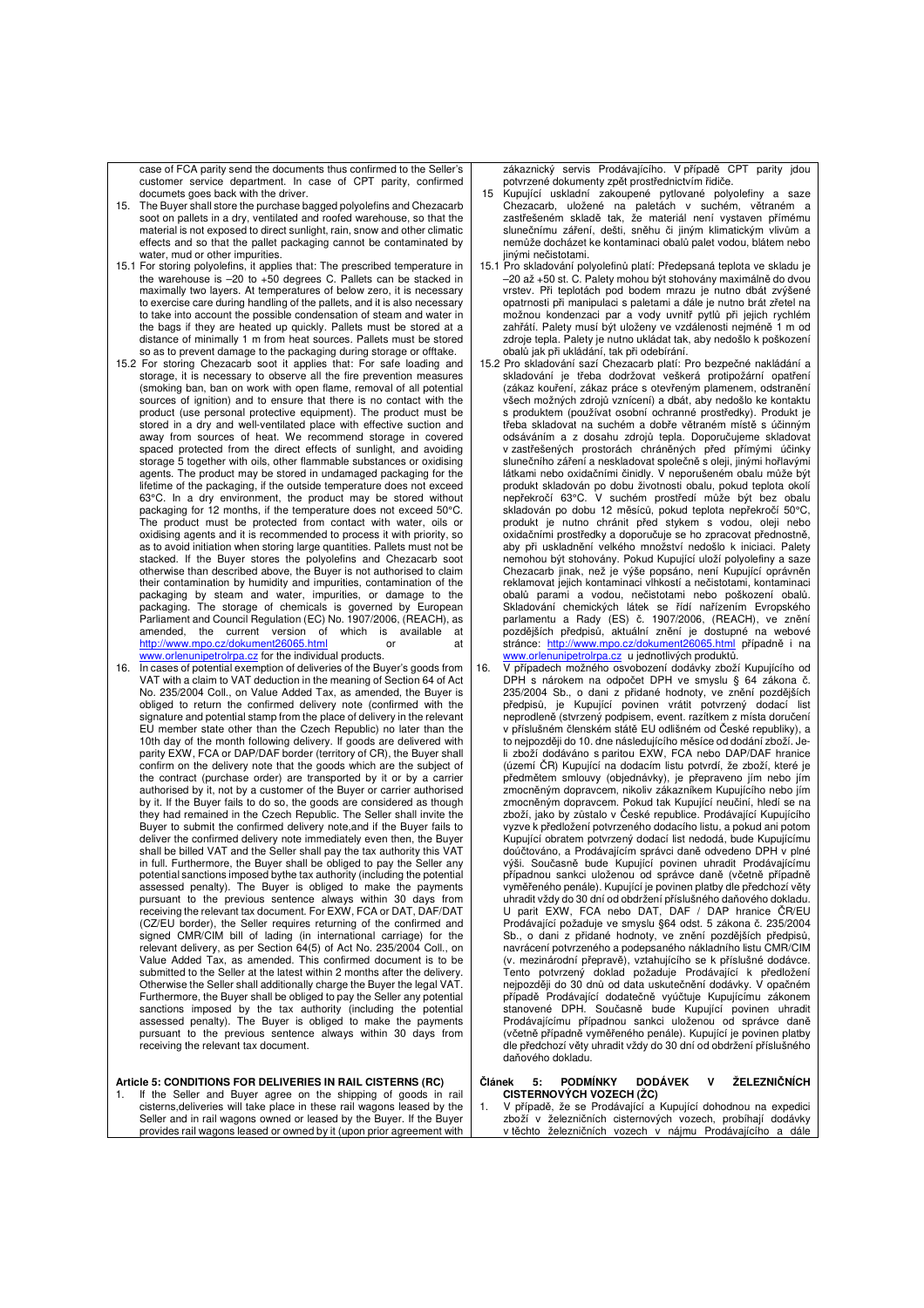the Seller), it is obliged to ensure that these are suitable for filling and correspond to all the valid regulations, railway regulations and standards applicable to these cars. The Buyer takes into account that the Seller is unable to examine the adequacy of the wagons provided by the Buyer for filling beyond the standard framework of obligations related to the loading of provided rail wagons.

- 2. The Buyer is obliged to ensure complete emptying and swift return of rail wagons provided by the Seller within the deadline specified in point. 4, unless the contracting parties agree on other conditions in the respective purchase contract. A wagon with at most 2% residual amount calculated from the theoretical tare weight of the wagon shall be regarded as a completely emptied rail wagon. If the residual amount is more than 2% of the theoretical weight of the wagon and it is necessary to clean the wagon, then the Buyer shall bear all costs for cleaning and possible liquidation of residue.
- 3. After the rail wagons have been emptied, the Buyer shall be obliged to ensure closure and sealing of the dome lid, closure and sealing of the main and side valves with screwed on cap nuts and with a clean drum surface in compliance with the provisions of the RID Convention (https://www.mdcr.cz/Dokumenty/Dr nebezpecnych-veci-drazni-dopravou) and UIC loading guidelines and

in compliance with work procedures and instruction manuals for operation of the rail wagons. In the case of rail wagons equipped with heating coils/heating system and heated outlets, the steam outlet valve must be open. The Buyer declared on the return run in the bill of lading as the original buyer/recipient of the wagon consignment shall be obliged to return the rail wagons, after having been emptied, to the Seller's delivery track ("Siding ORLEN Unipetrol RPA s.r.o. Litvinov Ltd." Litvinov, station Most - new station, reg. No.720847) or to another agreed location for mutual handover/takeover of rail wagons. The Buyer declared in the bill of lading as the original recipient of the wagon consignment is obliged to return the wagonimmediately after emptying to the Seller. Only original buyer may perform a new sale (re-shipping) or amend the agreement on carriageonly with the written consent from the Seller.

- 4. The deadline for return of an empty wagon without the billing of demurrage for all goods with the exception of goods transported by rail cisterns equipped with a heating system ("heating coils") used for filling – so called "heated substances" – is  $48$  hours of the wagon's presence on the Buyer's delivery track, for goods transported by rail cisterns equipped with a heating system ("heating coils") used for filling – so called "heated substances" – is 72 hours of the wagon's presence on the Buyer's delivery track, always calculated from handover of the wagon by the carrier at the Buyer's delivery track until handover of the empty wagon to the carrier for return (see stamp of the dispatching station in col. no. 92 of the bill of lading). For goods delivered by the Seller in the period from 1 December to 31 March and transported rail cisterns equipped with a heating system, the filling deadline is extended to 96 hours of the wagon's presence on the Buyer's delivery track. If any problems arise with the emptying of a RC, the Buyer shall be obliged to inform the Seller's contact person of this without delay, first via telephone and then via e-mail or by fax.The Buyer shall be obliged, if technically possible, to ensure the emptying of the wagon in an alternative manner (e.g. in the event of a defect to the wagon). If unloading of the RC is impossible, the Buyer shall inform the Seller of this and shall follow the Seller's instructions.
- 5. The Buyer shall be obliged to pay the Seller demurrage for non-return of a wagon provided by the Seller within the set deadline using the following rates for each started day of delay and each wagon, unless the Seller and the Buyer agree on different conditions:

|                              | $1-2$ days     | $3-5$ days | 6 or more days |
|------------------------------|----------------|------------|----------------|
| Pressurised rail<br>cisterns | 1300 CZK       | 1600 CZK   | 2100 CZK       |
| Other rail wagons            | <b>600 CZK</b> | 900 CZK    | 1200 CZK       |

6. The total rate of demurrage shall be calculated as the sum total of the number of days of delay multiplied by the corresponding rate. Rates specified include VAT in accordance with current legislation. The maturity of invoices billing demurrage shall be 14 days from the date of their issue. In the event of any dispute by the Buyer over excess time spent by wagons on its premises, the Buyer shall be obliged to send the Seller photocopies of the bills of lading by letter or by email,these including the printed rail stamp proving the date and time of arrival and departure of the RC. The provisions concerning time spent by wagons standing shall not be used if they delay and late return of a wagon was not caused by the Buyer.

v železničních vozech ve vlastnictví nebo nájmu Kupujícího. Pokud si Kupující přistaví k plnění železniční vozy ve svém vlastnictví nebo nájmu (po předchozí dohodě s Prodávajícím), je povinen splnit, že tyto jsou pro plnění vhodné a odpovídají všem platným předpisům, železničních předpisů a norem vztahujících se na tyto vozy. Kupující bere na vědomí, že Prodávající nemá možnost vhodnost vozů poskytnutých Kupujícím k plnění zkoumat nad běžný rámec povinností spojených s nakládáním s přistavenými železničními vozy.

- 2. Kupující je povinen zajistit úplné vyprázdnění a rychlé vrácení železničních vozů poskytnutých Prodávajícím ve lhůtě stanovené ve bodě 4, pokud si smluvní strany v příslušné kupní smlouvě nesjednají jiné podmínky. Za úplně vyprázdněný železniční vůz je považován vůz s nejvýše 2 % zbytkového množství počítaného z teoretické táry vozu. Pokud zbytkové množství převyšuje 2 % teoretické váhy vozu a je-li nezbytné vůz vyčistit, pak Kupující nese náklady na čištění a případnou likvidaci zbytků.
- 3. Po vyprázdnění železničních vozů je Kupující povinen zajistit uzavření a těsnost víka dómu, uzavření a těsnost hlavního a bočních ventilů s našroubovanými převlečnými maticemi s čistým povrchem kotlů v souladu s ustanoveními Úmluvy RID (https://www.mdcr.cz/Dokumenty/Drazni
	- doprava/Prepravanebezpecnych-veci-drazni-dopravou) a nakládacích směrnic UIC a v souladu pracovními postupy a v souladu s návody na obsluhu železničních vozů. U železničních vozů vybavených topnými hady/topným systémem a vytápěnými výpustěmi musí být odtokový parní kohout otevřen. Kupující deklarovaný při zpátečním běhu v nákladním listu jako původní Kupující/příjemce vozové zásilky je povinen vrátit železniční vozy po vyprázdnění na vlečku Prodávajícího ("Vlečka ORLEN<br>Unipetrol RPA s.r.o. Litvínov" v Litvínově, stanice Most nové<br>nádraží, ev. č. 720847) nebo na jiné sjednané místo vzájemné odevzdávky/přebírky železničních vozů. Kupující, který je deklarován v nákladním listu jako původní příjemce vozové zásilky, je povinen vrátit vůz ihned po vyprázdnění Prodávajícímu. Nový prodej (reexpedici) nebo změnu přepravní smlouvy může původní Kupující provést pouze s písemným souhlasem Prodávajícího.
- 4. Lhůta pro vrácení prázdného vozu bez účtování stojného činí pro všechno zboží kromě zboží přepravovaného v ŽC vybavenými topným systémem ("topnými hady" sloužícími ke stočení tzv.,<br>zahřáté látky) je 48 hodin pobytu vozu na vlečce Kupujícího, u<br>zboží přepravovaného v ŽC vybavenými topným systémem ("topnými hady") sloužícími k jeho stočení – tzv., zahřáté látky je 72 hodin pobytu vozu na vlečce Kupujícího, vždy počítáno od předání vozu dopravcem na vlečku Kupujícího do předání prázdného vozu dopravci ke zpětné přepravě (viz razítko odesílací stanice v kol. č. 92 nákladního listu). U zboží dodávaného Prodávajícím v období od 1. 12. do 31. 3. a přepravovaného v ŽC vybavenými topným systémem se lhůta pro vyprázdnění/stočení prodlužuje na 96 hod. pobytu vozu na vlečce Kupujícího. V případě, že nastanou problémy s vyprazdňováním ŽC, je Kupující povinen neprodleně informovat kontaktní osobu Prodávajícího nejprve telefonicky a následně e-mailem nebo faxem. Kupující je povinen zajistit, pokud je to technicky možné, vyprázdnění vozu náhradním způsobem (např. při vadě vozu). Pokud je vyložení ŽC nemožné, uvědomí o tom Kupující Prodávajícího a bude se řídit jeho instrukcemi.
- 5. Za nevrácení vozu poskytnutého Prodávajícím ve stanovené lhůtě je Kupující povinen zaplatit Prodávajícímu stojné v těchto sazbách za každý započatý den prodlení a vůz, pokud nedohodnou Prodávající a Kupující jiné podmínky:

|                                   | $1-2$ dny       | $3-5$ dní | 6 a více dní |
|-----------------------------------|-----------------|-----------|--------------|
| Tlakové<br>cisternové vozy        | 1300 Kč         | 1600 Kč   | $2100$ Kč    |
| Ostatní železniční<br><b>VOZV</b> | $600K\check{c}$ | 900 Kč    | 1200 Kč      |

6. Celková výše stojného se vypočte jako součet násobků dní v prodlení a odpovídající sazby. Sazby jsou uvedeny včetně DPH ve výši dle platné legislativy. Splatnost faktur s vyúčtováním stojného je 14 dní od data jejich vystavení. V případě rozporování předržení pobytové doby Kupujícím, má Kupující povinnost<br>odeslat Prodávajícímu dopisem nebo e-mailem fotokopie<br>nákladních listů s otištěným železničním razítkem osvědčujícím datum a hodinu příchodu a odchodu ŽC. Ustanovení o pobytové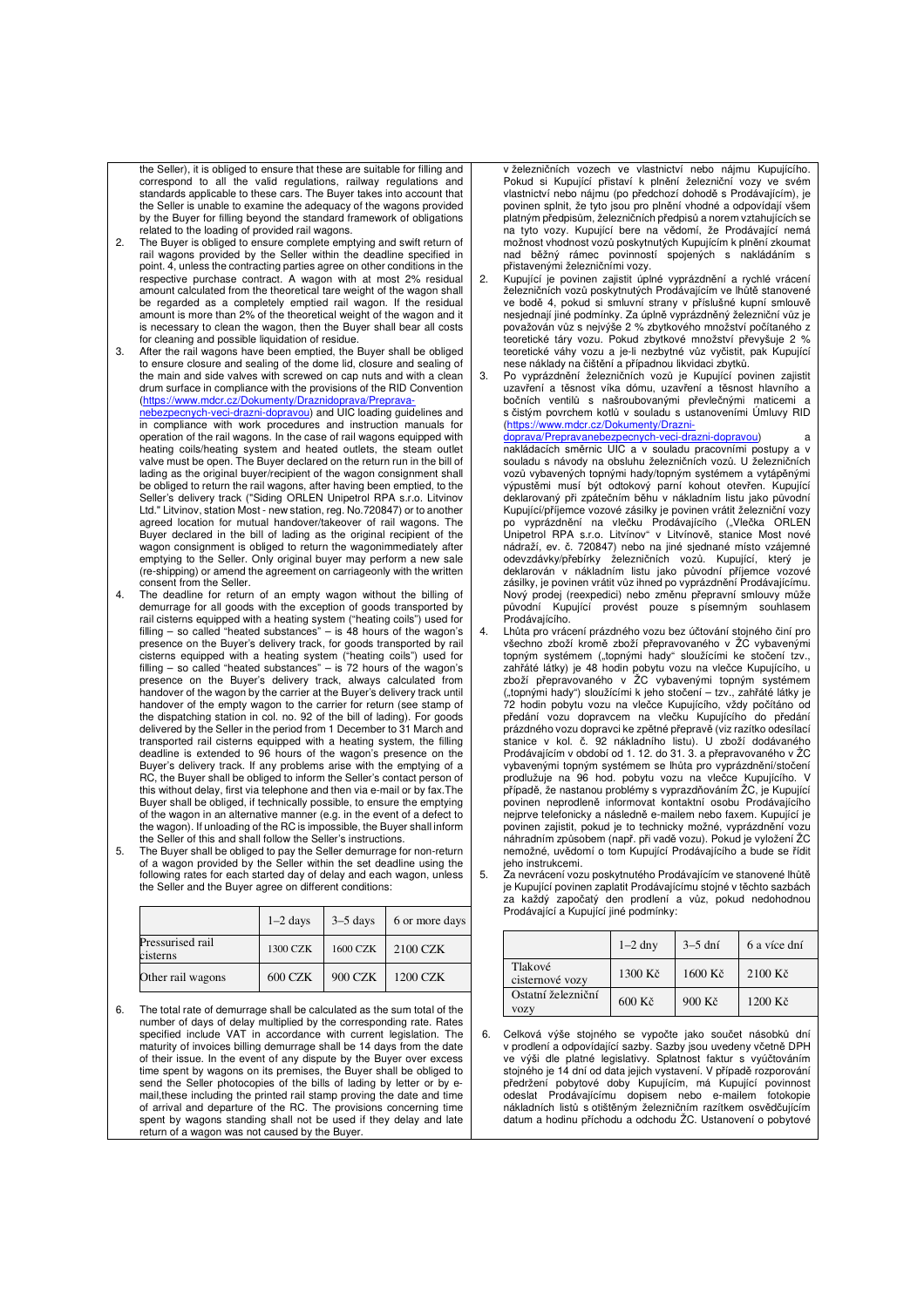- The Buyer shall not pay the demurrage to the Seller if during the national or international transport to the Buyer the rail wagon was lost or damaged in a way that prevents its use on the Buyer's siding or its filling, or if wagon parts have been damaged before its arrival to the Buyer's siding, or if the rail wagon was returned late by the Buyer to the Seller due to its damage or damage or loss of wagon parts by the carrier before the arrival of the rail cistern to the Buyer's siding.
- 8. However, if the rail wagon or its parts have been damaged by the Buyer (recipient/dispatcher) or if the loss of the rail wagon was caused by the buyer (recipient/dispatcher) or a third party that was granted access to the rail wagon by the Buyer (recipient/dispatcher), the Buyer is obliged to cover all incurred costs for repair of the rail wagon, its parts and for spare parts, including additional costs, and to reimburse all damage incurred to the Seller, starting on the date when the Seller received a written notification from the Buyer (recipient/dispatcher) about this specific event.

### **Article 6: PAYMENTS & INVOICES**

- 1. Payments shall be made by the Purchaser according to payment terms stated in the Sale Contract.
- 2. The Purchaser shall pay the full amount of the Invoice without a right to set off any of its receivables from the Seller, whether such receivables result from the Agreement or any other arrangements made between the Parties.
- 3. Payment for the Product shall be made by transfer to the bank account of the Seller indicated on the Invoice, by the due date indicated on the Invoice. The obligation to pay for the Product shall be deemed met on the date of crediting the full amount due resulting from the Invoice on the bank account of the Seller.
- 4. In the event of delay in payment, the Seller shall be entitled to demand of the Buyer and the Buyer shall be obliged to pay punitive interest,the rate of punitive interest shall be determined in accordance with Government Regulation No. 351/2013 Coll., which determines the rate of punitive interest and the fee for delay pursuant to the Civil Code, as amended, or in accordance with the respective legislation which in the future replaces the above-mentioned regulation in the affected scope. If the Buyer finds. Furthermore, if the delay in payment exceeds 3 (three) calendar days, the Seller shall be entitled to suspend further deliveries of the Product until the overdue is paid or to apply advance payments for further deliveries.
- 5. The sale/delivery of the Product shall be made as part of the credit limit granted by the Seller or on the basis of an advance payment. For the purpose of granting or verification of the credit limit, the Seller shall assess financial reliability of the Purchaser or the guarantor, on the basis of the Purchaser's financial documents provided by the Purchaser or the guarantor, and reserves its right to request that an additional guarantee be provided and presented within the time limits set by the Seller, corresponding to the risk level.
- 6. In the event of any change of the credit limit the Seller shall immediately notify the Purchaser of each change of the amount of the credit limit and the reasons therefor.
- 7. If payment for the Product (lots of the Product) is to be made in the form of an advance payment, it shall be made prior to the release of the Product (or a given lot of the Product), in the amount of 100% of the value of the Product (or a given lot of the Product), according to the prices valid as at the date of release of the Product. If, on the date of making an advance payment for the Product, the price of the Product valid as at the date of release of the Product is not known, the Purchaser shall make an advance payment in the amount of 100% of the value of the Product according to the prices valid as at the date of making the advance payment, save that in such an event the Seller reserves its right to sell/deliver the Product only in the quantity corresponding to the value of the advance payment made by the Purchaser. In the event that the value of the advance payment made by the Purchaser for the Product is greater than the value of the Product calculated according to the prices valid as at the date of release of the Product, the amount paid extra by the Purchaser shall be, depending on the arrangements made between the Parties, returned by the Seller to the bank account of the Purchaser or treated as an advance for further sales/deliveries of the Product.
- 8. The Seller declares to be a taxable person in the meaning of VAT regulations, registered for these purposes under the VAT identification number CZ699000139.
- 9. The Seller shall provide the Purchaser with the appropriate certificate confirming thereof at every Purchaser's request. The Purchaser declares to be a taxable person in the meaning of VAT regulations, registered for these purposes under the VAT identification number put in the Order. The Purchaser shall provide the Seller with the appropriate certificate confirming thereof at every Seller's request. Each Party shall notify the other Party of any change of the status

době se nepoužije v případě, že zdržení a pozdní vrácení vozu není zaviněno Kupujícím.

- 7. Kupující stojné Prodávajícímu neplatí, došlo-li během vnitrostátní nebo mezinárodní přepravy ke Kupujícímu k fyzickému zničení železničního vozu, ke ztrátě a poškození železničního vozu bránícímu jízdě železničního vozu na vlečku Kupujícího, či jeho stočení a poškození jeho vozových součástí před příjezdem na vlečku Kupujícího nebo byl-li železniční vůz opožděně vrácen Kupujícím Prodávajícímu v důsledku jeho poškození nebo poškození a ztráty vozových součástí dopravcem před příjezdem ŽC na vlečku Kupujícího.
- 8. Byl-li však železniční vůz a jeho vozové součásti poškozeny Kupujícím (příjemcem/odesílatelem) nebo způsobil-li Kupující (příjemce/odesílatel) zavlečení nebo ztrátu železničního vozu nebo třetí osoba, které Kupující (příjemce/odesílatel) umožnil k železničnímu vozu přístup, je Kupující povinen uhradit veškeré vzniklé náklady na opravu vozu, vozových součástí a jejich doplnění včetně dalších vedlejších nákladů a dále nahradit škodu, kterou takto Prodávajícímu způsobil od vzniku škody do dne, kdy<br>Prodávající obdržel písemné oznámení Kupujícího Prodávající obdržel písemné (příjemce/odesílatel) o uvedené události.

#### **Článek 6: PLATBY A FAKTURY**

- 1. Kupující bude platby hradit v souladu s platebními podmínkami sjednanými ve smlouvě.
- 2. Kupující uhradí fakturu v plné výši, není oprávněn započítat žádné ze svých pohledávek vůči dodavateli bez ohledu na to, zda takové pohledávky vznikly na základě smlouvy nebo jiného ujednání mezi .<br>stranami
- 3. Úhrada za produkt bude k datu splatnosti uvedenému na faktuře poukázána bankovním převodem na účet Prodávajícího uvedený na faktuře. Bude se mít za to, že povinnost uhradit platbu byla splněna, k datu, kdy byla částka uvedená na faktuře připsána na účet Prodávajícího.
- 4. V případě prodlení s platbou je Prodávající oprávněn požadovat a Kupující je povinen zaplatit úroky z prodlení, výše úroku z prodlení bude stanovena podle nařízení vlády č. 351/2013 Sb., kterým se stanoví výše úroků z prodlení a poplatku z prodlení podle občanského zákoníku, ve znění pozdějších předpisů nebo podle příslušné právní úpravy, která by v budoucnu nahradila výše zmíněné nařízení v dotčeném rozsahu. Dále, bude-li prodlení s úhradou delší než 3 (tři) kalendářní dny, bude Prodávající oprávněn pozastavit další dodávky produktu, dokud nebude neuhrazená částka zaplacena nebo využít již uhrazené zálohy na jiné dodávky.
- 5. Prodej/dodání produktu se uskuteční v rámci úvěrového limitu poskytnutého dodavatelem nebo na základě zálohy. Pro účely ověření úvěrového limitu dodavatel vyhodnotí finanční spolehlivost Kupujícího nebo ručitele, a to na základě finančních dokumentů předložených Kupujícím nebo ručitelem Kupujícího, dodavatel si vyhrazuje právo požádat o poskytnutí dodatečné záruky, která bude poskytnuta ve lhůtě stanovené dodavatelem a bude odpovídat úrovni rizika.
- 6. V případě změny úvěrového limitu bude dodavatel Kupujícího neprodleně informovat o veškerých změnách ve výši úvěrového limitu a uvede zdůvodnění.
- Bude-li platba za produkt (objemy produktu) prováděna formou zálohy, bude provedena před uvolněním produktu (nebo daného objemu produktu) ve výši odpovídající 100 % hodnoty produktu (nebo daného objemu produktu) za ceny platné k datu uvolnění produktu. Pokud v den provedení platby zálohy za produkt nebude cena ke dni uvolnění produktu známa, provede Kupující úhradu zálohy ve výši 100 % hodnoty produktu podle cen platných k datu platby zálohy, v takovém případě si ovšem Prodávající vyhrazuje právo prodat/dodat produkt pouze v množství odpovídajícím hodnotě zálohy uhrazené Kupujícím. Bude-li hodnota zálohy za produkt uhrazené Kupujícím vyšší, než je hodnota produktu vypočtená podle ceny platné k datu uvolnění produktu, bude částka, kterou Kupující uhradil navíc, v závislosti na dohodě stran buď vrácena Prodávajícím na bankovní účet Kupujícího nebo s ní bude nakládáno jako se zálohou na další prodej/dodání produktu. 8. Prodávající prohlašuje, že je plátcem daně z přidané hodnoty ve smyslu daňových předpisů, a je za tímto účelem registrován pod
- daňovým identifikačním číslem CZ 699000139. 9. Prodávající vystaví Kupujícímu pokaždé, pokud o něj tento požádá, příslušné potvrzení, kterým tuto skutečnost doloží. Kupující prohlašuje, že je plátcem daně z přidané hodnoty ve smyslu daňových předpisů, a je za tímto účelem registrován pod daňovým identifikačním číslem uvedeným v objednávce. Kupující

vystaví Prodávajícímu pokaždé, pokud o něj tento požádá,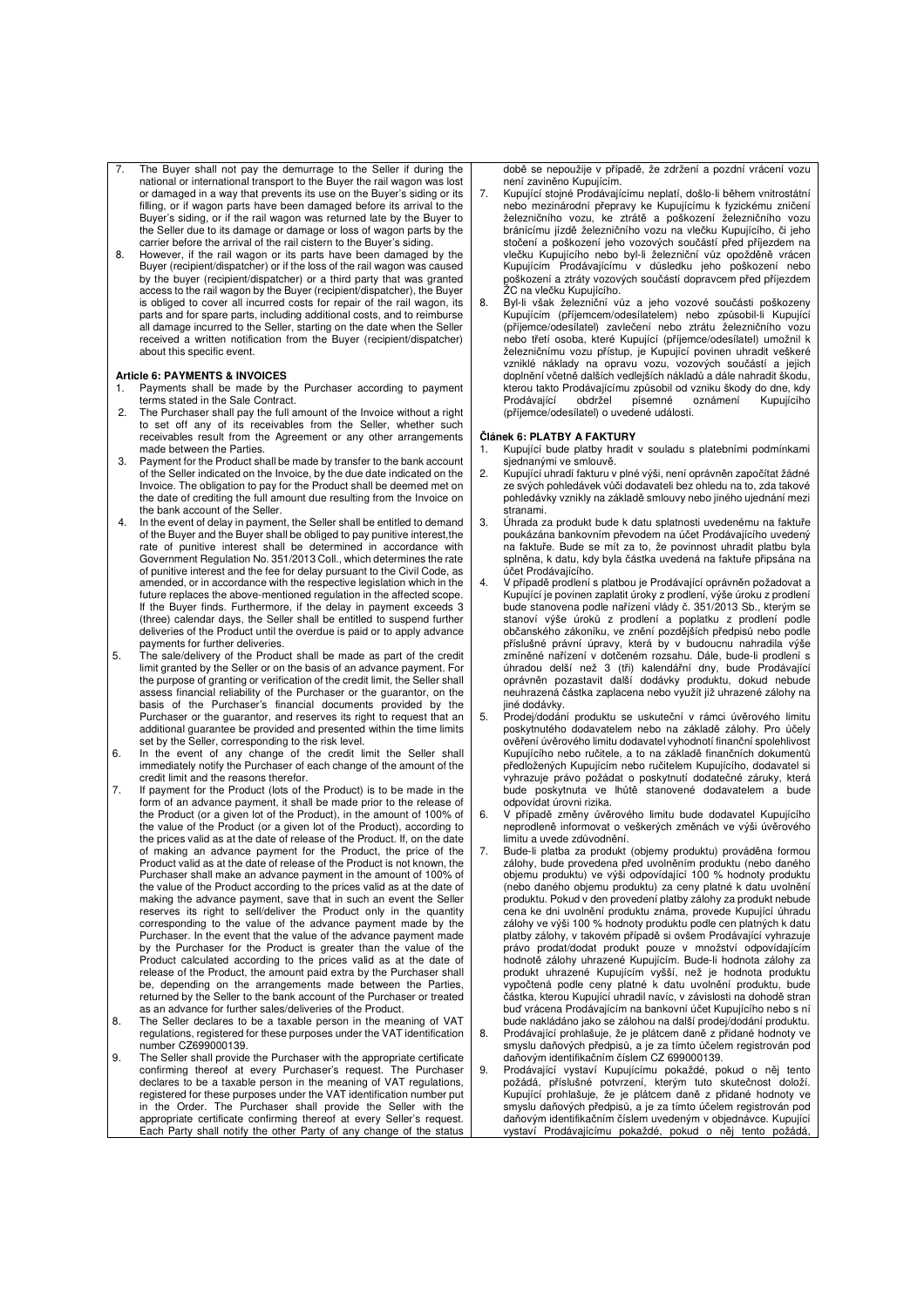and/or the VAT identification numbers mentioned above immediately after such a change occurred.

- 10. The Purchaser authorises the Seller to issue VAT invoices without the signature of the person authorised by him.
- 11. An invoice may be issued in the foreign currency, agreed by the Parties. The basis for issuance of a Invoice shall be the quantity of the Product indicated in: (i) the delivery note in the event of sale/delivery with the use of road means of transport: (ii) the shipment advice in the event of sale/delivery with the use of rail means of transport; (iii) the reloading douments in the event of sale/delivery with the use of rail means of transport from ORLEN Unipetrol RPA s.r.o. reloading point located in Litvínov or Kralupy nad Vltavou.
- 12. A proper Invoice should, besides meeting statutory requirements, contain the following information: (i) the quantity of Goods, (ii) the name/description of the Goods, (iii) the number of the Seller's Sales Contract, (iv) the number of Purchaser's Order – on Purchaser's demand, (v) the terms and date(s) of payment in accordance with the Sales Contract, (vi) VAT identification numbers of the Seller and the Purchaser for deliveries within European Union.
- 13. Should it be necessary to issue a Corrective Invoice, it shall be paid within 14 (fourteen) calendar days of the Invoice date.

### **Article 7: TAXES & CUSTOMS DUTIES**

All fees and prices stated in the sales contract are stated without sales tax, excise duty and similar taxes, duties, fees and other levies ("tax"). All possible taxes will be added to the price or customs fees paid by the Purchaser.

The Seller shall be responsible for export customs clearance of Goods in the Czech republic and shall bear all the costs connected with it, despite INCOTERMS 2020 conditions applied. The Purchaser shall be responsible for the import customs clearance and shall bear all the costs connected with the importation of Goods into the country of destination and any other country, if so required by the respective country legislation, including customs duties, taxes and other charges due under that legislation. If the Parties appoint the Purchaser to be responsible also for the export customs clearance of Goods, the Purchaser shall as soon as is practicable or by the 3 (third) business day following the exportation deliver to the Seller all appropriate documentation, confirming the exportation of the Goods, as required by ORLEN Unipetrol RPA s.r.o. (e.g. in invoice) according to local,

- supranational or EU law. 2. Excise duty & VAT. The Purchaser shall be solely responsible for VAT, excise duties and all other similar taxes and charges (the "duties", the "duty") due in the country of the Goods' arrival, regardless of whether such country is consistent with the country of destination indicated in the Sale Contract. The Purchaser shall also take all possible preventive measures, including without limitation a timely furnishing the Seller with the appropriate information and documentation as required by the Seller (e.g. in invoice) according to local, supranational or EU law to release the Seller from being imposed with the duties in the country of dispatch or any other country where the duties may be imposed on the Seller. If the Seller is obliged by the tax law or the relevant authorities to pay the duties for reasons attributable to the Purchaser or any providers of transport, logistic, warehousing and other services related to the Goods, acting for or on behalf of the Purchaser (including without limitation the Purchaser's or his service providers' failure to furnish the Seller with the appropriate information and documentation (e.g. the Purchaser's obligation to sign delivery receipt acc. to statement put on delivery note ) on time or delivering such an information/documentation incomplete, incorrect, including untrue or out-of-date information or indicating deficiency or any other discrepancy between the quantities loaded and discharged, irrespective of their reason), the Purchaser shall pay in a full amount these duties, in addition to a price set forth in the Sales Contract. The Purchaser shall also indemnify the Seller for all other damages and costs incurred directly or indirectly by the Seller with this respect, including interest, penalties and the related administrative costs.
- 3. To the extent that the payment(s) for the Product to be made under the Sales Contract are subject to VAT, the appropriate amount of such VAT will be shown as a separate item on the invoice and shall be added to the price for the Product and the Purchaser shall pay such amount.
- 4. Where legally possible, the Seler will apply a tax exemption, zero percent (0%) rate, or any other tax facility applicable in the relevant country. The Purchaser shall provide such documentation as the Seller may reasonably request to assist the Seller in applying for any such tax exemption, zero percent (0%) rate, or any other tax facility.

příslušné potvrzení, kterým tuto skutečnost doloží. V případě změny se budou obě strany neprodleně vzájemně informovat o jakékoli změně výše uvedeného stavu a/nebo daňových identifikačních čísel.

- 10. Kupující pověřuje dodavatele, aby vystavoval faktury s DPH i bez podpisu jím pověřené osoby.
- 11. Faktura může být vystavena v cizí měně, na které se strany dohodnou. Faktura bude vystavena na základě množství produktu uvedeného v: (i) dodacím listu v případě prodeje/dodání s přepravou po silnici; (ii) avíza o přepravě v případě prodeje/dodání s přepravou po železnici; (iii) dokladů o překládce v případě prodeje/dodání s přepravou po železnici z překladového místa společnosti ORLEN Unipetrol RPA s.r.o. v Litvínově nebo Kralupech nad Vltavou.
- 12. Kromě náležitostí daných zákonem musí být na řádně vystavené faktuře uvedeny následující informace: (i) množství zboží, (ii) název/popis zboží, (iii) číslo kupní smlouvy označené dodavatelem, (iv) číslo objednávky - na žádost Kupujícího, (v) platební podmínky a datum platby podle kupní smlouvy, (vi) pro dodávky v rámci Evropské unie také daňová identifikační čísla Prodávajícího a Kupujícího
- 13. Bude-li třeba vystavit opravnou fakturu, tato bude uhrazena do 14 (čtrnácti) dnů od data vystavení faktury.

#### **Článek 7: DANĚ A CLA**

- 1. Všechny poplatky a ceny uvedené v prodejní smlouvě jsou uváděny bez daně z obratu, spotřební daně a podobných daní, cel, poplatků a dalších odvodů ("daň"). Veškeré případné daně budou připočteny k ceně nebo celním poplatkům, které uhradí Kupující. Prodávající odpovídá za celní odbavení zboží pří vývozu z České repubiky a ponese všechny s ním související náklady, i přesto, že se uplatní podmínek INCOTERMS 2020. Kupující odpovídá za celní odbavení zboží při dovozu a ponese veškeré náklady související s dovozem zboží do země určení a jakékoli jiné země, bude-li to vyžadovat legislativa dané země, a to včetně cla, daní a dalších poplatků stanovených místní legislativou. Pokud se strany dohodnou, že Kupující bude zajišťovat i proclení zboží na vývozu, Kupující, co nejdříve to bude možné, nebo do 3 (tří) pracovních dnů po vývozu předá Prodávajícímu veškerou příslušnou dokumentaci potvrzující vývoz zboží dle požadavků společnosti ORLEN Unipetrol RPA s.r.o. (např. fakturu) v souladu s národními a mezinárodními zákony a zákony EU.
- 2. Spotřební daň a daň z přidané hodnoty (DPH). Kupující bude odpovědný za zaplacení DPH, spotřební daně a dalších podobných daní a poplatků ("daň", "daně"), které je třeba uhradit, v zemi, do které je zboží dovezeno, a to bez ohledu na to, zda daná země odpovídá destinaci uvedené v prodejní smlouvě. Kupující také přijme veškerá možná preventivní opatření, kromě jiného včetně včasného dodání příslušných informací a dokumentů Prodávajícímu tak, jak si je Prodávající vyžádá (např. faktury) v souladu s národní, mezinárodní nebo EU legislativou, aby Prodávajícího zprostil povinnosti uhradit daň v zemi vývozu nebo v jiné zemi, ve které by mohlo být po Prodávajícím požadováno její uhrazení. Bude-li Prodávající podle zákona o dani nebo příslušných orgánů povinen uhradit daň z důvodů na straně Kupujícího nebo některého z přepravců, poskytovatele<br>logistických, skladovacích nebo jiných služeb-souvisejících-se službami, a bude tedy jednat za nebo jménem Kupujícího (kromě jiného včetně případů, kdy Kupující nebo ti, kdo mu poskytují služby, neposkytnou včas Prodávajícímu příslušné informace a dokumentaci (tj. povinnost Kupujícího signovat potvrzení o doručení podle prohlášení uvedeného na dodacím listě), nebo tyto informace/dokumentaci předloží neúplné, chybné, a to včetně uvedení nepravdivých nebo zastaralých informací nebo informace/dokumenty poukáží na chybu nebo jinou nesrovnalost v naloženém a vyloženém množství bez ohledu na to, jak vznikly), uhradí Kupující tyto poplatky v plné výši společně s cenou uvedenou v prodejní smlouvě. Kupující také odškodní Prodávajícího za všechny další škody a náklady, které Prodávajícímu přímo nebo nepřímo v této souvislosti vzniknou, a to včetně úroků, penále a souvisejících administrativních nákladů. 10 Veeme uronu, penare a souvrognom animnou antenna super<br>Bude-li se na platby, které budou hrazeny podle kupní smlouvy,<br>vztahovat DPH, bude příslušná sazba DPH uvedena jako vztahovat DPH, bude příslušná sazba DPH uvedena jako samostatná položka na faktuře a bude přičtena k ceně za produkt a Kupující tuto částku uhradí.
- 4. Tam, kde to zákon umožňuje, uplatní Prodávající osvobození od daně, nulovou sazbu daně (0 %) nebo jiný daňový nástroj uplatnitelný v dané zemi. Kupující poskytne Prodávajícímu dokumentaci, kterou si tento může v rozumné míře vyžádat, a která podpoří nárok Prodávajícího na uplatnění uvedeného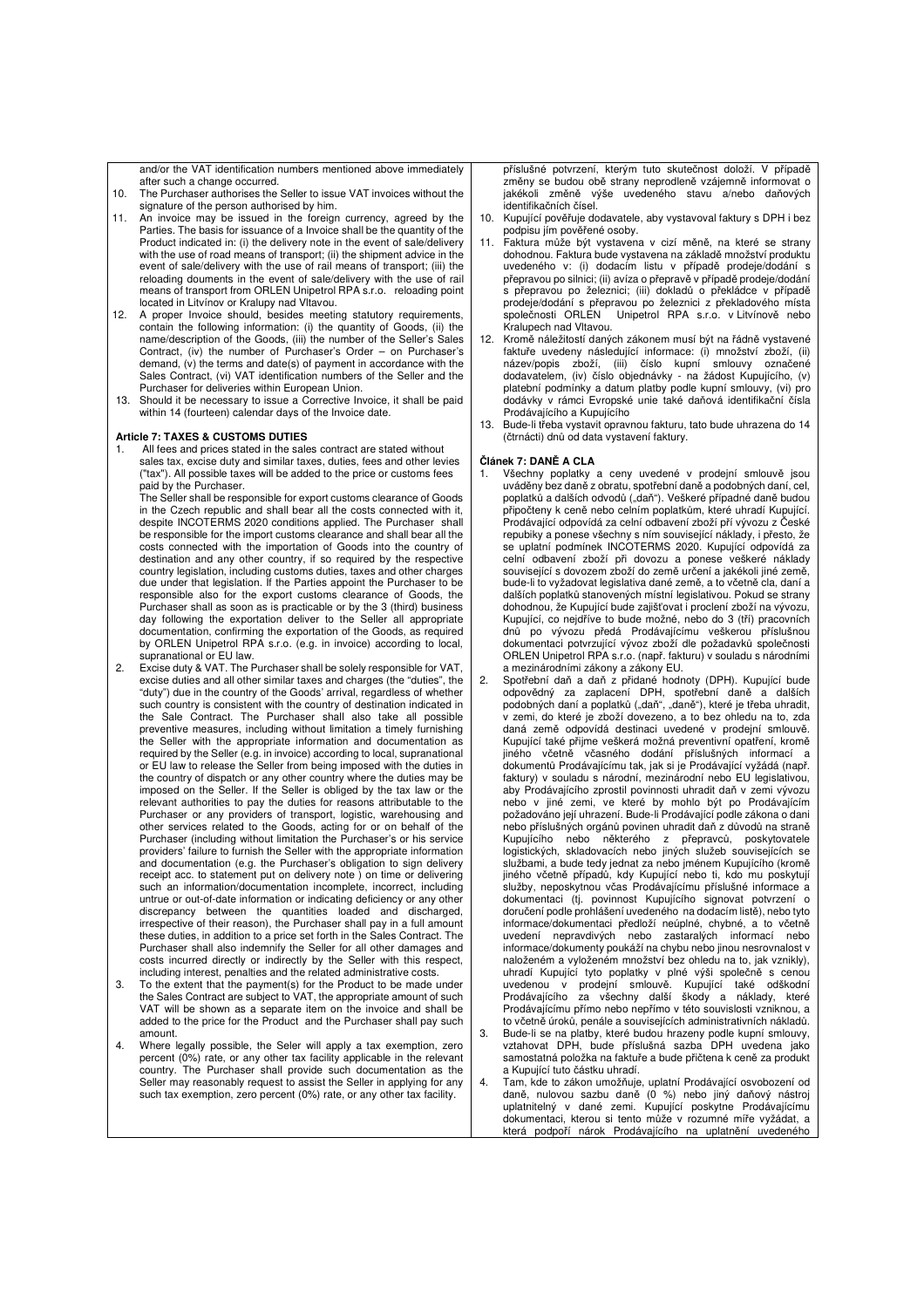#### **Article 8: INTRA-COMMUNITY SUPPLIES, VAT & EXPORT**

- 1. The Seller shall exempt the delivery of goods from Czech VAT only if all of the following conditions are met:
	- goods are sent or transported to a different member state DMS, goods are sent or transported by the Seller, the Purchaser or third party authorised by them,
	- goods are the subject of purchase of goods in a DMS,
	- the Purchaser has provided a VAT number for VAT registered in the DMS,
- The Purchaser shall be obliged to inform the Seller if it has failed to meet any of these conditions.
- 2. If the Purchaser is a tax payer in the EU and the goods are intended for delivery in the EU and are supplied with parity EXW, FCA, CPT (territory of CR), or DAP/ DAF border (territory of CR), the Purchaser declares that the goods covered by the contract (purchase order), will be transported by him or by a carrier authorized by it, and not by a customer of the Purchaser or carrier authorised by them. The Purchaser undertakes not to sell and/or supply goods to any other entity within the territory of the Czech Republic. Should tax proceedings be initiated with the Seller, the Purchaser

undertakes to immediately provide the Seller with all documents that demonstrate the fact that the goods left the Czech Republic and that the transport was executed by the Purchaser or a transportation provider authorized by it.

- 3. If goods are sent or transported by the Purchaser or third party authorised by it to a different member state of the EU, the Purchaser shall be obliged to have at its disposal and, subject to request, to provide the Seller proof of transportation of goods to a DMS such as a signed document or CMR bill of lading, consignment note, invoice from the carrier of the goods etc., this being in the form of at least two items of such evidence, whereas such evidence must not be contradictory, must be issued by two different parties independent of each other, independent of the Seller and the Purchaser. Confirmation by the recipient in EMCS only proves the fact that goods were sent/transported to a different member state.
- 4. If only one item of evidence as specified in point 3. is provided, the Purchaser must also have at least one of the following documents for the Seller:

- an insurance policy relating to sending or transportation of goods or bank documents proving payment for sending or transportation of goods;

- official documents issued by a public authority, for example a notary, confirming completion of transportation of goods in the destination member state;

- confirmation by a storage provider in the destination member state regarding receipt of goods confirming storage of goods in that member state

5. The Purchaser shall also be obliged to provide written confirmation, e.g.

i.n the form of a confirmed delivery note in which the following shall be stated:

- that the goods were sent or transported by it or on its account by a third party, - the destination member state where the goods were delivered,
- 
- date of issue,
- name and address of the Purchaser,
- 

- quantity and type of goods, - the identity of the natural person receiving the goods on behalf of the Purchaser.

This obligation may also be met by means of collective confirmation, which must however specify all of the details for the individual deliveries.

- 6. Confirmation pursuant to point.5 proving delivery to the delivery location must be sent to the Seller by the 10th day of the month following delivery of goods by e-mail to the customer service department. The Seller may additionally request sending of these documents in documentary format. The Purchaser undertakes to send these documents on request.
- 7. If the Purchaser fails to meet the conditions for exemption from VAT pursuant to point 1 and 2 or if the Seller is not, subject to request, provided documents confirming transportation to a DMS as specified in article 8 points 3 to 5, the delivery of goods shall be taxed with Czech VAT rate, even post facto. If goods are transported by the Purchaser's customer, or carrier authorised by such a customer, Czech VAT shall always be applied, even post facto. If goods are sold and/or delivered by the Purchaser to a different entity within the

osvobození od daně, nulové sazby daně (0 %) nebo jiného daňového nástroje.

#### **Článek 8: INTRAKOMUNITÁRNÍ DODÁNÍ, DPH & VÝVOZ**

1. Prodávající osvobodí dodávku zboží Kupujícímu od české DPH, pouze pokud jsou splněny všechny tyto podmínky: - zboží je odesláno nebo přepraveno do jiného členského státu –

JČS, - zboží je odesláno nebo přepraveno Prodávajícím, Kupujícím

- nebo jimi zmocněnou třetí osobou,
- zboží je předmětem pořízení zboží v JČS, Kupující poskytl DIČ k DPH registrované v JČS.

Kupující má povinnost informovat Prodávajícího, pokud nesplnil kteroukoliv z těchto podmínek.

2. Je-li Kupující plátcem daně v EU a zboží je určeno k dodání do EU a je dodáváno s paritou EXW, FCA nebo DAP/DAF hranice (území ČR), Kupující prohlašuje, že zboží, které je předmětem smlouvy (objednávky), bude přepraveno jím nebo jím zmocněným dopravcem, nikoliv zákazníkem Kupujícího nebo jím zmocněným dopravcem.

Kupující se zavazuje neprodat a/nebo nedodat zboží dalšímu subjektu na území České republiky. V případě zahájení daňového řízení u Prodávajícího se Kupující

zavazuje bezodkladně poskytnout Prodávajícímu veškeré dokumenty prokazující skutečnost, že zboží opustilo území České republiky a skončilo v jiném členském státě Evropské unie a přeprava byla realizována Kupujícím nebo jím zmocněným dopravcem.

- 3. V případě, že zboží je odesláno nebo přepraveno Kupujícím nebo jím zmocněnou třetí osobou do jiného členského státu EU, je Kupující povinen mít k dispozici a na požádání poskytnout Prodávajícímu důkazy o přepravě zboží do JČS jako je podepsaný doklad nebo nákladní list CMR, náložný list, faktura od dopravce zboží, apod., a to minimálně dva takové důkazy, přičemž důkazy si nesmí protiřečit, musí být vydány dvěma různými stranami nezávislými navzájem, na Prodávajícím a na Kupujícím. Potvrzení příjemce v EMCS prokazuje pouze skutečnost, že zboží bylo odesláno/přepraveno do jiného členského státu určení;.
- 4. Pokud bude opatřen pouze jeden z důkazů uvedených v odstavci 3 musí Kupující mít pro Prodávajícího ještě alespoň jeden z následujících dokumentů:

- pojistku vztahující se na odeslání nebo přepravu zboží nebo bankovní doklady prokazující úhradu za odeslání nebo přepravu zboží;

- úřední dokumenty vydané orgánem veřejné moci, například notářem, potvrzující ukončení přepravy zboží v členském státě - potvrzení skladovatele v členském státě určení o převzetí zboží potvrzující skladování zboží v tomto členském státě.

5. Dále je Kupující povinen poskytnout písemné potvrzení např. i formou potvrzeného dodacího listu, v němž bude uvedeno: - že zboží bylo odesláno nebo přepraveno jím nebo na jeho účet třetí osobou,

- členský stát určení zboží,
- datum vystavení,
- jméno a adresu Kupujícího,
- množství a druh zboží,
- datum a místo ukončení přepravy zboží,

- totožnost fyzické osoby přijímající zboží za Kupujícího.

Tuto povinnosti lze splnit i souhrnným potvrzením, kde však musí

- být specifikovány všechny údaje za jednotlivé dodávky. 6. Potvrzení dle odst. 5 do místa určení musí být zaslány Prodávajícímu nejpozději do 10. dne následujícího měsíce od dodání zboží emailem na zákaznický servis. Prodávající si může dodatečně vyžádat zaslání těchto dokumentů v papírové podobě. Kupující se zavazuje tyto dokumenty na vyžádání zaslat.
- 7. Pokud ze strany Kupujícího nebudou splněny podmínky pro osvobození od DPH dle bodu 1 a bodu 2 nebo nebudou Prodávajícímu na vyžádání poskytnuty doklady potvrzující přepravu do JČS uvedené v článku 8 odstavcích 3 až 5, dodávka zboží bude zdaněna českou sazbou DPH, a to i dodatečně. Budeli zboží přepraveno zákazníkem Kupujícího, případně jím zmocněným dopravcem, bude česká DPH uplatněna vždy, a to i dodatečně. Bude-li zboží prodáno a/nebo dodáno Kupujícím dalšímu subjektu na území České republiky, bude DPH uplatněno vždy, a to i dodatečně.
- 8. V takovém případě má Kupující povinnost tuto DPH Prodávajícímu zaplatit včetně příslušenství (penále, úrok z prodlení), bude-li aplikováno. Kupující má rovněž povinnost uhradit Prodávajícímu všechny daně včetně jejich příslušenství případně další škodu,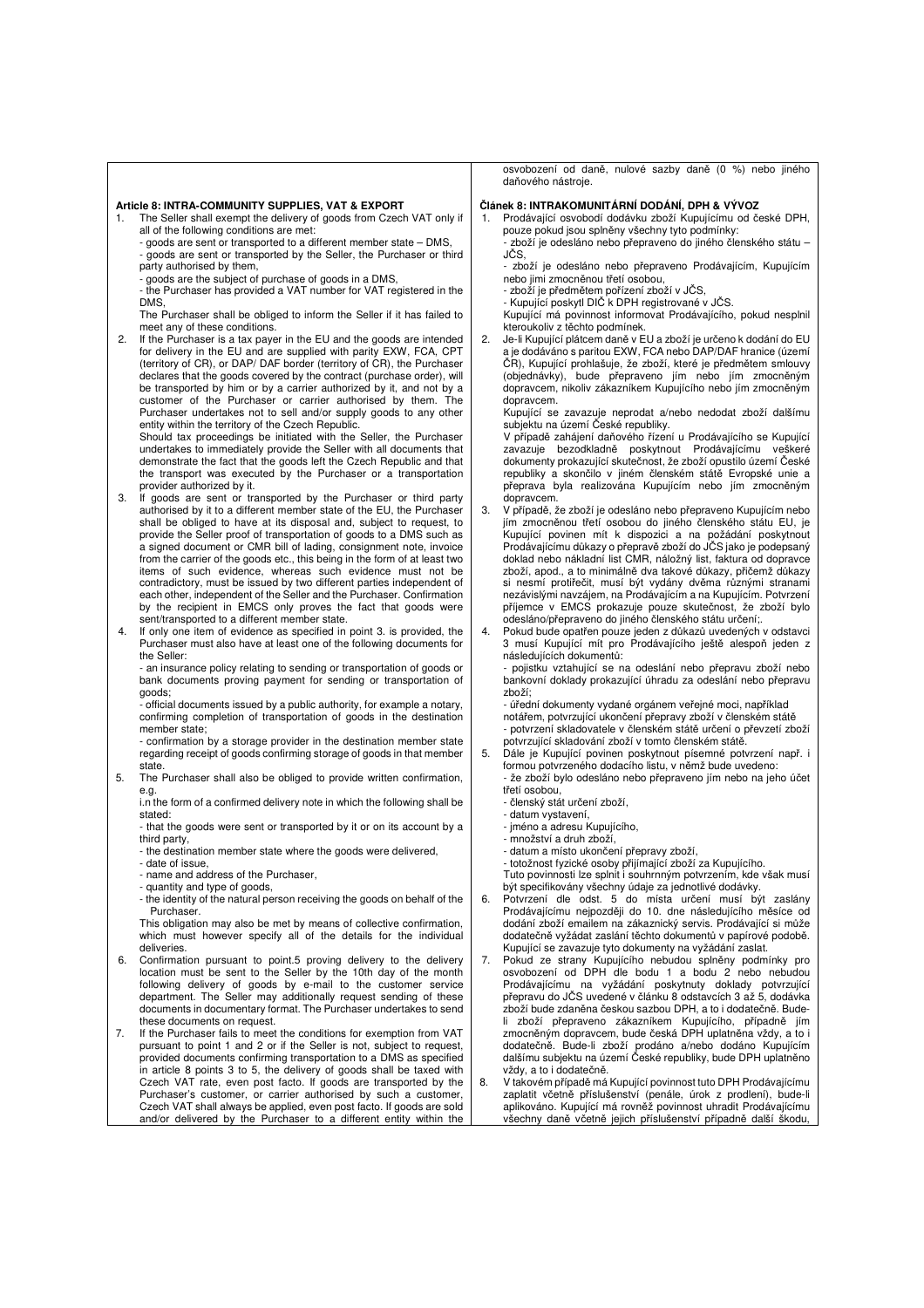territory of the Czech Republic, VAT shall always be applied, even post facto.

- 8. In such a case, the Purchaser shall be obliged to pay this VAT to the Seller including any penalties and punitive interest, if applied. The Purchaser shall also be obliged to reimburse the Seller all taxes including any penalties and punitive interest and, where applicable, any other damages if the information provided by the Purchaser as specified in the above-mentioned paragraphs is false or if the Purchaser misleads the Seller.
- 9. For the purposes of this act, export of goods shall be understood to mean departure of goods from the territory of the European Union to the territory of a third country.Export of goods is exempt from tax, if this concerns delivery of goods by a payer, which is sent or transported from this country to a third country a) by the Seller or party authorised by it, or

b) by the Purchaser or party authorised by it if the Purchaser does not have a registered office or place of residence or business premises in this country, with the exception of goods transported by the Purchaser for the purpose of equipment or supplying recreational ships or aircraft, or any other means of transport for private use.

The Purchaser shall be obliged to inform the Seller if it has not met the respective conditions.

The payer shall be obliged to prove departure of goods from the territory of the European Union

a) by means of decision by the customs authority on export of goods to a third country, in which departure of goods from the European Union is confirmed with release into the customs regime of export outward processing, internal transit, or re-export, or b) using other means of proof.

- 10. If the Purchaser is from a third country and the goods are intended for export, and are supplied with parity EXW, FCA, DAF / DAP border (territory of CR) or DAT INCOTERMS 2020, the Purchaser declares that the goods covered by the contract (purchase order) will be transported by him or by a carrier authorised by it, and not by a customer of the Purchaser or carrier authorised by it. Furthermore, the Purchaser solemnly declares that it does not have a registered office, business establishment or business premises within the territory of the Czech Republic. The Purchaser declares that the goods which are the subject of the contract shall not be sold and/or delivered to any other entity within the territory of the EU.
- 11. If the goods are sent or transported by the Purchaser or third party authorised by it, the Purchaser shall be obliged to provide the Seller a copy of the delivery note, signed or verified by the recipient outside of the customs area of the EU, including the particulars specified in point 12, i.e. including confirmation that the goods were sent or transported
- by the Purchaser or on its account by a carrier authorised by it. 12. If a confirmed delivery note is not available in accordance with point 11, the Purchaser shall be obliged to provide written confirmation stating the following:

that the goods were sent or transported by it or on its account by a third party,

- the destination country of the goods,
- the issue date, - the name and address of the Purchaser,
- the quantity and type of goods,
- the date and place of completion of transportation of goods,
- the identity of the natural person accepting goods on behalf of the Purchaser.
- 13. Documents confirming transportation of goods to the destination (outside the EU) must be sent to the Seller no later than the 10th day of the month following delivery, this being by e-mail to the Seller's customer service department. The Seller may additionally request sending of these documents in documentary format. The Purchaser undertakes to send these documents on request. Should tax proceedings be initiated with the Seller, the Purchaser undertakes immediately to provide the Seller with all documents that demonstrate the fact that the goods left the European Union and that the transport was executed by the Purchaser or a carrier authorised by it.
- 14. If the Purchaser fails to meet the conditions for exemption from VAT in accordance with point 9 or if documents confirming transportation outside of the territory of the EU as specified in points 11 or 12 are not sent to the Seller, the delivery of goods shall be taxed with Czech VAT, even post factum.

In such a case, the Purchaser shall be obliged to pay this VAT to the Seller including and penalties and punitive interest, if applied. The Purchaser shall also be obliged to reimburse the Seller all taxes including any penalties and punitive interest and, where applicable, any other damages if the information provided by the Purchaser as

pokud budou Kupujícím poskytnuty dle výše uvedených odstavců

nepravdivé údaje nebo Kupující uvede Prodávajícího v omyl. 9. Vývozem zboží se pro účely tohoto zákona rozumí výstup zboží z území Evropské unie na území třetí země. Vývoz zboží je osvobozen od daně, pokud jde o dodání zboží plátcem, které je odesláno nebo přepraveno z tuzemska do třetí země a) Prodávajícím nebo jím zmocněnou osobou, nebo b) Kupujícím nebo jím zmocněnou osobou, jestliže Kupující nemá v tuzemsku sídlo ani místo pobytu, ani provozovnu, s výjimkou

zboží přepravovaného Kupujícím za účelem vybavení nebo zásobení rekreačních lodí nebo letadel, popřípadě jiného prostředku pro dopravu pro soukromé použití.

Kupující má povinnost informovat Prodávajícího, pokud příslušné podmínky nesplnil.

Výstup zboží z území Evropské unie je plátce povinen prokázat a) rozhodnutím celního úřadu o vývozu zboží do třetí země, u kterého je potvrzen výstup zboží z území Evropské unie o propuštění do celního režimu vývozu, pasivního zušlechťovacího styku, vnějšího tranzitu nebo o zpětném vývozu nebo b) jinými důkazními prostředky.

- 10. Je-li Kupující z třetí země a zboží je určeno na vývoz a je dodáváno s paritou EXW, FCA, DAF/DAP hranice (území ČR) nebo DAT INCOTERMS 2020, Kupující prohlašuje, že zboží, které je předmětem smlouvy (objednávky), bude přepraveno jím nebo jím zmocněným dopravcem, nikoliv zákazníkem Kupujícího nebo jím zmocněným dopravcem. Kupující dále čestně prohlašuje, že na území České republiky nemá sídlo, místo podnikání nebo provozovnu. Kupující prohlašuje, že zboží, které je předmětem smlouvy, nebude na území EU prodáno a/nebo dodáno dalšímu subiektu.
- 11. V případě, že zboží je odesláno nebo přepraveno Kupujícím nebo jím zmocněnou třetí osobou, má Kupující povinnost opatřit pro Prodávajícího kopii dodacího listu podepsaného nebo ověřeného příjemcem mimo celní území EU s náležitostmi dle odst. 12 tj. včetně potvrzení, že zboží bylo odesláno nebo přepraveno Kupujícím nebo na jeho účet jím zmocněným dopravcem.
- 12. Nebude-li k dispozici potvrzený dodací list dle odst. 11, je Kupující povinen poskytnout písemné potvrzení, v němž bude uvedeno: že zboží bylo odesláno nebo přepraveno jím nebo na jeho účet třetí osobou,
	- stát určení zboží,
	- datum vystavení,
	- jméno a adresu Kupujícího,
	- množství a druh zboží,
	- datum a místo ukončení přepravy zboží,
- totožnost fyzické osoby přijímající zboží za Kupujícího. 13. Doklady potvrzující přepravu do místa určení (mimo EU) musí být zaslány Prodávajícímu nejpozději do 10. dne následujícího měsíce od dodání emailem na zákaznický servis Prodávajícího. Prodávající si může dodatečně vyžádat zaslání těchto dokumentů v papírové podobě. Kupující se zavazuje tyto dokumenty na vyžádání zaslat. V případě zahájení daňového řízení u Prodávajícího se Kupující zavazuje bezodkladně poskytnout Prodávajícímu veškeré platné originály dokumentů prokazující skutečnost, že zboží opustilo území Evropské unie a přeprava byla realizována Kupujícím nebo jím zmocněným dopravcem.

14. Pokud ze strany Kupujícího nebudou splněny podmínky pro osvobození od DPH dle odstavce 9 nebo nebudou Prodávajícímu zaslány doklady potvrzující přepravu mimo celní území EU uvedené v odstavci 11 nebo 12, dodávka zboží bude zdaněna českou DPH, a to i dodatečně.

V takovém případě má Kupující povinnost tuto DPH Prodávajícímu zaplatit včetně příslušenství (penále, úrok z prodlení), bude-li aplikováno.

Kupující má rovněž povinnost uhradit Prodávajícímu všechny daně včetně jejich příslušenství případně další škodu, pokud budou Kupujícím poskytnuty dle výše uvedených odstavců nepravdivé údaje nebo Kupující uvede Prodávajícího v omyl.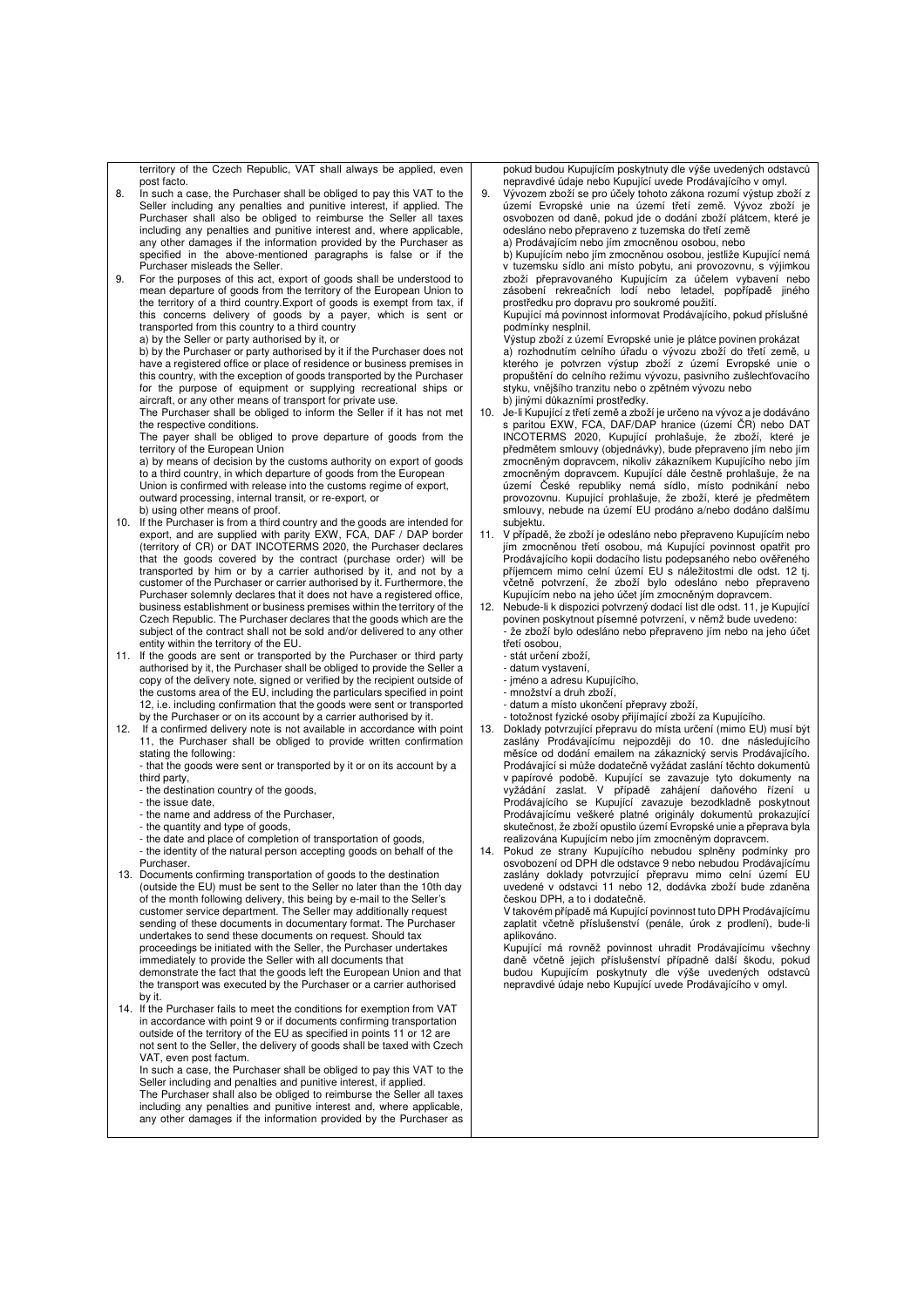specified in the above-mentioned articles is false or if the Purchaser misleads the Seller.

#### **Article 9: TOLERANCE AND CONTRACTUAL PENALTY**

- 1. The obligation of the Seller to deliver the agreed quantity of goods to the Buyer and the obligation of the Buyer to accept the agreed quantity of goods shall be regarded as having been met if the quantity of actually physically delivered and accepted goods differs from the quantity of goods agreed in the purchase contract by at most 10 %.
- 2. If the Seller delivers a smaller quantity of goods than agreed in the purchase contract to the Buyer, decreased by the tolerance specified in Art.9 point 1 of these Business Terms and Conditions, the Seller undertakes to pay the Buyer a contractual penalty equal to 2 % of the price of this undelivered amount, decreased by the tolerance specified in Art. 9 point.1 of these Business Terms and Conditions.
- 3. If the Buyer accepts a smaller quantity of goods than agreed in the purchase contract from the Seller, decreased by the tolerance specified in Art. 9 point.1 of these Business Terms and Conditions, the Buyer undertakes to pay the Seller a contractual penalty in the level of 2 % of the price of this undelivered amount, decreased by the % of the price of this undelivered amount, decreased by the tolerance specified in Art.9 point.1 of these Business Terms and Conditions.
- 4. Payment of the contractual penalty specified in the previous provisions shall lead to expiry of the obligation to deliver and accept the remaining quantity of goods with regards to which the contractual penalty was paid, unless the Seller and the Buyer agree otherwise in writing.
- 5. The obligation to pay the contractual penalty specified in the previous provisions shall not arise if the breach of obligations by one of the contracting parties was a consequence of the breach of obligations by the other contracting party or a consequence of the effects of circumstances precluding liability, i.e. an extraordinary, unexpected and insurmountable obstacle arising independently of the will of the contracting party which is in breach of its obligation.
- 6. If either of the contracting parties withdraws from the purchase contract, the already existing entitlement to payment of a contractual penalty

### **Article 10: OWNERSHIP RIGHT AND RISK OF DAMAGE TO GOODS**

The ownership of the Product shall be transferred from the Seller to the Buyer at the same time as risk of loss or damage to the Products according INCOTERMS 2020.

#### **Article 11: LIABILITY FOR DEFECTS IN GOODS**

- 1. If it is proven that the quantity, quality, design or packaging of the delivered goods do not correspond to the conditions specified in the purchase contract, the goods shall be deemed to be defective. The complaint process is initiated after the Buyer sends a duly completed complaint protocol in writing form to the Seller. For these purposes, an e-mail with a scan of the complaint protocol is considered in writing form (the complaint protocol is located on the websites www.p liten.com or www.pp-mosten.com, or it will be provided by the Seller's business contact upon request). The Buyer shall be obliged to prove defects to the goods to the Seller in a credible manner - the complaint protocol must be supported by documents proving the defects of the goods. If the Buyer claims for a defect in loosely loaded goods as regards their quantity, the second part of the delivery note must be filled in. Otherwise the defect shall not be acknowledged by the Seller. The provisions of the previous sentence shall also apply to claims for defects to loosely loaded goods such as deformation, contamination, foreign bodies and moisture. In this case, the Buyer shall also be obliged to have filled in the second part of the delivery note, where the course of unloading is recorded.
- 2. The Buyer shall be obliged to view the goods without unnecessary delay after transfer of risk of damage to the goods to the Buyer or after their delivery to the delivery location. Goods identified during the inspection must be reported by the Buyer in writing to the Seller immediately, at latest within 7 (seven) calendar days from the inspection. . In the event of finding any hidden defects, the Purchaser shall, immediately following detection thereof but not later than 7 (seven) days of the date of detection of the defect, file a complaint protokol in writing to the Seller. The Buyer shall be obliged to notify the Seller in writing of defects in quality in the case of goods delivered by road transportation and which can be ascertained by laboratory analysis, this being within 14 (fourteen) calendar days of the inspection having been made. The Seller shall bear no liability for defects which are reported later.
- 3. In the case of transport of the goods in RC which do not correspond to the agreed quality, the Buyer shall be obliged to notify the Seller without delay, to discontinue acceptance of the goods and to call on

#### **Článek 9: TOLERANCE A SMLUVNÍ POKUTA**

- 1. Povinnost Prodávajícího dodat Kupujícímu sjednané množství zboží a povinnost Kupujícího odebrat sjednané množství zboží se považuje zasplněnou, pokud množství skutečně fyzicky dodaného a odebraného zboží se bude od množství zboží sjednaného kupní smlouvou lišit maximálně o 10 %.
- 2. Pokud Prodávající dodá Kupujícímu menší množství zboží, než je sjednáno kupní smlouvou snížené o toleranci dle čl. 9. bod 1, těchto Obchodních podmínek, zavazuje se Prodávající zaplatit Kupujícímu smluvní pokutu ve výši 2 % z ceny takto nedodaného množství zboží sníženého o toleranci dle čl. 9. bod 1 těchto Obchodních podmínek.
- 3. Pokud Kupující odebere od Prodávajícího menší množství zboží, než je sjednáno kupní smlouvou snížené o toleranci dle čl. 9. bod 1, těchto Obchodních podmínek, zavazuje se Kupující zaplatit Prodávajícímu smluvní pokutu ve výši 2 % z ceny takto nedodaného množství zboží sníženého o toleranci dle čl. 9. bod 1 těchto Obchodních podmínek.
- 4. Úhradou smluvní pokuty dle předcházejících ustanovení zaniká povinnost smluvních stran dodat nebo odebrat zbývající množství zboží, ohledně něhož je smluvní pokuta uplatněna, pokud si Prodávající a Kupující písemně nedohodnou něco jiného.
- 5. Závazek zaplatit smluvní pokutu dle předcházejících ustanovení nevzniká, pokud porušení povinností některé ze smluvních stran bylo důsledkem porušení povinnosti druhé smluvní strany nebo důsledkem působení okolnosti vylučující odpovědnost, tj. mimořádné nepředvídatelné a nepřekonatelné překážky vzniklé nezávisle na vůli porušující smluvní strany.
- 6. Pokud některá ze smluvních stran odstoupí od kupní smlouvy, zůstává již vzniklé právo na zaplacení smluvní pokuty dle předcházejících ustanovení zachováno.

### **Článek 10: VLASTNICKÉ PRÁVO A NEBEZPEČÍ ŠKODY NA ZBOŽÍ**

1. Vlastnické právo přejde z Prodávajícího na Kupujícího ve stejný okamžik jako riziko ztráty a škody na produktu podle INCOTERMS 2020.

#### **Článek 11:. ODPOVĚDNOST ZA VADY ZBOŽÍ**

- Pokud se prokáže, že dodané zboží neodpovídá co do množství, jakosti, provedení nebo balení podmínkám stanoveným v kupní smlouvě, má zboží vady. Reklamační proces je zahájen poté, co Kupující řádně vyplněný reklamační protokol v písemné formě zašle Prodávajícímu. Písemnou formou se pro tyto účely považuje elektronická pošta se scanem reklamačního protokolu (reklamační protokol je umístěn na webových stránkách www.pe-liten.com nebo www.pp-mosten.com, případně ho na vyžádání poskytne obchodní kontakt Prodávajícího). Vady zboží je Kupující povinen Prodávajícímu hodnověrným způsobem prokázat – reklamační protokol musí být doložen dokumenty prokazujícími vady zboží. Pokud bude Kupující uplatňovat vadu volně loženého zboží co do množství, musí mít vyplněnou druhou část dodacího listu, jinak nebude vada Prodávajícím uznána. Ustanovení předchozí věty platí i pro vytknutí vady volně loženého zboží jako je deformace, kontaminace cizorodými látkami a vlhkostí, v tomto případě je Kupující taktéž povinen mít vyplněnou druhou část dodacího listu, kde bude zaznamenán průběh vykládky.
- 2. Kupující je povinen prohlédnout zboží bez zbytečného odkladu po přechodu nebezpečí škody na zboží na Kupujícího nebo po jeho dodání do místa určení. Vady zjistitelné při prohlídce zboží je Kupující povinen písemně oznámit Prodávajícímu neprodleně, nejpozději však do 7 (sedmi) kalendářních dnů od provedení prohlídky. Budou-li zjištěny skryté vady, Kupující ihned po jejich zjištění ale nejpozději do 7 (sedmi) dnů od data zjištění, zašle Prodávajícímu reklamační protokol. Vady kvality u zboží dodaného silniční přepravou a zjistitelné laboratorním rozborem je Kupující povinen písemně oznámit Prodávajícímu do 14 (čtrnáct) kalendářníchdnů od provedení prohlídky. Prodávající nenese
- odpovědnost za později oznámené vady. 3. V případě přepravy zboží v ŽC, která neodpovídá sjednané kvalitě, je Kupující povinen neprodleně upozornit Prodávajícího, zastavit přejímku zboží a vyzvat Prodávajícího ke společnému sepsání protokolu o kvalitě dodávky. Reklamované zboží musí být až do sepsání protokolu ponecháno v původním obalu.
- 4. Kupující se zavazuje akceptovat měření / zjišťování hmotnosti na<br>kolejových vahách Prodávajícího. Při expedici zboží kolejových vahách Prodávajícího. Při expedici v železničních vozech má toto zjišťování hmotnosti přidělenou platnost úředního vážení. U reklamace množství musí být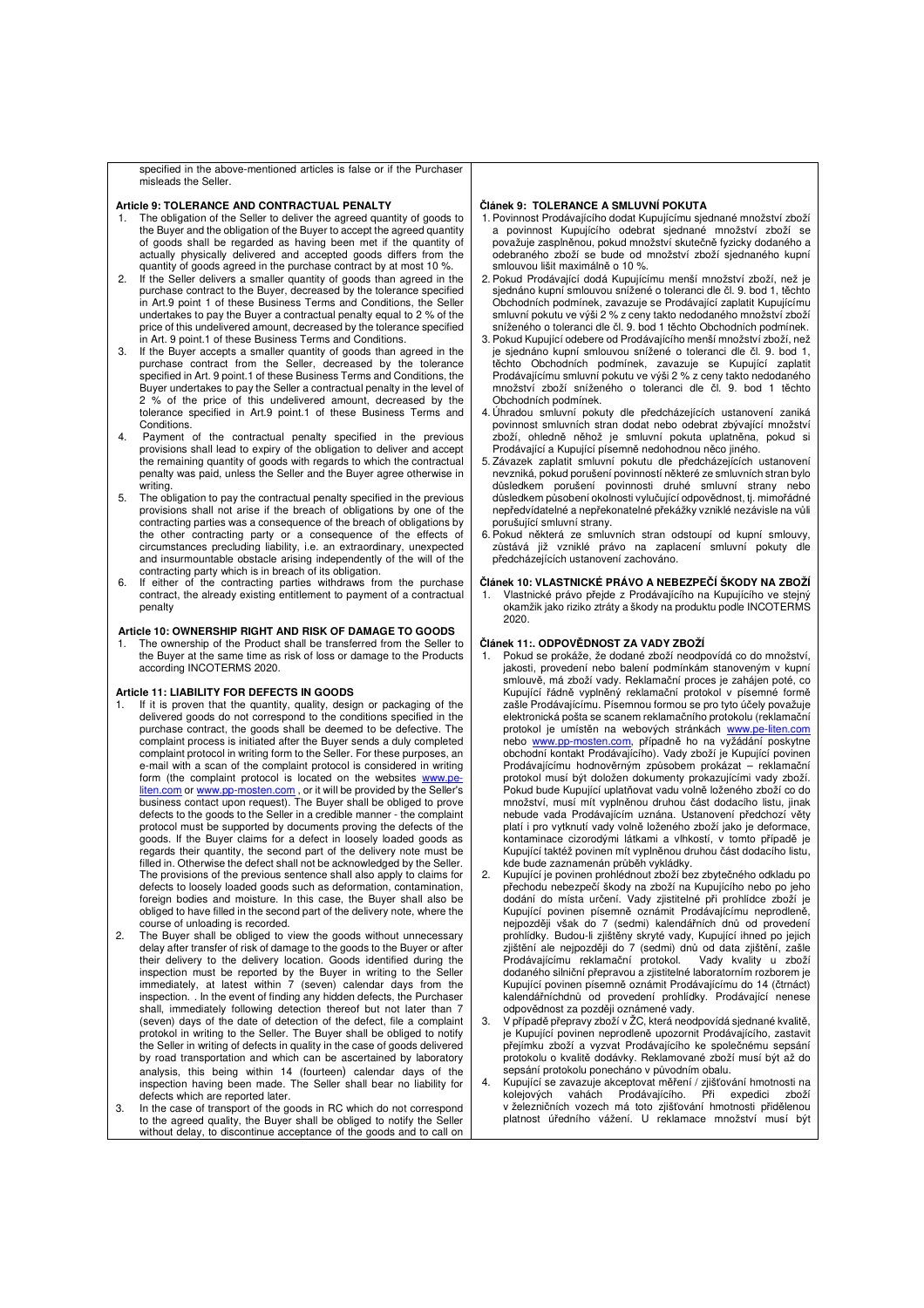the Seller to draw up a joint record of quality of the delivery. Claimed goods must be kept in the original packaging until the record is drawn up.

- 4. The Buyer undertakes to accept measuring / ascertainment of weight on the Seller's weighbridge. On dispatch of goods in rail wagons, this ascertainment of weight is assigned the validity of official weighing. In the case of claims for quantity, the claim must be duly supported by a commercial record and weighing ticket with the validity of official weighing.
- 5. The Seller shall inform the Buyer, within the deadline as per valid international conventions (CMR, CIM) after the receipt of notification by the Buyer regarding defects ascertained, of its proposal for further course of action in resolution of the claim or reject the claim. The Seller shall be entitled to reject a claim even after this deadline if it proves to be uniustified.
- 6. The Buyer is obliged to store the goods, with respect to which it is claiming defects, separately from other goods, and must not handle the goods in a manner that could impede or prevent the inspection of the claimed goods by the Seller. The Seller shall be entitled to send its representatives to the Buyer for the purpose of checking the claim and the Buyer shall be obliged to allow the representatives of the
- Seller to inspect and verify the goods to which the claim pertains. 7. If a claim is acknowledged in writing by the Seller as justified, the Buyer may request delivery of the missing or defective goods or a discount on the purchase price. The Buyer may only withdraw from the purchase contract if the purchase contract was breached in a fundamental manner due to delivery of defective goods. The right to withdraw from the Contract shall not arise, however, if the Buyer is unable to return goods in the condition, quantity and packaging (if any was used by the Seller) in which it received them.
- 8. In the event of delivery of replacement goods or in the event of the Buyer withdrawing from the purchase contract, the Buyer shall be obliged to return goods to the Seller in the condition, quantity and packaging (if any was used by the Seller) in which it accepted them from the Seller. The Buyer shall not be entitled to return goods to the Seller before claims proceedings have ended without explicit written consent from the Seller.
- 9. If the Buyer breaches its obligation to perform timely inspection of the goods or to notify the Seller of defects in accordance with these Business Terms and Conditions, the Seller shall be entitled to reject such a claim and in such a case, no entitlement shall arise from liability for defects for the Buyer.

#### **Article 12: WITHDRAWAL FROM THE CONTRACT**

- 1. The Seller and the Buyer are entitled to withdraw from the purchase contract, in addition to the other cases determined herein, if the other contracting party is guilty of a fundamental breach of the obligations arising for it from the purchase contract. The following in particular shall be regarded as a fundamental breach of contractual obligations:
- 1.1 Delay on the part of the Buyer in payment of the purchase price or any amounts due in accordance with the purchase contract or these Business Terms and Conditions.
- 1.2 Delay on the part of the Seller in delivery of goods for a period of more than one month.
- 
- 1.3 Delay on the part of the Buyer in acceptance of goods. 1.4 The contracting party shall also be entitled to withdraw from the purchase contract if the other contracting party submits an insolvency proposal as a debtor; the insolvency court does not arrive at a decision with regard to the insolvency proposal against the other contracting party within 3 months of commencement of the insolvency proceedings; the insolvency court issues a decision on bankruptcy of the other contracting party. the insolvency court initiates bankruptcy proceedings with regard to the assets of the other contracting party; or a decision is adopted on obligatory or voluntary dissolution of the other contracting party (excluding cases of company transformations). 2. If the Buyer is granted court protection against creditors.
- Expiry in vain of the additional deadline provided by one contracting party to the other contracting party to meet its contractual obligations, the meeting of which the other contracting party is in delay with, shall not lead to withdrawal from the purchase contract, even if the entitled contracting party communicates that it shall no longer be extending the additional deadline for provision of performance.
- 4. Withdrawal from the purchase contract shall be effective on delivery of written notice by the contracting party withdrawing from the purchase contract to the other contracting party. If any doubts arise between the parties as to the date of delivery of notice of withdrawal from the purchase contract, the third day after notice has been sent shall be regarded as the date of delivery. Notice of withdrawal from the purchase contract must specifically state the reason for withdrawal.

reklamace řádně doložena komerčním zápisem a vážním lístkem s platností úředního vážení.

- 5. Prodávající sdělí v termínu dle platných mezinárodních úmluv (CMR, CIM) od obdržení oznámení Kupujícího o zjištěných vadách návrh dalšího postupu řešení reklamace nebo reklamaci odmítne. I po této lhůtě je Prodávající oprávněn reklamaci odmítnout, pokud se prokáže jako neoprávněná.
- 6. Kupující je povinen uskladnit zboží, ohledně něhož uplatňuje vady, odděleně od ostatního zboží a nesmí se zbožím nakládat způsobem, který by mohl ztížit nebo znemožnit kontrolu reklamovaných vad Prodávajícím. Prodávající je oprávněn vyslat své zástupce ke Kupujícímu za účelem prověření reklamace a Kupující je povinen umožnit zástupcům Prodávajícího prohlídku a prověření zboží, ohledně něhož uplatňuje vady.
- 7. Je-li Prodávajícím písemně reklamace uznána jako oprávněná, může Kupující požadovat dodání chybějícího nebo vadného zboží nebo slevu z kupní ceny. Odstoupit od kupní smlouvy může Kupující pouze v tom případě, že dodáním vadného zboží byla kupní smlouva porušena podstatným způsobem. Právo odstoupit od kupní smlouvy však nevzniká, pokud Kupující není schopen vrátit zboží ve stavu, v množství a v obalu (byl-li nějaký
- Prodávajícím použit), v jakém je obdržel. 8. V případě dodání náhradního zboží nebo v případě odstoupení Kupujícího od kupní smlouvy je Kupující povinen vrátit Prodávajícímu zboží ve stavu, v množství a v obalu (byl-li nějaký Prodávajícím použit), v jakém je od Prodávajícího převzal. Kupující není oprávněn bez výslovného písemného souhlasu Prodávajícího vrátit zboží Prodávajícímu před skončením reklamačního řízení.
- 9. Poruší-li Kupující svojí povinnost k včasné prohlídce zboží nebo k oznámení vad Prodávajícímu dle těchto Obchodních podmínek, je Prodávající oprávněn reklamaci odmítnout a práva Kupujícího z odpovědnosti za vady v takovém případě nevznikají.

#### **Článek 12: ODSTOUPENÍ OD KUPNÍ SMLOUVY**

- Prodávající a Kupující jsou oprávněni odstoupit od kupní smlouvy kromě jiných případů stanovených těmito Obchodními podmínkami, pokud se druhá smluvní strana dopustí podstatného porušení povinností vyplývajících pro ni z kupní smlouvy. Za podstatné porušení smluvních povinností se považují zejména:
- 1.1 Prodlení Kupujícího s úhradou kupní ceny nebo jakýchkoli částek splatných dle kupní smlouvy nebo těchto Obchodních podmínek.
- 1.2 Prodlení Prodávajícího s dodáním zboží po dobu delší než jeden měsíc.
- 1.3 Prodlení Kupujícího s odběrem zboží.<br>1.4 Smluvní strana je oprávněna odstou
- Smluvní strana je oprávněna odstoupit od kupní smlouvy též v případě, že druhá smluvní strana podá insolvenční návrh jako dlužník; insolvenční soud nerozhodne o insolvenčním návrhu na druhou smluvní stranu do 3 měsíců od zahájení insolvenčního řízení; insolvenční soud vydá rozhodnutí o úpadku druhé smluvní strany; insolvenční soud prohlásí konkurs na majetek druhé smluvní strany; nebo je přijato rozhodnutí o povinném nebo dobrovolném zrušení druhé smluvní strany (vyjma případů přeměn společnosti).
- 2. Pokud je Kupujícímu poskytnuta soudní ochrana před věřiteli.<br>3. Marným uplynutím dodatečné lhůty, která je poskytnuta je
- 3. Marným uplynutím dodatečné lhůty, která je poskytnuta jednou smluvní stranou druhé smluvní straně k plnění smluvní povinnosti, s jejímž plněním je druhá smluvní strana v prodlení, nedochází k odstoupení od kupní smlouvy, a to ani v případě, kdy oprávněná smluvní strana sdělí, že dodatečnou lhůtu k plnění již neprodlouží.
- 4. Odstoupení od kupní smlouvy je účinné doručením písemného oznámení smluvní strany odstupující od kupní smlouvy druhé smluvní straně. Vzniknou-li mezi stranami pochybnosti o dni doručení oznámení o odstoupení od kupní smlouvy, považuje se za den doručení třetí den po odeslání oznámení. V oznámení o odstoupení od kupní smlouvy musí být důvod odstoupení konkrétně uveden.
- Odstoupením od kupní smlouvy zanikají všechna práva a povinnosti stran z kupní smlouvy, s výjimkou práva na náhradu škody a na zaplacení smluvní pokuty a ustanovení kupní smlouvy a těchto Obchodních podmínek, které se týkají volby práva, řešení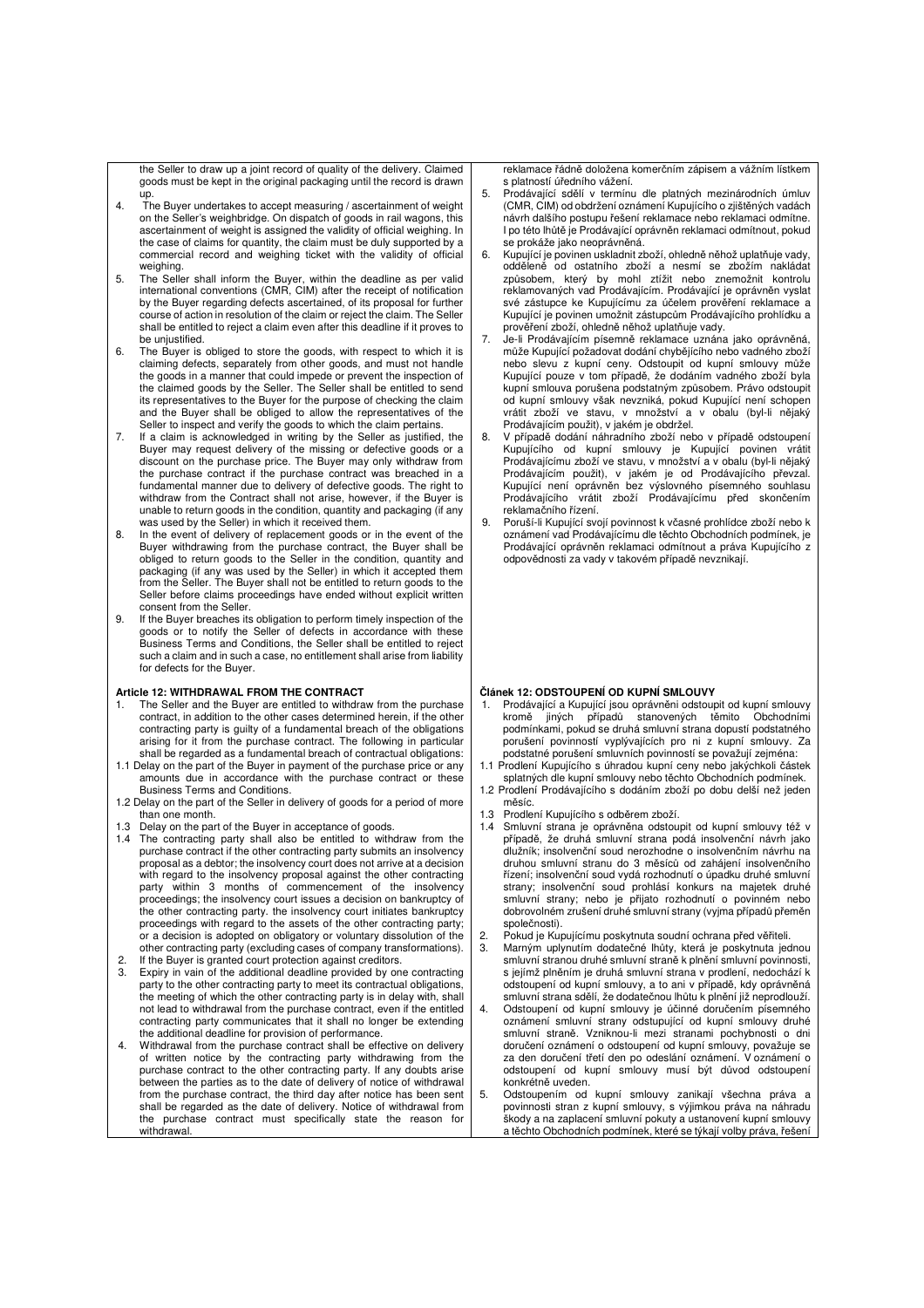5. Withdrawal from the purchase contract shall lead to expiry of all rights and obligations of the parties resulting from the purchase contract, with the exception of entitlement to compensation for damage and to payment of contractual penalties, and the provisions of the purchase contract and these Business Terms and Conditions which relate to the choice of governing law, resolution of disputes between the parties and regulation of the rights and obligations of the parties in the event of termination of the purchase contract.

#### **Atticle 13: COMPENSATION OF DAMAGES**

- 1. The contracting party which breaches any obligation arising from the purchase contract, including transportation and breach (noncompliance, exceeding specific limits) of delivery deadlines in transportation, shall be obliged to provide the other contracting party with compensation for damage caused to this party through such breach of obligation.
- 2. The Seller shall be liable for damage up to the amount which is equal to the purchase price agreed in the purchase contract which the breach relates to. This provision shall not apply if property damage was caused intentionally or due to gross negligence.
- 3. The obligation to provide compensation for damage for shut-down of the Buyer's production line due to late delivery of goods shall not be created until 24 hours from the agreed delivery date and the Buyer shall be obliged to keep minimum stock of goods for operation of its production lines in such a way that they may remain in operation for at least a period of 24 hours in the event of any delay in delivery.
- 4. The obligation to provide compensation for damage shall not arise if the obligation to pay a contractual penalty arose or if failure to meet the obligation by the obliged party was caused by the actions of the aggrieved party or lack of cooperation which the aggrieved party was obliged to provide. The contracting party which is guilty of the breach of obligation shall not be obliged to provide the other contracting party compensation of damages thus caused if it is proven that such breach of obligation was a consequence of the effects of circumstances
- precluding liability or force majeure. 5. If any obligation arising from the purchase contract is breached by either of the contracting parties and as a result of such breach of obligation, damage is caused to the other contracting party or both contracting parties, the contracting parties shall exert all possible efforts and means to ensure an amicable out-of-court solution for provision of compensation for this damage.
- 6. If either of the contracting parties withdraws from the purchasecontract, entitlement to compensation for damage and contractual penalties which were established as a result of breach of obligation shall be preserved. Preclusion of exclusivity.

#### **Article 14: FORCE MAJEURE**

- 1. Neither Party shall be liable for non-performance of its obligations under the Sale Contract to the extent performance is prevented as a result of Force Majeure, if the Party (i) immediately notifies the other Party in writing of the Force Majeure event and provide detailed information on the causes and predicted duration thereof, and (ii) makes every effort, justified economically, to remedy or overcome the reason for delay or non-performance of its obligations as soon as practicable.
- 2. A "Force Majeure Event" shall be understood as an event being beyond the Party's control; for avoidance of any doubts, such events include inter alia (i) war activities, a war, a civil war, a state of war, riots, revolutions, acts of piracy, banditism or sabotage, (ii) natural disasters, including in particular severe storms, hurricanes, cyclones, earthquakes, lightnings, floods; (iii) explosions, fires, construction disasters of machinery, plant or production systems, as well as other accidents or events (including breakdowns of machinery), related to the said systems, systems on the premises of the plant, production facility or infrastructure thereof, including transmission, storage and handling equipment; (iv) boycott, strike, lockout, occupation of buildings or systems, lack of supplies or considerable disturbances in supply of raw materials necessary for production of the Product; (v) actions (or omissions) of state or international authorities, institutions or authorities, e.g. the European Union, public or self-government administration, whether or not they are carried out in compliance with or against legal provisions in force, such as economic sanctions, embargoes.
- 3. The obligations of the Party whose performance was affected by the occurrence of the Force Majeure Event shall be suspended to the extent they may not be performed as a result of the said event until the event ceases to exist or its consequences no longer affect the performance.
- 4. The Parties shall make effort in good faith to limit the consequences of the Force Majeure Event and cooperate for the purpose of

sporů mezistranami a úpravy práv a povinností stran pro případ ukončení kupní smlouvy.

#### **Článek 13: NÁHRADA ŠKODY**

- 1. Smluvní strana, která poruší kteroukoli povinnost vyplývající z kupní smlouvy včetně přepravy a porušení (nedodržení, překročení) dodacích lhůt v přepravě, je povinna nahradit druhé smluvní straně škodu, kterou jí tímto svým porušením povinnosti způsobila.
- 2. Prodávající odpovídá za škodu do výše částky rovnající se kupní ceně sjednané v kupní smlouvě, které se porušení týká. Toto ustanovení neplatí, byla-li majetková škoda způsobena úmyslně či z hrubé nedbalosti.
- 3. Povinnost k náhradě škody za odstavení výrobní linky Kupujícího z důvodu pozdního dodání zboží vzniká až 24 hodin od sjednaného data dodání a Kupující je povinen držet minimální zásoby zboží pro provoz své výrobní linky tak, aby mohla být v provozu nejméně na dobu 24 hodin, v případě pozdního dodání .<br>zhoží
- 4. Povinnost k náhradě škody nevzniká, pokud vznikla povinnost zaplatit smluvní pokutu nebo pokud nesplnění povinnosti povinnou stranou bylo způsobeno jednáním poškozené strany nebo nedostatkem součinnosti, ke které byla poškozená strana povinna. Smluvní strana, která se dopustila porušení povinnosti, není povinna nahradit druhé smluvní straně škodu tím způsobenou, pokud prokáže, že takové porušení povinnosti bylo důsledkem působení okolnosti vylučující odpovědnost nebo vyšší moci.
- 5. Pokud dojde k porušení kterékoli povinnosti z kupní smlouvy kteroukoli ze smluvních stran a v důsledku takového porušení povinnosti vznikne druhé smluvní straně nebo oběma smluvním stranám škoda, využijí smluvní strany veškerého úsilí a prostředků ke smírnému mimosoudnímu řešení náhrady této škody.
- Pokud některá ze smluvních stran odstoupí od kupní smlouvy, zůstává právo na náhradu škody a smluvní pokuty vzniklé v důsledku porušení povinnosti zachováno.

### **Článek 14: VYŠŠÍ MOC**

- Žádná ze stran neponese odpovědnost za neplnění svých závazků vyplývajících z kupní smlouvy v rozsahu, ve kterém bude jejich plnění znemožněno zásahem vyšší moci, bude-li strana (i) neprodleně písemně informovat druhou stranu o zásahu vyšší moci a podrobně jej zdůvodní a uvede informaci o jeho očekávaném trvání a (ii) vynaloží přiměřené, ekonomicky odůvodněné, úsilí, aby co nejdříve napravila nebo odstranila důvod, který způsobil zdržení nebo jí znemožňuje plnění závazků.
- 2. "Zásahem vyšší moci" mohou být kromě jiného i dále uvedené události, které strana nemůže ovlivnit; pro vyloučení pochybností se jedná o události, jako jsou: (i) válečné aktivity, válka, občanská válka, válečný stav, nepokoje, revoluce, pirátství, lupičství a<br>sabotáž; (ii) přírodní katastrofy, jako jsou zejména silné bouře,<br>hurikány, cyklony, zemětřesení, zásahy bleskem, povodně; (iii)<br>exploze, požáry, zhroucení výrobních systémů a další nehody a události (včetně poruch strojů) související s uvedenými systémy v továrně, výrobním zařízení nebo jejich infrastrukturou včetně přenosového, skladového a manipulačního vybavení; (iv) bojkot, stávka, výluka ze strany zaměstnanců, okupace budov nebo systémů, nedostatek surovin nebo významné narušení dodávek surovin potřebných pro výrobu produktu; (v) jednání (nebo opomenutí) ze strany národních nebo mezinárodních institucí např. Evropské unie, veřejných nebo samosprávných orgánů bez ohledu na to, zda je, nebo není v rozporu s platnou legislativou, například ekonomickými sankcemi nebo embargy.
- 3. Závazky strany, jejíž plnění je dotčeno důsledky zásahu vyšší moci, budou pozastaveny v míře, do které je pro ni nemožné v důsledku takové události tyto závazky plnit, a to až do doby, kdy tato událost přestane existovat nebo její důsledky nebudou její plnění nadále ovlivňovat.
- 4. Strany se v dobré víře vynasnaží, aby omezily účinky zásahu vyšší moci a budou spolupracovat na vytvoření strategie pro přijetí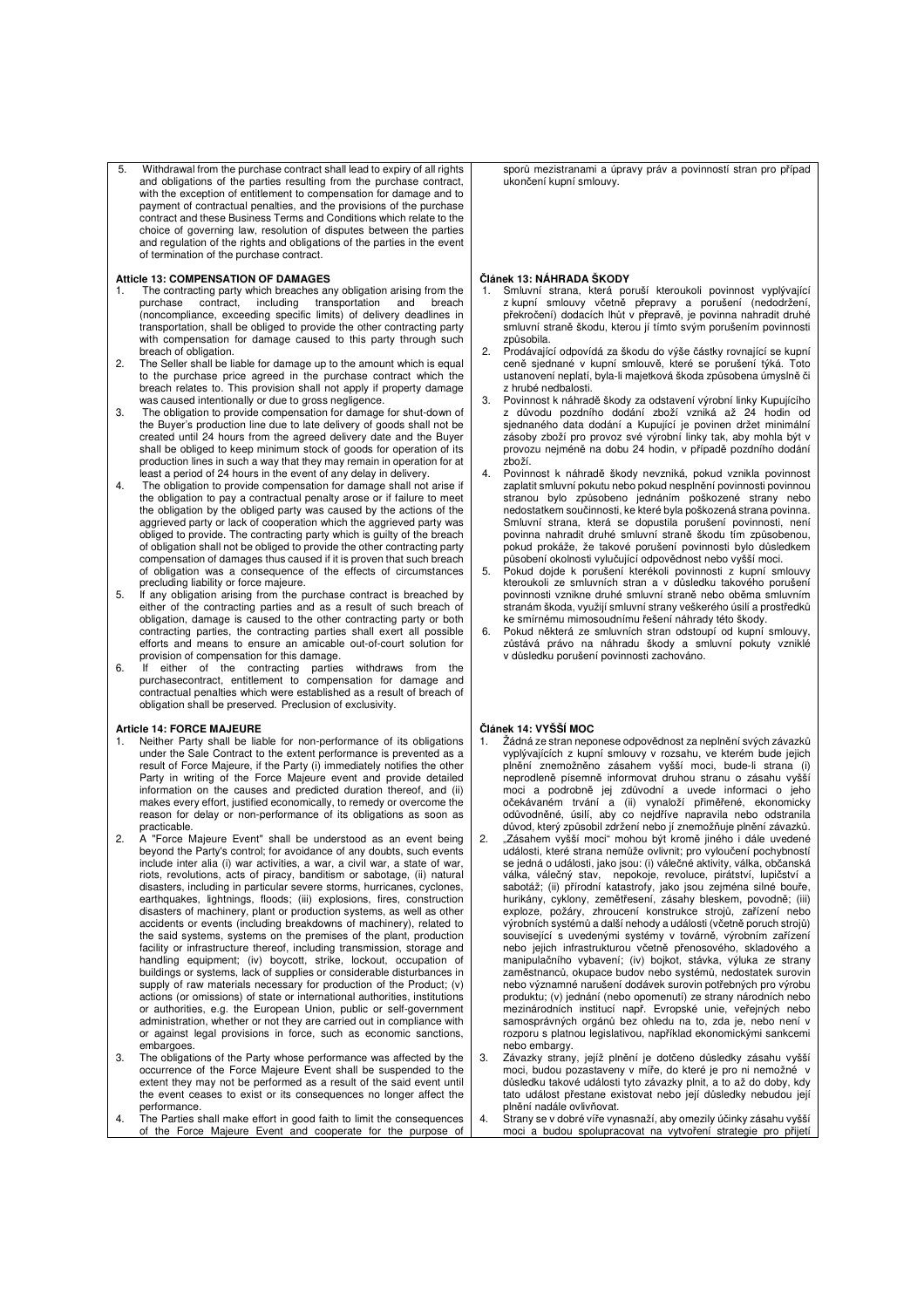development of a strategy related to taking relevant remedial actions and alternative measures aimed to remove the effects of the Force Majeure Event.

5. At the time of removal or overcoming of the causes of the Force Majeure Event the affected Party shall immediately notify the other Party in writing of the removal of causes of the delays or nonperformance of its obligations. The time limits for performance of particular obligations shall be extended proportionally to the duration of suspension of the performance thereof.

#### **Article 15:.PRECLUSION OF EXCLUSIVITY**

None of the provisions of the purchase contract or these Business Terms and Conditions shall be interpreted as the provision of any exclusivity by the Seller to the Buyer for a specific region or for specific customers of the Buyer.

### **Article 16: GOVERNING LAW**

- 1. The legal relationship, respectively the rights and obligations of the contracting parties arising from the purchase contract, securing them, changes to them and their expiry shall be governed exclusively by Czech law, in particular by Act No. 89/2012 Coll., Civil Code, as amended.
- 2. The contracting parties hereby rule out application of the UN Convention on Contracts for the International Sale of Goods to the rights and obligations arising from the purchase contract. The contracting parties have also agreed that commercial practice shall not take precedence over the provisions of the law, even over the provisions of the law which do not have peremptory effects.

#### **Article 17: RESOLVING DISPUTES**

- 1. If any disputes arise between the contracting parties in relation to the purchase contract, its application or interpretation, the contracting parties shall exert maximum efforts to ensure that such dispute is resolved amicably.
- 2. If a dispute between the contracting parties originating in relation to the purchase contract cannot be resolved amicably, the dispute shall be resolved by the designated court of the Czech Republic.

#### **Article 18: HANDLING NON-RECYCLABLE PACKAGING**

- Packaging constitutes a part of the goods.
- 2 The Seller shall ensure fulfilment of the obligation to utilise waste from the packaging of packed products in accordance with Section 12 of Act No. 477/2001 Coll., on Packaging, as amended - in the case of other end users, via contractual organisations, a list of

which shall be provided to the Buyer subject to request by the Seller's sales department;

- in the case of distributors, the Seller shall transfer the obligation to utilise waste from packaging to the Buyer together with transfer of ownership of the goods and their packaging.

- 3 The Seller declares that packaging meets the requirements of Act No. 477/2001 Coll., on Waste, as amended:
- 3.1 Packaging is designed and manufactured in accordance with the technical regulations for the weight and volume of the products for which it is intended.
- 3.2 Packaging material does not contain any classified hazardous substances.
- 3.3 The sum content of heavy metals Pb, Cd, Hg and CRVI in the packaging does not exceed the limit value of 100 μg/g.
- 3.4 Waste from used packaging can be recycled or used to create energy. 4 The Seller declares that the packaging meets the requirements of Sections 3 and 4 of Act No. 477/2001 Coll., on Packaging, and shall provide a written declaration upon request.
- 5 By purchasing the goods, the Buyer becomes the owner of the packaging with all the rights and obligations arising for it from Act No. 477/2001 Coll., in particular:
- a. It accepts from the Seller information about the type (material) of packaging and whether the packaging is reusable;
- b. If the packaging is reusable, the Buyer shall ensure its reuse in accordance with the systems defined in Annex No. 2 to Act No.477/2001 Coll., on Packaging. c. If the packaging cannot be used in the defined system for reasons of
- damage or contamination, it shall ensure the handling of this packaging as waste pursuant to Section 4(1c) of Act No. 477/2001  $C_0$ <sub>II</sub> $\cdot$
- d. If the packaging is not reusable, the customer must ensure its recycling or use in the production of energy so that the scope of overall use of waste is in accordance with Annex No. 3 to Act No. 477/2001 Coll., on **Packaging**
- 6. The Buyer shall keep the necessary records of packaging managing to prove the foregoing. At the agreed intervals, the Buyer shall provide

odpovídajících nápravných kroků a alternativních opatření, jejichž cílem bude odstranění důsledků zásahu vyšší moci.

5. Poté, co budou důsledky zásahu vyšší moci napraveny nebo překonány, dotčená strana bude druhou stranu neprodleně písemně informovat o odstranění příčin zdržení nebo neplnění svých závazků. Lhůty pro plnění jednotlivých závazků budou prodlouženy o dobu, po kterou bylo plnění závazku znemožněno.

### **Článek 15: VYLOUČENÍ EXKLUZIVITY**

1. Žádné ustanovení kupní smlouvy nebo těchto Obchodních podmínek nebude vykládáno jako poskytnutí jakékoli exkluzivity Prodávajícím Kupujícímu pro určitou oblast nebo pro určité zákazníky Kupujícího.

#### **Článek 16: VOLBA PRÁVA**

- 1. Právní vztah, resp. práva a povinnosti smluvních stran z kupní smlouvy, jejich zajištění, změny a zánik se řídí výhradně právním řádem České republiky, a to zejména zákonem č. 89/2012 Sb., občanský zákoník, ve znění pozdějších předpisů.
- 2. Smluvní strany tímto vylučují použití Úmluvy OSN o smlouvách o mezinárodní koupi zboží na práva a povinnosti z ní vyplývající. Smluvní strany se dále dohodly, že obchodní zvyklosti nemají přednost před žádným ustanovením zákona, a to ani před ustanoveními zákona, jež nemají donucující účinky.

### **Článek 17: ŘEŠENÍ SPORŮ**

- 1. Vznikne-li mezi smluvními stranami ve vztahu ke kupní smlouvě, její aplikaci nebo výkladu jakýkoli spor, vyvinou smluvní strany maximální úsilí, aby takový spor byl vyřešen smírně.
- 2. Nepodaří-li se spor vzniklý mezi smluvními stranami v souvislosti s kupní smlouvou vyřešit smírně, bude spor rozhodován u věcně a místně příslušného obecného soudu České republiky.

#### **Článek 18: NAKLÁDÁNÍ S NEVRATNÝMI OBALY**

- 
- 1. Součástí zboží je obal. 2. Prodávající zajišťuje plnění povinnosti využití odpadu z obalů balených výrobků podle § 12 zákona č. 477/2001 Sb., o obalech, v platném znění
	- u jiných konečných uživatelů prostřednictvím smluvních organizací, jejichž seznam sdělí Kupujícímu na vyžádání obchodní úsek Prodávajícího;
	- u distributorů přenáší Prodávající povinnost za využití odpadu z obalů na Kupujícího spolu s převedením vlastnického práva ke zboží a jeho obalům.
- 3. Prodávající prohlašuje, že obaly splňují požadavky zákona č.
- 477/2001 Sb., o obalech, v platném znění: 3.1 Obaly jsou navrženy a vyrobeny dle technických předpisů pro hmotnost a objem výrobků, pro které jsou určeny.
- 3.2 Materiál obalů neobsahuje klasifikované nebezpečné látky.
- 3.3 Součet obsahu těžkých kovů Pb, Cd, Hg a CRVI v obalu nepřekračuje limitní hodnotu 100 μg/g.
- 3.4 Odpad z použitých obalů je využitelný recyklací nebo energetickým využitím.
- 4. Prodávající prohlašuje, že obaly splňují požadavky § 3 a 4 zákona č. 477/2001 Sb., o obalech a na vyžádání poskytne písemné prohlášení.
- 5. Koupí zboží se Kupující stává vlastníkem obalu se všemi právy a povinnostmi pro něj vyplývající ze zákona č. č. 477/2001 Sb., především: a. Přebírá od Prodávajícího informaci, o jaký druh (materiál) obalu
- se jedná a zda se jedná o obal k opakovanému využití
- b. V případě, že se jedná o obal k opakovanému použití, Kupující zajistí jeho opakované použití v souladu se systémy uvedenými v příloze č. 2, zákona č. 477/2001 Sb., o obalech.
- c. V případě, že jej z důvodu poškození nebo znečištění nelze využít v uvedeném systému, zajistí nakládání s tímto obalem jako s odpadem dle s § 4 odst. 1c) zákona č. 477/2001 Sb.
- d. Pokud není obal opakovaně použitelný, musí přednostně zajistit jejich recyklaci, energetické využití, tak aby rozsah recyklace celkového využití odpadu v souladu s přílohou 3 zákona č. 477/2001 Sb., o obalech
- 6. Kupující o nakládání s obalem vede evidenci nezbytnou k prokázánívýše uvedeného. Kupující v dohodnutých intervalech poskytne Prodávajícímu souhrnné informace o způsobu využití obalu, tedy jaké množství obalů bylo vše recyklováno, energeticky využito, předáno ke skládkování, či opakovaně využito.
- 7. V případě, že Kupujícím je distributor, přenáší na něj Prodávající plnění povinností za využití odpadu z průmyslových obalů balených výrobků podle § 12 zákona č. 477/2001 Sb., o obalech,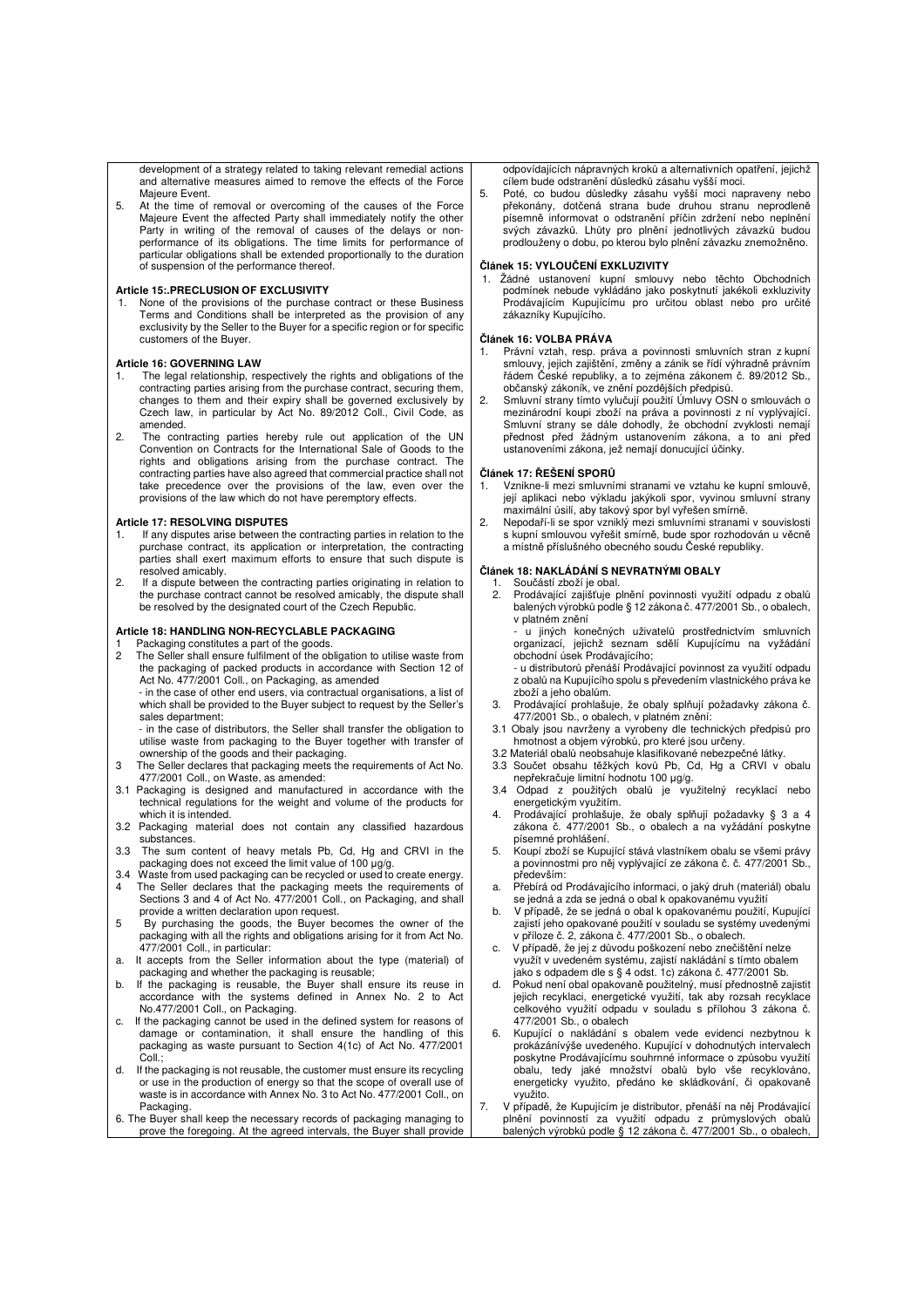the Seller with summarised information about the manner of using packaging, i.e. the quantity of packaging that was recycled, used to produce energy, handed over as waste or reused.

7. If the Buyer is a distributor, the Seller transfers fulfilment of the obligations to reuse waste from industrial packaging pursuant to Section 12 of Act No. 477/2001 Coll., on waste, as amended, to the Buyer along with transfer of ownership of the goods and packaging thereof.

#### **Article 19: EXTENSION OF THE STATUTE OF LIMITATIONS**

In compliance with the provisions of Section 630 Civil Code ("Theparties may agree on a shorter or longer period of limitation calculated from the date on which the right could first have been exercised, than determined by law, which must however last at least one year and which may at most last fifteen years.") extension of the periods of limitation for all rights arising from the purchase contract is hereby agreed at a length of 4 years from the moment when this period begins. It is also agreed that extension of the periods of limitation shall also relate to rights created through withdrawal from the purchase contract. The agreement on extension of the period of limitation of the rights of the Seller cannot be separated from extension of the period of limitation of the rights of the Buyer.

### **Article 20: CONTRACTUAL ANTI-CORRUPTION CLAUSE**

- 1. Both contractual parties declare that they shall exert appropriate care in relation to the performance of this contract and will adhere to all legal regulations that are binding for the parties in the area of preventing corruption issued by authorized bodies in the Czech Republic and in the European Union, directly as well as when acting through subsidiaries or closely linked economic entities of the contractual parties.
- 2. Each party furthermore declares that in relation to the performance of this contract they shall adhere to all internal regulations that are binding for the given party and which govern the standard of ethical behaviour, prevention of corruption, related to laws governing transactions, costs and expenses, conflicts of interest, provision and accepting of gifts and anonymous reporting as well as explanation of errors, directly as well as when acting through subsidiaries or closely linked economic entities of the contractual parties.
- 3. The contractual parties declare that in relation to the conclusion and performance of this contract, neither party and also none of their owners, shareholders, members of the board, directors, employees, subcontractors and no other person acting on their behalf had implemented, proposed, promised, or authorized to make a payment or provide other services/activities which could lead to financial or other enrichment and/or other direct income of any of the following persons:

(i) a member of a statutory body, director, employee or representative of the given contractual party or any subsidiary or closely related economic entity of the contractual parties,

(ii) a state official, i.e., a natural person that holds a public office as defined in the legal system of the country where the performance of this contract takes place or where the official headquarters of the contractual parties and/or of any subsidiary or closely related entity of the party are located;

(iii) a political party, a member of a political party or an applicant for a position in a government office;

(iv) a representative or mediator acting as a recipient of payments on behalf of any of the aforementioned persons; and/or

(v) any other person or entity - with the aim of securing their influence, positive decision or activities which may lead to any illegal advantage or any other undesirable purpose, if such an activity violates or would violate legal regulations in the area of preventing corruption issued by authorized entities in the Czech Republic and in the territory of EU, directly as well as when acting through subsidiaries or closely linked economic entities of the contractual parties.

- 4. The contractual parties are obliged to immediately inform each other of each case of violation of the provisions of this clause. Upon written request of one contractual party, the counterparty will provide information and a response to a justified question of the first party that will pertain to performance of this contract as per the provisions of clause
- 5. In order to ensure the due performance of the aforementioned obligations, both contractual parties declare that during the performance of this contract they will ensure that every person acting in good faith will have the option to anonymously report problems via an email sent via the Anonymous System for Reporting Unethical Behavior: securityreport@orlenunipetrol.cz
- 6. If there is a suspicion that corruption took place in relation or for the purpose of providing performance as per this contract by any representative of the contractual parties,ORLEN Unipetrol RPA s.r.o.

v platném znění, spolu s převedením vlastnického práva ke zboží a jeho obalům.

#### **Článek 19: PRODLOUŽENÍ PROMLČECÍ LHŮTY**

V souladu s ustanovením § 630 občanského zákoníku ("Strany si mohou ujednat kratší nebo delší promlčecí lhůtu počítanou ode dne, kdy právo mohlo být uplatněno poprvé, než jakou stanoví zákon, nejméně však v trvání jednoho roku a nejdéle v trvání patnácti let.") je tímto sjednáno prodloužení promlčecí lhůty veškerých práv vzniklých z kupní smlouvy na délku 4 let od okamžiku, kdy začne tato lhůta běžet, a že prodloužení promlčecí lhůty se vztahuje i na práva vzniklá odstoupením od kupní smlouvy. Ujednání o prodloužení promlčecí lhůty práv Prodávajícího nelze oddělit od ujednání o prodloužení promlčecí lhůty práv Kupujícího.

### **Článek 20: PROTIKORUPČNÍ DOLOŽKA**

- 1. Obě smluvní strany prohlašují, že v souvislosti s plněním této smlouvy vynaloží náležitou péči a budou dodržovat všechny právní předpisy, které jsou pro strany závazné, v oblasti předcházení korupci, vydané oprávněnými orgány v České republice a na území Evropské unie, jak přímo, tak i při jednání prostřednictvím dceřiných nebo provázaných hospodářských subjektů smluvních stran.
- 2. Každá smluvní strana navíc prohlašuje, že v souvislosti s plněním této smlouvy bude dodržovat všechny interní požadavky, které jsou pro smluvní strany závazné, ohledně standardů etického jednání, předcházení korupci, odpovídající zákonům o vyúčtování transakcí, nákladů a výdajů, střetu zájmů, dávání a přijímání darů a anonymním oznamování a vysvětlování pochybení, jak přímo, tak i při jednání prostřednictvím dceřiných nebo provázaných hospodářských subjektů smluvních stran.
- 3. Smluvní strany prohlašují, že v souvislosti s uzavřením a plněním této smlouvy žádná smluvní strana ani žádný z jejích majitelů,<br>podílníků, akcionářů, členů představenstva, ředitelů, podílníků, akcionářů, členů představenstva, ředitelů, zaměstnanců, subdodavatelů ani žádná jiná osoba, která jedná jejich jménem, neprováděla, nenavrhovala, neslibovala, že udělá, ani neopravňovala a ani neudělá, nenavrhne, neslíbí, že udělá, ani neoprávní k provedení platby nebo jiné činnosti, která by mohla vést k finančnímu nebo jinému obohacení, ani jinému zisku přímo nebo nepřímo pro nikoho z níže uvedených:

(i) člena statutárního orgánu, ředitele, zaměstnance ani zástupce dané smluvní strany nebo jakéhokoli dceřiného nebo provázaného hospodářského subjektu smluvních stran,

(ii) státního úředníka chápaného jako fyzická osoba, která plní veřejnou funkci ve smyslu, který tento pojem má v právním systému země, kde dochází k plnění této smlouvy nebo kde se nacházejí oficiální sídla smluvních stran nebo jakéhokoli dceřiného nebo provázaného hospodářského subjektu smluvních stran;

(iii) politickou stranu, člena politické strany ani uchazeči o pozici ve státním úřadě;

(iv) zástupce ani zprostředkovatele za zaplacení kterékoli z výše uvedených osob; ani také

(v) žádnou jinou osobu nebo subjekt - za účelem získání jejich rozhodnutí, vlivu nebo činnosti, která může vést k jakémukoli

nezákonnému upřednostnění nebo jakémukoli jinému nežádoucímu účelu, pokud tato činnost porušuje nebo by porušovala právní předpisy v oblasti předcházení korupci, které vydaly oprávněné orgány v České republice a na území Evropské unie, jak přímo, tak i při jednání prostřednictvím dceřiných nebo provázaných hospodářských subjektů smluvních stran.

- 4. Smluvní strany jsou povinny okamžitě se vzájemně informovat o každém případě porušení ustanovení tohoto článku. Na písemnou žádost jedné smluvní strany druhá smluvní strana dodá informace a poskytne odpověď na odůvodněný dotaz druhé smluvní strany, který se bude týkat plnění této smlouvy podle ustanovení tohoto článku.
- 5. Za účelem řádného plnění výše uvedených povinností obě smluvní strany prohlašují, že během plnění této smlouvy zajistí každé osobě, která jedná v dobré víře, možnost anonymního oznámení pochybení prostřednictvím elektronické pošty Anonymního<br>systému hlášení neetického jednání: systému hlášení neetického jednání:<br>securityreport@orlenunipetrol.cz. curityreport@orlenur

6. V případech podezření z korupčního jednání, k němuž došlo v souvislosti nebo za účelem plnění této smlouvy jakýmikoli zástupci obou smluvních stran, si ORLEN Unipetrol RPA s.r.o. vyhrazuje právo provést protikorupční audit druhé smluvní strany, aby prověřil, jestli druhá smluvní strana dodržuje ustanovení tohoto článku, především za účelem vysvětlení všech záležitostí týkajících se korupčního jednání.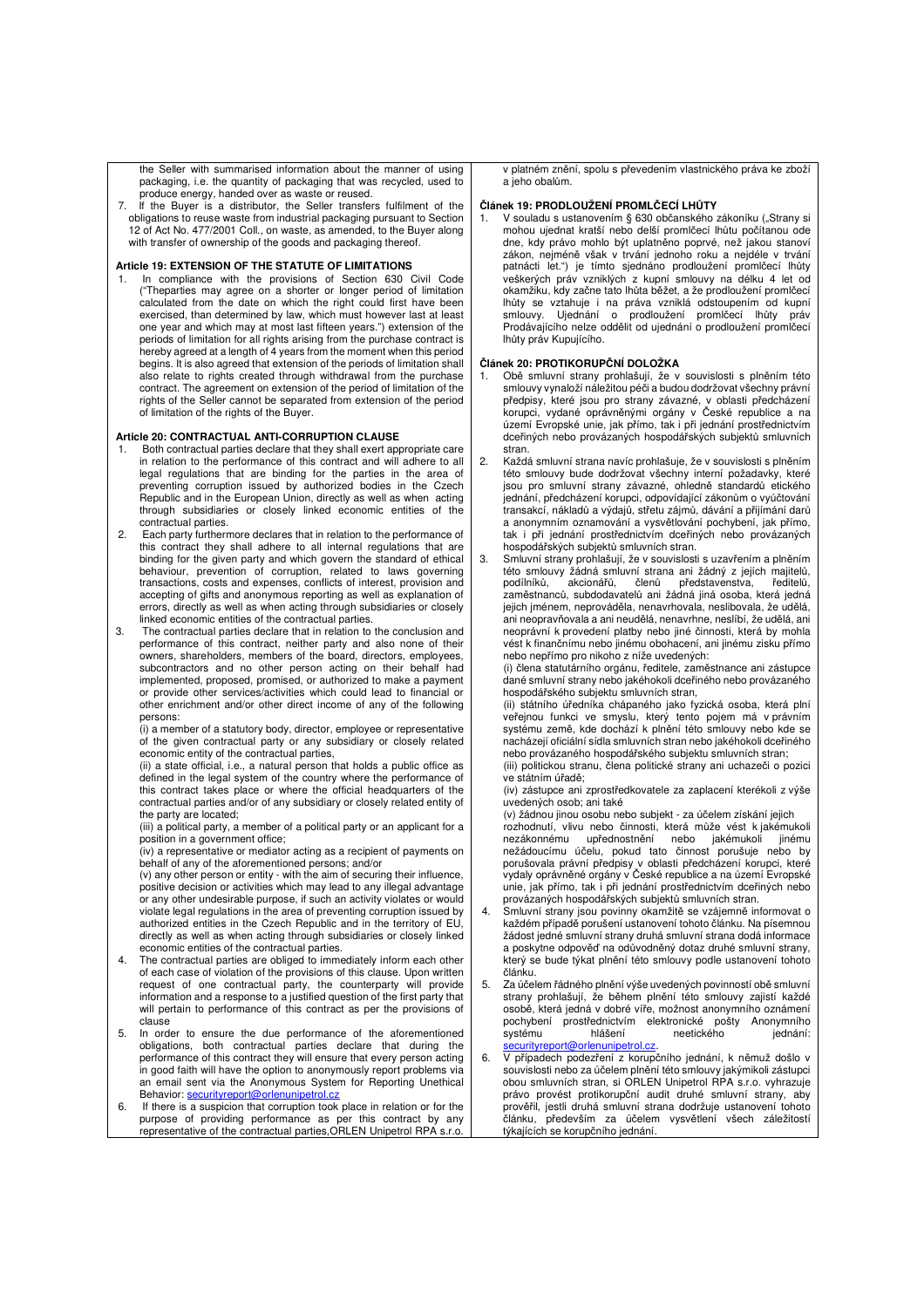reserves the right to perform an anti-corruption audit at the other contractualparty in order to verify whether the other contractual party adheres to the provisions of this article, notably in order to explain all matters related to potential corruption.

#### **Article 21: EXCISE DUTY**

- For the sale of ethylene, propylene, benzene, BTX, C10, naphthalene concentrate and butadiene, it applies that: The customer acknowledges that the goods are primarily determined for purposes other than powering engines, heat production and production of the mixes specified in Section 45(2) of Act No. 353/2003 Coll., on Excise Duty, as amended. The customer confirms this with its written declaration. In the absence of such declaration, the customer acknowledges that excise duty shall be added to the price of the selected product pursuant to Act No. 353/2003 Coll., on Excise Duty, as amended.
- 2. The Purchaser agrees to secure provision of excise duty for the transport of selected products under a conditional exemption mode pursuant to Section 24 and Section 25 of Act No. 353/2003 Coll., on Excise Duty, as amended or exemption mode under Section 50 of the Act on Excise Duty or tax free circulation of liquefied petroleum gases pursuant to Section 60 of the Act on the Excise duty, unless otherwise agreed with the Seller. The Seller cannot sell the product exempted from excise tax, unless the Purchaser presents a special license to buy it free of the tax.
- 3. If the Seller secures payment of excise duty for the period of transportation of selected products in accordance with Act No. 353/2003 Coll., on Excise Duty, as amended, the Seller shall be entitled to demand of the Purchaser remittance of financial security or issuance of a bank guarantee in its favour in the amount of the total tax liability which is the subject of security for the period of transportation.

Per section 27a of Act No. 353/2003 Coll., on Excise Duty, as amended, the Purchaser (recipient) is obliged to submit to the locally competent customs office not later than 5 working days after the completion of the transport a notification of acceptance of selected products under the conditional tax exemption mode, using the electronic EMCS (Excise Movement and Control System).

 Particulars of notification of acceptance of selected products under the conditional tax exemption are set out in the Commission Regulation no. 684/2009 of 24 July 2009 in establishing implementation of the Council Directive concerning the general arrangements for excise duty (hereinafter also referred to as "e-AD").

In the event that the notification will not be made by the Purchaser (the recipient) in a proper and punctual way, the Seller is entitled to suspend further deliveries of goods to the Purchaser until the moment of termination of transportation by submitting a notice of acceptance of selected products under the above Act. Within the meaning of the provisions of Sections 2890 - 2893 of Act No. 89/2012 Coll., Civil Code, as amended, without prejudice to the privileges of the Seller in the previous sentence, the Purchaser is obliged, in case it breaches its obligation to end the transport by submitting the notification of acceptance of selected products under the above mentioned Act, to compensate the Seller for any costs and any damage suffered as a result of the Purchaser's delay. This damage may arise due to the fact that the Seller becomes liable to pay the excise duty.

#### **Article 22: DOWNTIME**

- 1. In the event of occurrence of any Unplanned Downtime, understood as occurrence of unplanned downtime, unplanned timely withdrawal from operation or unplanned slow-down of operation of production systems of the Seller for unexpected, unpredictable and objective technical, technological reasons, breakdowns or emergency situations that might affect the activity or functioning of the production systems owned by the Seller or constituting a source of threat to human life or health, the Seller shall notify in writing of the occurrence of Unplanned Downtime, immediately following detection or occurrence thereof, and in the event of any risk of occurrence of Unplanned Downtime after learning about the possibility of occurrence thereof.
- 2. Immediately following the receipt of the notice set out in Section 1 above, the Parties shall proceed to talks in good faith for the purpose of reviewing both the projected and already set sales/deliveries of the Product, because of the duration of the Unplanned Downtime.
- 3. In the event of occurrence of Unplanned Downtime the Seller shall be released from its obligation to sell/deliver the Product to the extent the said events affect the said sale/delivery, save that the Seller shall make every effort to minimise the influence of the Unplanned Downtime on the sale/delivery.

#### **Článek 21: SPOTŘEBNÍ DAŇ**

- 1. Pro prodej etylenu, propylenu, benzenu, BTX, C10, naftalenového koncentrátu a butadienu platí: Odběratel bere na vědomí, že toto zboží je primárně určeno pro jiný účel než je pohon motorů, výroba tepla a výroba směsí uvedených v §45 odst. 2 zákona č.353/2003 Sb., o spotřebních daních, v aktuálním znění. Toto odběratel stvrdí písemným prohlášením. V případě absence tohoto prohlášení bere odběratel na vědomí, že mu k ceně vybraného výrobku bude účtována spotřební daň dle zákona č.353/2003 Sb., o spotřebních daních, v aktuálním znění.
- 2. Kupující souhlasí s tím, že poskytne zajištění spotřební daně pro dopravu vybraných výrobků v režimu podmíněného osvobození dle §24 a §25 zákona č.353/2003 Sb., o spotřebních daních, v aktuálním znění nebo režimu osvobození dle §50 zákona o spotřebních danich nebo režimu volný daňový oběh pro zkapalněné ropné plyny dle § 60 zákona o spotřebních daních, pokud nebude dojednáno s Prodávajícím jinak. Prodávající nemůže prodat výrobek osvobozený od spotřební daně, pokud Kupující nepředloží zvláštní povolení příslušné pro tento účel.
- 3. V případě, že Prodávající jistí platbu spotřební daně po dobu přepravy vybraných výrobků dle zák. č. 353/2003 Sb., o spotřebních daních, ve znění pozdějších předpisů, je Prodávající oprávněn po Kupujícím požadovat složení finanční jistiny či vystavení bankovní garance ve svůj prospěch ve výši hodnoty celkové daňové povinnosti, která je předmětem zajištění po dobu přepravy. Kupující (příjemce) je povinen dle § 27a zákona č. 353/2003 Sb. o

spotřebních daních v aktuálním znění, a to nejdéle do 5 pracovních dní po ukončení dopravy, předložit oznámení o přijetí vybraných výrobků v režimu podmíněného osvobození od daně, pomocí elektronického systému EMCS (Excise Movement and Control System), celnímu úřadu místně příslušnému místu přijetí vybraných výrobků. Náležitosti oznámení o přijetí vybraných výrobků v režimu podmíněného osvobození od daně stanoví Nařízení komise č. 684/2009 ze dne 24. července 2009 kterým se prování směrnice Rady o obecné úpravě spotřebních daní (dále také jen jako "e-AD")

V případě, že oznámení nebude Kupujícím (příjemcem) učiněno řádným způsobem a včas, je Prodávající oprávněn pozastavit další dodávky zboží Kupujícímu, a to až do okamžiku ukončení dopravy předložením oznámení o přijetí vybraných výrobků dle výše uvedeného zákona. Ve smyslu ustanovení § 2890 - 2893 zák. č. 89/2012 Sb., občanský zákoník, ve znění pozdějších předpisů, aniž by bylo dotčeno oprávnění Prodávajícího v předchozí větě, je Kupující povinen, v případě kdy poruší svoji povinnost k ukončení dopravy předložením oznámení o přijetí vybraných výrobků dle výše uvedeného zákona, nahradit Prodávajícímu veškeré náklady a veškerou škodu, která mu v důsledku prodlení Kupujícího vznikne. Tato škoda může spočívat především v tom, že Prodávajícímu vznikne povinnost zaplatit spotřební daň.

#### **Článek 22: ODSTÁVKA**

- V případě neplánované odstávky, tedy dojde-li k neplánovanému odstavení, neplánovanému zastavení provozu nebo neplánovanému zastavení provozu neplánovanému zpomalení provozu výrobních systémů Prodávajícího z důvodu neočekávaných, nepředvídatelných nebo objektivních technických či technologických důvodů, poruch či naléhavých situací, které mohou ovlivnit činnost nebo fungování výrobních systémů Prodávajícího nebo začnou ohrožovat lidské životy či zdraví, bude Prodávající písemně informovat o neplánované odstávce ihned po jejím zjištění, a pokud zjistí, že existuje riziko, že by mohlo k takové neplánované odstávce dojít, bude o této skutečnosti informovat poté, co se o této možnosti dozví.
- 2. Strany neprodleně po doručení oznámení uvedeného v odstavci 1 výše zahájí s ohledem na dobu trvání neplánované odstávky v dobré víře jednání za účelem přezkoumání jak plánovaných, tak i již stanovených prodejů/dodávek produktu.
- 3. V případě neplánované odstávky bude Prodávající zproštěn všech svých závazků na prodej/dodání produktu, a to v rozsahu, ve kterém budou uvedené události prodej/dodání ovlivňovat, Prodávající se ovšem co nejvíce vynasnaží minimalizovat dopad neplánované odstávky na prodej/dodání produktu.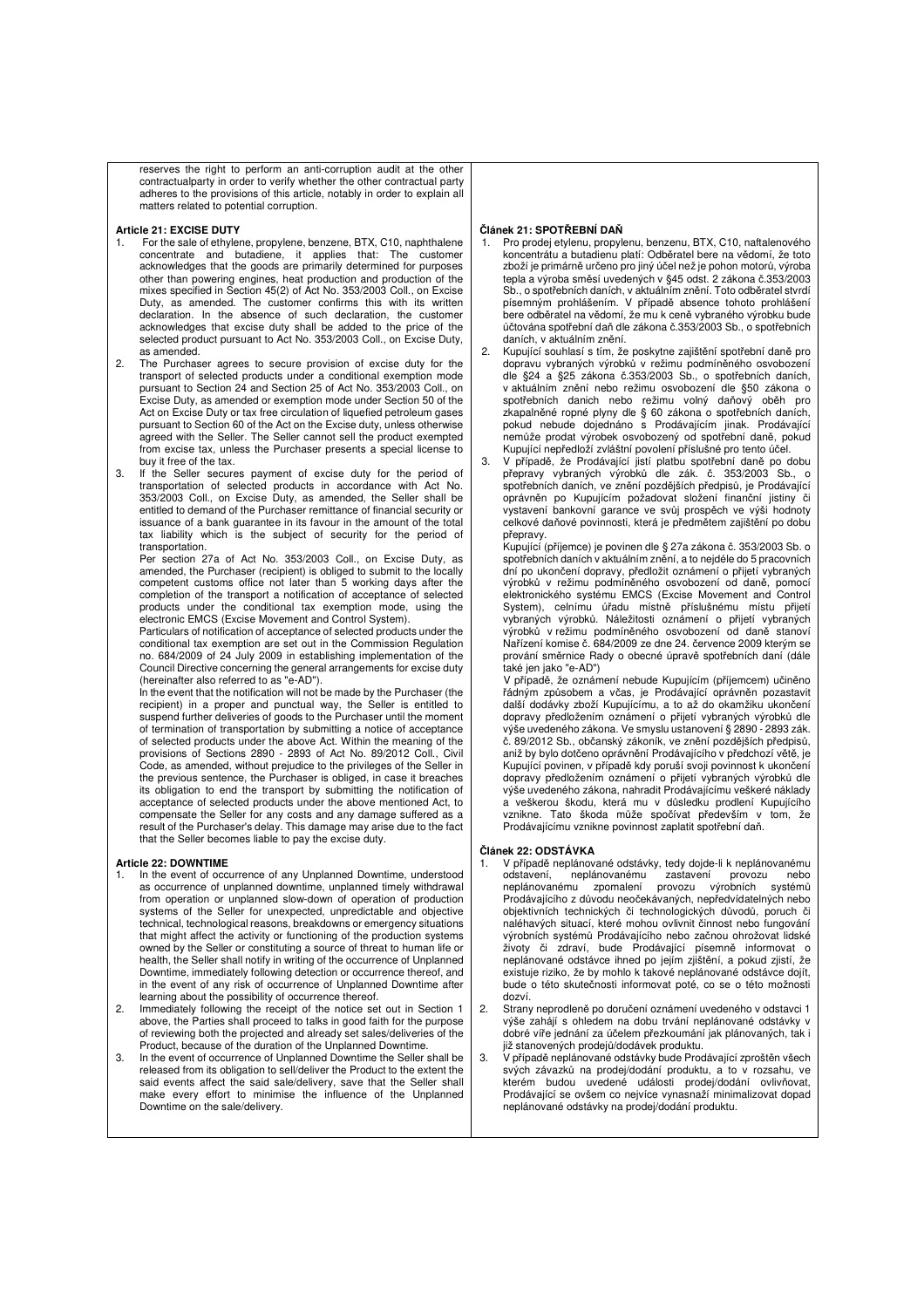### **Article 23: PROTECTED INFORMATION**

- 1. The Purchaser agrees to maintain confidentiality of information provided directly or indirectly by the Seller (in any form, i.e. in particular in oral, written, electronic form), as well as information obtained by the Purchaser in any other way during mutual cooperation, inter alia in connection with conclusion and performance of this Sale Contract, if such information relates directly or indirectly to the Seller, companies of the Seller's Group or their counterparts/contractors, including the contents hereof. The Parties agree that all technical, competitively significant, identifiable and protectable, technological, organisational or other information of commercial value, which are kept secret by the Seller against unauthorized disclosure, divulge or other similar misuse, undisclosed to the public or accessible to persons in circles who normally deal with this type of information, transmitted by the Seller or on its behalf or otherwise obtained by the Purchaser while negotiating, concluding and performing the Sale Contract shall be treated as business secrets within the meaning of § 504 Act No.<br>89/2012 Coll., Civil Code as amended (hereinafter: "Business 89/2012 Coll., Civil Code as amended (hereinafter: Secrets").
- 2. As commitment to maintain the confidentiality of information referred to in section 1 above, the Parties understand the prohibition to use, disclose, divulge, make publicly known and transfer such information in any manner and to any third Party, except in case if:
- 2.1. disclosure or use of the information is necessary for proper implementation of this Sale Contract and in accordance herewith, or
- 2.2. the information at the time of its disclosure was already publicly available and had been disclosed by the Seller or with its consent or in manner other than through act or omission that was unlawful or contrary to any agreement, or
- 2.3. this information is requested by authorities involved in criminal proceedings in order to investigate the person suspicious of committing a crime or other public authorities, if the obligation to provide this information arises from generally binding legal regulations (the Buyer is obliged to always inform the Seller and proceed according to the instructions issued by the Seller, or
- 2.4. the Seller has expressed its written consent to Contractor's disclosure or use of information for a specific purpose, in manner indicated by the Purchaser.
- 3. The Purchaser shall undertake such safety measures and follow such procedures that will be appropriate and sufficient to ensure safe processing of Business Secrets, including compliant with the Sale Contract and the provisions of law, to prevent any unauthorised use, transfer, disclosure, make publicly known, divulgence or access to such information. The Purchaser shall not, in particular, copy or fix the Business Secrets if it is not justified by its due performance hereof. The Purchaser shall immediately notify the Seller of any violation of protection rules or unauthorised disclosure or use of the Business Secrets processed in connection with Sale Contract execution.
- 4. The obligation to maintain confidentiality of the information referred to in section 1 above also extends to the Buyer's staff and other persons, including, in particular, auditors, consultants and subcontractors, to whom the Buyer shall disclose such information. The Buyer shall impose on the above mentioned persons, in writing, an obligation to protect the Business Secrets under at least the same terms and conditions as stipulated herein. The Buyer shall bear full responsibility for acts or omissions of persons who have been provided with access to the Business Secrets, including liability referred to in section 8.
- 5. At the request of the Seller, the Buyer shall, within a period not longer than 5 (five) days, send to the Seller a list of persons and entities that have been provided by the Buyer with access to the Business Secrets. Failure to fulfil the obligation referred to in this section shall be considered as unauthorised disclosure of the Business Secrets resulting in liability referred to in section 8.
- 6. The obligation to maintain confidentiality of information having the character of a trade secret continues even after the expiry of the contract.
- 7. In the event of unauthorised use, transfer or disclosure by the Buyer, make publicly known, or other misuse of the Business Secrets, the Seller shall be entitled to request the Buyer to pay a contractual penalty in the amount of CZK 200,000.00 (in words: two hundred thousand CZK) for each case of unauthorised use, transfer, disclosure, other misuse of the aforementioned information. Payment of the contractual penalty specified above shall not limit the right of the Seller to claim from the Buyer compensation under the general principles, where the value of the incurred damage exceeds the penalty amount stipulated herein. This does not exclude in any way other sanctions and entitlements of the Seller as provided by law including unfair competition provisions.
- 8. For the avoidance of doubt, the Parties confirm that the Buyer, beside its obligations under this Sale Contract, shall be also required to

### **Článek 23: CHRÁNĚNÉ INFORMACE**

- 1. Kupující souhlasí, že zachová důvěrnost všech informací, které získá přímo nebo nepřímo od Prodávajícího (v jakékoli podobě, tj. zejména v ústní, písemné, elektronické podobě) i informací, jež Kupující po dobu vzájemné spolupráce získá jakýmkoli jiným způsobem, kromě jiného v souvislosti s uzavřením a plněním této kupní smlouvy, pokud se budou informace týkat přímo nebo nepřímo Prodávajícího, společností v rámci skupiny Prodávajícího nebo jejich obchodních partnerů/dodavatelů, a to včetně obsahu této smlouvy. Strany souhlasí, že s veškerými konkurenčně významnými, určitelnými a ochranitelnými technickými, technologickými, organizačními a dalšími informacemi majícími obchodní hodnotu, jež jsou Prodávajícím drženy v tajnosti před neoprávněným zveřejněním, vyzrazením nebo jiným obdobným zneužitím a jež nejsou známy veřejnosti nebo přístupné osobám v kruzích, které se běžně tímto druhem informací zabývají, a které jsou sdělovány Prodávajícím nebo jeho jménem, nebo je Kupující získá v průběhu vyjednávání o smlouvě, při jejím uzavírání nebo plnění, by mělo být nakládáno jako s obchodním tajemstvím ve smyslu ustanovení § 504 zákona č. 89/2012 Sb., Občanský
- zákoník, v platném znění (dále jako: "obchodní tajemství"). 2. V souladu se závazkem zachování důvěrnosti informací uvedených v odstavci 1 výše strany rozumí, že je tyto informace zakázáno jakýmkoli způsobem používat, sdělovat, zveřejnit, vyzradit a předávat dále třetím stranám s výjimkou případů, kdy:
- 2.1. je sdělení těchto informací nutné pro řádné plnění této kupní smlouvy a v souladu s ní; nebo
- 2.2. byly informace v okamžiku sdělení již veřejně dostupné a byly sděleny Prodávajícím nebo s jeho souhlasem či jiným způsobem než v důsledku protizákonného jednání nebo opomenutí nebo v
- rozporu s touto smlouvou, nebo 2.3. jsou tyto informace na Kupujícím vyžádány orgány činnými v trestním řízení za účelem šetření podezření pro spáchání trestné činnosti, popř. dalšími orgány veřejné moci, vyplývá-li povinnost předat tyto informace z obecně závazných právních předpisů (Kupující je o tom povinen vždy informovat Prodávajícího a dále postupovat dle Prodávajícím vydaných pokynů; nebo
- 2.4. Prodávající dal dodavateli výslovný písemný souhlas se sdělením nebo použitím informací za konkrétním účelem a způsobem stanoveným Kupujícím.
- 3. Kupující přijme vhodná a dostatečná bezpečnostní opatření a bude uplatňovat postupy pro zajištění bezpečného zpracování obchodních tajemství, které kromě jiného musí být v souladu s prodejní smlouvu a zákonem, aby se předešlo neoprávněnému použití těchto informací, jejich sdělení, zveřejnění, vyzrazení, předání nebo přístupu k nim. Kupující zejména nebude obchodní tajemství kopírovat nebo upravovat, pokud jej k tomu nebude opravňovat řádné plnění smlouvy. Kupující bude Prodávajícího neprodleně informovat o jakémkoli porušení pravidel na ochranu obchodního tajemství nebo neoprávněném použití obchodního tajemství v souvislosti s plněním kupní smlouvy.
- 4. Závazek zachování důvěrnosti informací uvedených v odstavci 1 výše se také vztahuje na zaměstnance Kupujícího a další osoby zejména včetně auditorů, konzultantů a subdodavatelů, kterým Kupující tyto informace sdělí. Kupující výše uvedené osoby písemně zaváže, aby chránily obchodní tajemství nejméně za stejných podmínek, jako jsou zde sjednané podmínky. Kupující ponese plnou odpovědnost za jednání nebo opomenutí osob, kterým poskytl přístup k obchodním tajemstvím, a to včetně odpovědnosti uvedené v odstavci 8.
- 5. Kupující na žádost Prodávajícího nejpozději do 5 (pěti) dnů zašle Prodávajícímu seznam osob a subjektů, kterým poskytl přístup k obchodním tajemstvím. Nesplnění povinnosti uvedené v tomto odstavci bude považováno za neoprávněné sdělení obchodních tajemství a povede k odpovědnosti sjednané v tomto odstavci 8.
- 6. Povinnost zachování důvěrnosti o informacích majících charakter obchodního tajemství trvá i po skončení účinnosti smlouvy.
- 7. V případě neoprávněného použití, předání, sdělení, zveřejnění nebo jiného zneužití obchodních tajemství Kupujícím bude Prodávající oprávněn požadovat po Kupujícím uhrazení smluvní pokuty ve výši CZK 200,000.00 za každý případ neoprávněného použití, předání, sdělení, zveřejnění nebo jiného zneužití výše uvedených informací. Pokud hodnota vzniklé škody převýší zde sjednanou pokutu, uhrazení výše uvedené smluvní pokuty nebude mít vliv na právo Prodávajícího, aby po Kupujícím požadoval kompenzaci podle obecných pravidel. Tímto se v žádném případě nevylučují jiné sankce a nároky Prodávajícího podle zákona včetně ustanovení na ochranu proti nekalé soutěži..
- 8. Pro vyloučení pochybností strany potvrzují, že Kupující bude kromě povinností sjednaných v této prodejní smlouvě také povinen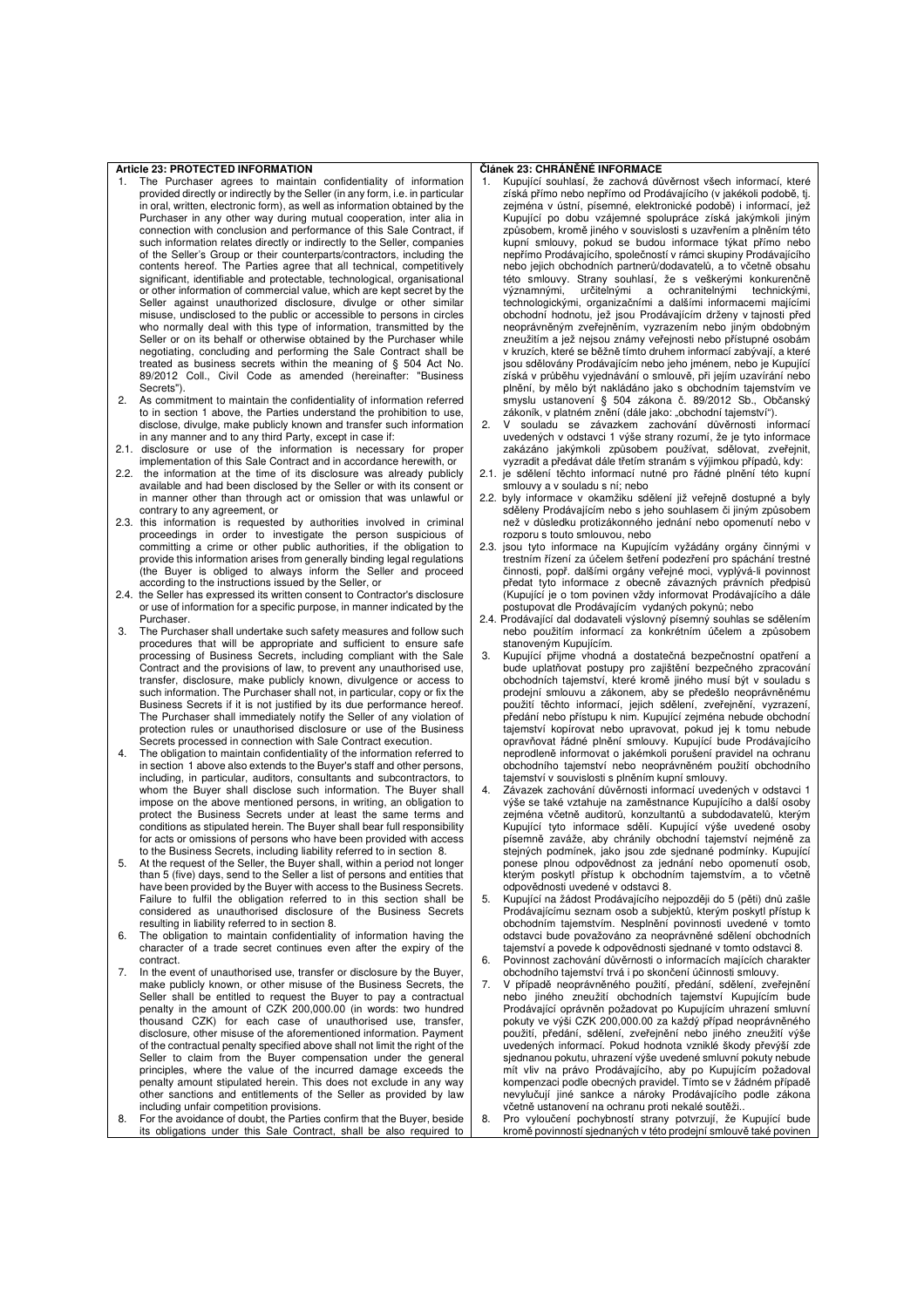comply with additional requirements for the protection of certain types of information (e. g. personal data, confidential information) resulting from applicable laws.

- 9. The parties declare that for the purposes of fulfilling this sales contract, they will process certain categories of personal data of their employees, ie identification data and contact details (hereinafter referred to as "personal data") available to each other, if necessary and to the extent necessary, for the purpose of implementing the sales contract. Each of the parties will process the personal data made available to it on the basis of this sales contract as an independent
- controller only for the purposes of fulfilling this contract. 10. Each party fulfills the information obligation towards its employees who perform activities within the performance of the sales contract and whose personal data may be made available in accordance with this sales contract separately.
- 11. The Parties undertake to process personal data in accordance with Regulation (EU) 2016/679 of the European Parliament and of the Council of 27 April 2016 on the protection of natural persons with regard to the processing of personal data and on the free movement of such data and repealing Directive 95/46/EC. Act No. 110/2019 Coll., On the processing of personal data, as amended and other applicable **legislation**
- 12. The parties undertake to maintain the confidentiality of the personal data made available and to oblige all their employees, as well as all cooperating persons, in relation to the personal data made available, unless the obligation of confidentiality is already imposed on them by law. The duty of confidentiality continues even after the termination of the contractual relationship. The duty of confidentiality does not apply to personal data that a party is obliged to provide to third parties under the law or on the basis of a court or administrative decision, or access to personal data for determining, exercising or defending the legal rights of the party, especially in court proceedings.
- 13. The parties undertake to take into account the nature of such personal data when working with personal data and to secure them against accidental or unlawful destruction, loss, alteration or unauthorized disclosure. In this regard, the Parties undertake, in particular, to assess the risks of the specific handling of personal data and to put in place technical and organizational measures appropriate to the risk posed by the processing of personal data and the nature of the personal data to be protectd.
- 14. If both parties of the Sale Contract are subject to disclosure requirements towards capital market, regulated by the Regulation (EU) No 596/2014 of the European Parliament and of the Council of 16 April 2014 on market abuse (market abuse regulation) and repealing Directive 2003/6/EC of the European Parliament and of the Council and Commission Directives 2003/124/EC, 2003/125/EC and 2004/72/EC ("MAR Regulation"), accordingly, in applying the provisions of the above Regulation:
- (i) both Parties of the Sale Contract inform each other about the intention of publishing the information regarding that Sale Contract if this information will be recognized as an inside information within the meaning of MAR Regulation and consult the scope of information to be published.
- (ii) the information deemed by any Party of the Sale Contract as an inside information within the meaning of MAR Regulation can not be used and unlawfully disclosed by the other Party and persons working on its behalf. In case of use of inside information and its unlawful disclosure, the sanctions according to MAR Regulation apply.
- 15. If ORLEN Unipetrol RPA s.r.o. is subject to disclosure requirements towards capital market, regulated by the Regulation (EU) No 596/2014 of the European Parliament and of the Council of 16 April 2014 on market abuse (market abuse regulation) and repealing Directive 2003/6/EC of the European Parliament and of the Council and Commission Directives 2003/124/EC, 2003/125/EC and 2004/72/EC ("MAR Regulation"), accordingly, in applying the provisions of the above Regulation:
- (i) ORLEN Unipetrol RPA s.r.o. informs the Buyer about the intention of publishing the information regarding the Sale Contract if this information will be recognized as an inside information within the meaning of MAR Regulation and consult the scope of information to be published.
- (ii) the information deemed by ORLEN Unipetrol RPA s.r.o. as an inside information within the meaning of MAR Regulation cannot be used and unlawfully disclosed by the other Party of the contract and persons working on its behalf. In case of use of inside information and its unlawful disclosure, the sanctions according to MAR Regulation apply.
- If during execution of the Sale Contract it is necessary to access or disclose in any form - to the Purchaser - information constituting the Trade Secret of ORLEN Unipetrol RPA s.r.o. understood as especially protected type of the Seller's Trade Secret which is thus identified by

dodržet všechny dodatečné požadavky na ochranu jistých typů informací (např. osobních údajů, důvěrných informací) podle zákona.

- 9. Strany prohlašují, že pro účely plnění této prodejní smlouvy si navzájem, v případě potřeby a v nezbytném rozsahu, zpřístupní určité kategorie osobních údajů svých zaměstnanců, tj. identifikační a kontaktní údaje (dále jen "osobní údaje"), za účelem realizace prodejní smlouvy. Každá ze stran bude jí zpřístupněné osobní údaje na základě této prodejní smlouvy zpracovávat jako samostatný správce pouze pro účely plnění této smlouvy.
- 10. Informační povinnost vůči svým zaměstnancům, kteří vykonávají činnosti v rámci realizace prodejní smlouvy a jejichž osobní údaje mohou být zpřístupněny dle této prodejní smlouvy, plní každá strana samostatně.
- Strany se zavazují zpracovávat osobní údaje v souladu s nařízením Evropského parlamentu a Rady (EU) 2016/679 ze dne 27. dubna 2016 o ochraně fyzických osob v souvislosti se zpracováním osobních údajů a o volném pohybu těchto údajů a o zrušení směrnice 95/46/ES, zákonem č. 110/2019 Sb., o zpracování osobních údajů, ve znění pozdějších předpisů a dalšími platnými právními předpisy.
- 12. Strany se zavazují zachovávat mlčenlivost o zpřístupněných osobních údajích a zavázat povinností mlčenlivosti ve vztahu ke zpřístupněným osobním údajům všechny své zaměstnance, jakož všechny spolupracující osoby, není-li jim povinnost mlčenlivosti již uložena zákonem. Povinnost mlčenlivosti trvá i po ukončení smluvního vztahu. Povinnost mlčenlivosti se nevztahuje na osobní údaje, které je strana povinna poskytnout třetím osobám dle zákona či na základě soudního či správního rozhodnutí, či na zpřístupnění osobních údajů pro určení, výkon či obhajobu
- právních nároků strany, zejm. v soudním řízení. 13. Strany se zavazují, že při práci s osobními údaji zohlední povahu těchto osobních údajů a zabezpečí je vždy před náhodným nebo protiprávním zničením, ztrátou, pozměňováním či neoprávněným zpřístupněním. V tomto ohledu se strany zavazují zejména posoudit rizika konkrétního nakládání s osobními údaji a zavést taková technická a organizační opatření, která odpovídají danému riziku, které představuje zpracování osobních údajů, a povaze osobních údajů, které mají být chráněny.
- 14. Pokud se ohlašovací povinnost směrem ke kapitálovému trhu regulovanému podle Nařízení Evropského parlamentu a Rady (EU) č. 596/2014 ze dne 16. dubna 2014 o zneužívání trhu (nařízení o zneužívání trhu) a o zrušení směrnice Evropského parlamentu a Rady 2003/6/ES a směrnic Komise 2003/124/ES, 2003/125/ES a 2004/72/ES (dále označované jako "nařízení MAR") vztahuje na obě strany kupní smlouvy (dále jako nařízení  $MAR''$ )
- (i) obě strany kupní smlouvy se budou vzájemně informovat, že mají v úmyslu zveřejnit informace o této prodejní smlouvě, a to bude-li je kterákoli ze stran považovat za důvěrné informace ve smyslu nařízení MAR, a předloží obsah informací, které mají být zveřejněny, druhé straně ke konzultaci.
- informace, jež bude kterákoli ze stran kupní smlouvy považovat za důvěrné ve smyslu nařízení MAR, nesmí druhá smluvní strana ani osoby, které pro ni pracují, použít ani je sdělit v rozporu se zákonem.

Budou-li důvěrné informace použity a sděleny v rozporu se zákonem, uplatní se postihy stanovené v nařízení MAR.

- 15. Bude-li se na společnost ORLEN Unipetrol RPA s.r.o. vztahovat ohlašovací povinnost směrem ke kapitálovému trhu podle Nařízení Evropského parlamentu a Rady (EU) č. 596/2014 ze dne 16. dubna 2014 o zneužívání trhu (nařízení o zneužívání trhu) a o zrušení směrnice Evropského parlamentu a Rady 2003/6/ES a směrnic Komise 2003/124/ES, 2003/125/ES a 2004/72/ES (dále označované jako "nařízení MAR"), bude při plnění ustanovení výše uvedeného nařízení: .
- (i) ORLEN Unipetrol RPA s.r.o. informovat Kupujícího o svém záměru zveřejnit informace o této prodejní smlouvě, a to bude-li je považovat za důvěrné informace ve smyslu nařízení MAR a předloží obsah informací, které mají být zveřejněny, ke konzultaci.
- (ii) informace, jež bude ORLEN Unipetrol RPA s.r.o. považovat za důvěrné ve smyslu nařízení MAR, nesmí druhá smluvní strana ani osoby, které pro ni pracují, použít ani je sdělit v rozporu se zákonem.

Budou-li důvěrné informace použity a sděleny v rozporu se zákonem, uplatní se postihy stanovené v nařízení MAR.

Bude-li kdykoli po dobu trvání kupní smlouvy nutné dát Kupujícímu přístup nebo mu jakoukoli formou sdělit informace představující Tajemství společnosti ORLEN Unipetrol RPA s.r.o., jež je považováno za zvláště chráněný druh obchodního tajemství, které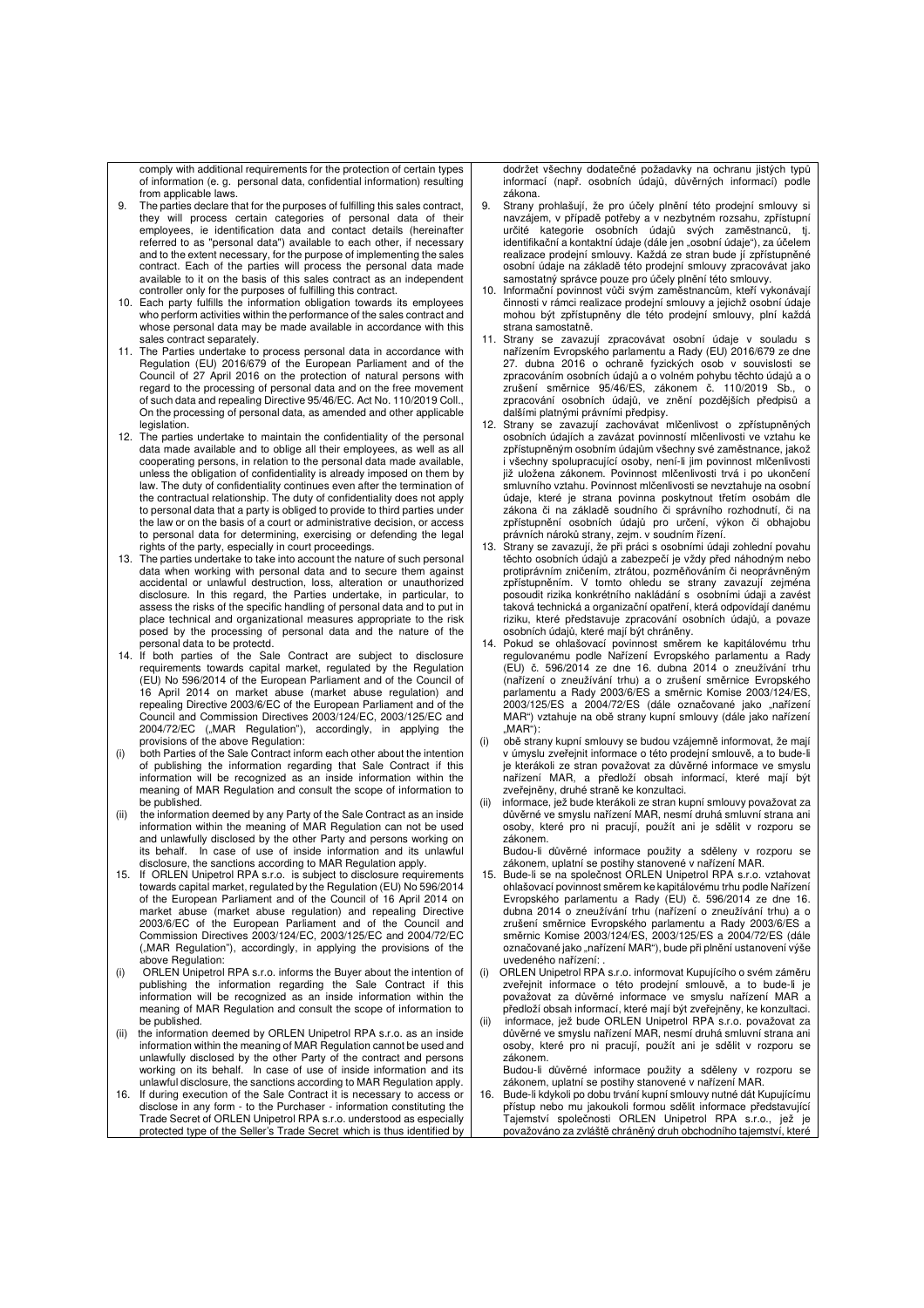the Seller and marked as a Company Secret, in respect of which special activities defined in the Seller's internal legal acts have been undertaken in order to keep it confidential and in case of which its use, transfer or disclosure to an unauthorised person threatens or infringes the Seller's interests to a significant extent, the Purchaser undertakes to enter into a Confidential disclosure agreement immediately with the Seller before receipt and commencement of processing of such information, in compliance with the Seller's internal legal acts on the principles and conditions of protection of the Trade Secret of ORLEN Unipetrol RPA s.r.o.

17. To avoid doubts, the Parties confirm that regardless of the obligations defined in the Sale Contract, the Purchaser is also obliged to comply with additional requirements of protection of special type of information (e.g. personal data, confidential information), which result from legal provisions.

### **Article 24: OTHER PROVISIONS**

- 1. The Purchaser shall notify the Seller's Press Office of its intention to provide mass media with information related to the Sale Contract and present the Seller's Press Office with the content of the information to be used in media communications, for the purpose of consultation of the communication and the content thereof.
- 2. The Purchaser shall obtain the Seller's consent to placing the Seller's trademark or logo on its website, list of contracting parties, in brochures, advertisements and any advertising and marketing materials. In the said event the Purchaser shall present the Seller with a design of the materials in which the said data is to be contained together with the request for consent.
- 3. Brands and marks included in the Seller's brand portfolio are legally protected and any use thereof without the said consent and granting a licence to any third parties shall be considered as violation of the Seller's rights.
- 4. In the event of a failure to perform or undue performance of the obligations defined in this Article the Purchaser shall pay the Seller a contractual penalty in the amount of CZK 100,000 (in words: one hundred thousand CZK) for each breach. The payment of the contractual penalty shall not limit the right of the Seller to pursue damages under general principles, in the event that the value of the suffered damage exceeds the amount of the reserved contractual penalty.

#### **Article 25: SANCTION CLAUSES**

1.DEFINITIONS

- For the purposes of this General Terms and Conditions, the below terms shall have the following definitions:
- 1.1. Sanctions list list of persons or entities published in connection with the Sanction Provisions on behalf of Sanction Authorities;
- 1.2. Sanction Authorities United Nations; European Union; European Economic Area; European Union and European Economic Area member states; the United States of America; as well as other subjects of a similar character and authorities acting on their behalf in connection with the Sanction Provisions;
- 1.3. Sanctioned Entity an entity which is: (i) included in the Sanctions List (either by name or as part of a particular group); (ii) based in or with its registered office or main centre of activity located in a country subject to the Sanction Provisions; (iii) directly or indirectly dependent on an entity defined in points (i) or (ii) above, or (iv) with which the Sanction Provisions prohibit carrying out transactions;
- 1.4. Sanction Provisions economic sanctions; legislation; trade embargos; prohibitions; restrictive measures; decisions; regulatory orders and other acts, which are implemented, imposed or carried out by the relevant Sanction Authorities.
- 2. PURCHASER DECLARATION The Purchaser declares that on the day of conclusion of the contract, the Client and any subsidiary or parent entities, their undertakings as well as the members of their bodies:
- 2.1. are in conformity with the Sanction Provisions;
- 2.2. are neither Sanctioned Entities and nor party to any transaction, as a result of which they are likely to be declared a Sanctioned Entity;
- 2.3. are neither subject to nor involved in proceedings or a pursuit against them in relation to the Sanction Provisions;
- 2.4. were not and are not enagaged in a process of avoidance or evasion of the Sanction Provisions. 3. PURCHASER OBLIGATIONS
- The Purchaser hereby undertakes to ensure that during the term of the Agreement:
- should the remuneration defined in the agreement become payable to the Purchaser, it will not be made available (directly or indirectly) to a Sanctioned Entity, and neither will it be used by the Santioned Entity to obtain an advantage;

je tak Prodávajícím identifkováno a označeno jakožto Tajemství společnosti, které podléhá zvláštnímu zacházení definovanému v interních dokumentech Prodávajícího, aby bylo zajištěno zachování jejich důvěrnosti, a jejich použití, předání nebo sdělení neoprávněné osobě do značné míry ohrožuje nebo narušuje zájmy Prodávajícího, Kupující se zavazuje, že okamžitě s Prodávajícím, ještě před tím, než mu budou tyto informace poskytnuty a začne je zpracovávat, uzavře smlouvu o předání obchodního tajemství v souladu s interními dokumenty upravujícími zásady a podmínky pro ochranu obchodního tajemství ORLEN Unipetrol RPA s.r.o.

17. Pro vyloučení pochybností strany potvrzují, že bez ohledu na závazky definované v prodejní smlouvě je Kupující zároveň povinen splnit dodatečné požadavky na ochranu informací zvláštního typu (např. osobní údaje, důvěrné informace) stanovené zákonem.

### **Článek 24: DALŠÍ USTANOVENÍ**

- 1. Kupující bude informovat tiskové oddělení Prodávajícího o svém záměru sdělit informace o prodejní smlouvě hromadným sdělovacím prostředkům a předá tiskovém oddělení Prodávajícího informace, které budou použity v komunikaci s médii tak, aby bylo
- možné projednat komunikaci a její obsah. 2. Kupující získá souhlas Prodávajícího, aby mohl na svých internetových stránkách, na seznamu dodavatelů, v brožurách, reklamě a dalších reklamních a marketingových materiálech použít ochrannou známku Prodávajícího nebo jeho logo. Kupující v takovém případě předloží Prodávajícímu společně s žádostí o schválení návrh materiálů, ve kterých budou uvedené informace obsaženy.
- 3. Značka a ochranné známky z portfolia značky Prodávajícího jsou chráněny podle zákona a jakékoli jejich použití bez výše uvedeného souhlasu nebo poskytnutí licence třetím stranám bude řešeno jako porušení práv Prodávajícího.
- 4. V případě porušení nebo nedodržení závazků stanovených v tomto článku bude Kupující povinen uhradit Prodávajícímu smluvní pokutu ve výši CZK 100,000 (sto tisíc CZK) za jednotlivé porušení. Bude-li vzniklá škoda svou hodnotou převyšovat částku sjednané smluvní pokuty, uhrazení smluvní pokuty neovlivní právo Prodávajícího, aby požadoval odškodnění podle obecných podmínek.

### **Článek 25: SANKČNÍ USTANOVENÍ**

- 1. DEFINICE
- Pro účely těchto Všeobecných obchodních podmínek se na uvedené výrazy vztahují následující definice:
- 1.1. Sankční seznam seznam osob nebo subjektů zveřejňovaný v souvislosti se sankčními ustanoveními jménem sankčních orgánů;
- Sankční orgány Organizace spojených národů; Evropská unie; Evropské hospodářské společenství; členské státy Evropské unie a Evropského hospodářského společenství; Spojené státy americké a další subjekty podobného charakteru a orgány jednající v souvislosti se sankčními ustanoveními jejich jménem;
- 1.3 Sankcionovaný subjekt subjekt: (i) který je uvedený na sankčním seznamu (buď pod jménem nebo jako součást konkrétní skupiny); (ii) sídlící nebo mající hlavní centrum činnosti v zemi, na níž se vztahují sankční ustanovení; (iii) přímo nebo nepřímo závisející na subjektu definovaném podle bodů (i) nebo (ii) výše, nebo (iv) se kterým sankční ustanovení zakazují obchodování;
- 1.4 Sankční ustanovení ekonomické sankce; legislativa; obchodní embarga; zákazy; restriktivní opatření; rozhodnutí; regulační nařízení a další akty, které jsou uplatňovány, zavedeny nebo uskutečňovány příslušnými sankčními orgány. 2. PROHLÁŠENÍ KUPUJÍCÍHO
- Kupující prohlašuje, že ke dni uzavření smlouvy klient ani žádná dceřiná nebo mateřská společnost, jejich podnikání ani členové jejich orgánů:
- 2.1. neporušují sankční ustanovení;
- 2.2. nejsou ani sankcionovaným subjektem ani se nezapojili do žádné transakce, v jejímž důsledku by bylo pravděpodobné, že budou označeni za sankcionovaný subjekt;
- 2.3. nejsou stíháni ani nejsou zahrnuti do řízení nebo vyšetřování, které by proti nim bylo vedeno v souvislosti se sankčními ustanoveními;
- 2.4. nebyli a nejsou zapojeni do procesu, jehož účelem je vyhnout se sankčním ustanovením;
- 3. ZÁVAZKY PRODÁVAJÍCÍHO Prodávající se tímto zavazuje, že zajistí, aby po dobu trvání smlouvy:
- 3.1. bylo zajištěno, že pokud by měla být Kupujícímu vyplacena odměna uvedená ve smlouvě, nebude (přímo ani nepřímo)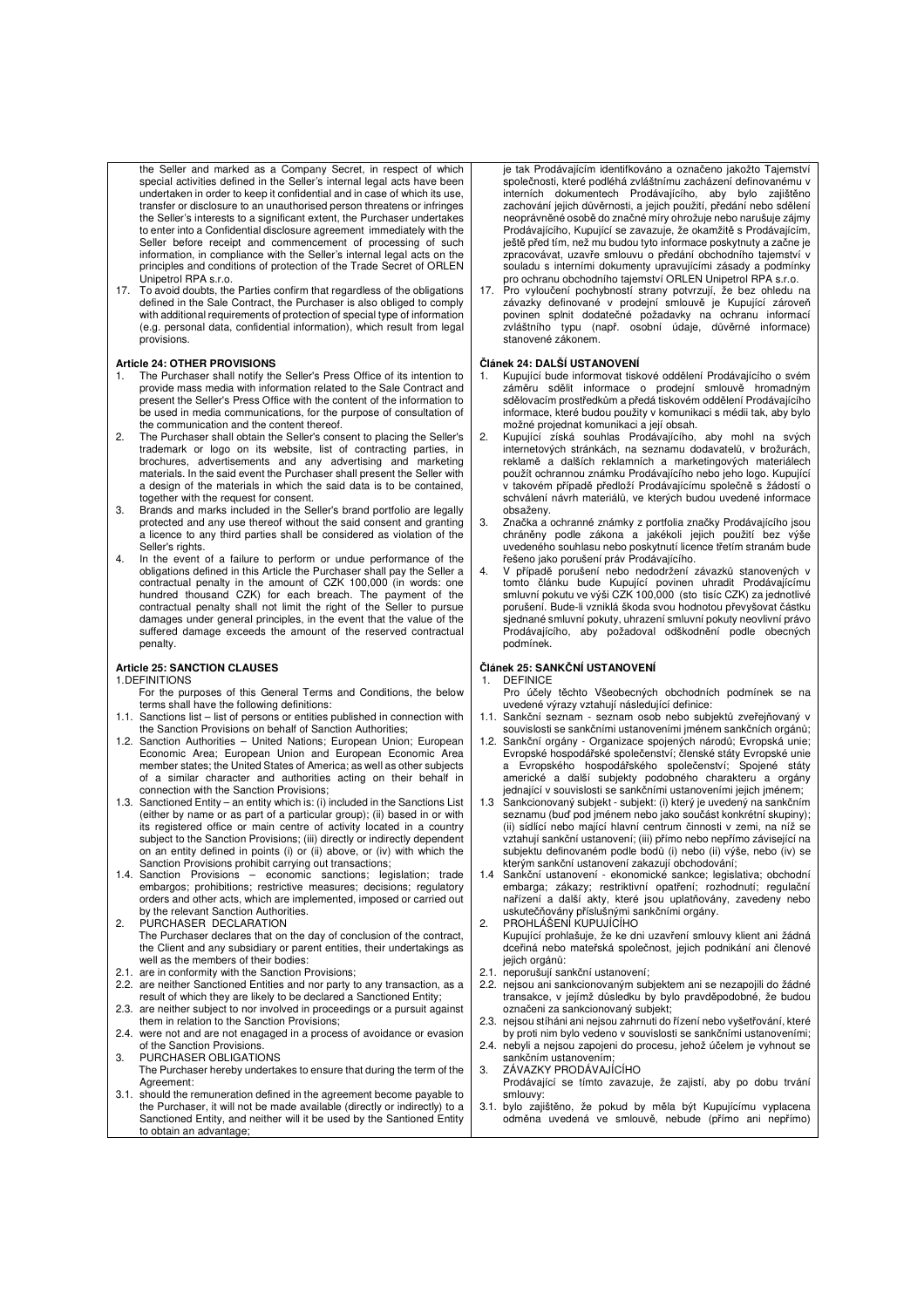- 3.2. should the Purchaser, its subsidiaries or parent entities, their undertakings or members of their organs become subject to Sanction Provisions which prevent further cooperation, the affected entity shall abstain from any activities which are in contravention with the Sanction Provisions; however, this does not release the Purchaser from the obligation of payment of remuneration payable to the other party as per the terms of this Agreement;
- 3.3. it conducts its business in accordance with the law, and in particular the Sanction Provisions;
- 3.4. its subsidiaries and parent entities, their undertakings as well as the members of their bodies, fulfil the obligations defined in point 3.1.;
- 3.5. it covers all Client damages resulting from claims or other sanctions on the basis of the Sanction Provisions;
- 3.6. it notifies the Client regarding the details of proceedings or pursuits conducted against the Contractor, its subsidiaries or parent entities, their undertakings, as well as the members of their bodies in connection with the Sanction Provisions, as well as regarding any steps taken in connection with such proceedings or pursuits, without delay and no later than 2 days after obtaining information of such an occurrence.

#### **Article 26: TERM AND TERMINATION**

- 1. The Seller shall be entitled to terminate the Sale Contract with the effect as of the date of delivery of a written notice to the Purchaser in the following events, unless they result from any actions or omissions are rollowing events, unless they result from any and on part of the Purchaser or Force Majeure Event:
- a) a failure by the Purchaser to collect the Product within the time limits defined in the Sale Contract and to remedy it despite the expiry of 14 days indicated in the request sent by the Purchaser to the Seller to collect the Product within not more than 14 days of the service thereof;
- or b) a failure by the Purchaser to pay for the delivered Product on time, in the whole or a part, and to remedy it despite the expiry of 14 days indicated in the request sent by the Purchaser to the Seller to pay for
- the Product within not more than 7 days of the service thereof; or c) the financial standing of the Purchaser does not warrant due performance of the Sale Contract, in particular if a trade credit, granted in connection with the conclusion of Sale Contract, was cancelled to the Purchaser; or
- d) if the Sale Contract becomes unenforceable for reasons for which neither Party is liable.
- 2. The termination of the Sale Contract shall not release the Parties hereto from any obligations arisen prior to the termination. In the said event each Party shall be entitled to take all and any necessary actions for the purpose of enforcing the performance by the other Party of the obligations arisen before.

#### **Article 27: FINAL PROVISIONS**

- 1. If one of more provisions of the Sale Contract is considered invalid, illegal or unenforceable in any scope or due to any reason, such invalidity, illegality or enforceability shall not affect the validity, legality and enforceability of the remaining scope of the Sale Contract.
- 2. If the absolutely binding legal provisions do not provide otherwise, any amendments and supplements to the Sale Contract must be approved
- in writing by both Parties, otherwise being null and void. 3. Without a written consent of ORLEN Unipetrol RPA s.r.o., the Purchaser must not transfer (assign) receivables including an obligation to pay the fee for services defined in the Sale Contract, to any third Party.
- 4. Any letters, notifications, declarations made and provided under or in relation to the Sale Contract shall be considered effectively made, if they are made in writing and delivered:
- a) In person to the service addresses specified respectively: in case of the Purchaser – in an Order, and in case of the Seller – in a Sale Contract, or
- b) Sent via registered letter with advice of delivery or via e-mail: in case of the Purchaser – in an Order, and in case of the Seller – in a Sale Contract.

Delivery is considered to take place: (i) in case of personal delivery – upon delivery to an address specified above, (ii) in case of a registered letter – on the date of delivery confirmed by respective post office staff to an address specified above, (iii) in case of delivery via e-mail - when the computer system of the dispatching Party makes a record

- confirming that a message has reached an addressee. 5. Personal data processing information by the Seller is available on the website www.orlenunipetrolrpa.cz
- 6. The provisions of Section 1740 (3) Civil Code ("A reply with an amendment or difference which does not fundamentally alter the conditions of the offer shall be deemed acceptance of the offer unless

poskytnuta sankcionovanému subjektu a ani nebude použita sankcionovaným subjektem pro získání výhody;

- 3.2. pokud se na Kupujícího, jeho dceřiné nebo mateřské subjekty, jejich podnikání nebo členy jejich orgánů, začnou vztahovat sankční ustanovení znemožňující další spolupráci, zdrží se dotčená strana jakýchkoli činností, které jsou v rozporu se sankčními ustanoveními; toto ovšem nezprostí Kupujícího povinnosti uhradit odměnu splatnou druhé straně podle podmínek této smlouvy;
- 3.3. bylo jeho podnikání v souladu se zákonem, zejména se sankčními ustanoveními;
- 3.4. jeho dceřiné a mateřské společnosti, jejich podnikání a členové jejich orgánů splňovali závazky uvedené v bodě 3.1.;
- 3.5. bylo zajištěno krytí všech škod vyplývajících z reklamací nebo jiných sankcí na základě sankčních ustanovení;
- 3.6. byl klient neprodleně, nejpozději do dvou dnů od chvíle, kdy se Prodávající o uvedeném dozví, informován o všech řízeních nebo postupech vedených v souvislosti se sankčními ustanoveními proti dodavateli, jeho dceřiným nebo mateřským společnostem, jejich podnikání a členům jejich orgánů, a také o všech krocích podnikaných v souvislosti s těmito řízeními a postupy.

#### **Článek 26: DOBA TRVÁNÍ SMLOUVY A UKONČENÍ**

- 1. Prodávající bude oprávněn ukončit tuto prodejní smlouvu s účinností od data doručení písemné výpovědi Kupujícímu v následujících případech, pokud ovšem uvedené události nenastaly v důsledku jednání nebo opomenutí ze strany Kupujícího nebo vyšší moci:
- a) neschopnost Kupujícího odebrat si produkt ve lhůtách uvedených v prodejní smlouvě a neschopnost toto napravit i přes uplynutí 14 denní (čtrnáctidenní) lhůty uvedené v žádosti o vyzvednutí produktu nejpozději do 14 (čtrnácti) dnů od jejího doručení, kterou Prodávající zašle Kupujícímu;
- b) pokud Kupující zcela nebo částečně včas neuhradí dodaný produkt a není schopen toto napravit i přes uplynutí 14 dnů uvedených v žádosti o uhrazení produktu, kterou Kupující zaslal Prodávajícímu, maximálně do 7 dnů od jeho dodání; nebo
- c) pokud finanční situace Kupujícího nezaručuje řádné plnění kupní smlouvy, zejména pokud byl Kupujícímu zrušen obchodní úvěr, který mu byl poskytnutý v souvislosti s uzavřením kupní smlouvy; nebo
- d) nevynutitelnost kupní smlouvy z důvodů, za které nenese odpovědnost ani jedna ze stran.
- 2. Ukončení kupní smlouvy nezprošťuje strany odpovědnosti za závazky vzniklé před jejím ukončením. V uvedeném případě bude každá ze stran oprávněna podniknout veškeré potřebné kroky za účelem vynucení plnění dříve vzniklých závazků druhou stranou.

#### **Článek 27: ZÁVĚREČNÁ USTANOVENÍ**

- Bude-li jedno nebo více ustanovení kupní smlouvy považováno v jakémkoli rozsahu nebo z jakéhokoli důvodu za neplatné nebo nevynutitelné, jeho neplatnost, nezákonnost nebo nevynutitelnost nebude mít vliv na zbývající části kupní smlouvy.
- 2. Pokud závazná zákonná ustanovení neumožňují jinak, veškeré dodatky a doplnění k prodejní smlouvě musí být schváleny písemně oběma stranami, pokud tomu tak nebude, budou .<br>neplatná.
- 3. Kupující nesmí bez písemného souhlasu společnosti ORLEN Unipetrol RPA s.r.o. převést (postoupit) pohledávky, a to včetně povinnosti uhradit poplatek za služby stanovený v prodejní smlouvě, na třetí stranu.
- 4. Veškeré dopisy, oznámení, prohlášení učiněná a zasílaná podle kupní smlouvy nebo v souvislosti s ní budou považovány za doručené, budou-li vyhotoveny písemně a doručeny:
- a) Osobně na adresu doručení uvedenou: v případě Kupujícího v objednávce a v případě Prodávajícího - v prodejní smlouvě, nebo
- b) Odeslány doporučeně s potvrzením o doručení nebo e-mailem uvedeným: v případě Kupujícího - v objednávce a v případě Prodávajícího - v prodejní smlouvě.
- Bude se mít za to, že doručení proběhlo, pokud (i) v případě osobního doručení bude oznámení doručeno na výše uvedenou adresu, (ii) v případě doporučeného dopisu - k datu doručení na výše uvedenou adresu, které je potvrzeno zaměstnanci příslušné pošty, (iii) v případě zaslání e-mailem - v okamžiku, kdy počítačový systém odesílající strany zaznamená zprávu potvrzující, že zpráva byla doručena adresátovi.
- Informace o zpracování osobních údajů Prodávajícím jsou k dispozici na webových stránkách www.c
- 6. Ustanovení § 1740 odst. 3 občanského zákoníku ("Odpověď s dodatkem nebo odchylkou, která podstatně nemění podmínky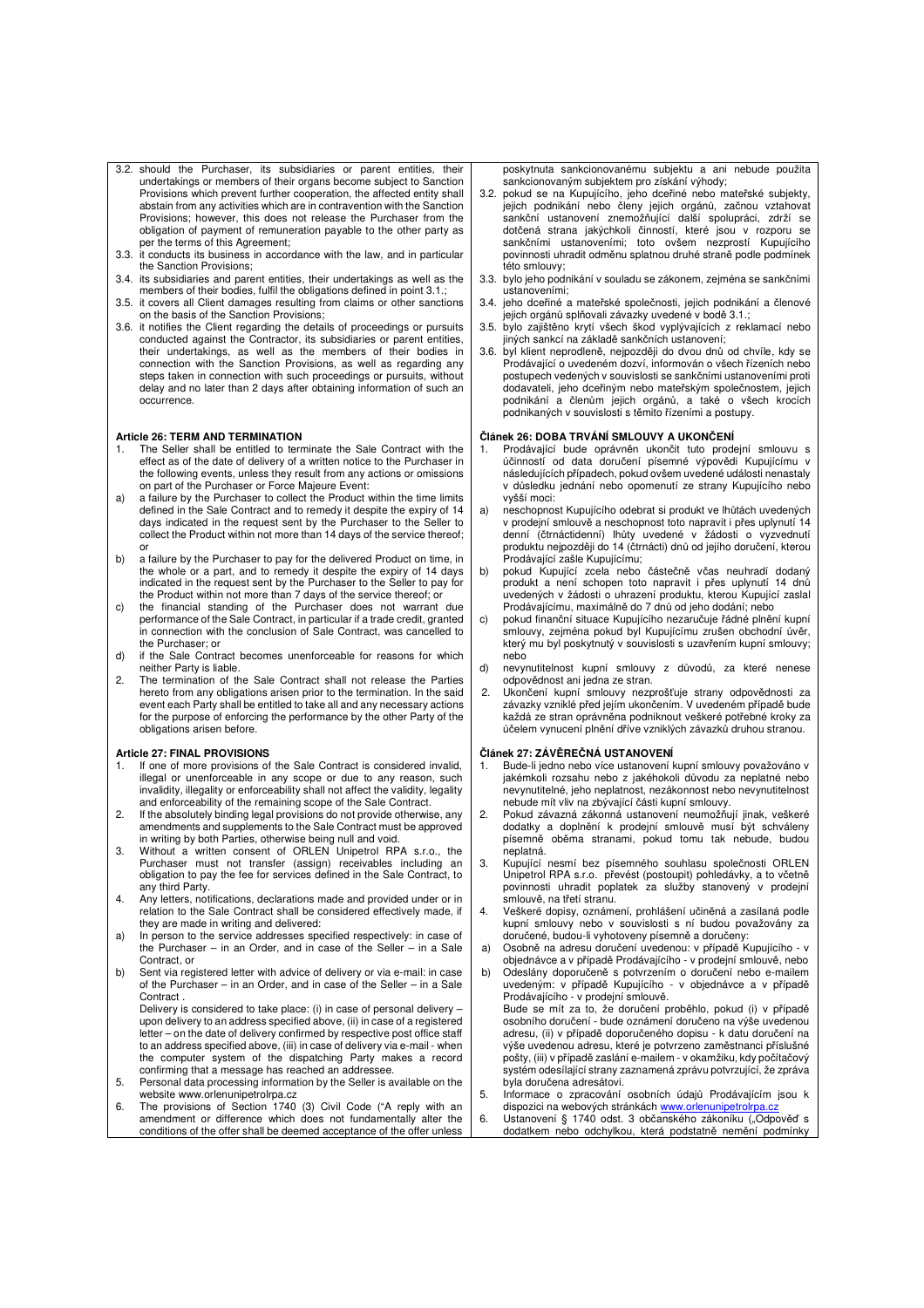the proposing party rejects such acceptance without unnecessary delay. The proposing party may rule out acceptance of the offer with an amendment or difference in advance, this already being in terms of the offer or in a different manner which does not give rise to any doubt"), which determine that a purchase contract is also concluded even if complete agreement on the declarations of will of the contracting parties is not reached, shall not be applied to these contractual relations.

- 7. The provisions of Section 1799 Civil Code ("A clause in a contract concluded as a standard form contract, which refers to conditions specified outside of the actual text of the contract, is valid if the weaker party was familiarised with the clause and its meaning or if it is proven that he must have known the meaning of the clause.") and Section 1800 Civil Code ("(1) If a contract concluded as a standard form contract contains a clause which can only be read with great difficulties, or a clause which is incomprehensible to a person of average intelligence, such a clause shall be valid if it does not cause any injury to the weaker party or if the other party proves that the meaning of the clause was sufficiently explained to the weaker party. (2) If a contract concluded as a standard form contract contains a clause which is especially disadvantageous for the weaker party, without there even being a reasonable reason for this, in particular if the contract differs seriously and for no special reason from the usual conditions agreed in similar cases, the clause shall be invalid. If fair regulation of the rights and obligations of the parties so requires, the court shall decide similarly in accordance with Section 577."), which regulate references to business terms and conditions in standard form<br>contracts. which define incomprehensible or especially which define incomprehensible or especially disadvantageous clauses and conditions for their validity, shall not be applied to these contractual relations.
- 8. The Buyer assumes risk of change in circumstances within the meaning of Section 1765 Civil Code ("(1) If any change in circumstances occurs which is so fundamental that such change establishes a particularly grave disproportion in the rights and obligations of the parties by putting one of them at a disadvantage either through a disproportionate increase in costs for performance, or disproportionate decrease in value of the subject of performance, the affected party shall be entitled to demand of the other contracting party renewal of negotiations on the contract, if it is proven that it could not have reasonably anticipated the change or influence it and that the fact did not occur until after conclusion of the contract, or it did not become known to the affected party until after conclusion of the contract. Exercising of this right shall not entitle the affected party to defer performance. (2) The right specified in clause (1) shall not arise for the affected party if it has assumed risk of change in circumstances.")
- The contracting parties declare that neither of them feels or considers itself to be the weaker contracting party in comparison to the other contracting party and that they were able to familiarise themselves with the text and content of the contract and these Business Terms and Conditions, that they understand the content and they wish to be bound by it. They also declare that they have mutually and sufficiently consulted each other with regard to the individual contractual provisions. The contracting parties also declare that performance of the purchase contract shall not lead to either of the parties gaining a disproportionately worse deal than the other in accordance with Section 1793 of the Civil Code ("If the parties undertake to provide mutual performance and if performance by the one party is grossly disproportionate to that which the other party provided, the contracting party which received the worse deal may demand cancellation of the contract and return of everything to the original state of affairs, unless the other party additionally provides the first party with performance to make the transaction fair, with an emphasis on the usual price at the time and in the location of conclusion of the contract. This shall not apply if the disproportion between mutual performances provided is based on a fact which the other party did not know of and need not necessarily have known of.")
- 10. OCS program

The Seller as an enviroment responsible company signed the Operation Clean Sweep program pledge to prevent plastics Pellets loss and in accordance with this program issued also measurements with goal to reduce loss of pellets during loading in the Seller 's premises and transport there. In case of transport carried out by the Buyer or by the Buyer carrier loaded in the Seller´s premises following rules are also applicable according this agreement and its obeying by the Buyer or its carrier can be checked by the Seller, more information can you find at https://www.pe-liten.cz/product/liten.

nabídky, je přijetím nabídky, pokud navrhovatel bez zbytečného odkladu takové přijetí neodmítne. Navrhovatel může přijetí nabídky sdodatkem nebo odchylkou předem vyloučit již v nabídce nebo jiným způsobem, který nevzbuzuje pochybnost"), který stanoví, že kupní smlouva je uzavřena i tehdy, kdy nedojde k úplné shodě projevů vůle smluvních stran, se pro tyto smluvní vztahy nepoužije.

- 7. Ustanovení § 1799 občanského zákoníku ("Doložka ve smlouvě<br>uzavřené adhezním způsobem, která odkazuje na podmínky uvedené mimo vlastní text smlouvy, je platná, byla-li slabší strana s doložkou a jejím významem seznámena nebo prokáže-li se, že význam doložky musela znát.") a § 1800 občanského zákoníku ("(1) Obsahuje-li smlouva uzavřená adhezním způsobem doložku, kterou lze přečíst jen se zvláštními obtížemi, nebo doložku, která je pro osobu průměrného rozumu nesrozumitelná, je tato doložka platná, nepůsobí-li slabší straně újmu nebo prokáže-li druhá strana, že slabší straně byl význam doložky dostatečně vysvětlen. (2) Obsahuje-li smlouva uzavřená adhezním způsobem doložku, která je pro slabší stranu zvláště nevýhodná, aniž je pro to rozumný důvod, zejména odchyluje-li se smlouva závažně a bez zvláštního důvodu od obvyklých podmínek ujednávaných v obdobných případech, je doložka neplatná. Vyžadujeli to spravedlivé uspořádání práv a povinností stran, soud rozhodne obdobně podle § 577."), která upravují odkazy na obchodní podmínky ve formulářových smlouvách, definují nesrozumitelné nebo zvláště nevýhodné doložky a podmínky jejich platnosti, se pro tyto smluvní vztahy nepoužijí.
- 8. Kupující na sebe přebírá nebezpečí změny okolností ve smyslu § 1765 občanského zákoníku ("(1) Dojde-li ke změně okolností tak podstatné, že změna založí v právech a povinnostech stran zvlášť hrubý nepoměr znevýhodněním jedné z nich buď neúměrným zvýšením nákladů plnění, anebo neúměrným snížením hodnoty předmětu plnění, má dotčená strana právo domáhat se vůči druhé straně obnovení jednání o smlouvě, prokáže-li, že změnu nemohla rozumně předpokládat ani ovlivnit a že skutečnost nastala až po uzavření smlouvy, anebo se dotčené straně stala až po uzavření smlouvy známou. Uplatnění tohoto práva neopravňuje dotčenou stranu, aby odložila plnění.(2) Právo podle odst. 1 dotčené straně nevznikne, převzala-li na sebe nebezpečí změny okolností.").
- 9. Smluvní strany prohlašují, že se žádná z nich necítí být a nepovažuje se za slabší smluvní stranu v porovnání s druhou smluvní stranou, a že měly možnost seznámit se s textem a obsahem kupní smlouvy a těchto Obchodních podmínek, obsahu rozumí, chtějí jím být vázány a smluvní ujednání společně dostatečně projednaly. Smluvní strany dále prohlašují, že realizací kupní smlouvy nedochází k neúměrnému zkrácení jedné ze smluvních stran dle § 1793 občanského zákoníku ("Zaváží-li se strany k vzájemnému plnění, a je-li plnění jedné ze stran v hrubém nepoměru k tomu, co poskytla druhá strana, může zkrácená strana požadovat zrušení smlouvy a navrácení všeho do původního stavu, ledaže jí druhá strana doplní, oč byla zkrácena, se zřetelem k ceně obvyklé v době a místě uzavření smlouvy. To neplatí, pokud se nepoměr vzájemných plnění zakládá na skutečnosti, o které druhá strana nevěděla ani vědět nemusela."). 10. OCS program<br>Prodávající jako

Prodávající jako enviromentálně zodpovědná společnost podepsal závazek dodržovat Operation Clean Sweep program za účelem prevence před ztrátou plastových pelet a v souladu s tímto programem vydal také opatření s cílem redukovat ztrátu pelet během nakládky v prostorách Prodávajícího a transportu v daných prostorách. V případě transportu prováděného Kupujícím nebo dopravcem Kupujícího se aplikují následující pravidla podle této smlouvy a jejích dodržování Kupujícím a dopravcem Kupujícího může být kontrolováno Prodávajícím, více informací najdete na https://www.pe-liten.cz/product/liten.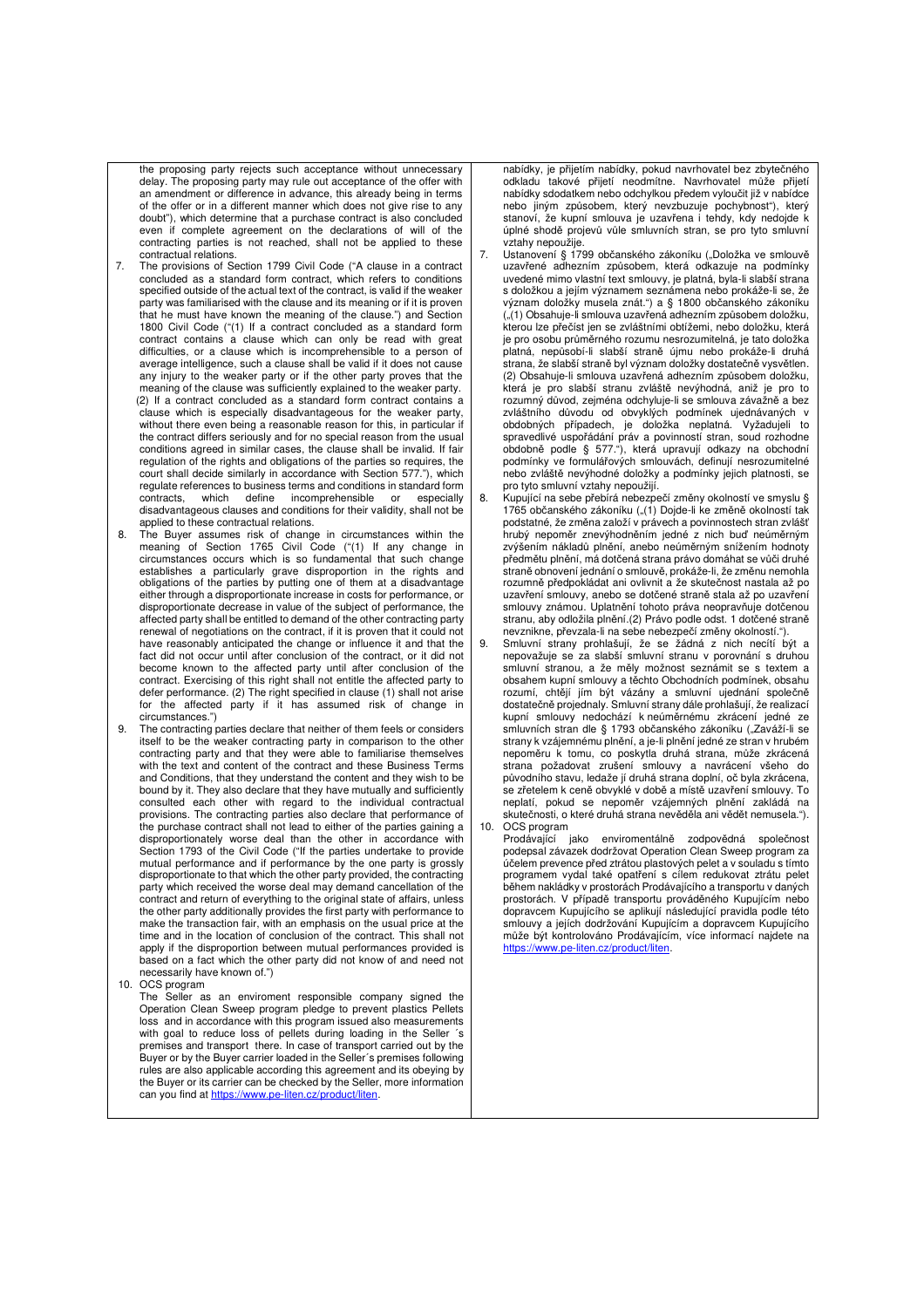| <b>ANNEX NO. 1</b><br><b>TECHNICAL SPECIFICATION OF TRANSPORT</b><br>MEANS AND UNITS USED FOR THE TRANSPORT OF<br>GOODS, GENERAL SALES AND DELIVERY TERMS<br>AND CONDITIONS FOR PETROCHEMICAL<br><b>PRODUCTS OF ORLEN Unipetrol RPA s.r.o</b> |                                                                                                                       |           | PŘÍLOHA Č. 1<br>TECHNICKÁ SPECIFIKACE DOPRAVNÍCH A<br>PŘEPRAVNÍCH PROSTŘEDKŮ POUŽÍVANÝCH PRO<br>PŘEPRAVU ZBOŽÍ KE<br>VŠEOBECNÝM PRODEJNÍM A DODACÍM<br><b>PODMÍNKÁM</b><br>PRO PETROCHEMICKÉ PRODUKTY společnosti |  |  |
|-----------------------------------------------------------------------------------------------------------------------------------------------------------------------------------------------------------------------------------------------|-----------------------------------------------------------------------------------------------------------------------|-----------|-------------------------------------------------------------------------------------------------------------------------------------------------------------------------------------------------------------------|--|--|
|                                                                                                                                                                                                                                               |                                                                                                                       |           | <b>ORLEN Unipetrol RPA s.r.o.</b>                                                                                                                                                                                 |  |  |
|                                                                                                                                                                                                                                               | TECHNICAL SPECIFICATION OF RAIL TANK CARS                                                                             |           | TECHNICKÁ SPECIFIKACE KOLEJOVÝCH VOZIDEL                                                                                                                                                                          |  |  |
| 1                                                                                                                                                                                                                                             | Overview of the RTCs parameters                                                                                       | 1         | Přehled technických parametrů pro ŽC                                                                                                                                                                              |  |  |
| 1.1                                                                                                                                                                                                                                           | <b>Benzene RTCs</b>                                                                                                   | 1.1       | ŽC na Benzen                                                                                                                                                                                                      |  |  |
|                                                                                                                                                                                                                                               | RID classification (class 3): UN 1114.                                                                                | $\bullet$ | Klasifikace dle RID (třída 3): UN 1114                                                                                                                                                                            |  |  |
|                                                                                                                                                                                                                                               | Tank volume minimally 70 m3                                                                                           |           | Min. objem tanku ŽC 70 m3                                                                                                                                                                                         |  |  |
|                                                                                                                                                                                                                                               | Bogie Y25                                                                                                             |           | Podvozek ŽC Y25                                                                                                                                                                                                   |  |  |
|                                                                                                                                                                                                                                               | May be used in international transport                                                                                |           | Lze použít pro mezinárodní přepravu                                                                                                                                                                               |  |  |
|                                                                                                                                                                                                                                               | Fitted with a gas pendulum (system for recovery of vapours                                                            | $\bullet$ | vybavena GAS pendlem (systém pro zpětné získávání par při                                                                                                                                                         |  |  |
|                                                                                                                                                                                                                                               | during unloading) DN 50 with ARTA connection                                                                          |           | vykládce) DN 50 s koncovkami ARTA                                                                                                                                                                                 |  |  |
|                                                                                                                                                                                                                                               | Fitted with unloading connections /lateral valves DN100 with                                                          | $\bullet$ | Vybavena vypouštěcími ventily/bočními ventily DN100 s                                                                                                                                                             |  |  |
|                                                                                                                                                                                                                                               | <b>ARTA</b> connection                                                                                                |           | koncovkami ARTA                                                                                                                                                                                                   |  |  |
|                                                                                                                                                                                                                                               | The maximal outer wheelbase of the axle is 13.5 meters.                                                               |           | ŽC mají rozvor vnější os dvojkolí maximálně 13,5 metru                                                                                                                                                            |  |  |
|                                                                                                                                                                                                                                               |                                                                                                                       | $\bullet$ | Příruba plnícího otvoru "Průlez" ŽC 500-550 mm, umístěný v                                                                                                                                                        |  |  |
|                                                                                                                                                                                                                                               | Inner diameter of the manhole's probe is: 500-550mm, placed                                                           |           |                                                                                                                                                                                                                   |  |  |
|                                                                                                                                                                                                                                               | horizontally (centricity of the opening)                                                                              |           | horizontální rovině uprostřed ŽC                                                                                                                                                                                  |  |  |
|                                                                                                                                                                                                                                               | Inner height of the manhole's probe is: 150-200 mm and has                                                            |           | Příruba plnicího otvoru "Průlez" by měla být alespoň 150 mm                                                                                                                                                       |  |  |
|                                                                                                                                                                                                                                               | appropriate smoothness (no "burrs"); this arises from                                                                 |           | až 200 mm vysoká a dostatečně hladká (bez "hrubých okrajů");                                                                                                                                                      |  |  |
|                                                                                                                                                                                                                                               | cooperation with a rubber sealing cushion<br>It shall be possible to tilt the lid of the filling hole by 135° and     | $\bullet$ | osazena gumovým těsněním pro zajištění vzduchotěsnosti.                                                                                                                                                           |  |  |
|                                                                                                                                                                                                                                               |                                                                                                                       |           | Víko plnicího otvoru by mělo být možné odklopit v úhlu 135° a                                                                                                                                                     |  |  |
|                                                                                                                                                                                                                                               | $180^\circ$ .                                                                                                         |           | $180^\circ$                                                                                                                                                                                                       |  |  |
|                                                                                                                                                                                                                                               | The space in the clear span of the manhole to the bottom of the                                                       | $\bullet$ | Prostor mezi plnicím otvorem a dnem nádrže by měla být bez                                                                                                                                                        |  |  |
|                                                                                                                                                                                                                                               | tank car shall be free from any obstacles (ladders, heaters,                                                          |           | překážek (ukazatelů výšky kapaliny, žebříků, topných cívek,                                                                                                                                                       |  |  |
|                                                                                                                                                                                                                                               | bottom valves, valves control lines etc.), however, in justified                                                      |           | kabelů k ovládání ventilů, ostrých hran), avšak v odůvodněných                                                                                                                                                    |  |  |
|                                                                                                                                                                                                                                               | cases it is possible, in agreement with ORLEN UNIPETROL                                                               |           | případech je to možné, po dohodě s UNIPETROL RPA, např.                                                                                                                                                           |  |  |
|                                                                                                                                                                                                                                               | RPA, to apply inside the tank of special horizontal screens                                                           |           | u speciálních vodorovných clon namontovaných na ohřívačích                                                                                                                                                        |  |  |
|                                                                                                                                                                                                                                               | mounted on the heaters                                                                                                |           | do nádrže.                                                                                                                                                                                                        |  |  |
|                                                                                                                                                                                                                                               | The bolt of the manhole cover's hinge must be protected from                                                          |           | Zajištění víka průlezu musí být chráněno před snadnou                                                                                                                                                             |  |  |
|                                                                                                                                                                                                                                               | its easy dismantlement                                                                                                |           | demontáží                                                                                                                                                                                                         |  |  |
|                                                                                                                                                                                                                                               | The vertical backlash of the manhole cover's hinge shall not                                                          | $\bullet$ | Vertikální vůle víka průlezu neumožňuje zvednout Víko přes                                                                                                                                                        |  |  |
|                                                                                                                                                                                                                                               | make it possible to lift the cover over the manhole edge                                                              |           | okraj průlezu                                                                                                                                                                                                     |  |  |
|                                                                                                                                                                                                                                               | In the external vicinity of the manhole, over its edge, there shall                                                   | $\bullet$ | Ve vnější blízkosti průlezu a přes jeho okraj nemohou být                                                                                                                                                         |  |  |
|                                                                                                                                                                                                                                               | not be any elements of the tank car's equipment - free area                                                           |           | žádné prvky vybavení ŽC – musí zde být zachován volný                                                                                                                                                             |  |  |
|                                                                                                                                                                                                                                               | within a radius                                                                                                       |           | prostor v okruhu:                                                                                                                                                                                                 |  |  |
|                                                                                                                                                                                                                                               | $\geq$ 310 mm from the center of the manhole in two directions                                                        | $\bullet$ | ≥ 310 mm od středu průlezu ve směru podélné osy ŽC - je to                                                                                                                                                        |  |  |
|                                                                                                                                                                                                                                               | along the container's longitudinal axis - it is the condition for                                                     |           | podmínka pro opření vnější teleskopické trubice o okraj průlezu                                                                                                                                                   |  |  |
|                                                                                                                                                                                                                                               | leaning the external telescopic tube against the edge of the                                                          |           | ≥ 355 mm od středu průlezu ve směru příčné osy ŽC                                                                                                                                                                 |  |  |
|                                                                                                                                                                                                                                               | manhole's probe •<br>$\geq$ 355 mm from the center of the                                                             |           | oblast volného prostoru je určena v úrovni 10 mm pod hranou                                                                                                                                                       |  |  |
|                                                                                                                                                                                                                                               | manhole in two directions along the container's crosswise axis                                                        |           | průlezu                                                                                                                                                                                                           |  |  |
|                                                                                                                                                                                                                                               | The area free from obstacles is determined by the plane at a                                                          |           | v blízkosti průlezu musí být namontovány manipulační plochy                                                                                                                                                       |  |  |
|                                                                                                                                                                                                                                               | level of 10 mm below the plane set by the manhole edge                                                                |           | a konstrukce pro zajištění víka průlezu plombami                                                                                                                                                                  |  |  |
|                                                                                                                                                                                                                                               | Handling surfaces and structures for securing the manhole cap                                                         | $\bullet$ | podmínky pro utěsnění a zabezpečení manipulačních míst:                                                                                                                                                           |  |  |
|                                                                                                                                                                                                                                               | by seals must be mounted near the manhole.                                                                            | $\circ$   | víka průlezu, ovládání spodních ventilů a bočních ventilů,                                                                                                                                                        |  |  |
|                                                                                                                                                                                                                                               | conditions for sealing, safeguarding the handling places                                                              | $\circ$   | na ŽC by měla být místa pro umístění plomb - průměr takového                                                                                                                                                      |  |  |
|                                                                                                                                                                                                                                               | handling places include: manhole cover, bottom valve drives,<br>о                                                     |           | místa by měl být min. 5 mm, u netypického umístění plomb, by                                                                                                                                                      |  |  |
|                                                                                                                                                                                                                                               | side valves                                                                                                           |           | neměla být vzdálenost mezi připevněním vyšší než 115 mm.                                                                                                                                                          |  |  |
|                                                                                                                                                                                                                                               | holes for reeving seals shall have a diameter of min. 5 mm, the<br>о                                                  | $\circ$   | místo, kde je víko průlezu utěsněno, by mělo být umístěno                                                                                                                                                         |  |  |
|                                                                                                                                                                                                                                               | distance of the mounting places shall not be greater than 115                                                         | $\bullet$ | naproti pantu víka,                                                                                                                                                                                               |  |  |
|                                                                                                                                                                                                                                               | mm                                                                                                                    |           | další místa umožňující přístup do ŽC, které neslouží jako<br>manipulační místa a jsou na ŽC umístěna, by měly být pevně                                                                                           |  |  |
|                                                                                                                                                                                                                                               | place where the manhole cover is sealed shall be placed<br>о                                                          |           | chráněny před snadným přístupem k přepravovanému                                                                                                                                                                  |  |  |
|                                                                                                                                                                                                                                               | opposite the hinge.                                                                                                   |           |                                                                                                                                                                                                                   |  |  |
|                                                                                                                                                                                                                                               | Other locations that allow for accessing the RTC, which are not                                                       |           | produktu, ZC by měly splňovat požadavky nařízení o                                                                                                                                                                |  |  |
|                                                                                                                                                                                                                                               | used as handling locations and which are placed on the RTC,                                                           |           | mezinárodní železniční přepravě nebezpečných věcí (RID).                                                                                                                                                          |  |  |
|                                                                                                                                                                                                                                               | should be protected firmly against easy access to the<br>transported product; the RTC should meet the requirements of |           | Návod k obsluze ŽC v českém, anglickém a německém jazyce<br>Brzdové zdrže nekovové ("LL" nebo "K")                                                                                                                |  |  |
|                                                                                                                                                                                                                                               |                                                                                                                       |           |                                                                                                                                                                                                                   |  |  |
|                                                                                                                                                                                                                                               | Regulation Concerning the International Carriage of<br>Dangerous Goods by Rail (RID).                                 |           | ŻC by měly splňovat závazné předpisy RID v celé Evropě v<br>oblasti výstražných štítků a tabulek nebezpečí:                                                                                                       |  |  |
|                                                                                                                                                                                                                                               |                                                                                                                       |           |                                                                                                                                                                                                                   |  |  |
|                                                                                                                                                                                                                                               | RTC operation manuals in the Czech, English and German                                                                | o         | Železniční cisterny budou vybaveny z obou bočních stran                                                                                                                                                           |  |  |
|                                                                                                                                                                                                                                               | languages.<br>Non-metal brake blocks ("LL" or "K").                                                                   |           | schránkou pro umístění oranžové cedule o velikosti 40 × 30 cm                                                                                                                                                     |  |  |
|                                                                                                                                                                                                                                               | RTC shall comply with all European RID regulations related to                                                         |           | s označením 33/1114 a bezpečnostní značky pro třídu 3 o                                                                                                                                                           |  |  |
|                                                                                                                                                                                                                                               |                                                                                                                       |           | velikosti 250 × 250 mm. (5.3.2.1.1. RID, 5.3.1.1.1 RID)                                                                                                                                                           |  |  |
|                                                                                                                                                                                                                                               | warning labels and hazard signs:                                                                                      | о         | Zelezniční cisterny budou mít kód LGBF nebo přísnější.                                                                                                                                                            |  |  |
|                                                                                                                                                                                                                                               | Rail tanks car shall be equipped on both sides with a box for<br>о                                                    |           | $(4.3.4.1.2.$ RID)                                                                                                                                                                                                |  |  |
|                                                                                                                                                                                                                                               | the placement of orange signs with a size of 40 $\times$ 30 cm,                                                       | o         | Stupeň plnění železničních cisteren benzenem se bude řídit                                                                                                                                                        |  |  |
|                                                                                                                                                                                                                                               | marked 33/1114, and class 3 safety symbols with a size of 250                                                         |           | vztahem 4.3.2.2.1 (a) RID pro případ, kdy cisterna není                                                                                                                                                           |  |  |
|                                                                                                                                                                                                                                               | $\times$ 250 mm. (5.3.2.1.1. RID and 5.3.1.1.1 RID);                                                                  |           | hermeticky uzavřená a 4.3.2.2.1 (c) RID pro případ, kdy                                                                                                                                                           |  |  |
|                                                                                                                                                                                                                                               | Rail tank car shall have the LGBF or a stricter code (4.3.4.1.2.<br>о                                                 |           | cisterna je hermeticky uzavřená.                                                                                                                                                                                  |  |  |
|                                                                                                                                                                                                                                               | RID);                                                                                                                 | о         | Nádrže a jejich výstroj musí být podrobeny periodickým                                                                                                                                                            |  |  |
|                                                                                                                                                                                                                                               | The benzene filling level of the rail tank car shall be ruled by<br>о                                                 |           | zkouškám nejpozději každých 8 let a mezidobým zkouškám                                                                                                                                                            |  |  |
|                                                                                                                                                                                                                                               | the relation of $4.3.2.2.1$ (a) RID when the tanker is not closed                                                     |           | každé 4 roky. (6.8.2.4.2 RID a 6.8.2.4.3 RID)                                                                                                                                                                     |  |  |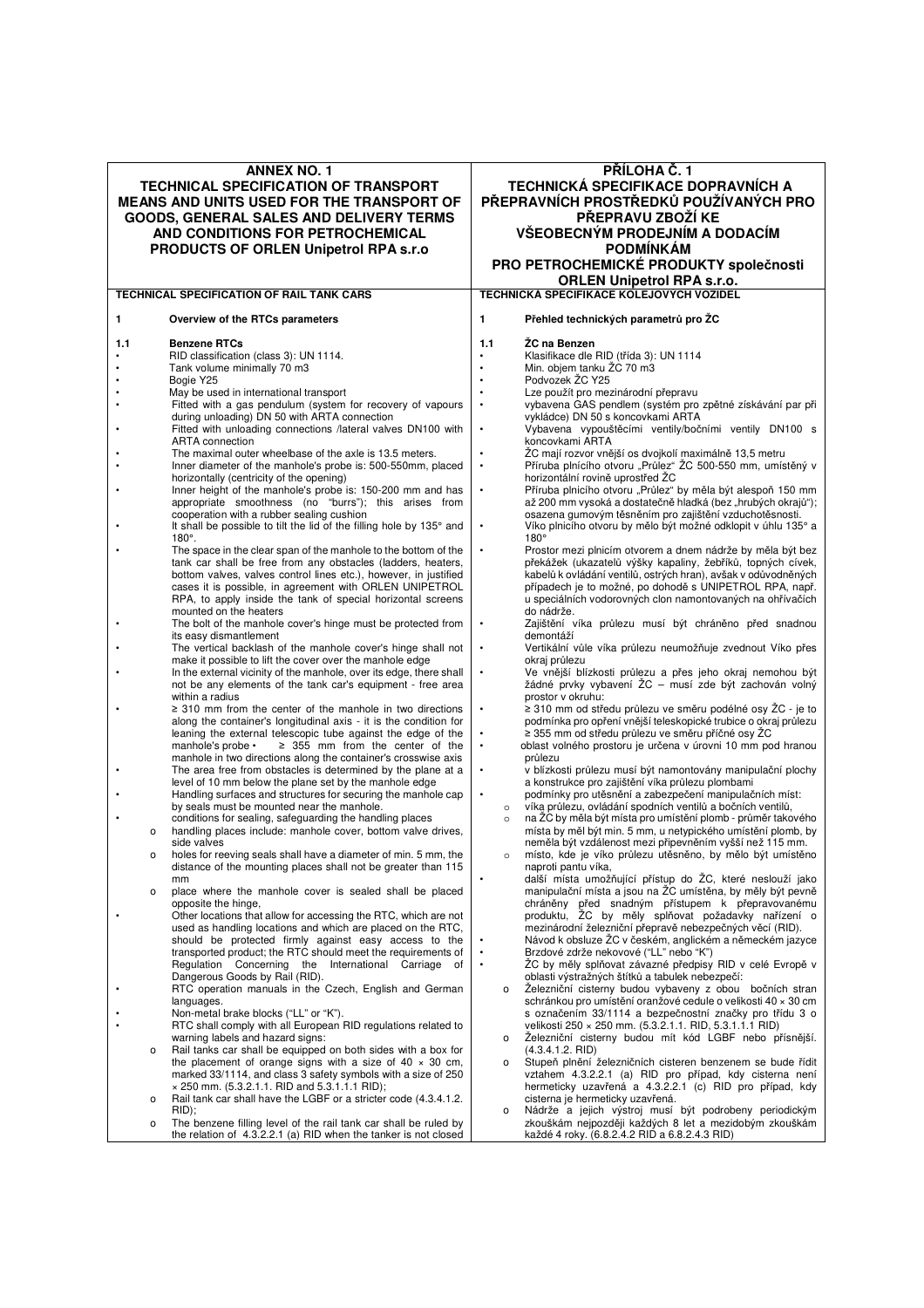hermetically, and 4.3.2.2.1 (c) RID if the tanker is hermetically closed; o The tanks and their equipment must be a subject to periodic

- tests at least once every 8 years and to interim tests every 4 years (6.8.2.4.2 RID and 6.8.2.4.3 RID);
- The tanks shall be marked using metal labels with the required information (6.8.2.5 RID).

### **1.2 Liquid gases (LPG/propylene/ammonia)**

- RID classification (class 2): UN 1965, 1011, 1077, 1978 (LPG) + 1005 (ammonia)' • RTC preffered age/lifespan 15 years maximum
- 
- Tank volume minimally 90 m3
- Maximum distance between outer axles: 15 500 mm
- Gaseous phase side closing valve DN 50.
- Liquid phase side closing valve DN 80.<br>• Filling (exhaust) valves equidistant from
- Filling (exhaust) valves equidistant from the axis of the tank • Distance between the gaseous phase and liquid phase valves:
- 500 800 mm. • Distance of the gaseous phase and liquid phase valve axes
- from the rail surface: 700 850 mm. • Transport possibility in class "D".
- Non-metal brake blocks ("LL" or "K").
- 
- RTC operation manuals in the Czech, English and German.<br>
RTC shall samply to all European PID regulations related • RTC shall comply to all European RID regulations related to warning labels and hazard signs:

#### **Ammonia**

- RTC shall be equipped on both sides with a box for the placement of orange signs with a size of 40 × 30 cm, marked 268/1005, class 6.1 and 8 safety symbols, and a symbol for substances that are harmful to the environment with a size of 250 × 250 mm (5.3.2.1.1. RID, 5.3.1.1.1 RID and 5.3.6 RID);
- RTC shall have the PxBH or a stricter code (4.3.3.1.2 ADR/RID); • The maximal ammonia RTC filling level is 0.53 kg per litre of the internal tanker volume (4.3.3.2.5 ADR/RID);
- Rail tank car and equipment must be subjected to periodic tests
- at least once every eight years after being put into operation and to interim tests that must be conducted within six years after each periodic test (6.8.3.4.6 ADR/RID);
- The tank shall be marked using metal labels with the required information (6.8.2.5 ADR/RID);
- Rail tank car must be marked with a continuous, approximately 30-cm-wide orange stripe, which does not reflect light and which encircles the tanker at the height of its axis (5.3.5 RID).

#### **Propylene**

- Rail tank shall be equipped on both sides with a box for the placement of orange signs with a size of  $40 \times 30$  cm, marked 23/1077 for propylene, 23/1965 for butadiene and propane butane, safety symbol 2.1 and safety sign no. 13, Move carefully (5.3.2.1.1. RID, 5.3.1.1.1 RID and 5.3.4.2 RID);
- Rail tank car shall have the PxBN(M) or a stricter code (4.3.3.1.2 RID);
- The propylene rail tank car filling level is 0.43 kg per litre of the internal tanker volume, 0.5 kg per litre of the internal tanker volume for butadiene, and 0.43 kg per litre of the internal tanker volume for propane butane (4.3.3.2.5. RID);
- The tanks and equipment must be a subject to periodic tests at least once every 8 years after being put into operation, and to interim tests that must be conducted within six years after each periodic test (6.8.3.4.6 RID);
- The tank should be marked using metal labels with the required information (6.8.2.5 RID);
- Rail tank car must be marked with a continuous, approximately 30-cm-wide orange stripe, which does not reflect light and which encircles the tanker at the height of its axis (5.3.5 RID).

## **1.3 Naphthalene concentrate**

- RID classification (class 8): UN 2304. • Tank volume minimally 60 m3
- 
- Maximum distance between outer axles: 13 000 mm The tank of RTC is insulated.
- Heating system (outside of the RTC tank) connection type: DN30 AG Koch. RTC flange for the filling "manhole"  $500 \pm 50$  mm, located
- horizontally in the middle of the RTC. Flange of the manhole at least 150 mm, adequately smooth because of the cooperation with seal

o Nádrže budou značeny kovovým štítkem s požadovanými informacemi. (6.8.2.5 RID)

#### **1.2 Tekuté plyny (LPG/propylen/Čpavek)**

- Klasifikace dle RID (třída 2): UN 1965, 1011, 1077, 1978 (LPG) + 1005 (čpavek)
	- Požadované stáří ŽC do 15 let
	- Min. objem tanku ŽC 90 m3
- ŽC mají rozvor vnější os dvojkolí maximálně 15 000 mm
	- Boční zavírací ventil plynné fáze DN 50 • Boční zavírací ventil kapalné fáze DN 80
	- Osy bočních zavíracích ventilů ve stejné vzdálenosti od osy ŽC (svisle i vodorovně)
- Vzdálenost mezi osami ventilů plynné fáze a kapalné fáze 500 – 800 mm
	- Vzdálenost os ventilů plynné fáze a kapalné fáze od temene koleje 700 – 850 mm
		- Možnost přepravy ve třídě "D"
- Brzdové zdrže nekovové ("LL" nebo "K")<br>• Návod k obsluze ŽC v českém anglické
	- Návod k obsluze ŽC v českém, anglickém a německém jazyce • ŽC by měly splňovat závazné předpisy RID v celé Evropě v oblasti výstražných štítků a tabulek nebezpečí:

#### **Čpavek**

- ŽC cisterny budou vybaveny z obou bočních stran schránkou pro umístění oranžové cedule o velikosti 40 × 30 cm s označením 268/1005 a bezpečnostní značky pro třídu 6.1, 8 a značkou pro látky ohrožující životní prostředí o velikosti 250 × 250 mm.
- (5.3.2.1.1. RID, 5.3.1.1.1 RID a 5.3.6 RID) ŽC budou mít kód PxBH nebo přísnější. (4.3.3.1.2 ADR/RID) • Stupeň plnění ŽC čpavkem je maximálně 0,53 kg na litr vnitřního objemu cisterny. (4.3.3.2.5 ADR/RID)
- 
- Nádrže a výstroj železničních cisteren se musí podrobit periodickým inspekcím nejpozději každých osm roků po uvedení do provozu Mezidobé zkoušky musí být provedeny nejpozději šest let po každé periodické prohlídce. (6.8.3.4.6 ADR/RID)
- Nádrže budou značeny kovovým štítkem s požadovanými informacemi. (6.8.2.5 ADR/RID)
- Železniční cisternové vozy musí být označeny souvislým, asi 30 cm širokým oranžovým pruhem, který neodráží světlo a který cisternu obepíná ve výšce její osy. (5.3.5 RID)

#### **Propylen**

- Železniční cisterny budou vybaveny z obou bočních stran schránkou pro umístění oranžové cedule o velikosti 40 × 30 cm s označením 23/1077 pro propylene, 23/1965 pro butadiene a propan-butan a bezpečnostní značky 2.1 a bezpečnostní značkou č. 13 Opatrně posunovat. (5.3.2.1.1. RID, 5.3.1.1.1 RID a 5.3.4.2 RID)
- Železniční cisterny budou mít kód PxBN(M) nebo přísnější.
- (4.3.3.1.2 RID) Stupeň plnění železničních cisteren propylenem bude 0,43 kg na litr vnitřního objemu cisterny a 0,5 kg na litr vnitřního objemu cisterny pro butadiene a 0,43 kg na litr vnitřního objemu cisterny pro propan-butan. (4.3.3.2.5. RID)
- Nádrže a jejich výstroj musí být podrobeny periodickým zkouškám nejpozději každých 8 roků po uvedení do provozu a mezidobým zkouškám nejpozději šest let po každé periodické prohlídce. (6.8.3.4.6 RID)
- Nádrže budou značeny kovovým štítkem s požadovanými informacemi. (6.8.2.5 RID)
- Cisternové vozy musí být označeny souvislým, asi 30 cm širokým oranžovým pruhem, který neodráží světlo a který cisternu obepíná ve výšce její osy. (5.3.5 RID)

#### **1.3 Naftalenový koncentrát**

- Klasifikace dle RID (třída 8): UN 2304
- Min. objem tanku ŽC 60 m3
	- ŽC mají rozvor vnější os dvojkolí maximálně: 13 000 mm • Tank ŽC je izolovaný
- Topný systém (mimo tank ŽC) typ připojení DN30 AG Koch Příruba plnícího otvoru "Průlez" ŽC 500 ± 50 mm, umístěný v
	- horizontální rovině uprostřed ŽC Příruba plnicího otvoru "Průlez" musí být minimálně 150 mm vysoká a dostatečně hladká (bez "hrubých okrajů"); osazena gumovým těsněním pro zajištění vzduchotěsnosti.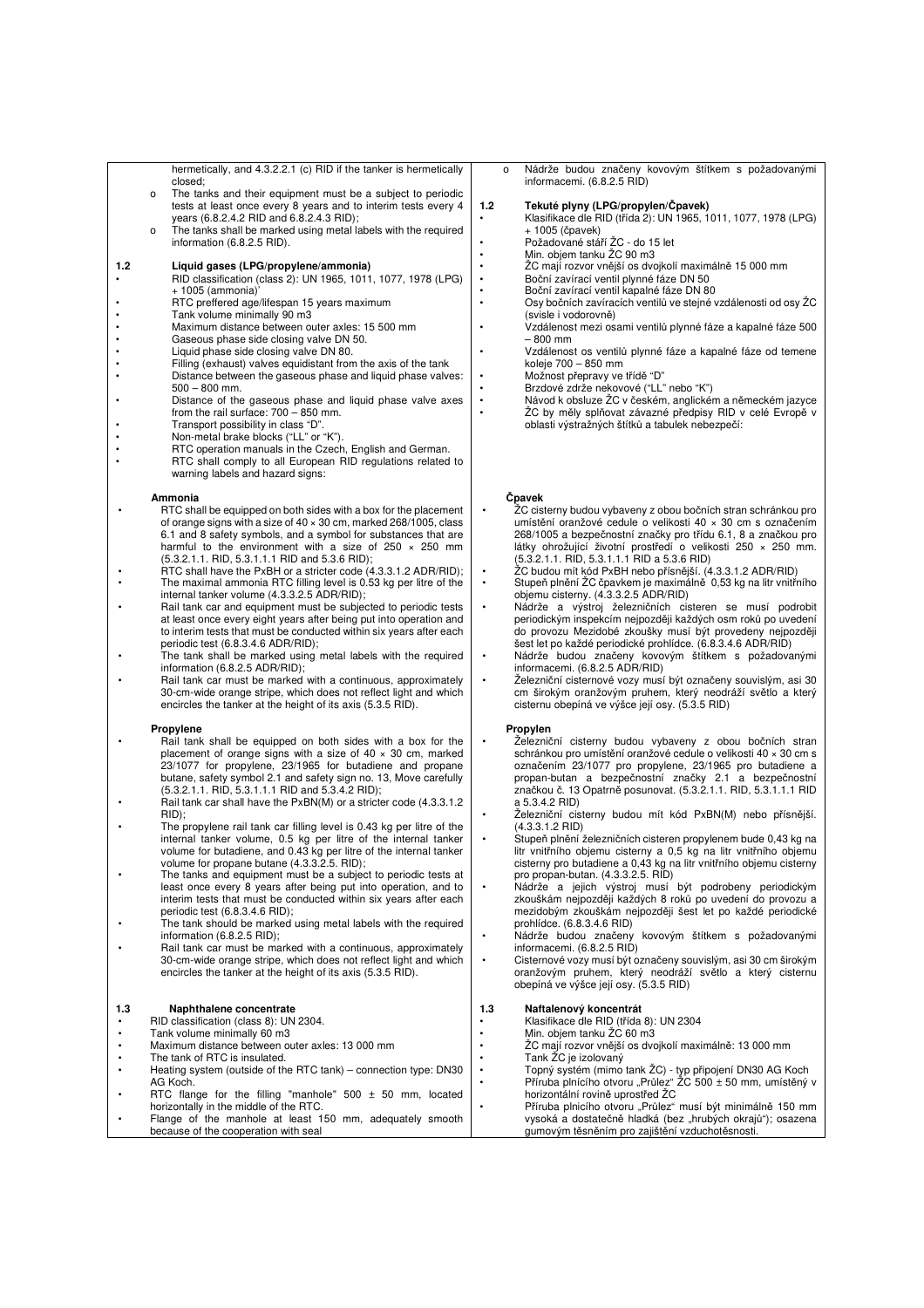- The space between the filling hole and the tank bottom shall be free of any obstacles (liquid level gauges, ladders, heating coils, valve control cables, sharp edges).
- It shall be possible to tilt the lid of the filling hole by 135° and 180°. • Vapour recuperation system (gas pendulum) DN 50 with a 2"
- thread, operated below the tank, with a white stripe on the tank.
- Heated unloading straight pipe
- DN 100 discharge valve with a 5 ½" Whitworth thread. Mechanical control of the main valve.
- Height of the RTC prepared for loading not exceeding 4,300 mm.
- There shall be seal placement locations on the RTC the diameter of such locations shall be at least 5 mm; the distance between the fastenings should not be greater than 115 mm for atypical seal locations.
- 
- Transport possibility in class "D". Non-metal brake blocks ("LL" or "K").
- RTC operation manuals in the Czech, English and German languages.
- RTC required age up to 15 years maximum
- RTC shall comply with all European RID regulations related to warning labels and hazard signs:
- o Rail tank car shall be equipped from both sides with a box for the placement of orange signs with a size of  $40 \times 30$  cm, marked 44/2304, class 4.1 safety symbol, a symbol for substances that are harmful to the environment with a size of 250 x 250 mm and a symbol for heated substances (5.3.2.1.1. RID, 5.3.1.1.1 RID, 5.3.6  $RID$  and 5.3.3  $RID$  $\cdot$
- o Rail tank car shall have the LGBV or a stricter code (4.3.4.1.1 RID); o The naphthalene filling level of the rail tank car shall be governed by relation 4.3.2.2.1 (a) RID when the tanker is not hermetically
- closed and 4.3.2.2.1 (c) RID when the tank is hermetically closed. o The naphthalene filling level of the rail tank shall be ruled by relation 4.3.2.2.1 (a) RID if the tank is not hermetically closed, and 4.3.2.2.1 (c) RID if the tanker is hermetically closed.
- o The tank and equipment must be a subject to periodic, or interim tests at least once every 8 years, or 4 years after the first test and after each periodic test (6.8.2.4.2 RID and 6.8.2.4.3 RID);
- o The rail tank car shall be marked using metal labels with the required information (6.8.2.5 RID).

#### **1.4 Liquid sulphur**

- RID classification (class 4.1): UN 2448.
- Tank volume minimally 40 m3
- Bogie Y25 Maximum distance between outer axles: 13 000 mm
- The RTC tank is insulated.<br>• Heating system (outside of
- Heating system (outside of the RTC tank) connection type: DN30 AG Koch.
- RTC flange for the filling "manhole" 500 ± 50 mmplaced horizontally in the middle of the RTC.
- The flange for the filling "manhole" shall be at least 150 mm high and sufficiently smooth (free of "rough edges"); it shall be
- furnished with a rubber gasket to ensure airtightness. The space between the filling hole and the tank bottom shall be free of any obstacles (liquid level gauges, ladders, heating coils, valve control cables, sharp edges).
- Height of the RTC prepared for loading not exceeding 4,300 mm.
- There shall be seal placement locations on the  $\overline{RTC}$  the diameter of such locations shall be at least 5 mm; the distance between the fastenings shall not be greater than 115 mm for atypical seal locations.
- Loading only from the RTC top unloading using a needle.
- Transport possibility in class "D".
- Non-metal brake blocks ("LL" or "K").<br>• PTC operation manuals in the C
- **RTC** operation manuals in the Czech, English and German languages.
- RTC shall comply with all binding European RID regulations related to warning labels and hazard signs:
- o Rail tank car shall be equipped from both sides with a box for the placement of orange signs with a size of  $40 \times 30$  cm, marked 44/2448, class 4.1 safety symbol with a size of 250 x 250 mm, and a symbol for heated substances (5.3.2.1.1. RID, 5.3.1.1.1  $RID$  and 5.3.3  $RID$ );
- o Rail tank car shall have the LGBV(+) code. An alternative use of the tank is only permitted if this fact is stated on the given type approval certification (3.2.1. RID);
- o The maximal rail tank sulphur filling level is 98% of the given internal volume (4.3.5. RID TU 27);
- Prostor mezi plnicím otvorem a dnem nádrže by měla být bez překážek (ukazatelů výšky kapaliny, žebříků, topných cívek, kabelů k ovládání ventilů, ostrých hran). • Víko plnicího otvoru by mělo být možné odklopit v úhlu 135° a
- 180°
- Systém rekuperace par (gaspendel) DN 50 se závitem 2 " provozovatelný pod nádrží, s bílým pruhem na nádrži
- Vyhřívané stáčecí potrubí výpustný ventil DN 100 se závitem 5 ½ "Whitworth
- ovládání hlavního ventilu mechanické
	- výška ŽC připravené pro nakládku nepřesahující 4 300 mm
	- na ŽC by měla být místa pro umístění plomb průměr takového místa by měl být min. 5 mm, u netypického umístění plomb, by neměla být vzdálenost mezi připevněním vyšší než 115 mm. • Možnost přepravy ve třídě "D"
	-
- Brzdové zdrže nekovové ("LL" nebo "K")<br>• Brzdové zdrže nekovové ("LL" nebo "K")<br>• Návod k obsluze ŽC v českém anglické • Návod k obsluze ŽC v českém, anglickém a německém jazyce • Požadované stáří ŽC - do 15 let
	- ŽC by měly splňovat závazné předpisy RID v celé Evropě v oblasti výstražných štítků a tabulek nebezpečí:
	- Železniční cisterny budou vybaveny z obou bočních stran schránkou pro umístění oranžové cedule o velikosti 40 × 30 cm s označením 44/2304 a bezpečnostní značky pro třídu 4.1 a značkou pro látky ohrožující životní prostředí o velikosti 250 × 250 mm a značkou pro zahřáté látky. (5.3.2.1.1. RID, 5.3.1.1.1 RID, 5.3.6 RID a 5.3.3 RID)
	- o Železniční cisterny budou mít kód LGBV nebo přísnější. (4.3.4.1.1 RID)
	- Stupeň plnění železničních cisteren naftalenem se bude řídit vztahem 4.3.2.2.1 (a) RID pro případ, kdy cisterna není hermeticky uzavřená a 4.3.2.2.1 (c) RID pro případ, kdy cisterna je hermeticky uzavřená.
	- o Stupeň plnění železničních cisteren naftalenem se bude řídit vztahem 4.3.2.2.1 (a) RID pro případ, kdy cisterna není hermeticky uzavřená a 4.3.2.2.1 (c) RID pro případ, kdy cisterna je hermeticky uzavřená.
	- o Nádrže železničních cisteren a jejich výstroj se musí podrobit periodickým resp. mezidobým zkouškám nejpozději každé(ých) 8 let resp. 4 roky po první zkoušce a každé periodické zkoušce. (6.8.2.4.2 RID a 6.8.2.4.3 RID)
	- o Nádrže železničních cisteren budou značeny kovovým štítkem s požadovanými informacemi. (6.8.2.5 RID)

#### **1.4 Tekutá síra**

- Klasifikace dle RID (třída 4.1): UN 2448
- Min. objem tanku 40 m3 • Podvozek ŽC Y25
	-
	- ŽC mají rozvor vnější os dvojkolí maximálně: 13 000 mm • Tank ŽC je izolovaný
- Topný systém (mimo tank ŽC) typ připojení DN30 AG Koch Příruba plnícího otvoru "Průlez" ŽC 500 ± 50 mm, umístěný v
	- horizontální rovině uprostřed ŽC Příruba plnicího otvoru "Průlez" musí být minimálně 150 mm vysoká a dostatečně hladká (bez "hrubých okrajů"); osazena gumovým těsněním pro zajištění vzduchotěsnosti.
	- Prostor mezi plnicím otvorem a dnem nádrže by měla být bez překážek (ukazatelů výšky kapaliny, žebříků, topných cívek, kabelů k ovládání ventilů, ostrých hran).
	- Výška ŽC připravené pro nakládku nepřesahující 4 300 mm
- na ŽC by měla být místa pro umístění plomb průměr takového místa by měl být min. 5 mm, u netypického umístění plomb, by neměla být vzdálenost mezi připevněním vyšší než 115 mm. • Požadavek pouze na umožnění vykládky horem ŽC - vykládka
	- s využitím jehly
	- Možnost přepravy ve třídě "D"
	- Brzdové zdrže nekovové ("LL" nebo "K")
	- Návod k obsluze ŽC v českém, anglickém a německém jazyce • ŽC by měly splňovat závazné předpisy RID v celé Evropě v oblasti výstražných štítků a tabulek nebezpečí:
	- o Železniční cisterny budou vybaveny z obou bočních stran schránkou pro umístění oranžové cedule o velikosti 40 × 30 cm s označením 44/2448 a bezpečnostní značky pro třídu 4.1 o velikosti 250 ×250 mm a značkou pro zahřáté látky. (5.3.2.1.1. RID, 5.3.1.1.1 RID a 5.3.3 RID)
	- o Železniční cisterny budou mít kód LGBV(+). Alternativní používání cisteren je povoleno pouze tehdy, je-li to uvedeno v osvědčení o schválení typu. (3.2.1. RID)
	- o Stupeň plnění železničních cisteren sírou je nejvýše do 98 % vnitřního objemu. (4.3.5. RID TU 27)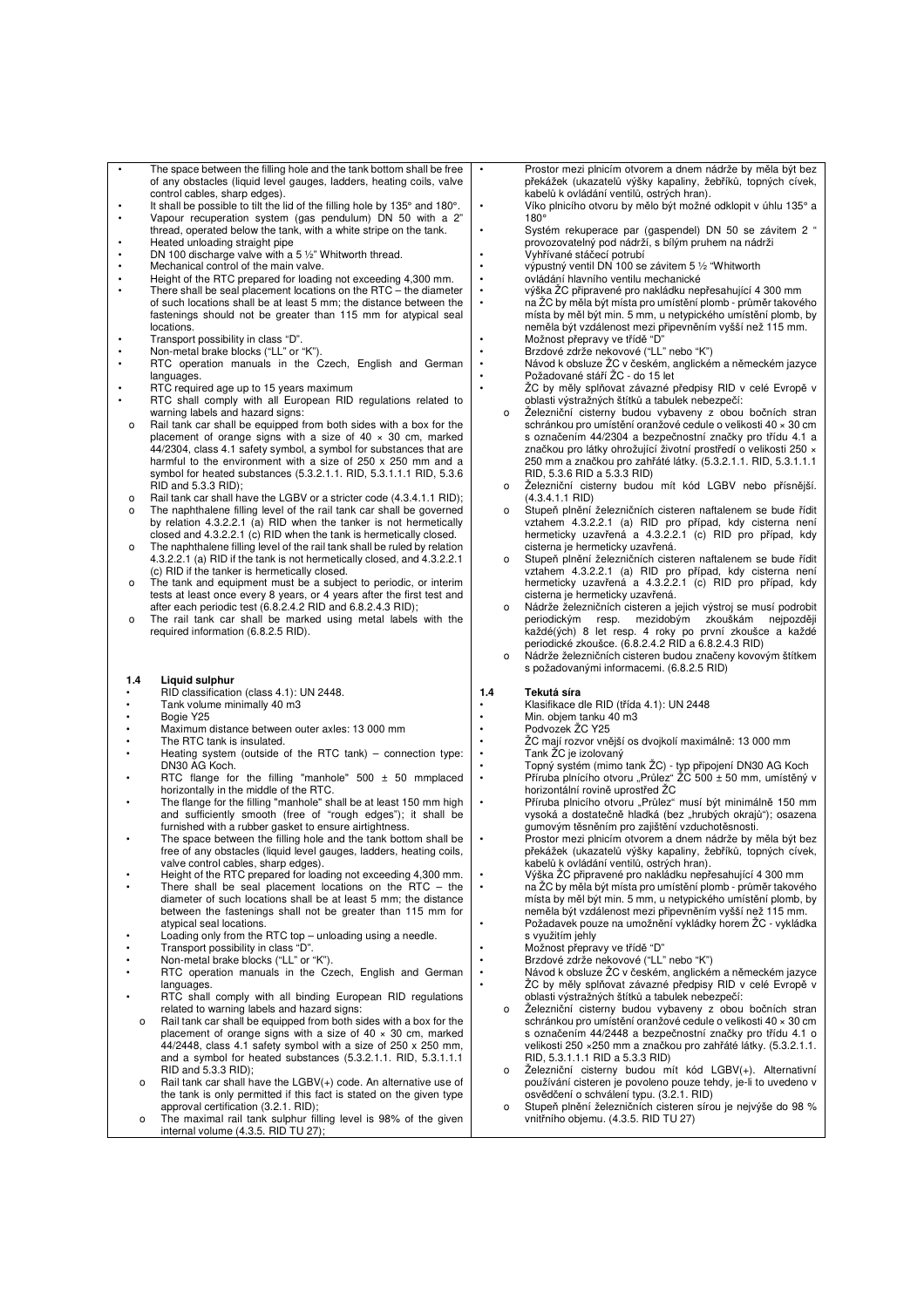- o The tank and equipment must be subjected to periodic tests at least once every 8 years and to interim tests every 4 years (6.8.2.4.2 RID and 6.8.2.4.3 RID);
- o The rail tank car shall be marked using metal labels with the required information (6.8.2.5 RID);
- o The tank must be furnished with thermal insulation, made of materials that are not easily flammable (6.8.4 RID TE 4);
- o The tank can be equipped with such structures that prevent their plugging by the transported substance and that prevent leaks and excessive overpressure or underpressure inside the tank (6.8.4 RID TE 6).
- **1.5 RTCs for light goods (can be used for loading BTX fraction and C10 fraction)**
- RTC preffered age/lifespan up to 15 years maximum
- Class 3 according to RID classification UN 1202, 1203, 3295, 1268, 2398, 1179, 1993 • Tank volume minimum 80 m3
- Vapour recuperation system (gas pendulum) DN 50 with a 2" thread.
- Fitted with DN100 discharge side valves with a 5 1/2" thread.
- May be used for international transport. • Rail tank car have extreme, external wheel base not larger than 13260mm
- RTC flange for the filling "manhole" 500 ± 50 mm, placed horizontally in the middle of the RTC.
- The flange for the filling "manhole" shall be at least 150-200 mm high and sufficiently smooth (free of "rough edges"); it shall be furnished with a rubber gasket to ensure airtightness.
- It shall be possible to tilt the lid of the filling hole by 135° and 180°. • The space between the filling hole and the tank bottom shall be free of any obstacles (liquid level gauges, ladders, heating coils, valve control cables, sharp edges); nevertheless, this stipulation should not apply in justified cases upon agreement ORLEN UNIPETROL RPA, for example, in the case of special horizontal screens mounted to the heaters in the tank.
- The manhole lid securing mechanism must be protected against easy disassembly.
- The vertical backlash of the manhole cover's hinge must not make it possible to lift the cover over the manhole edge;
- In the external vicinity of the manhole, over its edge, there cannot be any elements of the tank car's equipment - free area within a radius
- o ≥ 310 mm from the center of the manhole in two directions along the container's longitudinal axis - it is the condition for leaning the external telescopic tube against the edge of the manhole's probe o ≥ 355 mm from the center of the manhole in two directions along
- the container's crosswise axis o The area free from obstacles is determined by the plane at a level
- of 10 mm below the plane set by the manhole edge The handling surfaces and structures for securing the manhole lid by seals must be mounted near the manhole.
- conditions for sealing, safeguarding the handling places
- o handling places include: manhole cover, bottom valve drives, side valves o holes for reeving seals shall have a diameter of min. 5 mm, the
- distance of the mounting places shall not be greater than 115 mm
- o place where the manhole cover is sealed shall be located opposite the hinge,
- Other locations that allow for accessing the RTC, which are not used as handling locations and which are located on the RTC, shall be firmly protected against easy access to the transported product; the RTC shall comply with the requirements of the Regulation Concerning the International Carriage of Dangerous Goods by Rail (RID).
- Mechanical control of the main valve.
- Unloading pipes placed perpendicularly to the horizontal RTC axis.
- A surface designated for marking pursuant to RID forms a part of the RTC equipment and it must list all products that the RTC can transport pursuant to the given UN code.
- Transport possibility in class "D" • Non-metal brake blocks ("LL" or "K").
- 
- Height of the RTC prepared for loading not exceeding 4,300 mm.<br>• RTC operation manuals in the Czech English and German • RTC operation manuals in the Czech, English and German languages.
- RTC shall comply with all binding European RID regulations related to warning labels and hazard signs:
- o Nádrže a jejich výstroj musí být podrobeny periodickým zkouškám nejpozději každých 8 let a mezidobým zkouškám každé 4 roky. (6.8.2.4.2 RID a 6.8.2.4.3 RID)
- o Nádrže budou značeny kovovým štítkem s požadovanými informacemi. (6.8.2.5 RID)
- Nádrže musí být opatřeny tepelnou izolací vyrobenou z materiálů, které nejsou snadno hořlavé. (6.8.4 RID TE 4)
- o Cisterny mohou být vybaveny zařízením takové konstrukce, která zabrání jeho ucpání přepravovanou látkou a která zabrání úniku a nadměrnému přetlaku nebo podtlaku uvnitř nádrže. (6.8.4 RID TE 6).

#### **1.5 ŽC pro světlé zboží (lze použít pro nakládku BTX frakce a C10 frakce)**

- 
- Požadované stáří ŽC do 15 let Klasifikace dle RID (třída 3) UN 1202, 1203, 3295, 1268, 2398, 1179, 1993
	- Min. objem tanku 80 m3

• Systém rekuperace par (gaspendel) DN 50 se závitem 2 " • Vybaven vypouštěcími boční ventily DN100 se závitem 5 1/2 "

- 
- Lze použít pro mezinárodní přepravu ŽC mají rozvor vnější os dvojkolí maximálně: 13 260mm Příruba plnícího otvoru "Průlez" ŽC 500 ± 50 mm, umístěný v horizontální rovině uprostřed ŽC
- Příruba plnicího otvoru "Průlez" by měla být alespoň 150 mm až 200 mm vysoká a dostatečně hladká (bez "hrubých okrajů"); osazena gumovým těsněním pro zajištění vzduchotěsnosti.
	- Víko plnicího otvoru by mělo být možné odklopit v úhlu 135° a 180°
	- Prostor mezi plnicím otvorem a dnem nádrže by měla být bez překážek (ukazatelů výšky kapaliny, žebříků, topných cívek, kabelů k ovládání ventilů, ostrých hran), avšak v odůvodněných případech je to možné, po dohodě s UNIPETROL RPA, např. u speciálních vodorovných clon namontovaných na ohřívačích do nádrže.
	- Zajištění víka průlezu musí být chráněno před snadnou demontáží
	- Vertikální vůle víka průlezu neumožňuje zvednout Víko přes okraj průlezu
	- Ve vnější blízkosti průlezu a přes jeho okraj nemohou být žádné prvky vybavení cisternového vozu – musí zde být zachován volný prostor v okruhu:
	- o ≥ 310 mm od středu průlezu ve směru podélné osy ŽC je to podmínka pro opření vnější teleskopické trubice o okraj průlezu
	- o ≥ 355 mm od středu průlezu ve směru příčné osy ŽC o oblast volného prostoru je určena v úrovni 10 mm pod hranou průlezu
	- v blízkosti průlezu musí být namontovány manipulační plochy a konstrikce pro zajištění víka průlezu plombami
	- podmínky pro utěsnění a zabezpečení manipulačních míst:
	- o víka průlezu, ovládání spodních ventilů a bočních ventilů,
	- o na ŽC by měla být místa pro umístění plomb průměr takového místa by měl být min. 5 mm, u netypického umístění plomb, by neměla být vzdálenost mezi připevněním vyšší než 115 mm.
	- o místo, kde je víko průlezu utěsněno, by mělo být umístěno naproti pantu víka,
- další místa umožňující přístup do ŽC, které neslouží jako manipulační místa a jsou na ŽC umístěna, by měly být pevně chráněny před snadným přístupem k přepravovanému produktu, ŽC by měly splňovat požadavky nařízení o mezinárodní železniční přepravě nebezpečných věcí (RID). • ovládání hlavního ventilu mechanické
	-
- vykládací potrubí umístěné kolmo k vodorovné ose ŽC • plocha pro označení dle RID je součást vybavení ŽC a musí obsahovat veškeré výrobky podle UN kódu, které ŽC může přepravovat
	- Možnost přepravy ve třídě "D"
	- Brzdové zdrže nekovové ("LL" nebo "K")
	- Výška ŽC připravené pro nakládku nepřesahující 4 300 mm
- Návod k obsluze ŽC v českém, anglickém a německém jazyce ŽC by měly splňovat závazné předpisy RID v celé Evropě v oblasti výstražných štítků a tabulek nebezpečí: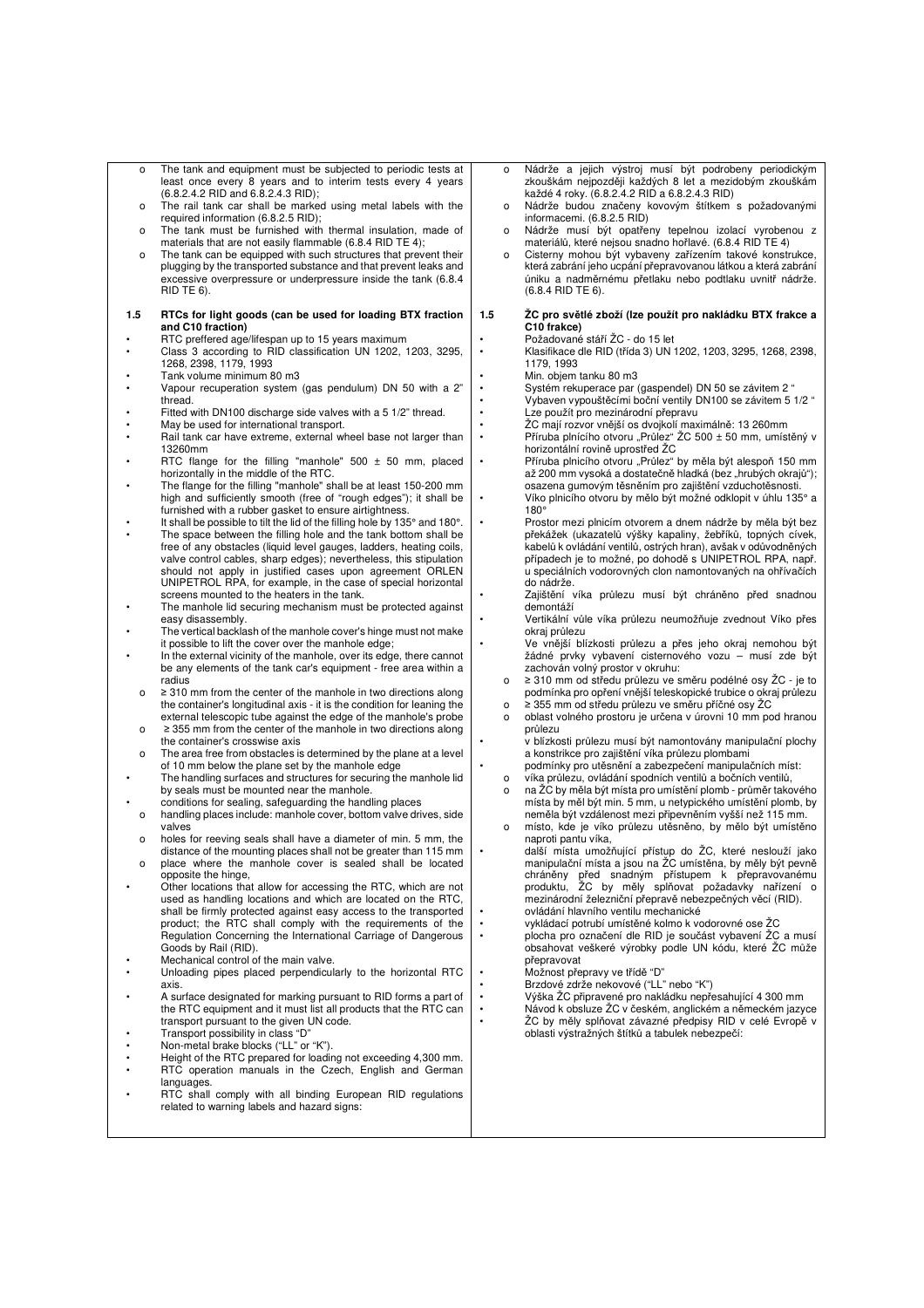#### **C10 fraction**:

- Rail tank car shall be equipped from both sides with a box for the placement of orange signs with a size of 40 × 30 cm, marked 30/3295, class 3 safety symbol, and a symbol for substances that are harmful to the environment with a size of 250 × 250 mm. (5.3.2.1.1. RID, 5.3.1.1.1 RID and 5.3.6 RID);
- RTC shall have the LGBF or a stricter code (4.3.4.1.1 RID);
- The C10 fraction filling level of the railway tank shall be ruled by relation 4.3.2.2.1 (a) RID if the tanker is not closed hermetically, and 4.3.2.2.1 (c) RID if the tanker is hermetically closed;
- The rail tank car and equipment must be a subject to periodic, or interim tests at least once every 8 years, or 4 years after the first test and after each periodic test (6.8.2.4.2 RID and 6.8.2.4.3 RID);
- The rail tank car shall be marked using metal labels with the required information (6.8.2.5 RID).

#### **BTX fraction**

- Rail tank car shall be equipped from both sides with a box for the placement of orange signs with a size of 40 × 30 cm, marked 33/1993, class 3 safety symbol, and a symbol for substances that are harmful to the environment with a size of 250 × 250 mm (5.3.2.1.1. RID, 5.3.1.1.1 RID and 5.3.6 RID);
- RTC shall have the LGBF or a stricter code (4.3.4.1.1 RID);
- The BTX fraction filling level of the rail tank car shall be ruled by relation 4.3.2.2.1 (a) RID if the tanker is not closed hermetically, and 4.3.2.2.1 (c) RID if the tank is closed hermetically;
- The rail tank car and equipment must be a subject to periodic or interim. tests at least once every 8 years, or 4 years after the first test and after each periodic test (6.8.2.4.2 RID a 6.8.2.4.3 RID);
- The rail tank car should be marked using metal labels with the required information (6.8.2.5 RID).

#### **1.6 Ammonia solution**

- RID classification (class 8): UN: 2672.
- RTC preffered age/lifespan up to 15 years maximum
- Tank volume minimally: 40 m3.
- Bogie Y25
- Vapour recuperation system (gas pendulum) DN 50 with a 2" thread.
- Fitted with DN100 discharge side valves with a 5 1/2" thread. The maximal RTC outer wheelbase of the axle is 15,000 mm.
- RTC flange for the filling "manhole"  $500 \pm 50$  mm, placed horizontally in the middle of the RTC.
- The flange for the filling "manhole" shall be at least 150 mm high and sufficiently smooth (free of "rough edges"); it shall be furnished with a rubber gasket to ensure airtightness.
- The space between the filling hole and the tank bottom shall be free of any obstacles (liquid level gauges, ladders, heating coils,
- valve control cables, sharp edges).<br>
It shall be possible to tilt off the lid of the filling hole by 135° and 180°.
- There shall be seal placement locations on the RTC  $-$  the diameter of such locations shall be at least 5 mm; the distance between the fastenings should not be greater than 115 mm for atypical seal locations.
- Non-metal brake blocks ("LL" or "K").
- Height of the RTC prepared for loading not exceeding 4,300 mm.<br>• RTC operation manuals in the Czech English and German RTC operation manuals in the Czech, English and German languages
- The RTC shall comply with all European RID regulations related to warning labels and hazard signs:
	- o Rail tank car shall be equipped from both sides with a box for the placement of orange signs with a size of  $40 \times 30$  cm, marked 80/2672, class 8 safety symbol (and, if applicable, a symbol for substances that are harmful to the environment) with a size of 250 × 250 mm (5.3.2.1.1. RID, 5.3.1.1.1 RID and 5.3.6 RID);
	- RTC shall have the L4BN or a stricter code (4.3.4.1.1 ADR/RID); o The ammonia solution filling level of the rail tank car shall be ruled by relation 4.3.2.2.1 (b) ADR/RID if the tanker is not hermetically closed, and 4.3.2.2.1 (d) ADR/RID if the tank is hermetically closed.
- The rail tank car and equipment must be a subject to periodic or. interim tests at least once every 8 years, or. 4 years after the first test and after each periodic test (6.8.2.4.2 RID and 6.8.2.4.3 RID);

#### **C10 frakce**:

- Železniční cisterny budou vybaveny z obou bočních stran schránkou pro umístění oranžové cedule o velikosti 40 × 30 cm s označením 30/3295 a bezpečnostní značky pro třídu 3 a značkou pro látky ohrožující životní prostředí o velikosti 250 × 250 mm. (5.3.2.1.1. RID, 5.3.1.1.1 RID a 5.3.6 RID)
- Železniční cisterny budou mít kód LGBF nebo přísnější. (4.3.4.1.1 RID)
- Stupeň plnění železničních cisteren C10 frakcí se bude řídit vztahem 4.3.2.2.1 (a) RID pro případ, kdy cisterna není hermeticky uzavřená a 4.3.2.2.1 (c) RID pro případ, kdy cisterna je hermeticky uzavřená.
- Nádrže železničních cisteren a jejich výstroj se musí podrobit periodickým resp. mezidobým zkouškám nejpozději každé(ých) 8 let resp. 4 roky po první zkoušce a každé periodické zkoušce. (6.8.2.4.2 RID a 6.8.2.4.3 RID)
- Nádrže železničních cisteren budou značeny kovovým štítkem s požadovanými informacemi. (6.8.2.5 RID)

#### **BTX frakce**

- Železniční cisterny budou vybaveny z obou bočních stran schránkou pro umístění oranžové cedule o velikosti 40 × 30 cm s označením 33/1993 a bezpečnostní značky pro třídu 3 a značkou pro látky ohrožující životní prostředí o velikosti 250 × 250 mm. (5.3.2.1.1. RID, 5.3.1.1.1 RID a 5.3.6 RID)
- Železniční cisterny budou mít kód LGBF nebo přísnější. (4.3.4.1.1 RID)
- Stupeň plnění železničních cisteren BTX frakcí se bude řídit vztahem 4.3.2.2.1 (a) RID pro případ, kdy cisterna není hermeticky uzavřená a 4.3.2.2.1 (c) RID pro případ, kdy cisterna je hermeticky uzavřená.
- Nádrže železničních cisteren a jejich výstroj se musí podrobit<br>periodickým resp. mezidobým zkouškám nejpozději periodickým resp. mezidobým zkouškám nejpozději každé(ých) 8 let resp. 4 roky po první zkoušce a každé periodické zkoušce. (6.8.2.4.2 RID a 6.8.2.4.3 RID)
- Nádrže železničních cisteren budou značeny kovovým štítkem s požadovanými informacemi. (6.8.2.5 RID)

#### **1.6 Čpavková voda**

- Klasifikace dle RID (třída 8): UN: 2672<br>• Požadované stáří ŽC do 15 let
	- Požadované stáří ŽC do 15 let
	- Min. objem tanku 40 m3
	- Podvozek ŽC Y25
	- Systém rekuperace par (gaspendel) DN 50 se závitem 2 "
	- Vybaven vypouštěcími boční ventily DN100 se závitem 5 1/2 "
- ŽC mají rozvor vnější os dvojkolí maximálně 15 000 mm Příruba plnícího otvoru "Průlez" ŽC 500 ± 50 mm, umístěný v horizontální rovině uprostřed ŽC
	- Příruba plnicího otvoru "Průlez" musí být minimálně 150 mm vysoká a dostatečně hladká (bez "hrubých okrajů"); osazena gumovým těsněním pro zajištění vzduchotěsnosti.
	- Prostor mezi plnicím otvorem a dnem nádrže by měla být bez překážek (ukazatelů výšky kapaliny, žebříků, topných cívek, kabelů k ovládání ventilů, ostrých hran).
	- Víko plnicího otvoru by mělo být možné odklopit v úhlu 135° a 180°
- na ŽC by měla být místa pro umístění plomb průměr takového místa by měl být min. 5 mm, u netypického umístění plomb, by neměla být vzdálenost mezi připevněním vyšší než 115 mm. • Brzdové zdrže nekovové ("LL" nebo "K")
	- Výška ŽC připravené pro nakládku nepřesahující 4 300 mm • Návod k obsluze ŽC v českém, anglickém a německém jazyce • ŽC by měly splňovat závazné předpisy RID v celé Evropě v
	- oblasti výstražných štítků a tabulek nebezpečí: o Železniční cisterny budou vybaveny z obou bočních stran schránkou pro umístění oranžové cedule o velikosti 40 × 30 cm s označením 80/2672 a bezpečnostní značky pro třídu 8 (popř. značkou pro látky ohrožující životní prostředí) o velikosti 250 × 250 mm. (5.3.2.1.1. RID, 5.3.1.1.1 RID a 5.3.6 RID)
	- o ŽC budou mít kód L4BN nebo přísnější. (4.3.4.1.1 ADR/RID) o Stupeň plnění ŽC čpavkovou vodou se bude řídit vztahem
	- 4.3.2.2.1 (b) ADR/RID pro případ, kdy cisterna není hermeticky uzavřená a 4.3.2.2.1 (d) ADR/RID pro případ, kdy cisterna je hermeticky uzavřená.

o Nádrže železničních cisteren a jejich výstroj se musí podrobit periodickým resp. mezidobým zkouškám nejpozději každé(ých) 8 let resp. 4 roky po první zkoušce a každé periodické zkoušce. (6.8.2.4.2 RID a 6.8.2.4.3 RID)

o Nádrže ŽC budou značeny kovovým štítkem s požadovanými informacemi. (6.8.2.5 ADR/RID)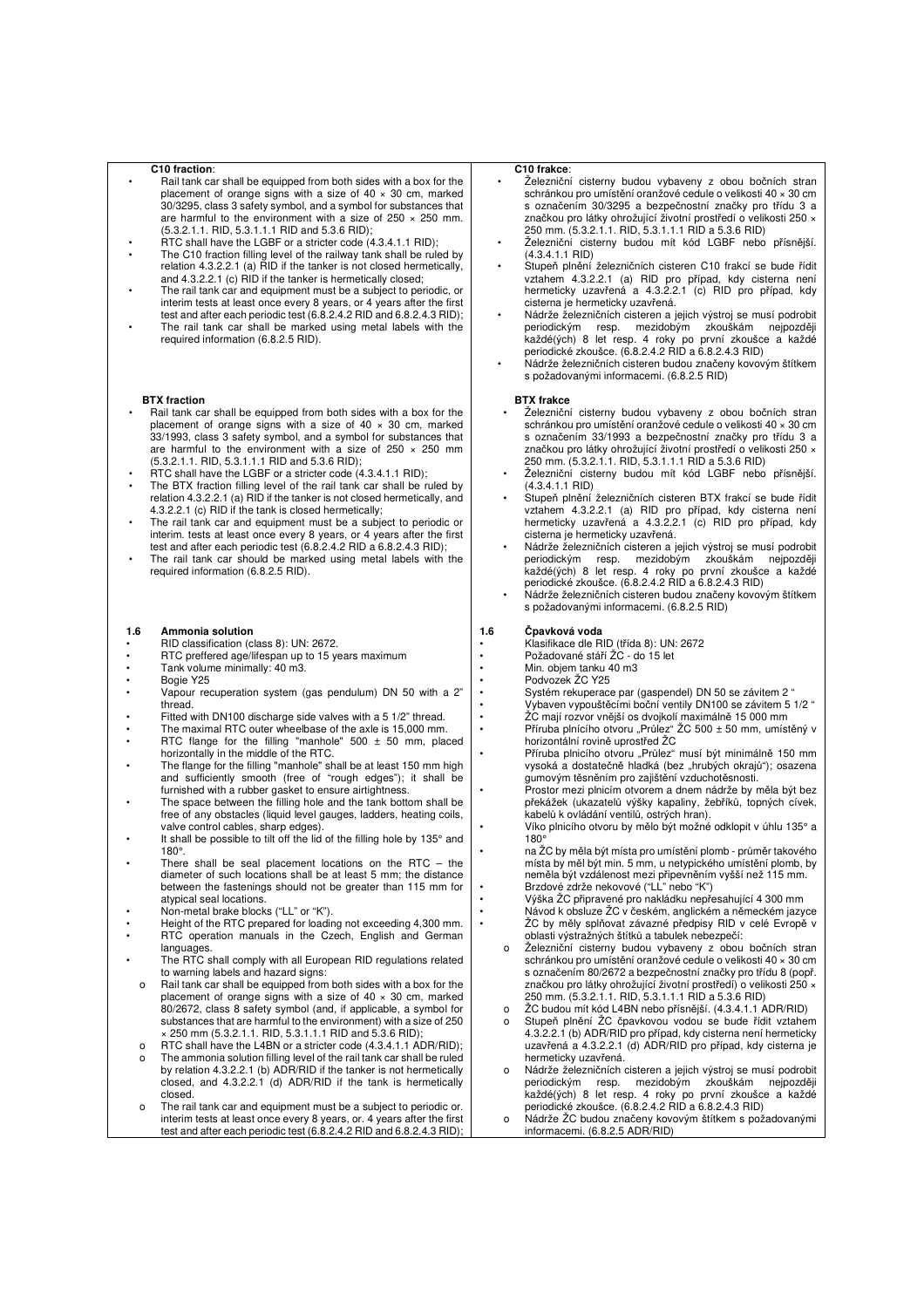| UN      | Name                            | M inimal RTCs<br>code (Tab. 3A<br>column 12 of the | Special stipulation for RTCs <sup>1</sup><br>(Tab. 3A column 13 of the<br>RID Regulation)                                   | Dodatečné provozní požadavky na ŽC z pohledu RID |                               |                                                       |                                                                      |
|---------|---------------------------------|----------------------------------------------------|-----------------------------------------------------------------------------------------------------------------------------|--------------------------------------------------|-------------------------------|-------------------------------------------------------|----------------------------------------------------------------------|
|         |                                 | RID Regulation)                                    |                                                                                                                             | <b>UN</b>                                        |                               | Minimální kód                                         |                                                                      |
|         |                                 |                                                    |                                                                                                                             |                                                  | Název                         | sterny                                                | Zvláštní ustanovení pro cisternové<br>vozy <sup>°</sup>              |
|         |                                 |                                                    |                                                                                                                             |                                                  |                               | ab. 3A sloupec 12 Řár<br>D)                           | (Tab. 3A sloupec 13 Řádu RID)                                        |
|         |                                 |                                                    |                                                                                                                             |                                                  |                               |                                                       |                                                                      |
| 1005    | AMMONIA,<br><b>ANHYDROUS</b>    | P26BH / P29BH <sup>2</sup>                         | TE 22 - Rail tank car must be furnished<br>with crash elements on                                                           | 1005                                             | <b>AMONIAK</b>                | P26BH / P29BH                                         | TE 22 - Cisternové vozy musí být na                                  |
|         |                                 |                                                    | both sides<br>TE 25 - Rail tank car must be protected                                                                       |                                                  | (ČPAVEK),<br><b>BEZVODÝ</b>   |                                                       | každém konci<br>vybaveny crash prvky                                 |
|         |                                 |                                                    | against bumpers and                                                                                                         |                                                  |                               |                                                       | TE 25 - Nádrže cisternových vozů<br>musí být chráněny pro            |
|         |                                 |                                                    | possible piercing<br>TM 6 - Rail tank car must be marked with                                                               |                                                  |                               |                                                       | případ                                                               |
|         |                                 |                                                    | an orange stripe                                                                                                            |                                                  |                               |                                                       | přenárazníkování<br>a možného proražení                              |
|         |                                 |                                                    |                                                                                                                             |                                                  |                               |                                                       | TM 6 - Cisternové vozy musí být<br>označeny oranžovým                |
| 1077    | <b>PROPENE</b>                  | P25BH / P27BH <sup>2</sup>                         | TE 22 - Rail tank car must be furnished                                                                                     |                                                  |                               |                                                       | pruhem                                                               |
|         |                                 |                                                    | with crash elements on<br>both sides <sup>3</sup>                                                                           | 1077                                             | <b>PROPEN</b>                 | P25BH / P27BH                                         | TE 22 - Cisternové vozy musí být na<br>každém konci                  |
|         |                                 |                                                    | TM 6 - Rail tank car must be marked with<br>an orange stripe                                                                |                                                  |                               |                                                       | vybaveny crash prvky <sup>6</sup><br>TM 6 - Cisternové vozy musí být |
|         |                                 |                                                    |                                                                                                                             |                                                  |                               |                                                       | označeny oranžovým<br>pruhem                                         |
| 1114    | <b>BENZENE</b>                  | LGBF                                               | Without additional requirements                                                                                             | 1114                                             | <b>BENZEN</b>                 | LGBF                                                  | Bez dodatečných požadavků                                            |
| 1993    | <b>FLAMMABLE</b>                | L1,5BN                                             | Without additional requirements                                                                                             |                                                  |                               |                                                       |                                                                      |
|         | SUBSTANCE,<br>LIQUID, J.N.      |                                                    |                                                                                                                             | 1993                                             | LÁTKA<br>HOŘLAVÁ,             | L1,5BN                                                | Bez dodatečných požadavků                                            |
|         | (BTX<br>FRACTION)               |                                                    |                                                                                                                             |                                                  | KAPALNÁ, J.N.<br>(BTX FRAKCE) |                                                       |                                                                      |
|         |                                 |                                                    |                                                                                                                             |                                                  |                               |                                                       |                                                                      |
| 2304    | NAPTHTALENE,<br><b>MELTED</b>   | LGBV                                               | TU 27 - Tank can be filled to a maximum<br>of 98% of their respective                                                       | 2304                                             | NAFTALEN,<br>ROZTAVENÝ        | LGBV                                                  | TU 27 - Cisterny smějí být plněny<br>nejvýše do 98 %                 |
|         |                                 |                                                    | internal volume.                                                                                                            |                                                  |                               |                                                       | svého vnitřního                                                      |
| 2448    | SULPHUR,                        | LGBV                                               | TU 27 - Tank can be filled to a maximum                                                                                     |                                                  |                               | LGBV                                                  | objemu.                                                              |
|         | <b>MELTED</b>                   |                                                    | of 98% of their respective<br>internal volume.                                                                              | 2448                                             | SÍRA.<br>ROZTAVENÁ            |                                                       | TU 27 - Cisterny smějí být plněny<br>nejvýše do 98 %                 |
| 2672    | AMMONIA.                        | L <sub>4</sub> BN                                  | Without additional requirements                                                                                             |                                                  |                               |                                                       | svého vnitřního<br>obiemu.                                           |
|         | SOLUTION                        |                                                    |                                                                                                                             | 2672                                             | <b>AMONIAK</b><br>(ČPAVEK),   | L4BN                                                  | Bez dodatečných požadavků                                            |
|         |                                 |                                                    |                                                                                                                             |                                                  | <b>ROZTOK</b>                 |                                                       |                                                                      |
| 3295    | <b>HYDROCARBO</b>               | LGBF                                               | Without additional requirements                                                                                             |                                                  |                               |                                                       |                                                                      |
|         | NS, LIQUID,<br>J.N.             |                                                    |                                                                                                                             | 3295                                             | UHLOVODÍKY.<br>KAPALNÉ, J.N.  | LGBF                                                  | Bez dodatečných požadavků                                            |
|         | (C10)<br>FRACTION)              |                                                    |                                                                                                                             |                                                  | (C10 FRAKCE)                  |                                                       |                                                                      |
| $\circ$ |                                 |                                                    | The rail tank car shall be marked using metal labels with the                                                               |                                                  |                               |                                                       |                                                                      |
|         |                                 | required information (6.8.2.5 ADR/RID).            |                                                                                                                             |                                                  |                               |                                                       | 1 Pouze vybraná ustanovení s dopadem do provozu z pohledu Plniče     |
|         |                                 |                                                    | Additional operation RTC requirements from the RID                                                                          |                                                  | (definice dle Řádu RID)       |                                                       |                                                                      |
|         | perspective                     |                                                    |                                                                                                                             |                                                  |                               | 2 Hodnota pro cisternové vozy s / bez tepelné izolace | 3 V tomto případě (přeprava hořlavých plynů) platí Přechodné         |
|         |                                 |                                                    | Based on the stated Special Stipulations, only TE code stipulations are                                                     |                                                  |                               |                                                       | ustanovení 1.6.3.27 b) Řádu RID, podle kterého vozy vyrobené         |
|         |                                 | marked on the rail tank car.                       |                                                                                                                             |                                                  |                               |                                                       | před 1. 7. 2007 i bez osazených crash prvků mohou být nadále         |
|         |                                 |                                                    | 1 Only selected stipulations with an impact on the operation from the                                                       |                                                  | prvky vybavené.               |                                                       | provozovány. Vozy vyrobené po 1. 7. 2007 musí být crash              |
|         |                                 |                                                    | Filler perspective (definition pursuant to the RID Regulation)<br>2 Value for rail tank car with/without thermal insulation |                                                  |                               |                                                       |                                                                      |
|         |                                 |                                                    | 3 In this case (transport of flammable gases), Provisional stipulation                                                      |                                                  |                               |                                                       |                                                                      |
|         |                                 |                                                    | 1.6.3.27 b) of the RID Regulation applies. Based on this                                                                    |                                                  |                               |                                                       |                                                                      |
|         |                                 | provided they were made prior to 1.7.2007.         | stipulation, cars without crash elements can still be operated,                                                             |                                                  |                               |                                                       |                                                                      |
|         |                                 |                                                    |                                                                                                                             |                                                  |                               |                                                       |                                                                      |
|         |                                 |                                                    | TECHNICAL SPECIFICATION OF ROAD & INTERMODAL VEHICLES                                                                       |                                                  |                               |                                                       | TECHNICKÁ SPECIFIKACE SILNIČNÍCH VOZIDEL, POŽADAVKY NA               |
|         |                                 | THEIR EQUIPMENT REQUIREMENTS                       |                                                                                                                             |                                                  | <b>VYBAVENÍ VOZIDLA</b>       |                                                       |                                                                      |
|         |                                 |                                                    |                                                                                                                             | 1                                                | Obecné požadavky              |                                                       |                                                                      |
| 1.      | <b>General Requirements</b>     |                                                    | General requirements on the technical specification of the road and                                                         |                                                  |                               |                                                       | Tyto požadavky na technické vybavení jízdních souprav jsou           |
|         |                                 | intermodal vehicles are minimal.                   |                                                                                                                             |                                                  | minimální.                    |                                                       |                                                                      |
|         |                                 |                                                    |                                                                                                                             | 2                                                |                               |                                                       | Technická specifikace silničních vozidel přepravující                |
| 2.      | and BUIII products              |                                                    | Technical specification of road vehicles transporting BUII                                                                  |                                                  | produkty BUII a BUIII         |                                                       |                                                                      |
|         |                                 |                                                    |                                                                                                                             | 2.1                                              |                               | Polyolefiny (Liten, Mosten)                           |                                                                      |
|         | 2.1 Polyolefins (Liten, Mosten) |                                                    |                                                                                                                             |                                                  |                               |                                                       |                                                                      |

-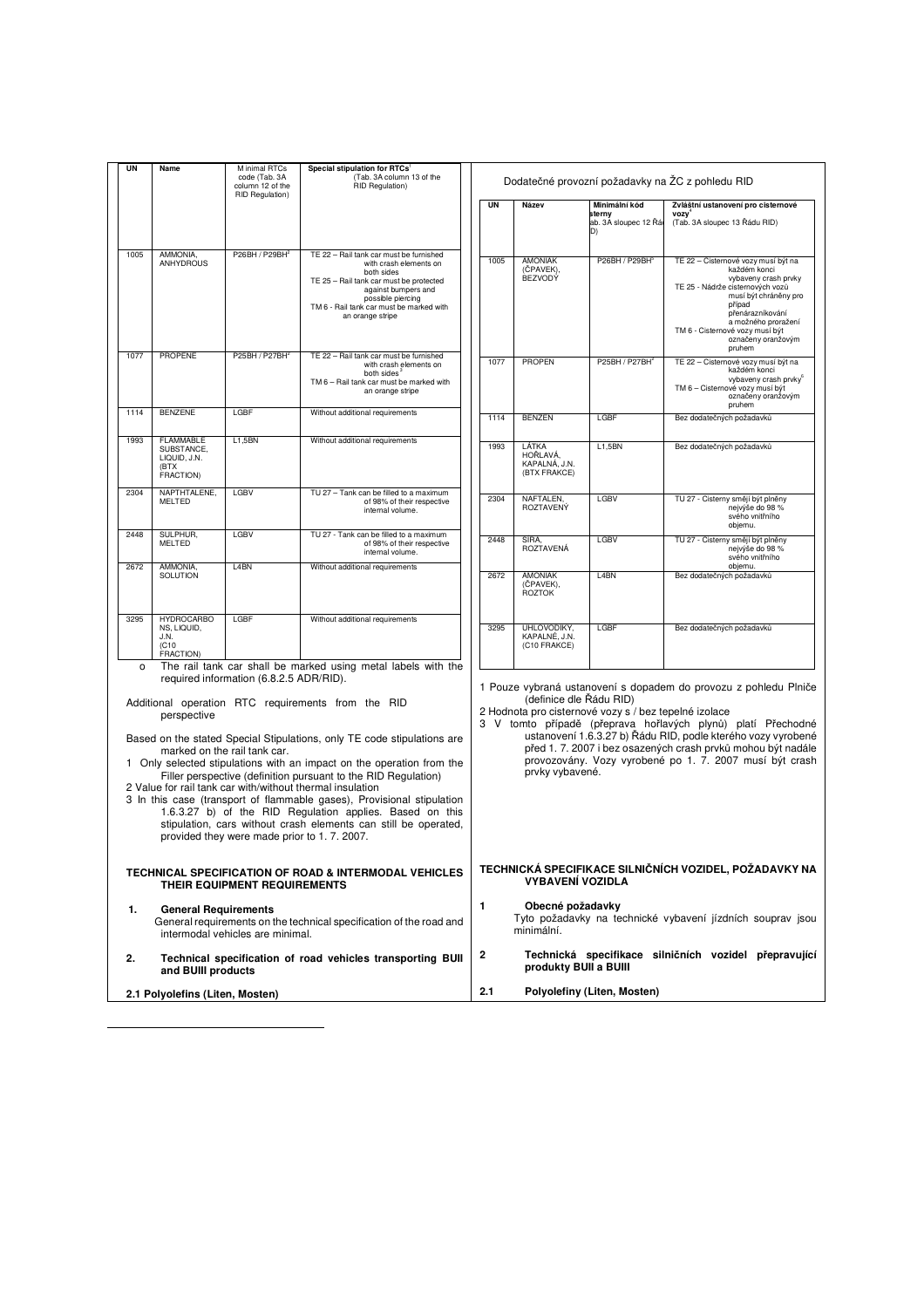| 2.1.1 For packed goods transported in standard curtain-side semi-<br>trailers:                                                               | 2.1.1<br>Pro balené zboží přepravované standardními plachtovými                                                                                                  |
|----------------------------------------------------------------------------------------------------------------------------------------------|------------------------------------------------------------------------------------------------------------------------------------------------------------------|
| Using the trucks with semi-trailers with the length of load-carrying                                                                         | návěsy:<br>tahači s návěsy o délce ložné plochy 13,6 m (pro přepravy<br>$\overline{\phantom{a}}$                                                                 |
| platform 13.6 m (for the transport of packaged goods;                                                                                        | baleného zboží);                                                                                                                                                 |
| Semi-trailer technical condition allows the fork-lift truck to enter                                                                         | technický stav návěsu musí umožnit nájezd vysokozdvižného<br>÷,                                                                                                  |
| the load-carrying platform during the goods' loading and                                                                                     | vozíku na jeho ložnou plochu - při nakládce a vykládce zboží;                                                                                                    |
| unloading;                                                                                                                                   | návěsy musí být prázdné, připravené k okamžité nakládce;                                                                                                         |
| The semi-trailers have to be empty and ready for the immediate                                                                               | návěsy se vzduchovým odpružením (měchy),<br>÷,                                                                                                                   |
| loading:                                                                                                                                     | návěsy musí být čisté, bez zápachu a bez poškozeného ložního<br>J.                                                                                               |
| Air(bag) suspension semi-trailers;                                                                                                           | prostoru.                                                                                                                                                        |
| The semi-trailers have to be clean, odour-free and the vehicle                                                                               |                                                                                                                                                                  |
| payload space undamaged.                                                                                                                     |                                                                                                                                                                  |
|                                                                                                                                              |                                                                                                                                                                  |
| 2.1.2 For bulk goods transported in silo trucks:                                                                                             | 2.1.2<br>Pro volně ložené zboží přepravované autosily:                                                                                                           |
| For the loading, the Carrier is obliged to present the silo truck clean<br>and is liable for the goods' non-contamination during the loading | Dopravce musí k nakládce zboží vždy přistavit vyčištěné<br>autosilo a je zodpovědný za neznečištění přepravovaného                                               |
| and transport. The vehicles' combination shall be equipped with                                                                              | zboží po celou dobu nakládky, transportu Každá jízdní                                                                                                            |
| screw compressor,                                                                                                                            | souprava bude vybavena:                                                                                                                                          |
| compressed air cooler guarantying maximum temperature of                                                                                     | šroubovým kompresorem,<br>$\overline{a}$                                                                                                                         |
| 60°C for the exhaust air,                                                                                                                    | chladičem tlakového vzduchu s garancí teploty výstupního                                                                                                         |
| compressed air switchboard with compressed air operational<br>$\overline{a}$                                                                 | vzduchu max. 60°C,                                                                                                                                               |
| thermometer with the pair of manometers (one placed before                                                                                   | rozvaděčem tlakového vzduchu s funkčním teploměrem<br>$\overline{a}$                                                                                             |
| a microfilter),                                                                                                                              | tlakového vzduchu a dvojicí funkčních manometrů (jeden                                                                                                           |
| microfilter guarantying the filtration of particles over 5 µm,                                                                               | před mikrofiltrem),                                                                                                                                              |
| non-return valve and vacuum valve placed on upper filling<br>$\overline{a}$                                                                  | mikrofiltrem s garancí filtrace částic nad 5 µm,<br>$\sim$                                                                                                       |
| tube.                                                                                                                                        | zpětným a podtlakovým ventilem na horním plnícím potrubí,                                                                                                        |
| stainless churn system (if a silo truck is equipped with it),                                                                                | čeřícím systémem z nerezové oceli (je-li jím autosilo<br>$\sim$                                                                                                  |
| at least 2 pieces of reinforced transport tubes DN 80 or DN                                                                                  | vybaveno),                                                                                                                                                       |
| 100 type, length of 5 m with inner white layer undamaged                                                                                     | min. 2 ks zesílených dopravních hadic typu DN 80 nebo DN                                                                                                         |
| and with caps or with stainless tubes with smooth inner side<br>and with caps.                                                               | 100. délky 5 m s nepoškozenou bílou vnitřní vrstvou a víčky.<br>nebo hadicemi z nerezové oceli                                                                   |
| all sealing in white made from PTFE or silicon,                                                                                              | s rovnou vnitřní stěnou opatřenými víčky,                                                                                                                        |
| ground points to earth the silo during loading and unloading.                                                                                | veškerými těsněními v bílém provedení vyrobenými z PTFE<br>$\overline{a}$                                                                                        |
| sealable tube for filling and unloading fittings,<br>٠                                                                                       | nebo silikonu,                                                                                                                                                   |
| sealable case for microfilter,                                                                                                               | zemnícími body k uzemnění cisterny během nakládky a                                                                                                              |
| sealable case for enforced transport tubes.                                                                                                  | vykládky,                                                                                                                                                        |
| stainless outlet piping knee,<br>٠                                                                                                           | zaplombovatelným tubusem pro plnící a vykládací armatury,                                                                                                        |
| faultless bridge, handrails and ladder                                                                                                       | zaplombovatelným pouzdrem mikrofiltru,                                                                                                                           |
|                                                                                                                                              | zaplombovatelným pouzdrem pro zesílené dopravní hadice,                                                                                                          |
| 2.1.3 For bulk goods transported in IBC or IBC+ containers:                                                                                  | výpustným kolenem z nerezavějící oceli,                                                                                                                          |
| The Carrier provides the transport by vehicles – road tractors and                                                                           |                                                                                                                                                                  |
|                                                                                                                                              | bezvadnou lávkou, zábradlím a žebříkem.                                                                                                                          |
| chassis intended for 30ft Intermediate Bulk containers.                                                                                      |                                                                                                                                                                  |
|                                                                                                                                              | 2.1.3<br>Pro volně ložené zboží přepravované IBC či IBC+                                                                                                         |
|                                                                                                                                              | kontejnery:                                                                                                                                                      |
|                                                                                                                                              |                                                                                                                                                                  |
|                                                                                                                                              | $30^{\circ}$ .                                                                                                                                                   |
| 2.2<br>Specification of "IBC" transport                                                                                                      | Dopravce uskuteční přepravu pouze vozidly – tahači s podvozky<br>určenými pro přepravu Intermediate Bulk kontejnerů o délce<br>2.2<br>Specifikace přepravy "IBC" |
| Technical specification of IBC container:                                                                                                    | Technická specifikace kontejneru IBC:                                                                                                                            |
| 30ft IBC (Intermediate Bulk Container),<br>$\frac{1}{2}$                                                                                     | 30" IBC (Intermediate Bulk Container),<br>$\overline{a}$                                                                                                         |
| height overall not over 4000 mm,<br>ä,                                                                                                       | výška celého kompletu nesmí překročit 4000 mm,                                                                                                                   |
| cubic inner capacity 56 CBM,                                                                                                                 | vnitřní kapacita je 56 CBM,                                                                                                                                      |
| hatch on the rear frame end: horizontal cap "Letter Box",                                                                                    | požadovaný poklop na zadní straně kontejneru:                                                                                                                    |
| in roof openings.<br>٠                                                                                                                       | horizontální víko, tzv. "Letter Box",                                                                                                                            |
|                                                                                                                                              | otvory na střeše kontejneru.                                                                                                                                     |
| Container dimensions:                                                                                                                        |                                                                                                                                                                  |
| length 9125 mm,                                                                                                                              | Kontejnerové rozměry:                                                                                                                                            |
| width 2550 mm,                                                                                                                               | délka 9125 mm,                                                                                                                                                   |
| height 2750 mm.                                                                                                                              | šířka 2550 mm,                                                                                                                                                   |
|                                                                                                                                              | výška 2750 mm.                                                                                                                                                   |
| Additional requirements:<br>container must be equipped with single use liner certified for food                                              |                                                                                                                                                                  |
| products                                                                                                                                     | Další požadavky:<br>kontejner musí být vybaven jednorázovou vnitřní                                                                                              |
| chassis must be equipped with rotary feeder (equipment to                                                                                    | vložkou s osvědčením                                                                                                                                             |
| unload the products from container to customer's silo)                                                                                       | pro potravinářské výrobky,                                                                                                                                       |
| possibility of placing customs seal.                                                                                                         | podvozek musí být vybaven rotačním podavačem                                                                                                                     |
|                                                                                                                                              | (zařízení pro vykládku zboží                                                                                                                                     |
| Vehicle's combination                                                                                                                        | z kontejneru do sila u zákazníka)                                                                                                                                |
| Road tractor:<br>owned/hired by Carrier                                                                                                      | možnost zavěšení celní uzávěry (plomby).                                                                                                                         |
| Chassis:<br>owned/hired by Carrier                                                                                                           |                                                                                                                                                                  |
| owned/hired by ORLEN Unipetrol RPA<br>IBC container:                                                                                         | Souprava vozidla                                                                                                                                                 |
|                                                                                                                                              | Tahač:<br>vlastněn / pronajat Dopravcem                                                                                                                          |
|                                                                                                                                              | Podvozek:<br>vlastněn / pronajat Dopravcem                                                                                                                       |
| Pick up, transport, delivery and return of an IBC container<br>IBC pick up:<br>loading places of ORLEN Unipetrol RPA (external               | vlastněn / pronajat ORLEN Unipetrolem RPA<br>IBC kontejner:                                                                                                      |
| IBC terminals of ORLEN Unipetrol RPA)                                                                                                        |                                                                                                                                                                  |
| IBC transport:<br>from loading places of ORLEN Unipetrol RPA (from                                                                           | Vyzvednutí, doprava, doručení a navrácení IBC kontejneru                                                                                                         |
| external IBC terminals ORLEN Unipetrol RPA) to final delivery<br>place/destination                                                           | Vyzvednutí IBC: nakládací místa ORLEN Unipetrolu RPA (Externí<br>IBC terminály ORLEN Unipetrolu RPA)                                                             |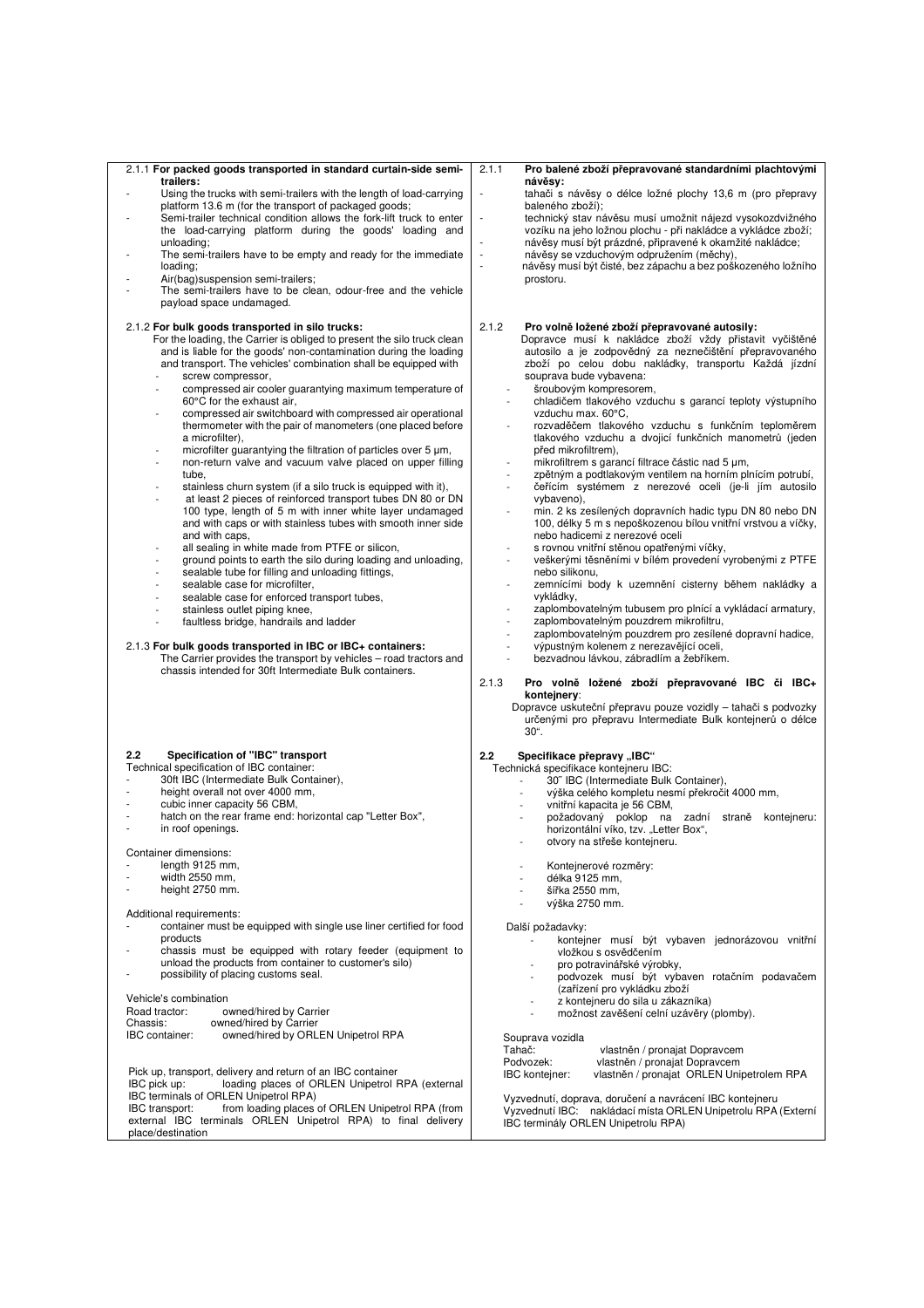| IBC delivery:<br>based on clear description of address in Transport<br>order<br>IBC return:<br>to specified external IBC terminals ORLEN                                                                                                                                                                                                                                                                                                                                                                                                                                                                                                                                                                                                                                                                                                                                                                                                                                                                                                                                                                                                                                                                                                                                                                                                                                                                                                                                                                                                                                                                                                                                                                                                                                                                                                                                                                                                                                                                                                                                                                                                                                                                                                                    | Doprava IBC:<br>z nakládacích míst ORLEN Unipetrol RPA (z<br>externích IBC terminálů ORLEN Unipetrolu RPA) do finální<br>destinace                                                                                                                                                                                                                                                                                                                                                                                                                                                                                                                                                                                                                                                                                                                                                                                                                                                                                                                                                                                                                                                                                                                                                                                                                                                                                                                                                                                                                                                                                                                                                                                                                                                                                                                                                                                                                                                                                                                                                                                                                                                   |
|-------------------------------------------------------------------------------------------------------------------------------------------------------------------------------------------------------------------------------------------------------------------------------------------------------------------------------------------------------------------------------------------------------------------------------------------------------------------------------------------------------------------------------------------------------------------------------------------------------------------------------------------------------------------------------------------------------------------------------------------------------------------------------------------------------------------------------------------------------------------------------------------------------------------------------------------------------------------------------------------------------------------------------------------------------------------------------------------------------------------------------------------------------------------------------------------------------------------------------------------------------------------------------------------------------------------------------------------------------------------------------------------------------------------------------------------------------------------------------------------------------------------------------------------------------------------------------------------------------------------------------------------------------------------------------------------------------------------------------------------------------------------------------------------------------------------------------------------------------------------------------------------------------------------------------------------------------------------------------------------------------------------------------------------------------------------------------------------------------------------------------------------------------------------------------------------------------------------------------------------------------------|--------------------------------------------------------------------------------------------------------------------------------------------------------------------------------------------------------------------------------------------------------------------------------------------------------------------------------------------------------------------------------------------------------------------------------------------------------------------------------------------------------------------------------------------------------------------------------------------------------------------------------------------------------------------------------------------------------------------------------------------------------------------------------------------------------------------------------------------------------------------------------------------------------------------------------------------------------------------------------------------------------------------------------------------------------------------------------------------------------------------------------------------------------------------------------------------------------------------------------------------------------------------------------------------------------------------------------------------------------------------------------------------------------------------------------------------------------------------------------------------------------------------------------------------------------------------------------------------------------------------------------------------------------------------------------------------------------------------------------------------------------------------------------------------------------------------------------------------------------------------------------------------------------------------------------------------------------------------------------------------------------------------------------------------------------------------------------------------------------------------------------------------------------------------------------------|
| Unipetrol RPA                                                                                                                                                                                                                                                                                                                                                                                                                                                                                                                                                                                                                                                                                                                                                                                                                                                                                                                                                                                                                                                                                                                                                                                                                                                                                                                                                                                                                                                                                                                                                                                                                                                                                                                                                                                                                                                                                                                                                                                                                                                                                                                                                                                                                                               | Doručení IBC:<br>dle Objednávky přepravy (přesná adresa)<br>do určených externích IBC terminálů ORLEN<br>Navrácení IBC:                                                                                                                                                                                                                                                                                                                                                                                                                                                                                                                                                                                                                                                                                                                                                                                                                                                                                                                                                                                                                                                                                                                                                                                                                                                                                                                                                                                                                                                                                                                                                                                                                                                                                                                                                                                                                                                                                                                                                                                                                                                              |
| to specified external IBC terminals of ORLEN Unipetrol RPA.                                                                                                                                                                                                                                                                                                                                                                                                                                                                                                                                                                                                                                                                                                                                                                                                                                                                                                                                                                                                                                                                                                                                                                                                                                                                                                                                                                                                                                                                                                                                                                                                                                                                                                                                                                                                                                                                                                                                                                                                                                                                                                                                                                                                 |                                                                                                                                                                                                                                                                                                                                                                                                                                                                                                                                                                                                                                                                                                                                                                                                                                                                                                                                                                                                                                                                                                                                                                                                                                                                                                                                                                                                                                                                                                                                                                                                                                                                                                                                                                                                                                                                                                                                                                                                                                                                                                                                                                                      |
|                                                                                                                                                                                                                                                                                                                                                                                                                                                                                                                                                                                                                                                                                                                                                                                                                                                                                                                                                                                                                                                                                                                                                                                                                                                                                                                                                                                                                                                                                                                                                                                                                                                                                                                                                                                                                                                                                                                                                                                                                                                                                                                                                                                                                                                             | navrácení prázdného kontejneru do určených externích IBC<br>terminálů ORLEN Unipetrolu RPA.                                                                                                                                                                                                                                                                                                                                                                                                                                                                                                                                                                                                                                                                                                                                                                                                                                                                                                                                                                                                                                                                                                                                                                                                                                                                                                                                                                                                                                                                                                                                                                                                                                                                                                                                                                                                                                                                                                                                                                                                                                                                                          |
| "IBC" transport rates include drop off fee for an empty container returned<br>Specification of "IBC+" transport<br>2.3<br>IBC container technical specification<br>30ft IBC (Intermediate Bulk Container),<br>height overall not over 4000 mm,<br>cubic inner capacity 56 CBM,<br>hatch on the rear frame end: horizontal cap "Letter Box",<br>in roof openings,<br>ladders to climb on the IBC container roof if external ladder placed<br>in chassis to climb safely on an IBC container of a carrier not<br>available.<br>Container dimensions:<br>length 9125 mm,<br>width 2550 mm,<br>height 2750 mm.<br>Additional requirements:<br>container must be equipped with single use liner certified for food<br>products<br>chassis must be equipped with rotary feeder (equipment to<br>unload the products from container to customer's silo)<br>and external ladder placed in chassis to enable safe climb on IBC<br>container,<br>possibility of placing customs seal.<br>Vehicle's combination<br>Road tractor:<br>owned/hired by Carrier<br>owned/hired by Carrier<br>Chassis:<br>owned/hired by ORLEN Unipetrol RPA<br><b>IBC</b> container:<br>Pick up, transport, delivery and return of an IBC container<br>IBC pick up:<br>loading places of ORLEN Unipetrol RPA<br>IBC transport:<br>from loading places of ORLEN Unipetrol RPA to<br>final delivery place/destination<br>IBC delivery:<br>based on clear description of address in Transport<br>order<br>by the Carrier's requirement or decision (not<br>IBC return:<br>specified by ORLEN Unipetrol RPA)<br>"IBC" transport rates must be "all in", including drop off fee for an empty<br>container returned to the carrier's IBC terminal.<br>2.2 Molten sulphur<br>RID classification (class 4.1): UN 2448<br>For the loading of goods, a Carrier must present the vehicle's<br>combination built and intended for the transport of molten sulphur<br>and which complies to the international and national legal<br>regulation on the transport of dangerous goods by its technical<br>condition, state, equipment and marking (Law no. 111/194 Sb.,<br>ADR Agreement, the combination can be used for the transport<br>of dangerous substances complying to the LGBV $(+)$ road tanker, | Unipetrolu RPA<br>Tarify za "IBC" přepravu musí být včetně drop off poplatku za<br>2.3<br>Specifikace přepravy "IBC+"<br>Technická specifikace kontejneru IBC:<br>30" IBC (Intermediate Bulk Container),<br>výška celého kompletu nesmí překročit 4000 mm,<br>vnitřní kapacita je 56 CBM,<br>÷,<br>požadovaný poklop na zadní straně kontejneru: horizontální<br>víko, tzv. "Letter Box",<br>otvory na střeše kontejneru.<br>žebříky umožňují vyšplhat na střechu IBC, pokud není externí<br>žebřík na podvozku umožňující bezpečný výstup na IBC<br>dopravce.<br>Kontejnerové rozměry:<br>délka 9125 mm,<br>šířka 2550 mm.<br>výška 2750 mm.<br>Další požadavky:<br>kontejner musí být vybaven jednorázovou vnitřní vložkou s<br>osvědčením<br>pro potravinářské výrobky,<br>$\overline{a}$<br>podvozek musí být vybaven rotačním podavačem (zařízení pro<br>vykládku zboží<br>z kontejneru do sila u zákazníka) a externím žebříkem na<br>podvozku, umožňující bezpečný výstup na IBC,<br>možnost zavěšení celní uzávěry (plomby).<br>$\overline{a}$<br>Souprava vozidla<br>Tahač:<br>vlastněn / pronajat Dopravcem<br>Podvozek:<br>vlastněn / pronajat Dopravcem<br>vlastněn / pronajat Dopravcem<br>IBC kontejner:<br>Vyzvednutí, doprava, doručení a navrácení IBC kontejneru<br>Nakládka IBC:<br>nakládací místa ORLEN Unipetrolu RPA<br>Doprava IBC:<br>z nakládacích míst ORLEN Unipetrol RPA do<br>finální destinace<br>Doručení IBC:<br>dle Objednávky přepravy (přesná adresa)<br>Navrácení IBC:<br>dle požadavku Dopravce (neurčuje ORLEN<br>Unipetrol RPA)<br>Tarify za "IBC+" přepravu musí být "all in" včetně drop off poplatku<br>za navrácení prázdného IBC kontejneru na terminál IBC dopravce<br>2.2<br>Kapalná, roztavená síra<br>Klasifikace dle RID (třída 4.1): UN 2448<br>$\bullet$<br>Dopravce musí k nakládce zboží vždy přistavit jízdní soupravy<br>určené pro přepravu roztavené síry, které odpovídají svým<br>technickým stavem, vybavením a označením interním i<br>mezinárodním předpisům o přepravě nebezpečného zboží (z.<br>č. 111/1994 Sb., dohoda ADR a může být používána pro<br>přepravu nebezpečných látek vyhovujících kódu cisterny LGBV |
| the road tanker type complies to the least strict regulations on the<br>tankers) when the goods shall not react with the material of the<br>tanker and its insulation, following codes of other approved road<br>tankers are LGBF; LGBH L1,5BN; L4BV; L4BN; L4BH; L4DH;<br>L10BH; L10CH; L10DH; L15CH; L21DH<br>Road tanker vehicle classification AT, FL,                                                                                                                                                                                                                                                                                                                                                                                                                                                                                                                                                                                                                                                                                                                                                                                                                                                                                                                                                                                                                                                                                                                                                                                                                                                                                                                                                                                                                                                                                                                                                                                                                                                                                                                                                                                                                                                                                                  | (+) (typ cisterny odpovídá nejméně přísným požadavkům na<br>cisterny) nebezpečně nereagujících s materiálem cisterny a<br>jejím těsněním, kódy odpovídající ostatním dovoleným typům<br>cisteren jsou LGBF; LGBH L1,5BN; L4BV; L4BN; L4BH; L4DH;<br>L10BH; L10CH; L10DH; L15CH; L21DH                                                                                                                                                                                                                                                                                                                                                                                                                                                                                                                                                                                                                                                                                                                                                                                                                                                                                                                                                                                                                                                                                                                                                                                                                                                                                                                                                                                                                                                                                                                                                                                                                                                                                                                                                                                                                                                                                                |
| Valid vehicle conformity certificate of approval for the transport of                                                                                                                                                                                                                                                                                                                                                                                                                                                                                                                                                                                                                                                                                                                                                                                                                                                                                                                                                                                                                                                                                                                                                                                                                                                                                                                                                                                                                                                                                                                                                                                                                                                                                                                                                                                                                                                                                                                                                                                                                                                                                                                                                                                       | mít provedení cisternového vozidla: AT, FL,<br>mít platné osvědčení o schválení vozidel pro přepravu                                                                                                                                                                                                                                                                                                                                                                                                                                                                                                                                                                                                                                                                                                                                                                                                                                                                                                                                                                                                                                                                                                                                                                                                                                                                                                                                                                                                                                                                                                                                                                                                                                                                                                                                                                                                                                                                                                                                                                                                                                                                                 |
| selected dangerous goods in accordance with ADR Agreement<br>Stipulation 9.1.3,<br>Valid periodical inspections, leak tests, hydraulic pressure tests                                                                                                                                                                                                                                                                                                                                                                                                                                                                                                                                                                                                                                                                                                                                                                                                                                                                                                                                                                                                                                                                                                                                                                                                                                                                                                                                                                                                                                                                                                                                                                                                                                                                                                                                                                                                                                                                                                                                                                                                                                                                                                       | některých nebezpečných věcí dle ustanovení 9.1.3 Dohody<br>ADR,<br>$\bullet$<br>mít platné periodické inspekce, zkoušky těsnosti, hydraulické                                                                                                                                                                                                                                                                                                                                                                                                                                                                                                                                                                                                                                                                                                                                                                                                                                                                                                                                                                                                                                                                                                                                                                                                                                                                                                                                                                                                                                                                                                                                                                                                                                                                                                                                                                                                                                                                                                                                                                                                                                        |
| or tanker interior inspections more frequent than specified in ADR<br>Agreements Chapters 6.8 and 6.9.<br>Equipped with non-removable round tanker meeting the                                                                                                                                                                                                                                                                                                                                                                                                                                                                                                                                                                                                                                                                                                                                                                                                                                                                                                                                                                                                                                                                                                                                                                                                                                                                                                                                                                                                                                                                                                                                                                                                                                                                                                                                                                                                                                                                                                                                                                                                                                                                                              | tlakové zkoušky nebo prohlídky vnitřku cisteren v kratších<br>Ihůtách, než jsou stanoveny v kapitolách 6.8 a 6.9 Dohody                                                                                                                                                                                                                                                                                                                                                                                                                                                                                                                                                                                                                                                                                                                                                                                                                                                                                                                                                                                                                                                                                                                                                                                                                                                                                                                                                                                                                                                                                                                                                                                                                                                                                                                                                                                                                                                                                                                                                                                                                                                              |
| provisions of TU27, TE4, TE6 ADR,<br>Having the option to heat the valve by the external steam source.                                                                                                                                                                                                                                                                                                                                                                                                                                                                                                                                                                                                                                                                                                                                                                                                                                                                                                                                                                                                                                                                                                                                                                                                                                                                                                                                                                                                                                                                                                                                                                                                                                                                                                                                                                                                                                                                                                                                                                                                                                                                                                                                                      | ADR.<br>mít nesnímatelnou kruhovou cisternou splňující zvláštní<br>ustanovení TU27, TE4, TE6 ADR,                                                                                                                                                                                                                                                                                                                                                                                                                                                                                                                                                                                                                                                                                                                                                                                                                                                                                                                                                                                                                                                                                                                                                                                                                                                                                                                                                                                                                                                                                                                                                                                                                                                                                                                                                                                                                                                                                                                                                                                                                                                                                    |
|                                                                                                                                                                                                                                                                                                                                                                                                                                                                                                                                                                                                                                                                                                                                                                                                                                                                                                                                                                                                                                                                                                                                                                                                                                                                                                                                                                                                                                                                                                                                                                                                                                                                                                                                                                                                                                                                                                                                                                                                                                                                                                                                                                                                                                                             | mít možnost ohřevu ventilu přes externí zdroj páry.<br>$\bullet$                                                                                                                                                                                                                                                                                                                                                                                                                                                                                                                                                                                                                                                                                                                                                                                                                                                                                                                                                                                                                                                                                                                                                                                                                                                                                                                                                                                                                                                                                                                                                                                                                                                                                                                                                                                                                                                                                                                                                                                                                                                                                                                     |
|                                                                                                                                                                                                                                                                                                                                                                                                                                                                                                                                                                                                                                                                                                                                                                                                                                                                                                                                                                                                                                                                                                                                                                                                                                                                                                                                                                                                                                                                                                                                                                                                                                                                                                                                                                                                                                                                                                                                                                                                                                                                                                                                                                                                                                                             |                                                                                                                                                                                                                                                                                                                                                                                                                                                                                                                                                                                                                                                                                                                                                                                                                                                                                                                                                                                                                                                                                                                                                                                                                                                                                                                                                                                                                                                                                                                                                                                                                                                                                                                                                                                                                                                                                                                                                                                                                                                                                                                                                                                      |